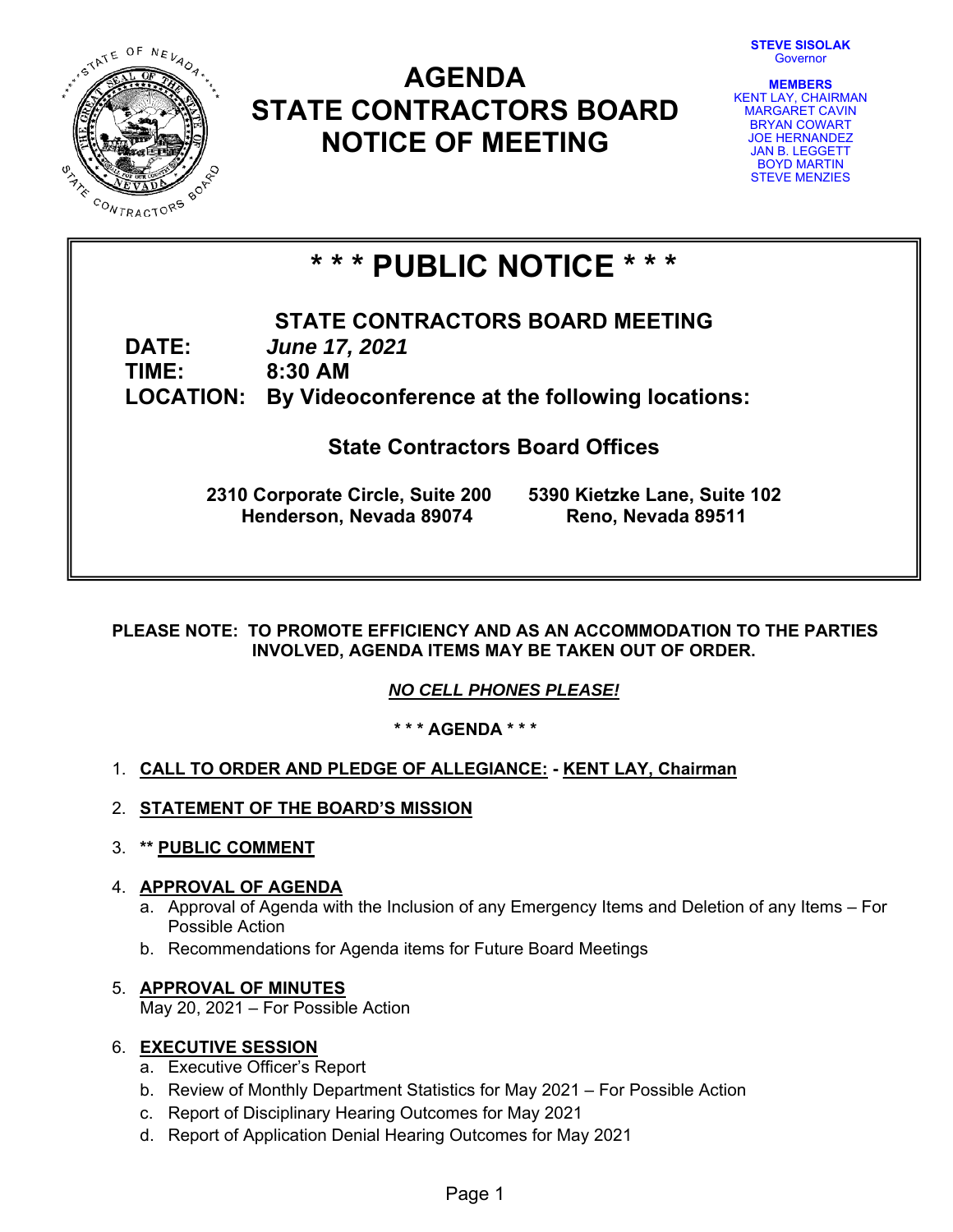- e. Review and Approval of Budget for FY 2021-22 For Possible Action
- f. Legal Report For Possible Action
	- Discussion Concerning Potential or Pending Litigation
	- Cashen Due Process Claim Discussion and Approval Concerning the Appointment of Tim Geswein as Defense Counsel – For Possible Action

 (A public body may interrupt the open meeting and exclude the public for the purpose of having an attorney-client discussion of potential and existing litigation pursuant to NRS 41.015(3)(b)(2))

- g. Subcommittee Reports Executive Subcommittee, Recovery Fund Subcommittee, Classification/Regulation Subcommittee, Finance Subcommittee.
- h. Update Concerning Southern Nevada Office Relocation For Possible Action

# 7. **LEGISLATIVE REPORT**

- a. Legislative Report from the Ferraro Group Review and Discussion Concerning the 2021 Legislative Session Results - For Possible Action
- b. Discussion Concerning Implementation of Legislative Changes Enacted During the 2021 Legislative Session – For Possible Action

# 8. **APPROVAL OF CONSENT AGENDA – For Possible Action:**

a. Ratification of Staff Approved License Applications, Changes of Licensure, Reinstatement of Licensure, Voluntary Surrenders (List Attached, Items 1 to 377)

# **NEW LICENSE APPLICATION DENIAL HEARINGS 9:15 A.M.**

- 9. **NEW APPLICATION DENIAL HEARING For Possible Action: NICOLAS A CARPIO RAMOS DBA PRODUCTION COATINGS COMPANY**  Nicolas Andres Carpio Ramos, Owner/Proposed Qualified Individual
- 10. **NEW APPLICATION DENIAL HEARING For Possible Action: CROWN FABRICATORS LLC**  John Joseph DeJesus, Manager Tristina Marie Lammers, Manager Brock Andrew Lammers, Manager/Proposed Qualified Individual
- 11. **NEW APPLICATION DENIAL HEARING (Continued from May 20, 2021) For Possible Action: NEW WEST CONSTRUCTION LLC**

Edward Terence Manley, Managing Member Benjamin James Guida, Managing Member/Proposed Qualified Individual

12. **NEW APPLICATION DENIAL HEARING (Continued from May 20, 2021) – For Possible Action: PREFERRED CONTRACTING LLC DBA PREFERRED CIVIL** 

Bradley John Anderson, President/Proposed Qualified Individual

### 13. **\*\*PUBLIC COMMENT**

Adjournment – For Possible Action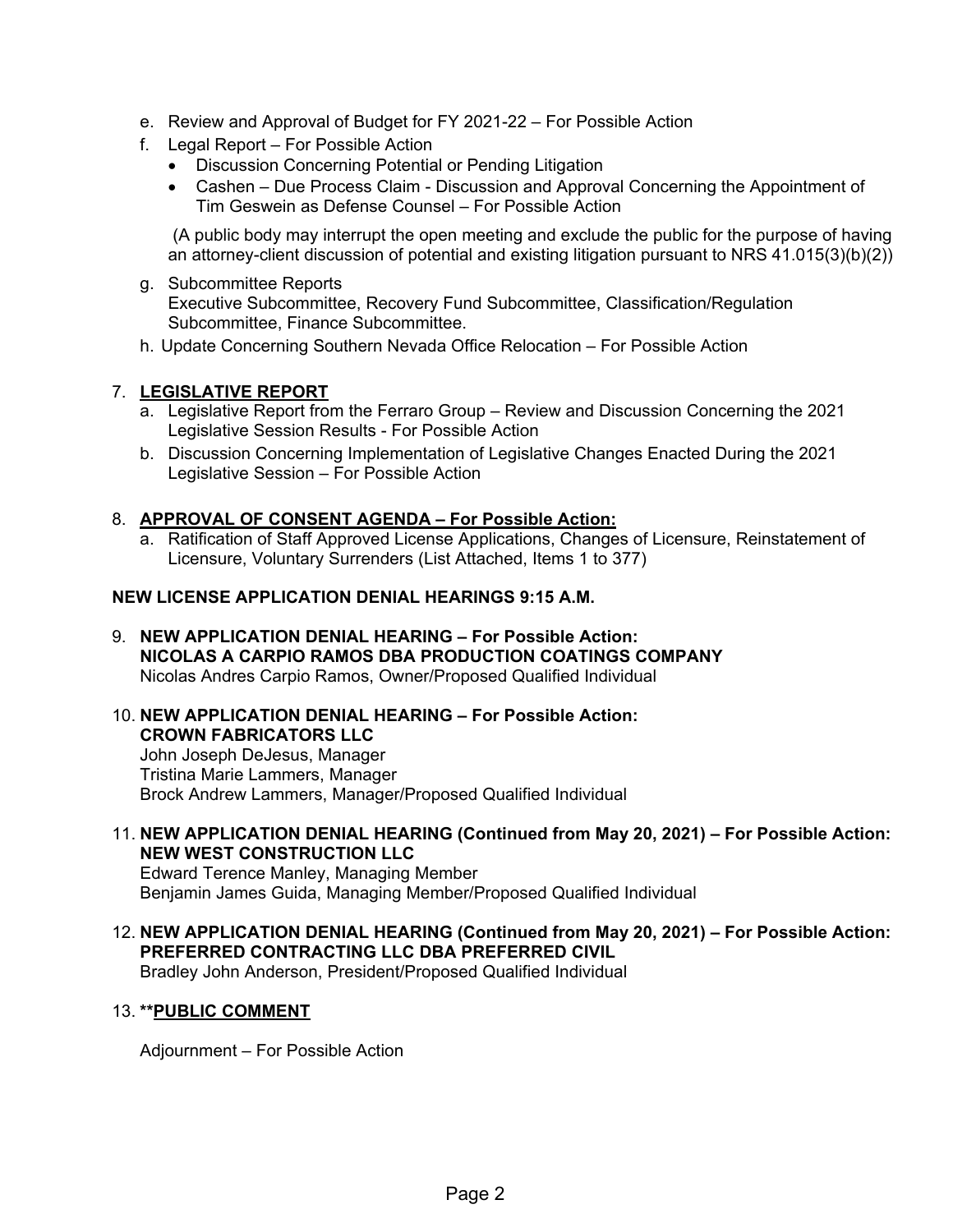# **\*\* PUBLIC COMMENT**

Comments from the public are accepted at this time on topics not specifically addressed elsewhere on the agenda. The public may comment by signing-in before speaking during the Public Comment section. The board is precluded from discussing or acting on items raised by Public Comment that are not already on the agenda. *Public Comment will be limited to 3 minutes per person at the discretion of the Chairman.* 

# **NOTICES POSTED AT THE FOLLOWING LOCATIONS**

- Nevada State Contractors Board Reno Office
- Nevada State Contractors Board Henderson Office
- Nevada State Contractors Board Internet Website
- Nevada Public Notice Website
- Mailed Electronically to Persons Who Have Expressed Interest in Being Kept Informed of the Board's Meetings.

# **PLEASE NOTE:**

- 1) Persons/facilities desiring copies of the board's agenda must submit their request in writing every six months.
- 2) With regard to any board meeting, it is possible that an amended notice will be published adding new items to the original agenda. Amended notices will be posted in accordance with the Open Meeting Law: however, they will not be mailed to individuals on the board's mailing list.
- 3) Members of the public who are disabled and require special accommodations or assistance at the meeting are requested to notify the board office in writing at 5390 Kietzke Lane, Suite 102, Reno, NV 89511 or 2310 Corporate Circle, Suite 200, Henderson, NV 89074 or by calling 775- 688-1141 or by contacting Crystal Caywood at 702-486-1136 prior to the date of the meeting.
- 4) Pursuant to NRS 241.020(6), please take notice: (1) Items on the agenda may be taken out of order; (2) Two or more agenda items may be combined for consideration; and (3) At any time, items on the agenda may be removed from the agenda or discussion of the items may be delayed.
- 5) Subject to the provisions of NRS 241.050(5), interested parties may request a copy of supporting materials related to this meeting by contacting the following individuals:

Crystal Caywood 2310 Corporate Circle, Suite 200, Henderson, NV 89074 702.486.1136 ccaywood@nscb.state.nv.us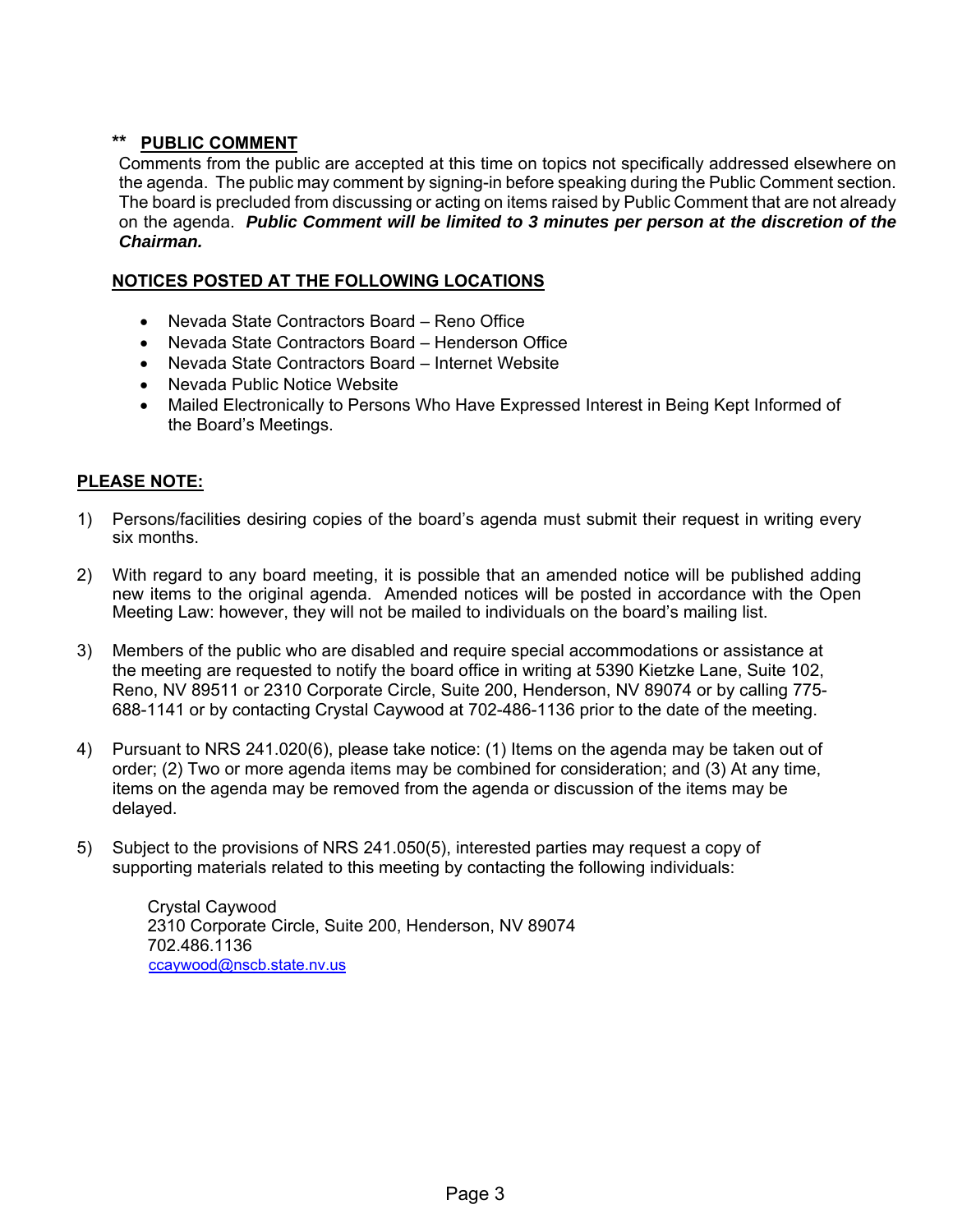Page 1 of 103

## **NEW APPLICATIONS**

**1 2-MILE ENERGY INC AVONDALE, AZ** JEREMIAH WAYNE SCOTT, Vice President JEREMIAH WAYNE SCOTT, CMS and Trade CONTRACTORS LICENSE APPLICATION, 1018624

> Approved DATE: 05/12/2021 LIMIT: \$10,000.00 BOND: \$0.00 CLASS: C3E-DRYWALL

# **2 32 DEGREES North Las Vegas, NV**

COLBY ELIAS JENSEN, President; ANDREW LYNN KAHN, Treasurer; JUNIOR LYNN PETERSEN, Director JUNIOR LYNN PETERSEN, Trade; COLBY ELIAS JENSEN, CMS CONTRACTORS LICENSE APPLICATION, 1019106

Approved DATE: 06/03/2021 LIMIT: \$40,000.00 BOND: \$5,000.00 CLASS: C-1 PLUMBING AND HEATING CONTINGENT ON PASSING REQUIRED TRADE EXAM

**3 32 DEGREES North Las Vegas, NV** COLBY ELIAS JENSEN, President; ANDREW LYNN KAHN, Treasurer; JUNIOR LYNN PETERSEN, Director JUNIOR LYNN PETERSEN, Trade; COLBY ELIAS JENSEN, CMS CONTRACTORS LICENSE APPLICATION, 1019107

Approved DATE: 06/03/2021 LIMIT: \$40,000.00 BOND: \$5,000.00 CLASS: C-21 REFRIGERATION AND AIR

CONDITIONING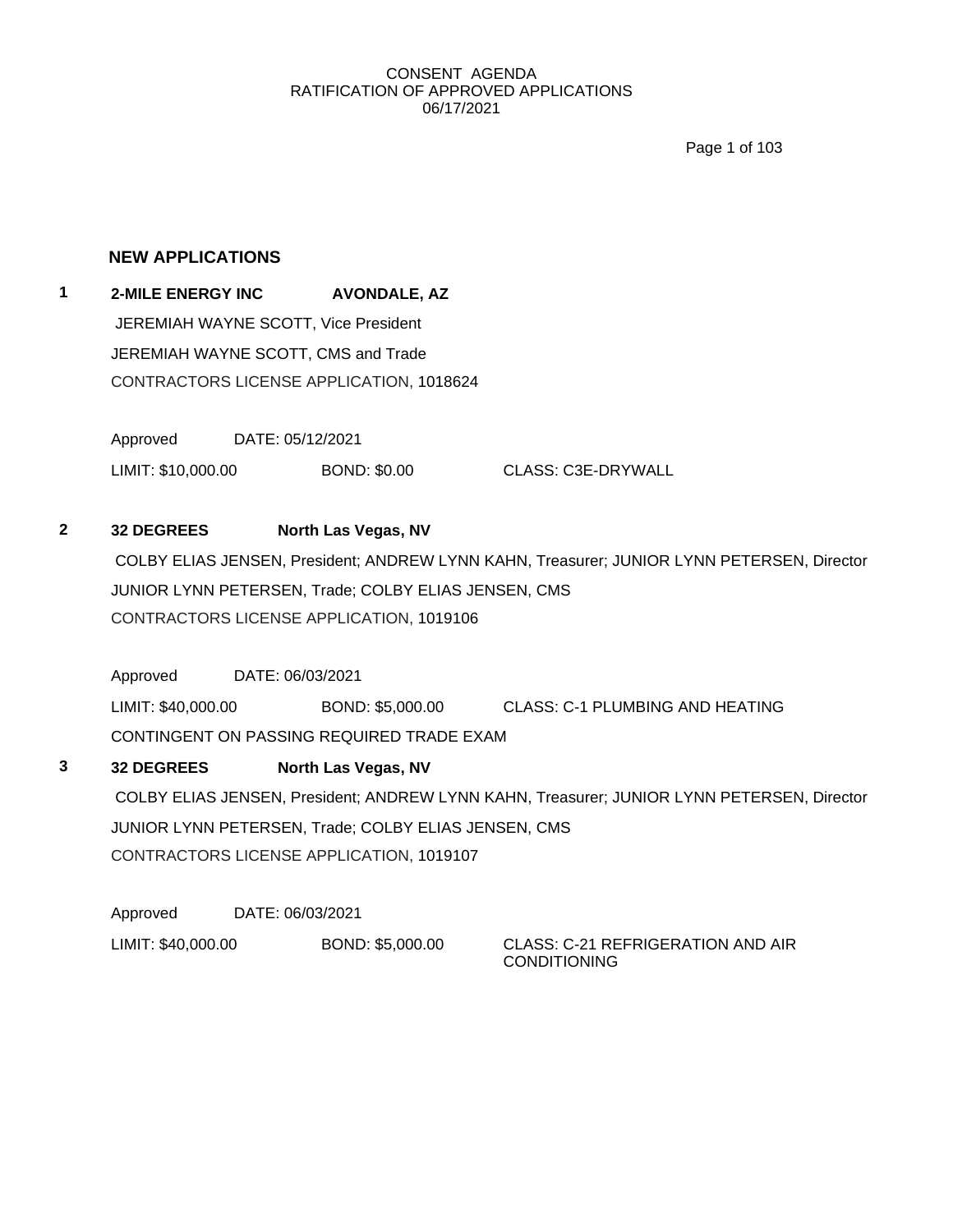Page 2 of 103

**4 A & J AIR CONDITIONING & HEATING LLC LAS VEGAS, NV** SANTIAGO SOTO, President CARLOS ALBERTO GARCIA-MORALES CMS and Trade CONTRACTORS LICENSE APPLICATION, 1016610 Approved DATE: 05/19/2021 LIMIT: \$10,000.00 BOND: \$2,000.00 CLASS: C-21 REFRIGERATION & AIR CONDITIONING

# **5 A & W MAINTENANCE & COATINGS LLC MIDDLEBOUROUGH, MA**

GREGORY K HARRIS, Manager DANNY RAY WARREN Trade; WAYNE ALLEN O'BRIEN CMS CONTRACTORS LICENSE APPLICATION, 1019239

Approved DATE: 06/03/2021

LIMIT: \$5,000,000.00 BOND: \$50,000.00 CLASS: C-40 SPECIALTIES NOT AUTHORIZED

BY OTHER CLASSIFICATIONS LIMITED TO EXPOXY APPLICATIONS ONLY

# **6 A A C S INC LAS VEGAS, NV**

RAFAEL GUTIERREZ, Manager RAFAEL GUTIERREZ, CMS and Trade CONTRACTORS LICENSE APPLICATION, 1018771

Approved DATE: 05/26/2021

LIMIT: \$200,000.00 BOND: \$10,000.00 CLASS: B-2 RESIDENTIAL AND SMALL

COMMERCIAL

CONTINGENT ON PASSING REQUIRED CMS/TRADE EXAMS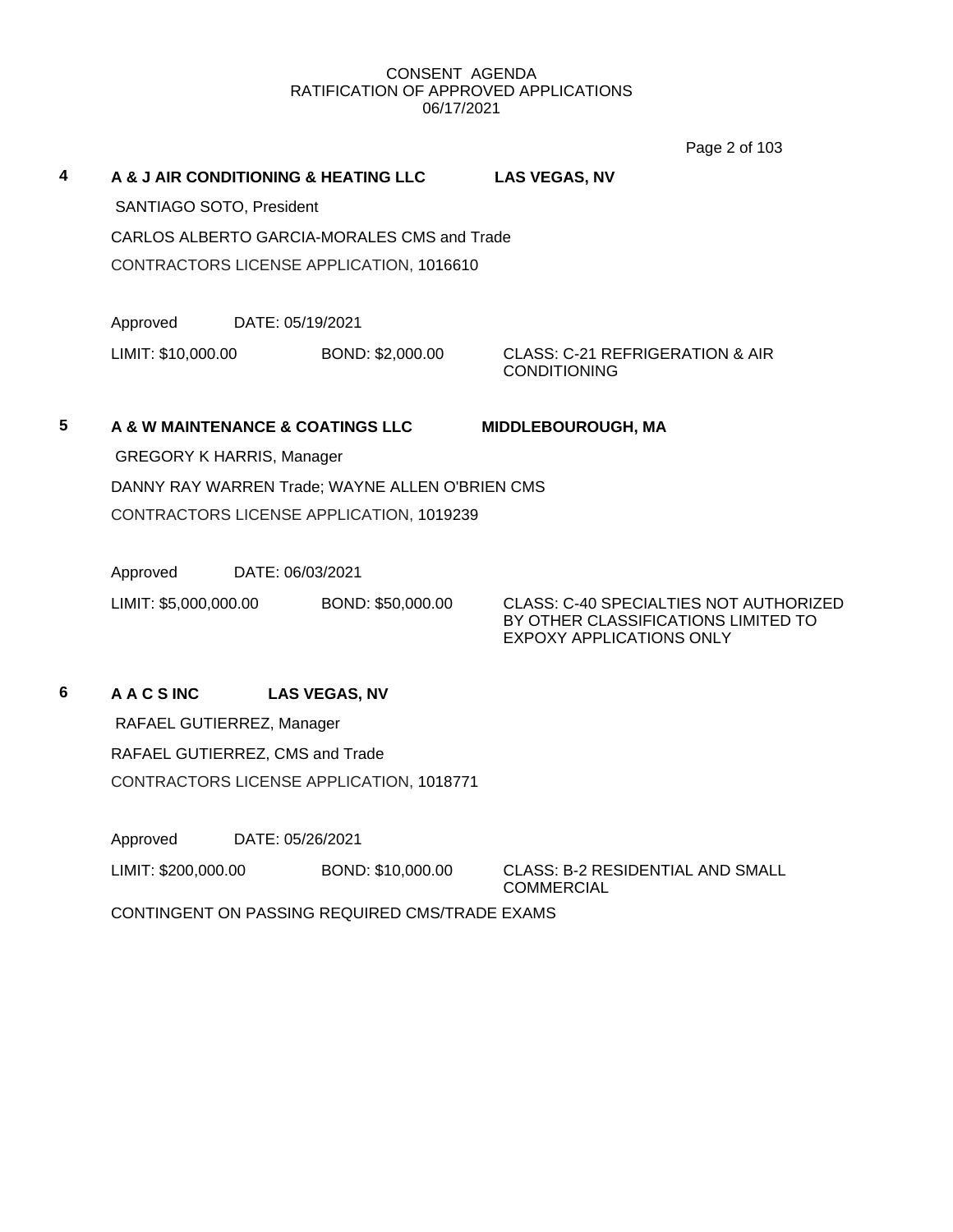|                |                                           |                                                             | Page 3 of 103                                                                     |  |  |  |  |
|----------------|-------------------------------------------|-------------------------------------------------------------|-----------------------------------------------------------------------------------|--|--|--|--|
| $\overline{7}$ | A M STEEL LLC                             | <b>LAS VEGAS, NV</b>                                        |                                                                                   |  |  |  |  |
|                |                                           | JONATHAN ISRAEL BARRIENTOS, Managing Member                 |                                                                                   |  |  |  |  |
|                | JONATHAN ISRAEL BARRIENTOS, CMS and Trade |                                                             |                                                                                   |  |  |  |  |
|                | CONTRACTORS LICENSE APPLICATION, 1019401  |                                                             |                                                                                   |  |  |  |  |
|                |                                           |                                                             |                                                                                   |  |  |  |  |
|                | Approved                                  | DATE: 05/26/2021                                            |                                                                                   |  |  |  |  |
|                | LIMIT: \$5,000,000.00                     | BOND: \$50,000.00                                           | CLASS: C-14 STEEL REINFORCING AND<br><b>ERECTION</b>                              |  |  |  |  |
|                |                                           | CONTINGENT UPON PASSING REQUIRED CMS AND TRADE EXAMS        |                                                                                   |  |  |  |  |
| 8              | A PLUS CONSTRUCTION LLC                   | <b>LAS VEGAS, NV</b>                                        |                                                                                   |  |  |  |  |
|                | ALONSO RAFAEL NAVARRO, Manager            |                                                             |                                                                                   |  |  |  |  |
|                |                                           | ALONSO RAFAEL NAVARRO, CMS and Trade                        |                                                                                   |  |  |  |  |
|                |                                           | CONTRACTORS LICENSE APPLICATION, 1019060                    |                                                                                   |  |  |  |  |
|                |                                           |                                                             |                                                                                   |  |  |  |  |
|                | Approved                                  | DATE: 05/26/2021                                            |                                                                                   |  |  |  |  |
|                | LIMIT: \$200,000.00                       | BOND: \$10,000.00                                           | <b>CLASS: B-2 RESIDENTIAL AND SMALL</b><br><b>COMMERCIAL</b>                      |  |  |  |  |
|                |                                           | CONTINGENT UPON PASSING REQUIRED CMS AND TRADE EXAMS        |                                                                                   |  |  |  |  |
| 9              | A S FLOORING LLC                          | <b>LAS VEGAS, NV</b>                                        |                                                                                   |  |  |  |  |
|                |                                           |                                                             | SOPHIA MARIA MUNOZ, Managing Member; ALFREDO MANUEL MUNOZ-GARCIA, Managing Member |  |  |  |  |
|                |                                           | SOPHIA MARIA MUNOZ, CMS; ALFREDO MANUEL MUNOZ-GARCIA, Trade |                                                                                   |  |  |  |  |
|                |                                           | CONTRACTORS LICENSE APPLICATION, 1019263                    |                                                                                   |  |  |  |  |
|                |                                           |                                                             |                                                                                   |  |  |  |  |
|                | Approved                                  | DATE: 05/12/2021                                            |                                                                                   |  |  |  |  |
|                | LIMIT: \$10,000.00                        | BOND: \$2,000.00                                            | CLASS: C3B-FINISH CARPENTRY LIMITED TO<br>WOOD FLOORS ONLY                        |  |  |  |  |
|                | CONTINGENT ON PASSING CMS EXAM            |                                                             |                                                                                   |  |  |  |  |
| 10             |                                           | AARON LAMBERT CONSTRUCTION & REMODEL LLC                    | <b>FAIRFILED, NV</b>                                                              |  |  |  |  |
|                | AARON THOMAS LAMBERT, Manager             |                                                             |                                                                                   |  |  |  |  |
|                |                                           | AARON THOMAS LAMBERT, CMS and Trade                         |                                                                                   |  |  |  |  |
|                |                                           | CONTRACTORS LICENSE APPLICATION, 1019258                    |                                                                                   |  |  |  |  |
|                | Approved                                  | DATE: 05/26/2021                                            |                                                                                   |  |  |  |  |
|                | LIMIT: \$200,000.00                       | BOND: \$10,000.00                                           | <b>CLASS: B GENERAL BUILDING</b>                                                  |  |  |  |  |
|                |                                           | CONTINGENT ON PASSING REQUIRED CMS EXAM                     |                                                                                   |  |  |  |  |
|                |                                           |                                                             |                                                                                   |  |  |  |  |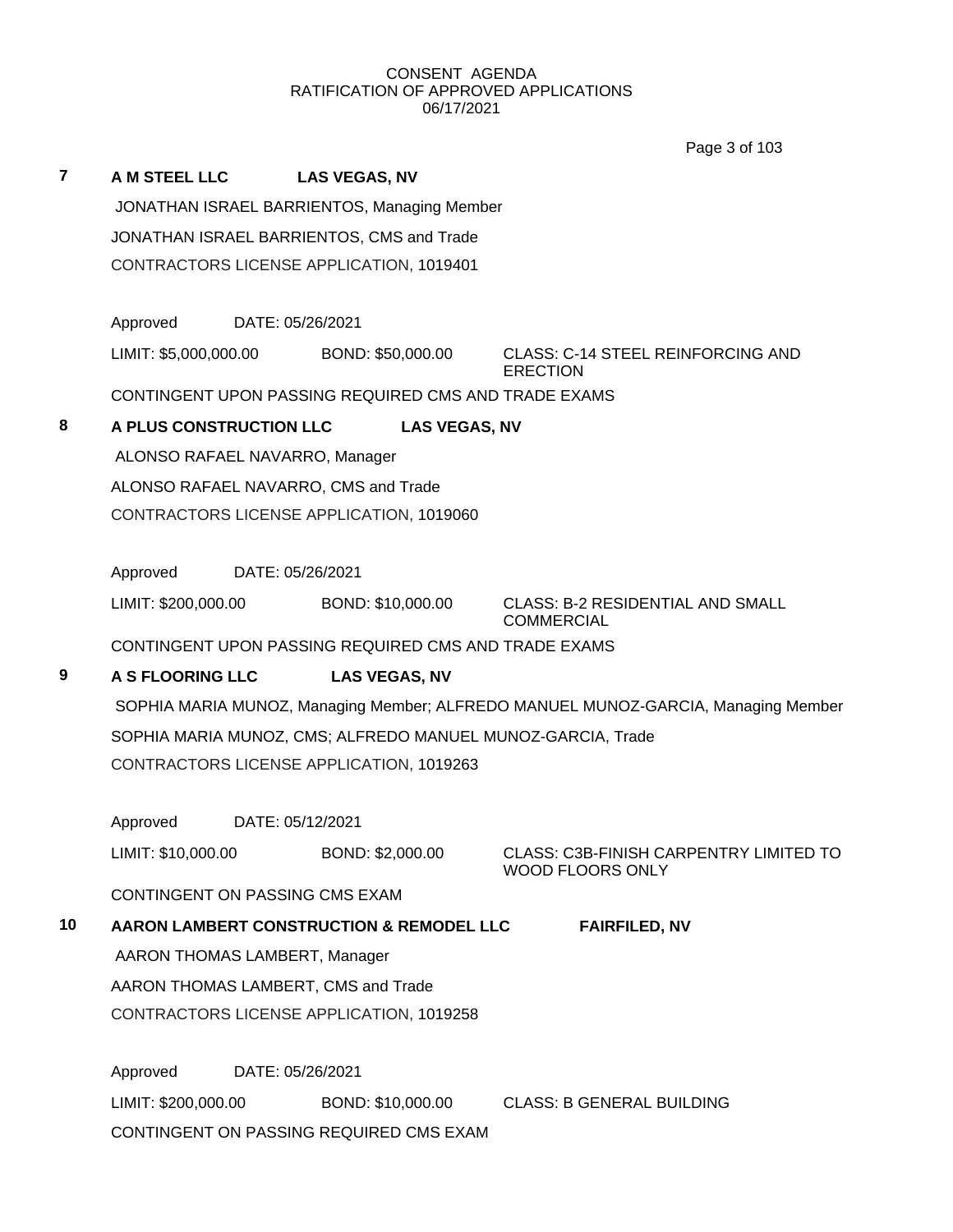Page 4 of 103

| 11 |                                                   | <b>ADAM ROE ENTERPRISE LLC</b>                          | <b>HENDERSON, NV</b>                             |                                                                       |  |  |  |
|----|---------------------------------------------------|---------------------------------------------------------|--------------------------------------------------|-----------------------------------------------------------------------|--|--|--|
|    |                                                   |                                                         | NEVADA TURF INSTALLERS; ADAM JOSEPH ROE, Manager |                                                                       |  |  |  |
|    |                                                   | ADAM JOSEPH ROE, CMS and Trade                          |                                                  |                                                                       |  |  |  |
|    |                                                   |                                                         | CONTRACTORS LICENSE APPLICATION, 1019411         |                                                                       |  |  |  |
|    | Approved                                          | DATE: 05/25/2021                                        |                                                  |                                                                       |  |  |  |
|    | LIMIT: \$10,000.00                                |                                                         | BOND: \$2,000.00                                 | <b>CLASS: C10-LANDSCAPE CONTRACTING</b>                               |  |  |  |
|    |                                                   |                                                         | CONTINGENT ON PASSING CMS/TRADE EXAMS            |                                                                       |  |  |  |
| 12 | <b>ADRIAN TORRES</b>                              |                                                         | <b>CARSON CITY, NV</b>                           |                                                                       |  |  |  |
|    |                                                   |                                                         | TORRES MAINTENANCE; ADRIAN TORRES-IBARRA Owner   |                                                                       |  |  |  |
|    |                                                   |                                                         | ADRIAN TORRES-HERNANDEZ, CMS and Trade           |                                                                       |  |  |  |
|    |                                                   |                                                         | CONTRACTORS LICENSE APPLICATION, 1019643         |                                                                       |  |  |  |
|    | Approved                                          | DATE: 05/27/2021                                        |                                                  |                                                                       |  |  |  |
|    | LIMIT: \$10,000.00                                |                                                         | BOND: \$2,000.00                                 | CLASS: C18 LIMITED TO NON-VERTICAL<br><b>INTERLOCKING PAVERS ONLY</b> |  |  |  |
| 13 | <b>ADVANCED LIFT LLC</b>                          |                                                         | <b>LAS VEGAS, NV</b>                             |                                                                       |  |  |  |
|    |                                                   | AYAHM FARES SHHADEH, Manager; ARTAK ALEKSANYAN, Manager |                                                  |                                                                       |  |  |  |
|    | AYAHM FARES SHHADEH, CMS; ARTAK ALEKSANYAN, Trade |                                                         |                                                  |                                                                       |  |  |  |
|    |                                                   |                                                         | CONTRACTORS LICENSE APPLICATION, 1017797         |                                                                       |  |  |  |
|    | Approved                                          | DATE: 05/26/2021                                        |                                                  |                                                                       |  |  |  |
|    | LIMIT: \$45,000.00                                |                                                         | BOND: \$5,000.00                                 | <b>CLASS: C-7A ELEVATOR AND DUMBWAITER</b>                            |  |  |  |

CONTINGENT ON PASSING REQUIRED CMS/TRADE EXAMS

# **14 ALL 5S CONSTRUCTION LLC LAS VEGAS, NV**

HTW HOLDINGS LLC Manager; JOHN BATTISTA CANNITO Manager JOHN WALLACE SADOSKY, CMS; STEVEN CRAIG LOBEL, Trade CONTRACTORS LICENSE APPLICATION, 1019649

Approved DATE: 06/01/2021 LIMIT: Unlimited BOND: \$50,000.00 CLASS: B GENERAL BUILDING CONTINGENT ON PASSING REQUIRED CMS/TRADE EXAMS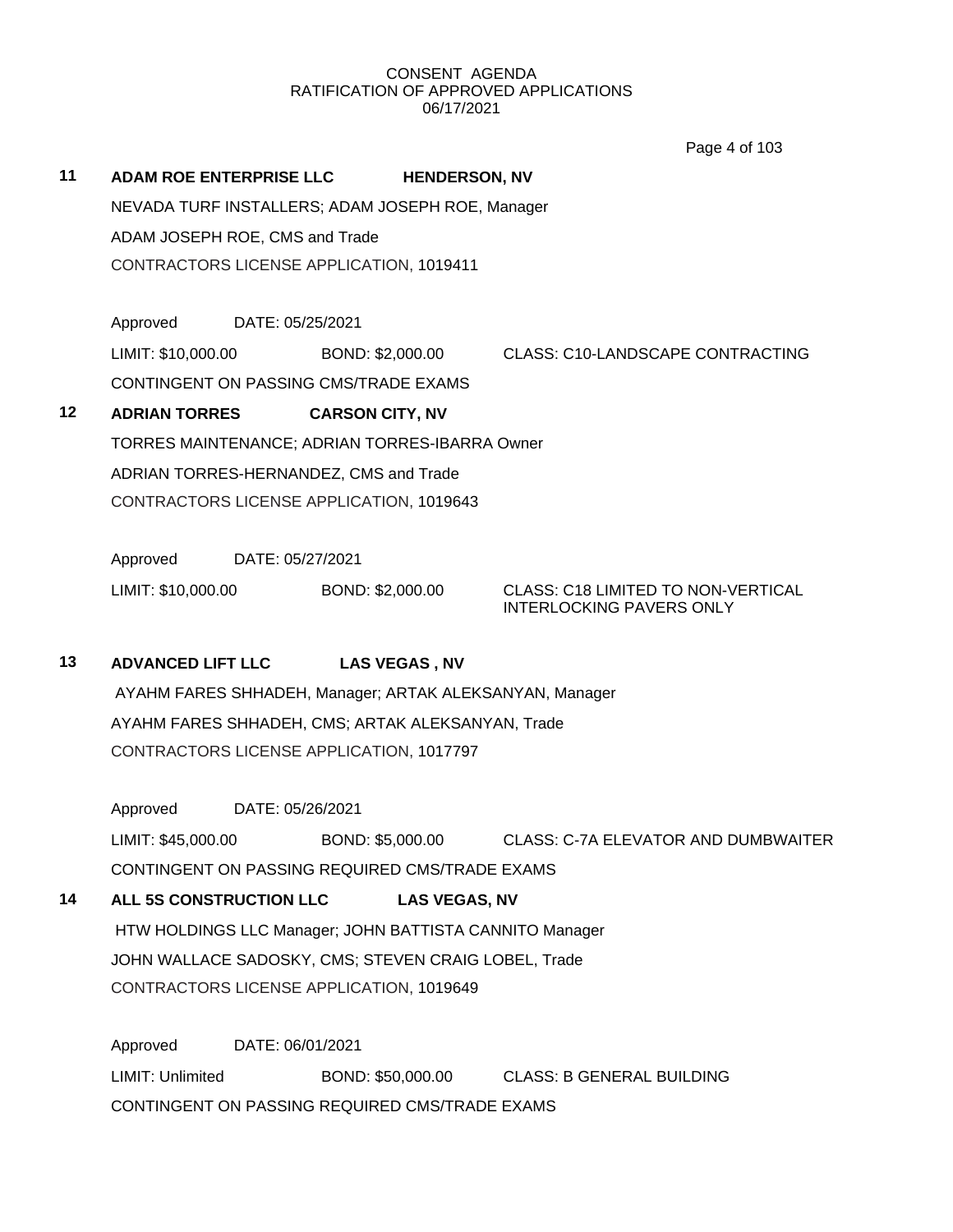Page 5 of 103

| 15                                       | ALL 5S CONSTRUCTION LLC LAS VEGAS, NV                |                  |  |                                                         |                                                                 |
|------------------------------------------|------------------------------------------------------|------------------|--|---------------------------------------------------------|-----------------------------------------------------------------|
|                                          |                                                      |                  |  | HTW HOLDINGS LLC Manager; JOHN BATTISTA CANNITO Manager |                                                                 |
|                                          | JOHN WALLACE SADOSKY, CMS; STEVEN CRAIG LOBEL, Trade |                  |  |                                                         |                                                                 |
|                                          | CONTRACTORS LICENSE APPLICATION, 1019650             |                  |  |                                                         |                                                                 |
|                                          |                                                      |                  |  |                                                         |                                                                 |
|                                          | Approved                                             | DATE: 06/01/2021 |  |                                                         |                                                                 |
|                                          | LIMIT: Unlimited                                     |                  |  |                                                         | BOND: \$50,000.00 CLASS: C-5 CONCRETE CONTRACTING               |
|                                          | CONTINGENT ON PASSING CMS/ B TRADE EXAMS             |                  |  |                                                         |                                                                 |
| 16                                       | ALL COUNTIES HVAC/R LLC                              |                  |  | DAYTON, NV                                              |                                                                 |
|                                          | KRAY STEVEN ROLAND, Managing Member                  |                  |  |                                                         |                                                                 |
|                                          | KRAY STEVEN ROLAND, CMS and Trade                    |                  |  |                                                         |                                                                 |
| CONTRACTORS LICENSE APPLICATION, 1019041 |                                                      |                  |  |                                                         |                                                                 |
|                                          |                                                      |                  |  |                                                         |                                                                 |
|                                          | Approved                                             | DATE: 05/19/2021 |  |                                                         |                                                                 |
|                                          |                                                      |                  |  |                                                         | LIMIT: \$90,000.00 BOND: \$10,000.00 CLASS: C-21A REFRIGERATION |
|                                          | CONTINGENT UPON PASSING C-21A EXAM BY 09/19/2021     |                  |  |                                                         |                                                                 |
| 17                                       | ALL IN ONE HANDYMAN HOME SERVICES LLC                |                  |  |                                                         | <b>LAS VEGAS, NV</b>                                            |
|                                          | ALBERTO JOSE LOPEZ, Managing Member                  |                  |  |                                                         |                                                                 |
|                                          | ALBERTO JOSE LOPEZ, CMS and Trade                    |                  |  |                                                         |                                                                 |
|                                          | CONTRACTORS LICENSE APPLICATION, 1019960             |                  |  |                                                         |                                                                 |
|                                          |                                                      |                  |  |                                                         |                                                                 |
|                                          | Approved                                             | DATE: 05/19/2021 |  |                                                         |                                                                 |
|                                          | LIMIT: \$100,000.00                                  |                  |  |                                                         |                                                                 |
|                                          | CONTINGENT UPON PASSING EXAMS BY 11/5/2021           |                  |  |                                                         |                                                                 |
| 18                                       | <b>ALPIN COLLECTIVE LLC</b>                          |                  |  | <b>RENO, NV</b>                                         |                                                                 |
|                                          |                                                      |                  |  |                                                         | PUROCLEAN OF SOUTH RENO; JOSHUA JOSEPH NELSON Managing Member   |
|                                          | DARRAL WARREN SIMMONS CMS and Trade                  |                  |  |                                                         |                                                                 |
|                                          | CONTRACTORS LICENSE APPLICATION, 1019472             |                  |  |                                                         |                                                                 |
|                                          |                                                      |                  |  |                                                         |                                                                 |
|                                          | Approved                                             | DATE: 05/25/2021 |  |                                                         |                                                                 |
|                                          | LIMIT: \$200,000.00                                  |                  |  | BOND: \$10,000.00                                       | <b>CLASS: B-2 RESIDENTIAL &amp; SMALL</b><br><b>COMMERCIAL</b>  |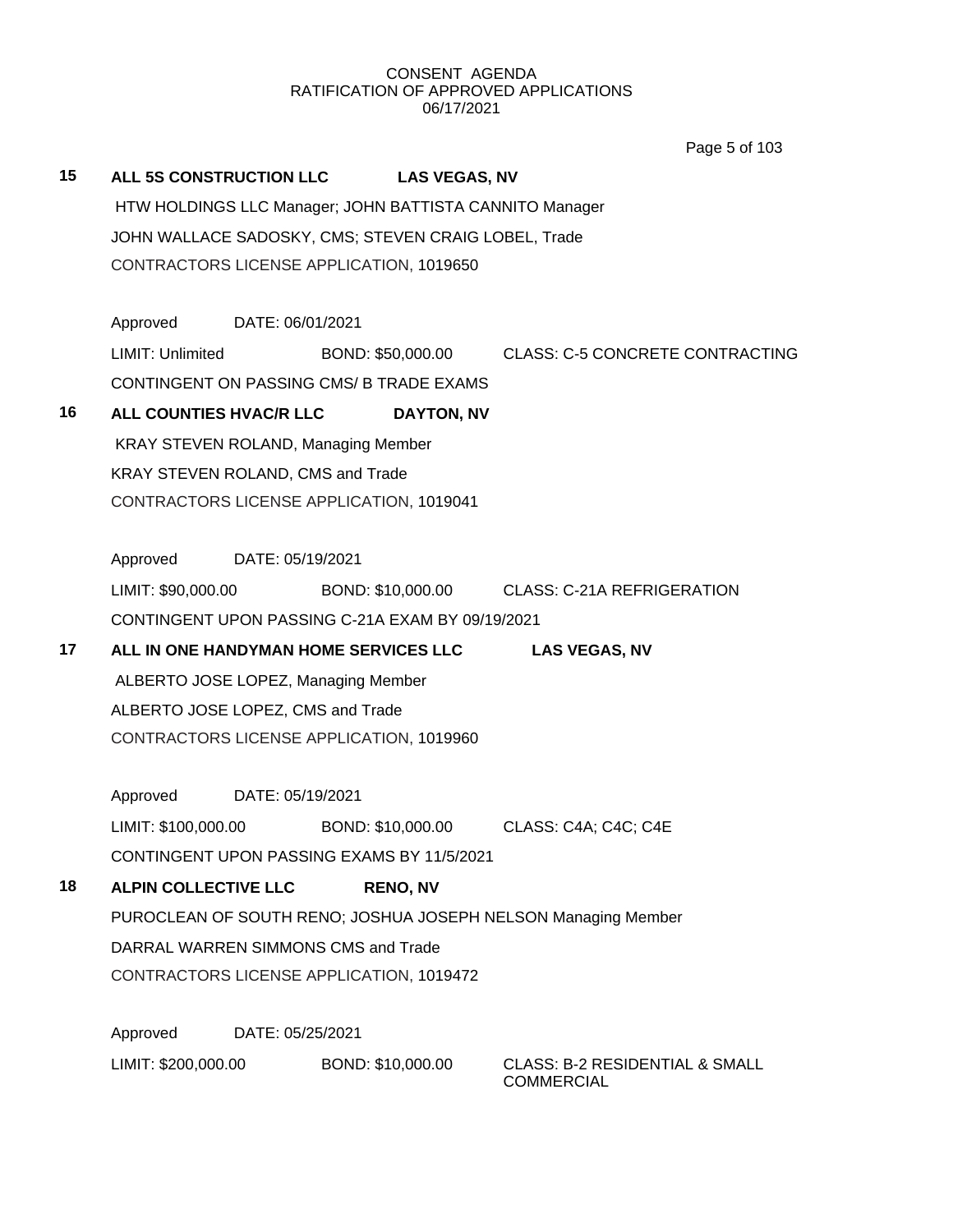Page 6 of 103

# **19 ALPINE DRILLING AND CONSTRUCTION LLC RENO, NV** ALAN CLAYTON ERVIN, Member; KRISANDRA ANN JONES, Member; STEVE MATTHEW JONES, Member ALAN CLAYTON ERVIN, Trade; STEVE MATTHEW JONES, CMS CONTRACTORS LICENSE APPLICATION, 1018144 Approved DATE: 05/25/2021 LIMIT: \$10,000.00 BOND: \$2,000.00 CLASS: A7; A9; A17; A19C CONTINGENT UPON PASSING TRADE EXAM BY 7/29/2021 **20 AMAREZ CONSTRUCTION LLC LAS VEGAS, NV** RAUL ENRIQUE AMAYA Manager; MARICELA G NEVAREZ-MALDONADO, Manager RAUL ENRIQUE AMAYA CMS and Trade CONTRACTORS LICENSE APPLICATION, 1018635 Approved DATE: 05/12/2021 LIMIT: \$245,000.00 BOND: \$15,000.00 CLASS: C4-PAINTING AND DECORATING CONTINGENT ON PASSING CMS/TRADE EXAMS **21 AMERICAN EAGLE HEATING & AIR CONDITIONING LLC DAYTON, NV** JUSTIN REID WILLIAMS, Manager; KARI JEAN WILLIAMS, Manager JUSTIN REID WILLIAMS, CMS and Trade CONTRACTORS LICENSE APPLICATION, 1019617 Approved DATE: 05/27/2021 LIMIT: \$200,000.00 BOND: \$10,000.00 CLASS: C21 CONTINGENT UPON PASSING TRADE EXAM BY 10/19/2021 **22 AMPERE CONTRACTING LLC LAS VEGAS, NV** SHANE ASHLYN VIGGIANI, Manager SHANE ASHLYN VIGGIANI, CMS and Trade CONTRACTORS LICENSE APPLICATION, 1018013 Approved DATE: 05/26/2021 LIMIT: \$10,000.00 BOND: \$2,000.00 CLASS: C-2 ELECTRICAL CONTINGENT ON PASSING REQUIRED CMS/TRADE EXAMS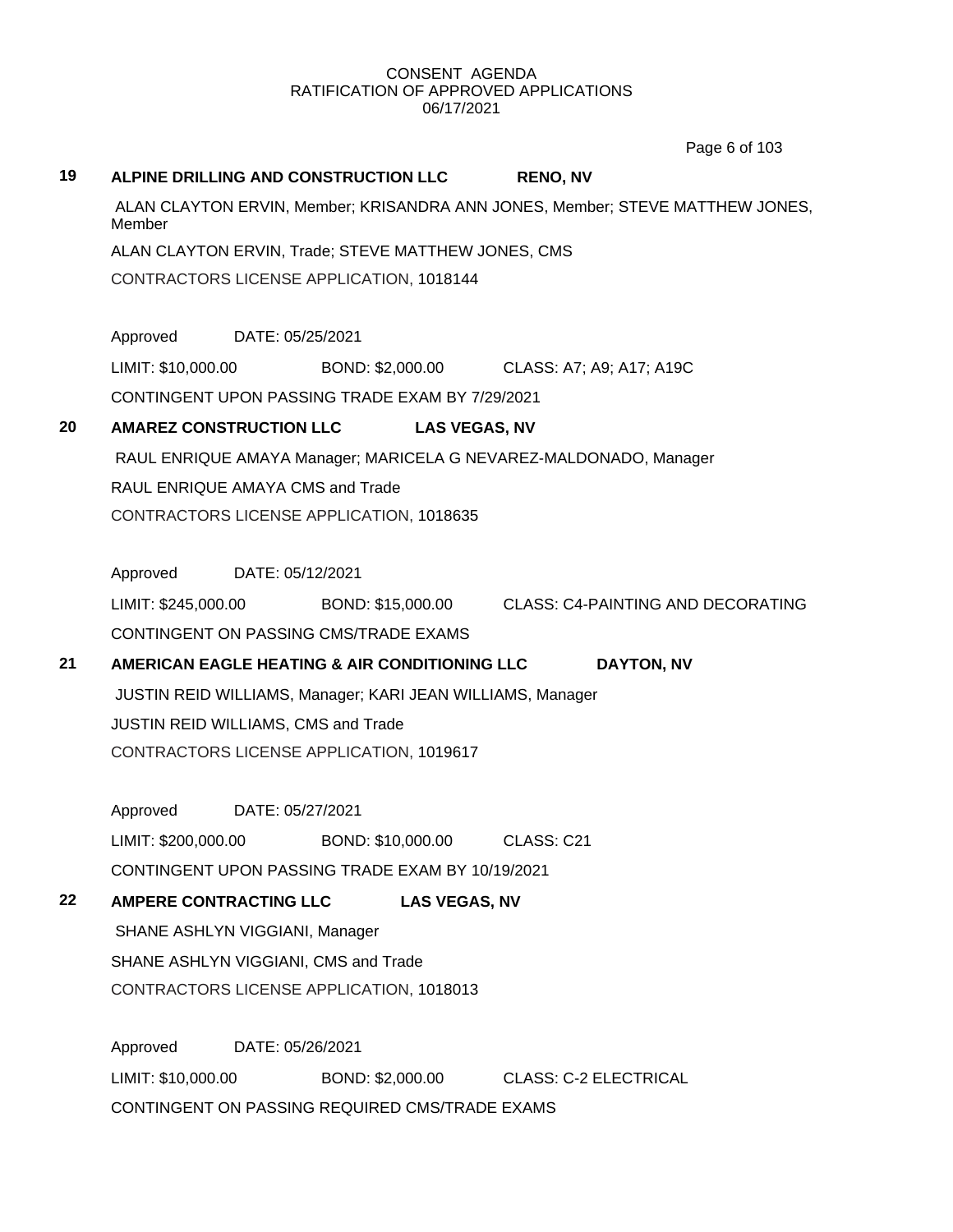|    |                                      |                                                                        |                                                                             | Page 7 of 103                                                                           |  |  |  |  |
|----|--------------------------------------|------------------------------------------------------------------------|-----------------------------------------------------------------------------|-----------------------------------------------------------------------------------------|--|--|--|--|
| 23 | <b>ARDECIA LLC</b>                   |                                                                        | <b>LAS VEGAS, NV</b>                                                        |                                                                                         |  |  |  |  |
|    |                                      | DAVID CARDENAS-GARCIA, Managing Member; MAYRA J TAPIA, Managing Member |                                                                             |                                                                                         |  |  |  |  |
|    | DAVID CARDENAS-GARCIA, CMS and Trade |                                                                        |                                                                             |                                                                                         |  |  |  |  |
|    |                                      |                                                                        | CONTRACTORS LICENSE APPLICATION, 1018869                                    |                                                                                         |  |  |  |  |
|    |                                      |                                                                        |                                                                             |                                                                                         |  |  |  |  |
|    | Approved                             | DATE: 05/12/2021                                                       |                                                                             |                                                                                         |  |  |  |  |
|    | LIMIT: \$10,000.00                   |                                                                        | BOND: \$2,000.00                                                            | <b>CLASS: C-16 FINISHING FLOORS</b>                                                     |  |  |  |  |
|    |                                      |                                                                        | CONTINGENT ON PASSING REQUIRED CMS EXAM                                     |                                                                                         |  |  |  |  |
| 24 | <b>ARDECIA LLC</b>                   |                                                                        | <b>LAS VEGAS, NV</b>                                                        |                                                                                         |  |  |  |  |
|    |                                      |                                                                        |                                                                             | DAVID CARDENAS-GARCIA, Managing Member; MAYRA J TAPIA, Managing Member                  |  |  |  |  |
|    |                                      |                                                                        | DAVID CARDENAS-GARCIA, CMS and Trade                                        |                                                                                         |  |  |  |  |
|    |                                      |                                                                        | CONTRACTORS LICENSE APPLICATION, 1018871                                    |                                                                                         |  |  |  |  |
|    |                                      |                                                                        |                                                                             |                                                                                         |  |  |  |  |
|    | Approved                             | DATE: 05/12/2021                                                       |                                                                             |                                                                                         |  |  |  |  |
|    | LIMIT: \$10,000.00                   |                                                                        |                                                                             | BOND: \$2,000.00 CLASS: C-4 PAINTING & DECORATING                                       |  |  |  |  |
|    |                                      |                                                                        | CONTINGENT ON PASSING REQUIRED CMS/TRADE EXAMS                              |                                                                                         |  |  |  |  |
| 25 | <b>ARMANDO DIAZ ARREDONDO</b>        |                                                                        | <b>RENO, NV</b>                                                             |                                                                                         |  |  |  |  |
|    |                                      |                                                                        | A DIAZ MASONRY; ARMANDO DIAZ-ARREDONDO, Owner                               |                                                                                         |  |  |  |  |
|    |                                      |                                                                        | ARMANDO DIAZ-ARREDONDO, CMS and Trade                                       |                                                                                         |  |  |  |  |
|    |                                      |                                                                        | CONTRACTORS LICENSE APPLICATION, 1018343                                    |                                                                                         |  |  |  |  |
|    |                                      |                                                                        |                                                                             |                                                                                         |  |  |  |  |
|    | Approved                             | DATE: 04/28/2021                                                       |                                                                             |                                                                                         |  |  |  |  |
|    | LIMIT: \$3,000,000.00                |                                                                        | BOND: \$30,000.00<br>CONTINGENT UPON RECEIPT OF FICTITIOUS NAME CERTIFICATE | CLASS: C5                                                                               |  |  |  |  |
|    |                                      |                                                                        |                                                                             |                                                                                         |  |  |  |  |
| 26 |                                      |                                                                        | ASSOCIATED CEMENT CONTRACTORS INC                                           | WEST, TX                                                                                |  |  |  |  |
|    | VP/Treasurer                         |                                                                        |                                                                             | WILLIAM HAROLD KAPAVIK President; WILL DAVID KAPAVIK Secretary; CANDACE MICHELLE LANDER |  |  |  |  |
|    |                                      |                                                                        | CANDACE MICHELLE LANDER CMS and Trade                                       |                                                                                         |  |  |  |  |
|    |                                      |                                                                        | CONTRACTORS LICENSE APPLICATION, 1018923                                    |                                                                                         |  |  |  |  |
|    |                                      |                                                                        |                                                                             |                                                                                         |  |  |  |  |
|    | Approved                             | DATE: 05/25/2021                                                       |                                                                             |                                                                                         |  |  |  |  |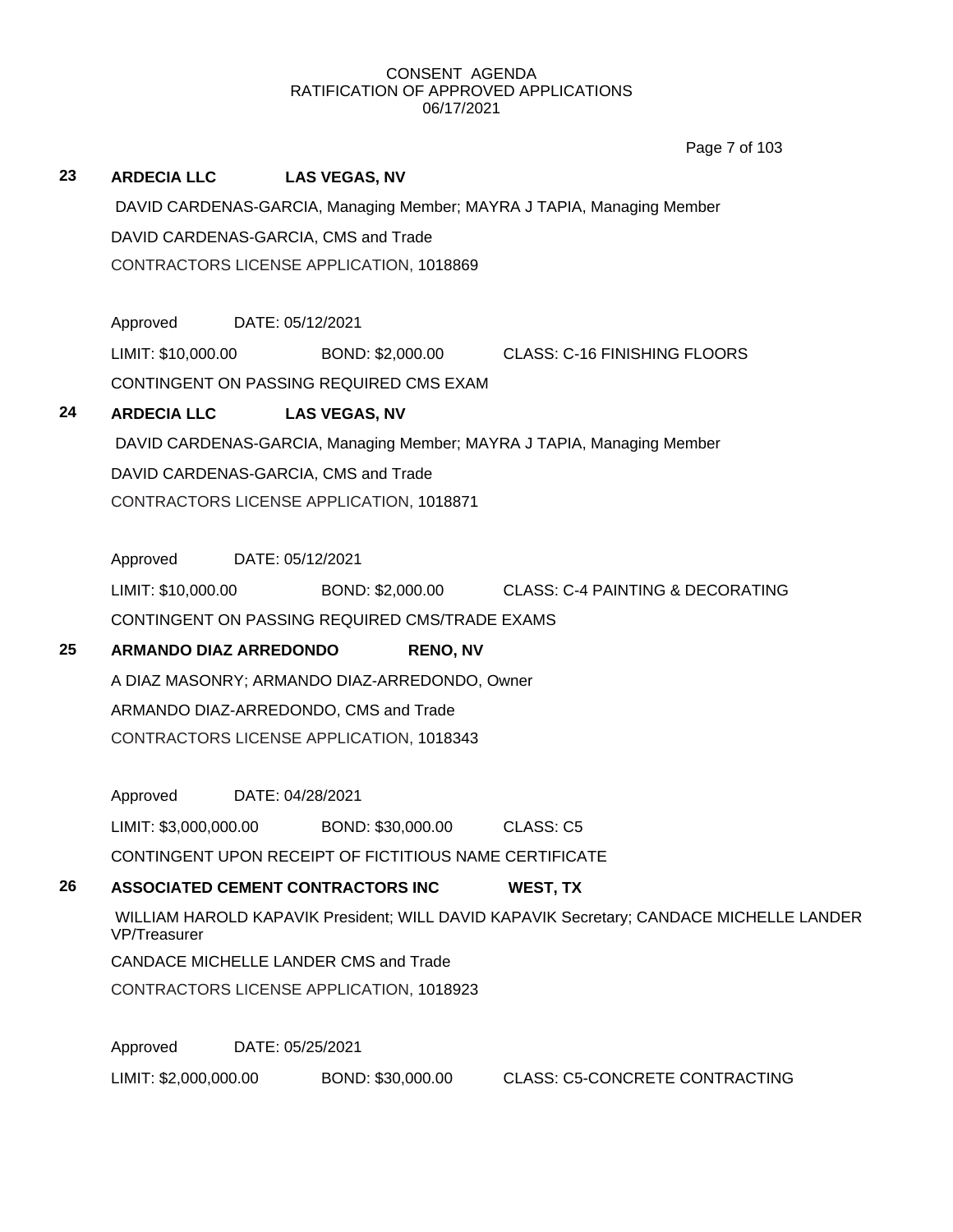Page 8 of 103

# **27 B A M F GLOBAL TECHNOLOGIES INC LAS VEGAS, NV** CORY ALLEN BYKOSKI, President; TY LEE GRAY, Secretary CORY ALLEN BYKOSKI, CMS and Trade CONTRACTORS LICENSE APPLICATION, 1020156 Approved DATE: 05/26/2021 LIMIT: \$2,200,000.00 BOND: \$30,000.00 CLASS: C-2A ELECTRICAL WIRING C-2D LOW VOLTAGE CONTINGENT UPON PASSING REQUIRED TRADE EXAMS **28 B C M CONSTRUCTION COMPANY INC CHICO, CA** KURTIS EARL CARMAN President; NANCY C CHINN Secretary/Treasurer; SCOTT JOSEPH JANUARY, Vice President KURTIS EARL CARMAN CMS and Trade

CONTRACTORS LICENSE APPLICATION, 1019181

Approved DATE: 05/10/2021

LIMIT: Unlimited BOND: \$50,000.00 CLASS: C-5 CONCRETE CONTRACTING

# **29 BAILEY & ASSOCIATES LLC ELKO, NV**

BAILEY MECHANICAL CONTRACTORS; JOSEPH EBEN BAILEY Member; DAVID ANDREW BAILEY Member; DOUGLAS WAYNE BAILEY Member; JAMES ARTHUR BAILEY Member; JOE EBEN BAILEY Manager

DOUGLAS WAYNE BAILEY CMS; GARY WAYNE JACKSON Trade

CONTRACTORS LICENSE APPLICATION, 1019609

Approved DATE: 05/12/2021

LIMIT: \$2,300,000.00 BOND: \$30,000.00 CLASS: C-21 REFRIGERATION & AIR

CONDITIONING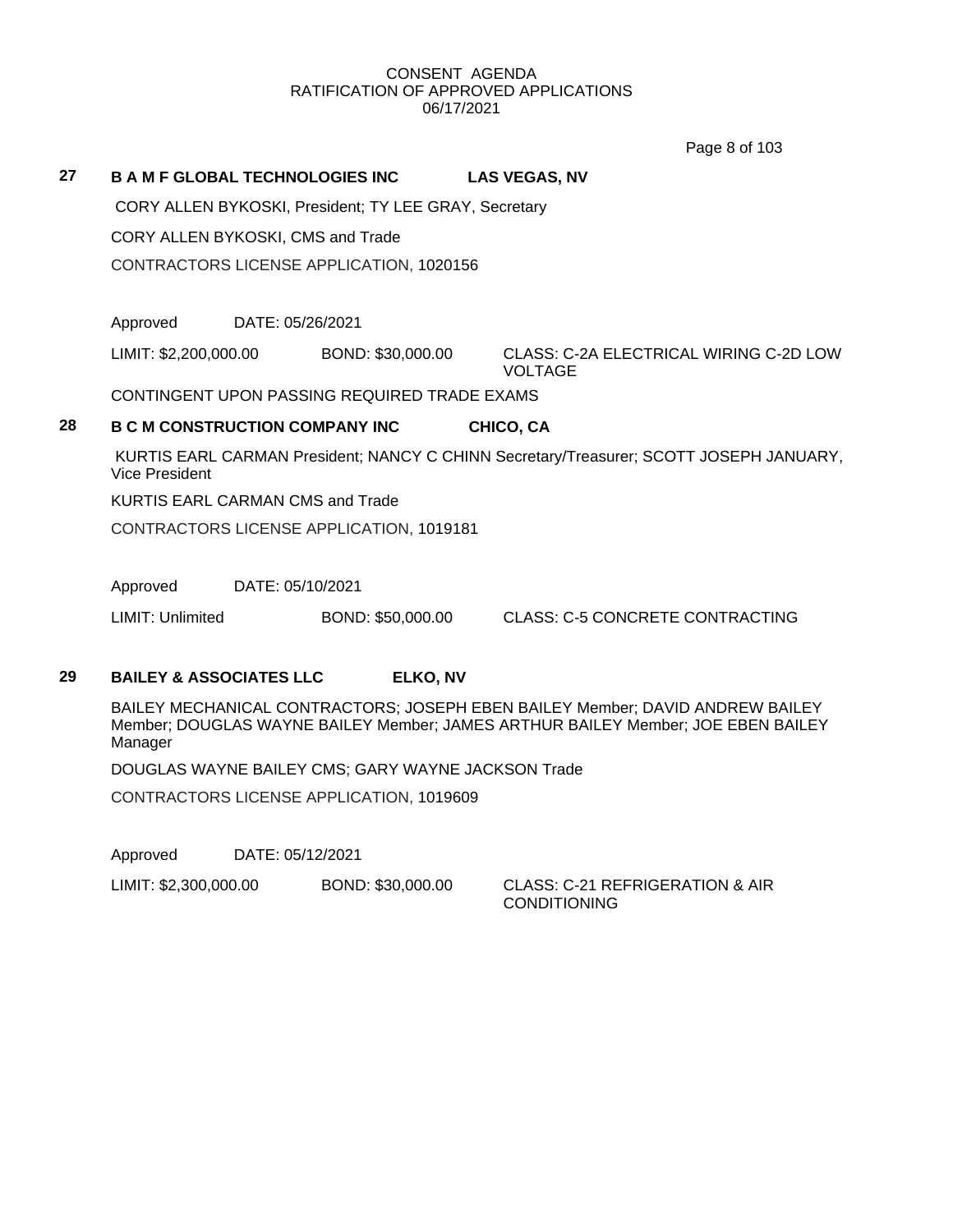Page 9 of 103

|    |                                   |                                                              | Page 9 or 103                                                        |  |  |  |  |
|----|-----------------------------------|--------------------------------------------------------------|----------------------------------------------------------------------|--|--|--|--|
| 30 | <b>BESTWOOD LLC</b>               | <b>LAS VEGAS, NV</b>                                         |                                                                      |  |  |  |  |
|    |                                   |                                                              | ARSALAN ROKNI DOUST FOUMANI, Managing Member; ZAHRA MANSOURI, Member |  |  |  |  |
|    |                                   | ARSALAN ROKNI DOUST FOUMANI, CMS and Trade                   |                                                                      |  |  |  |  |
|    |                                   | CONTRACTORS LICENSE APPLICATION, 1020104                     |                                                                      |  |  |  |  |
|    |                                   |                                                              |                                                                      |  |  |  |  |
|    | Approved                          | DATE: 05/26/2021                                             |                                                                      |  |  |  |  |
|    | LIMIT: \$10,000.00                | BOND: \$2,000.00                                             | CLASS: C-3B LIMITED TO HARD WOOD<br><b>FLOORING ONLY</b>             |  |  |  |  |
| 31 | <b>BLACKHAWK DATACOM LLC</b>      | LAFAYETTE, LA                                                |                                                                      |  |  |  |  |
|    | JOHN MITCHELL POINDEXTER, Manager |                                                              |                                                                      |  |  |  |  |
|    | JOSEPH CHIASSON, CMS and Trade    |                                                              |                                                                      |  |  |  |  |
|    |                                   | CONTRACTORS LICENSE APPLICATION, 1017941                     |                                                                      |  |  |  |  |
|    |                                   |                                                              |                                                                      |  |  |  |  |
|    | Approved                          | DATE: 05/12/2021                                             |                                                                      |  |  |  |  |
|    | LIMIT: \$10,000.00                |                                                              | BOND: \$2,000.00 CLASS: C-2D LOW VOLTAGE                             |  |  |  |  |
|    |                                   | CONTINGENT ON PASSING THE REQUIRED TRADE EXAM                |                                                                      |  |  |  |  |
| 32 | <b>BUILDING ZONE INDUSTRIES</b>   |                                                              | <b>KANARRAVILLE, UT</b>                                              |  |  |  |  |
|    | JAMES ISRAEL BARLOW, Manager      |                                                              |                                                                      |  |  |  |  |
|    | BERKLEE ROY HOLM, CMS and Trade   |                                                              |                                                                      |  |  |  |  |
|    |                                   |                                                              |                                                                      |  |  |  |  |
|    |                                   | CONTRACTORS LICENSE APPLICATION, 1019719                     |                                                                      |  |  |  |  |
|    |                                   |                                                              |                                                                      |  |  |  |  |
|    | Approved                          | DATE: 05/26/2021                                             |                                                                      |  |  |  |  |
|    | LIMIT: Unlimited                  | BOND: \$50,000.00                                            | <b>CLASS: C-14B STRUCTURAL STEEL</b>                                 |  |  |  |  |
|    |                                   |                                                              |                                                                      |  |  |  |  |
| 33 | <b>BURON CONSTRUCTION INC.</b>    | YAKIMA, WA                                                   |                                                                      |  |  |  |  |
|    |                                   |                                                              |                                                                      |  |  |  |  |
|    |                                   | DANIEL HOWARD STRINDEN, President; MARJORIE LYNN TODD, Other |                                                                      |  |  |  |  |
|    |                                   | DANIEL HOWARD STRINDEN, CMS and Trade                        |                                                                      |  |  |  |  |
|    |                                   | CONTRACTORS LICENSE APPLICATION, 1019492                     |                                                                      |  |  |  |  |
|    | Approved                          | DATE: 06/03/2021                                             |                                                                      |  |  |  |  |
|    | LIMIT: Unlimited                  | BOND: \$50,000.00                                            | <b>CLASS: B GENERAL BUILDING</b>                                     |  |  |  |  |
|    |                                   |                                                              |                                                                      |  |  |  |  |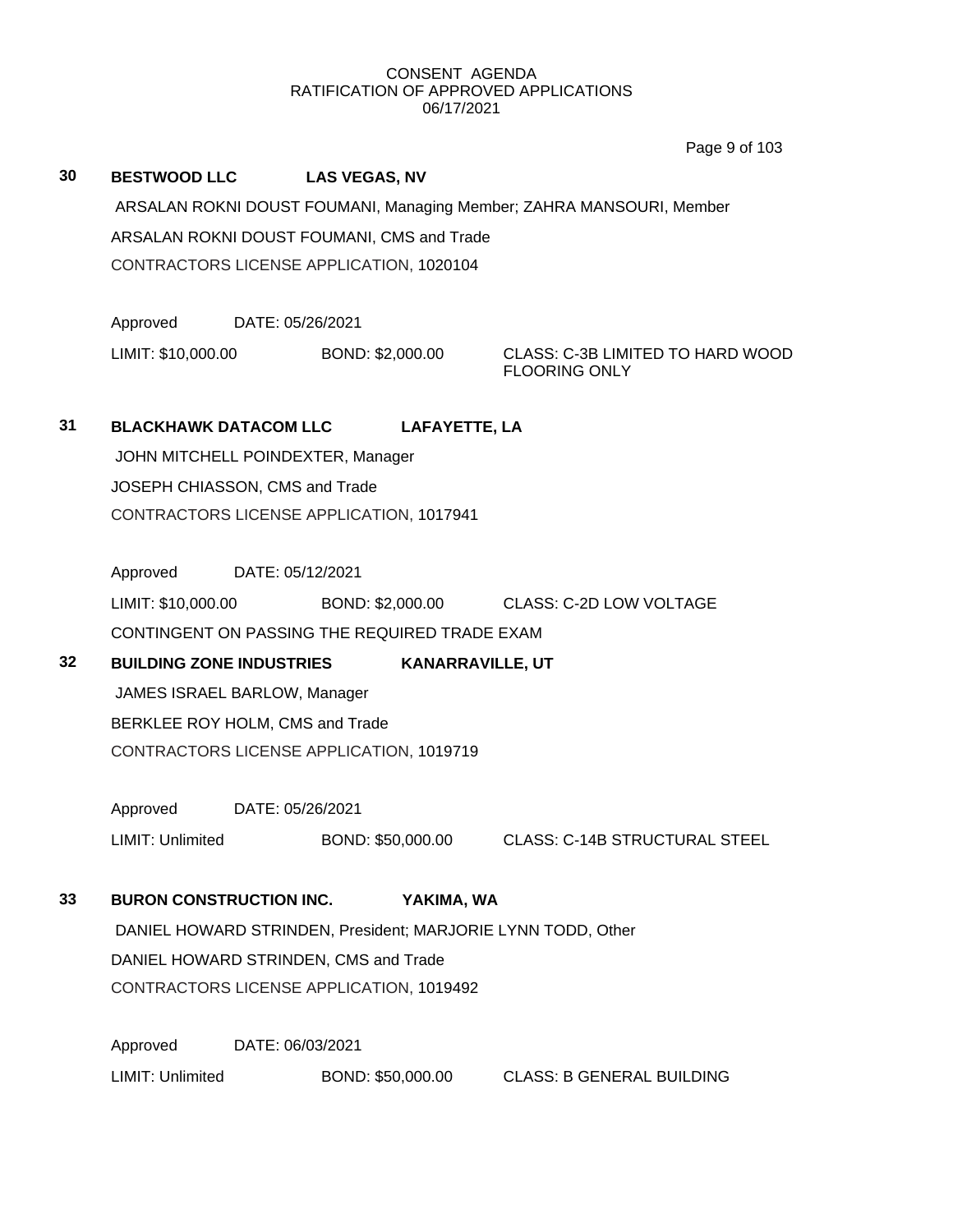Page 10 of 103

# **34 BUSINESS LION LLC LAS VEGAS, NV** JESSE NATHANAEL MCFIE, Manager; BENJAMIN TAYLOR MCFIE, Manager JESSE NATHANAEL MCFIE, CMS and Trade; BENJAMIN TAYLOR MCFIE, CMS and Trade CONTRACTORS LICENSE APPLICATION, 1020057 Approved DATE: 05/27/2021 LIMIT: \$50,000.00 BOND: \$5,000.00 CLASS: C-14STEEL REINFORCING AND **ERECTION** CONTINGENT UPON PASSING REQUIRED CMS AND TRADE EXAMS **35 BYDESIGN GENERAL CONTRACTING LLC LAS VEGAS, NV** NICKOLAS DUSOE, Managing Member NICKOLAS DUSOE, CMS and Trade CONTRACTORS LICENSE APPLICATION, 1019808 Approved DATE: 05/25/2021 LIMIT: \$1,100,000.00 BOND: \$30,000.00 CLASS: B-GENERAL BUILDING **36 C 2 C TECHNICAL SERVICES LLC TEXAS CITY, TX** CHARLES CLEVELAND ROACHELL Managing Member; CRAIG WESLEY MILLER Managing Member DOMINIC DEWYNE LABARBERA CMS and Trade CONTRACTORS LICENSE APPLICATION, 1018967 Approved DATE: 05/26/2021 LIMIT: Unlimited BOND: \$50,000.00 CLASS: C-2 ELECTRICAL **37 C B DESERTSCAPES LLC LAS VEGAS, NV** MIKEL DAVID SCHWABEL, Manager MIKEL DAVID SCHWABEL, CMS and Trade CONTRACTORS LICENSE APPLICATION, 1019814 Approved DATE: 05/10/2021

LIMIT: \$10,000.00 BOND: \$2,000.00 CLASS: C-10 LANDSCAPE CONTRACTING CONTINGENT UPON PASSING REQUIRED CMS AND TRADE EXAMS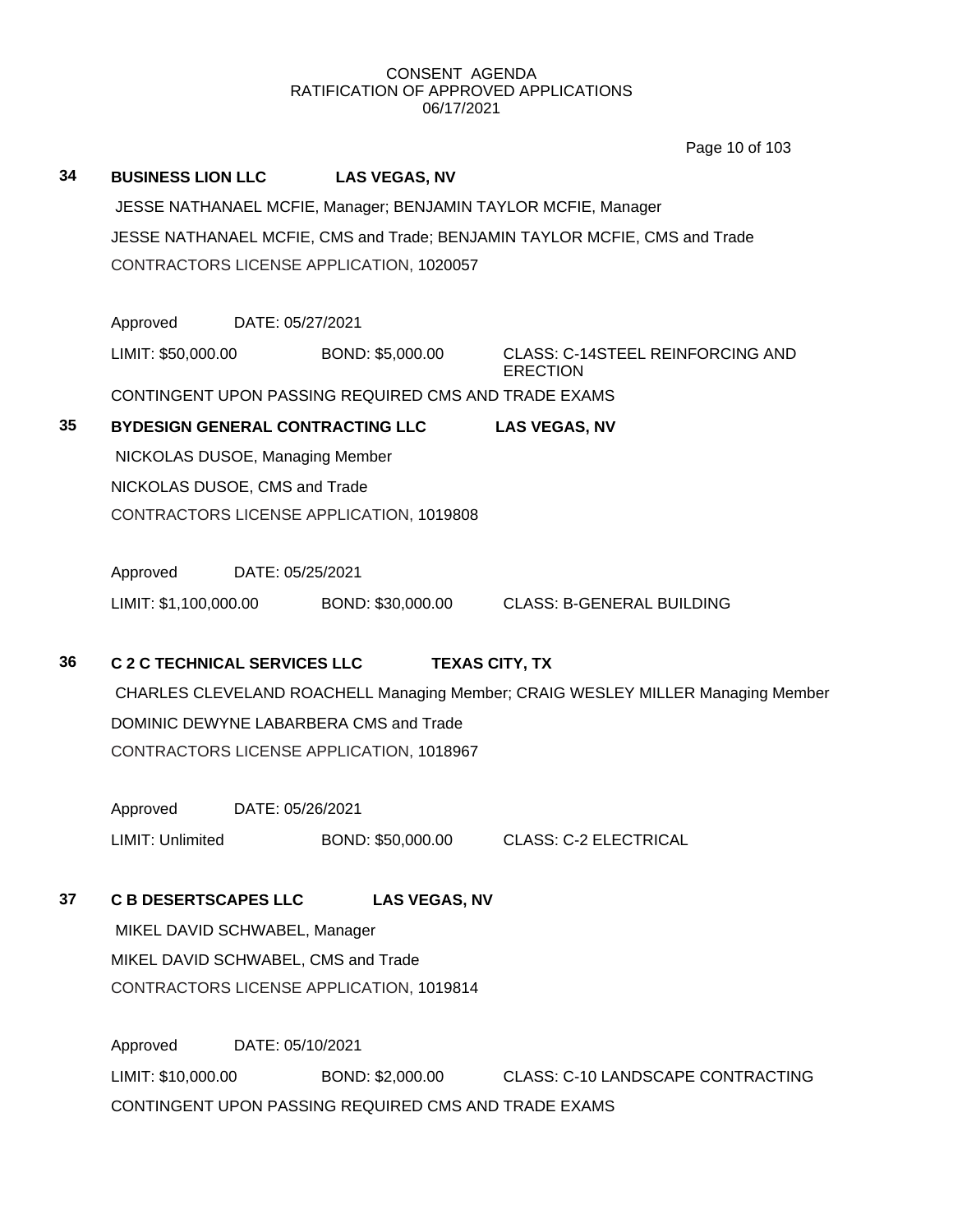Page 11 of 103

|    |                                          |                                          |                                                          | Page 11 or 103                                              |  |  |  |
|----|------------------------------------------|------------------------------------------|----------------------------------------------------------|-------------------------------------------------------------|--|--|--|
| 38 | <b>CHAMPION BUILDERS LLC</b>             |                                          | <b>LAS VEGAS, NV</b>                                     |                                                             |  |  |  |
|    |                                          |                                          | SEAN ROBERT BETTS, Manager; ERIC MICHAEL FORBES, Manager |                                                             |  |  |  |
|    |                                          |                                          | SEAN ROBERT BETTS, Trade; ERIC MICHAEL FORBES, CMS       |                                                             |  |  |  |
|    |                                          |                                          | CONTRACTORS LICENSE APPLICATION, 1018089                 |                                                             |  |  |  |
|    |                                          |                                          |                                                          |                                                             |  |  |  |
|    | Approved                                 | DATE: 05/12/2021                         |                                                          |                                                             |  |  |  |
|    | LIMIT: \$200,000.00                      |                                          | BOND: \$10,000.00                                        | <b>CLASS: B2-RESIDENTIAL AND SMALL</b><br><b>COMMERCIAL</b> |  |  |  |
|    |                                          |                                          | CONTINGENT ON PASSING CMS/TRADE EXAMS                    |                                                             |  |  |  |
| 39 |                                          |                                          | <b>CHISUM CARPENTRY AND CONSTRUCTION LLC</b>             | <b>RENO, NV</b>                                             |  |  |  |
|    |                                          |                                          | <b>CHISUM WAYNE WAGNER Managing Member</b>               |                                                             |  |  |  |
|    | CHISUM WAYNE WAGNER CMS and Trade        |                                          |                                                          |                                                             |  |  |  |
|    | CONTRACTORS LICENSE APPLICATION, 1020194 |                                          |                                                          |                                                             |  |  |  |
|    |                                          |                                          |                                                          |                                                             |  |  |  |
|    | Approved                                 | DATE: 06/03/2021                         |                                                          |                                                             |  |  |  |
|    | LIMIT: \$450,000.00                      |                                          | BOND: \$20,000.00                                        | CLASS: C-3 CARPENTRY, MAINTENANCE &<br><b>MINOR REPAIRS</b> |  |  |  |
|    |                                          |                                          | CONTINGENT UPON SURRENDER OF LICENSE #0071055            |                                                             |  |  |  |
| 40 | <b>CHOICE PAINTING LLC</b>               |                                          | <b>NORTH LAS VEGAS, NV</b>                               |                                                             |  |  |  |
|    | XAVIER RAY CUELLAR, Managing Member      |                                          |                                                          |                                                             |  |  |  |
|    | XAVIER RAY CUELLAR, CMS and Trade        |                                          |                                                          |                                                             |  |  |  |
|    |                                          | CONTRACTORS LICENSE APPLICATION, 1019224 |                                                          |                                                             |  |  |  |
|    | Approved                                 | DATE: 05/27/2021                         |                                                          |                                                             |  |  |  |
|    | LIMIT: \$10,000.00                       |                                          | BOND: \$2,000.00                                         | <b>CLASS: C-4A PAINTING</b>                                 |  |  |  |
|    |                                          |                                          | CONTINGENT ON PASSING REQUIRED CMS/TRADE EXAMS           |                                                             |  |  |  |
| 41 | <b>CHRIS BENOIT</b>                      |                                          | <b>AUBURN, CA</b>                                        |                                                             |  |  |  |
|    | CHRIS DOUGLAS BENOIT, Owner              |                                          |                                                          |                                                             |  |  |  |
|    | CHRIS DOUGLAS BENOIT, CMS and Trade      |                                          |                                                          |                                                             |  |  |  |
|    | CONTRACTORS LICENSE APPLICATION, 1018517 |                                          |                                                          |                                                             |  |  |  |
|    |                                          |                                          |                                                          |                                                             |  |  |  |
|    |                                          |                                          |                                                          |                                                             |  |  |  |
|    | Approved                                 | DATE: 05/10/2021                         |                                                          |                                                             |  |  |  |
|    | LIMIT: \$245,000.00                      |                                          | BOND: \$15,000.00                                        | <b>CLASS: B- GENERAL BUILDING</b>                           |  |  |  |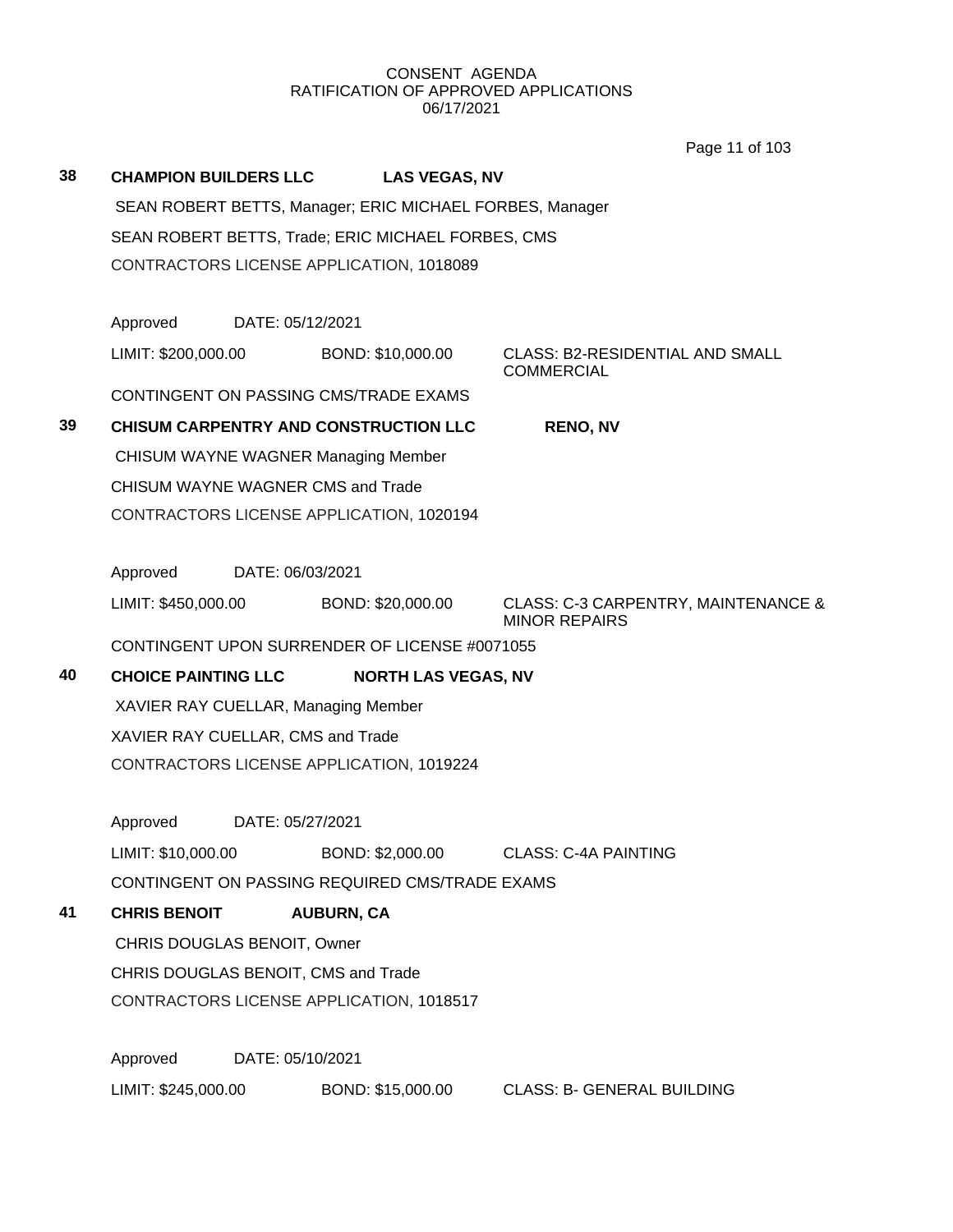Page 12 of 103

| 42 | <b>CLARK COUNTY COMMERCIAL INTERIORS LLC</b>          |                  |                   | <b>LAS VEGAS, CA</b> |                                  |  |
|----|-------------------------------------------------------|------------------|-------------------|----------------------|----------------------------------|--|
|    | LAURENCE ALEXANDER DIEK, Managing Member              |                  |                   |                      |                                  |  |
|    | LAURENCE ALEXANDER DIEK, CMS and Trade                |                  |                   |                      |                                  |  |
|    | CONTRACTORS LICENSE APPLICATION, 1018721              |                  |                   |                      |                                  |  |
|    |                                                       |                  |                   |                      |                                  |  |
|    | Approved                                              | DATE: 05/13/2021 |                   |                      |                                  |  |
|    | LIMIT: \$250,000.00                                   |                  | BOND: \$15,000.00 |                      | <b>CLASS: B GENERAL BUILDING</b> |  |
|    | CONTINGENT ON PASSING REQUIRED CMS/TRADE EXAMS        |                  |                   |                      |                                  |  |
| 43 | <b>CORRAL CONSTRUCTION INC</b>                        |                  |                   | <b>LAS VEGAS, NV</b> |                                  |  |
|    | ADAN CORRAL, President; KENIA AURORA CORRAL Secretary |                  |                   |                      |                                  |  |
|    | WAYNE LEO ROBILLARD Trade; KENIA AURORA CORRAL CMS    |                  |                   |                      |                                  |  |
|    | CONTRACTORS LICENSE APPLICATION, 1019199              |                  |                   |                      |                                  |  |
|    |                                                       |                  |                   |                      |                                  |  |

Approved DATE: 05/26/2021 LIMIT: \$4,000,000.00 BOND: \$30,000.00 CLASS: B-2 RESIDENTIAL AND SMALL

COMMERCIAL

# **44 CORRAL CONSTRUCTION INC LAS VEGAS, NV**

ADAN CORRAL, President; KENIA AURORA CORRAL Secretary WAYNE LEO ROBILLARD Trade; KENIA AURORA CORRAL CMS CONTRACTORS LICENSE APPLICATION, 1019203

Approved DATE: 05/26/2021

LIMIT: \$4,000,000.00 BOND: \$30,000.00 CLASS: C-21B AIR CONDITIONING C-21C SHEET METAL

# **45 CRAVE CONSTRUCTION LLC LAS VEGAS, NV**

JUDE JEFFREY FREDERICK, Managing Member JUDE JEFFREY FREDERICK, CMS and Trade CONTRACTORS LICENSE APPLICATION, 1019543

Approved DATE: 06/03/2021

LIMIT: \$250,000.00 BOND: \$15,000.00 CLASS: B-2 RESIDENTIAL AND SMALL

COMMERCIAL

CONTINGENT ON PASSING REQUIRED CMS/TRADE EXAMS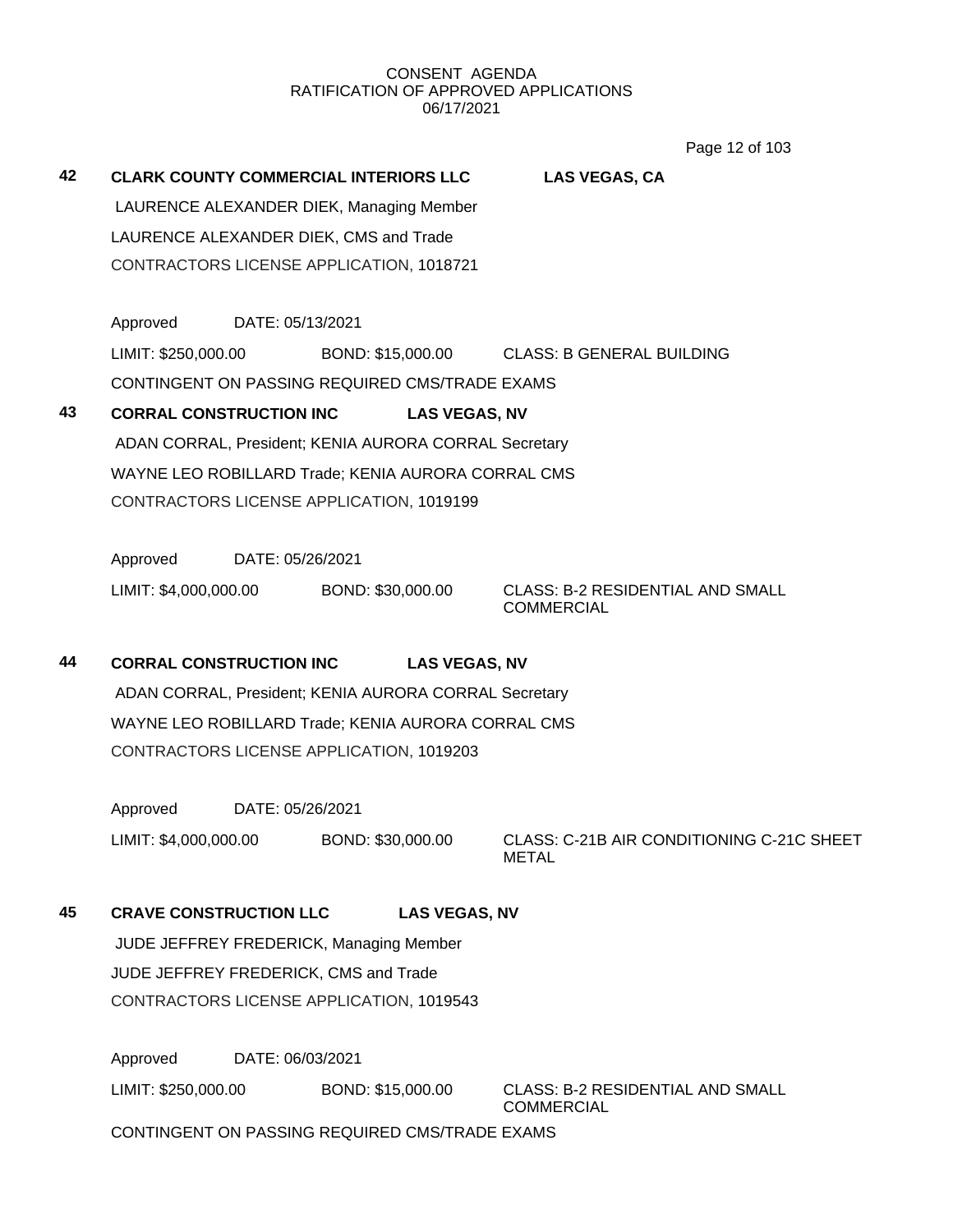Page 13 of 103

### **46 CREATIVE COMMERCIAL SERVICES LLC LAS VEGAS, NV**

MIGUEL MARTINEZ BARBA, Manager; YASSER MARTIN PEREZ-ALARCON, Manager

MIGUEL MARTINEZ BARBA, CMS and Trade

CONTRACTORS LICENSE APPLICATION, 1020115

Approved DATE: 06/01/2021

LIMIT: \$10,000.00 BOND: \$2,000.00 CLASS: C21 A REFRIGERATION C21 B AIR

CONDITIONING

CONTINGENT ON PASSING CMS/TRADE EXAMS

# **47 D & S PLUMBING LLC LAS VEGAS, NV**

MYLES CLIFTON BENTON Manager; JACINTO LUCIANO SANCHEZ-RIVERA, Manager; HERIBERTO RAFAEL DURAN, Manager

TREVOR ALLEN BELL CMS and Trade

CONTRACTORS LICENSE APPLICATION, 1019852

Approved DATE: 05/17/2021

LIMIT: \$700,000.00 BOND: \$20,000.00 CLASS: C-2 ELECTRICAL

**48 D M R CONSTRUCTION INC LAS VEGAS, NV**

GREGORY JAMES RICE, President GREGORY JAMES RICE, CMS and Trade CONTRACTORS LICENSE APPLICATION, 1019841

Approved DATE: 06/03/2021

LIMIT: \$245,000.00 BOND: \$15,000.00 CLASS: B-2 RESIDENTIAL AND SMALL

**COMMERCIAL** 

CONTINGENT UPON PASSING REQUIRED CMS EXAM

# **49 D MAR GENERAL CONTRACTING & DEVELOPMENT INC CLEARWATER, FL** DOREEN CAUDELL, President; ANDREW JEFFREY CAUDELL, Vice President

ANDREW JEFFREY CAUDELL, CMS and Trade

CONTRACTORS LICENSE APPLICATION, 1019180

Approved DATE: 05/27/2021 LIMIT: \$3,600,000.00 BOND: \$30,000.00 CLASS: B- GENERAL BUILDING CONTINGENT UPON PASSING B EXAM BY 09/25/2021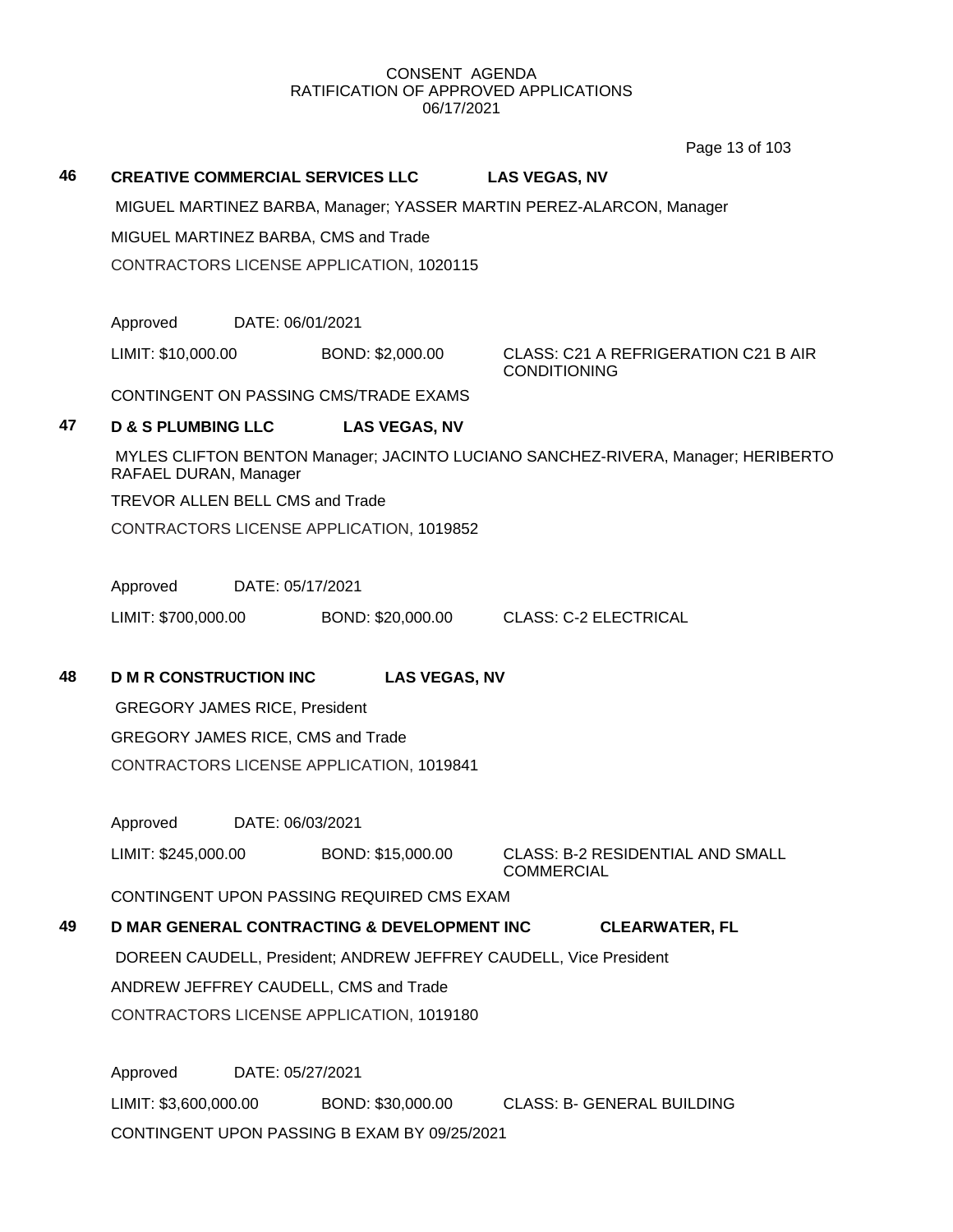Page 14 of 103

| 50 | <b>DASHING STONE INC.</b>                |  | <b>LAS VEGAS, NV</b> |                                               |
|----|------------------------------------------|--|----------------------|-----------------------------------------------|
|    | DASHING STONE; SUE HSIEH, President      |  |                      |                                               |
|    | APOLLOS LIU CMS and Trade                |  |                      |                                               |
|    | CONTRACTORS LICENSE APPLICATION, 1018863 |  |                      |                                               |
|    |                                          |  |                      |                                               |
|    | DATE: 05/26/2021<br>Approved             |  |                      |                                               |
|    | LIMIT: \$10,000.00                       |  | BOND: \$2,000.00     | CLASS: C-19 INSTALLING TERRAZZO AND<br>MARBLE |

# **51 DAVEY TREE SURGERY COMPANY LIVERMORE, CA**

LAWRENCE RICHARD EVANS, President; ERIKA JOY SCHOENBERGER, Secretary; CHRISTOPHER J BAST Treasurer; EMIL EDWARD STAHLI Vice President; KEVIN BRIAN PETERS, Vice President

KEVIN BRIAN PETERS, CMS and Trade

CONTRACTORS LICENSE APPLICATION, 1018127

Approved DATE: 05/12/2021

LIMIT: \$2,000,000.00 BOND: \$30,000.00 CLASS: A22-UNCLASSIFIED DESIGNATED FOR

POLE REINFORCEMENT AND TREATMENT

**52 DAVID KEMPLER INCLINE VILLAGE, NV**

INCLINE VILLAGE HOME REPAIR & REMODEL; PHILIP DAVID KEMPLER Owner PHILIP DAVID KEMPLER CMS and Trade CONTRACTORS LICENSE APPLICATION, 1020008

Tabled DATE: 05/28/2021

LIMIT: BOND: CLASS: C-2F RESIDENTIAL WIRING

RESOLUTION OF OPEN COMPLAINT ON RELATED LICENSE

# **53 DAVID KEMPLER INCLINE VILLAGE, NV**

INCLINE VILLAGE HOME REPAIR & REMODEL; PHILIP DAVID KEMPLER Owner

PHILIP DAVID KEMPLER CMS and Trade

CONTRACTORS LICENSE APPLICATION, 1020009

Tabled DATE: 05/28/2021 LIMIT: BOND: CLASS: C-1D PLUMBING RESOLUTION OF OPEN COMPLAINT ON RELATED LICENSE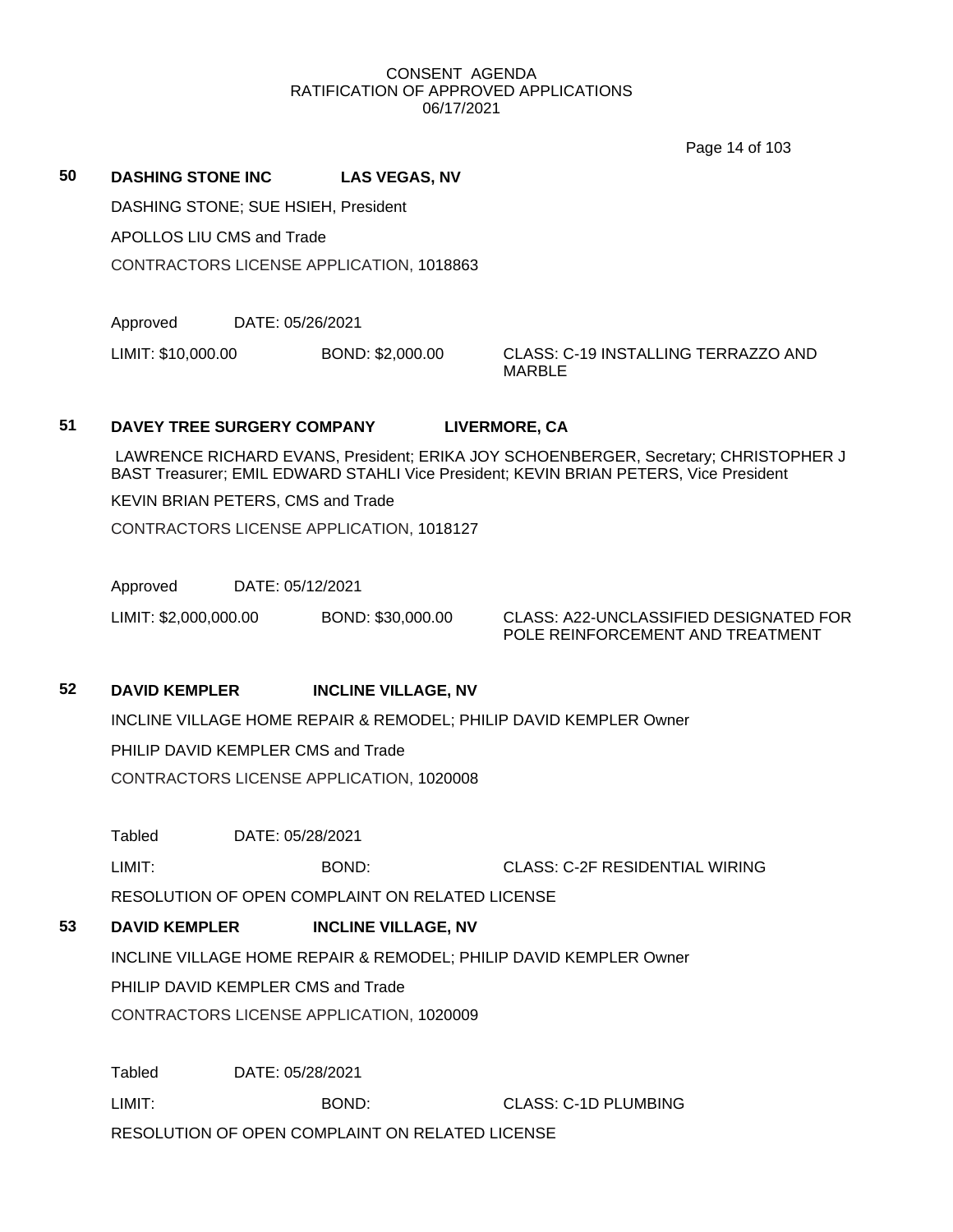Page 15 of 103

| 54 | <b>DAVID PAUL WELSH</b>                         |                                          | <b>AUBURN, CA</b> |                      |                                                              |  |  |  |
|----|-------------------------------------------------|------------------------------------------|-------------------|----------------------|--------------------------------------------------------------|--|--|--|
|    | DAVIDS PLUMBING; DAVID PAUL WELSH, Owner        |                                          |                   |                      |                                                              |  |  |  |
|    | DAVID PAUL WELSH, CMS and Trade                 |                                          |                   |                      |                                                              |  |  |  |
|    |                                                 | CONTRACTORS LICENSE APPLICATION, 1019208 |                   |                      |                                                              |  |  |  |
|    | Approved                                        | DATE: 05/28/2021                         |                   |                      |                                                              |  |  |  |
|    | LIMIT: \$10,000.00                              |                                          |                   |                      | BOND: \$2,000.00 CLASS: C-1D PUMBING; C-1H WATER HEATERS     |  |  |  |
|    |                                                 |                                          |                   |                      | CONTINGENT UPON PASSING CMS & C-1D, C-1H EXAMS BY 09/26/2021 |  |  |  |
| 55 | DERRICOTTE MAINTENANCE DESIGN LLC               |                                          |                   |                      | <b>HENDERSON, NV</b>                                         |  |  |  |
|    | MARY ELAINE DERRICOTTE, Managing Member         |                                          |                   |                      |                                                              |  |  |  |
|    | SCOTT CHRISTOPHER LEDUC, CMS and Trade          |                                          |                   |                      |                                                              |  |  |  |
|    |                                                 | CONTRACTORS LICENSE APPLICATION, 1019008 |                   |                      |                                                              |  |  |  |
|    | Approved                                        | DATE: 06/01/2021                         |                   |                      |                                                              |  |  |  |
|    | LIMIT: \$10,000.00                              |                                          |                   |                      | BOND: \$2,000.00 CLASS: C-2 ELECTRICAL                       |  |  |  |
| 56 | <b>DESIGN BUILD NEVADA LLC</b>                  |                                          |                   | <b>HENDERSON, NV</b> |                                                              |  |  |  |
|    | <b>GARY RAY BRENNAN Manager</b>                 |                                          |                   |                      |                                                              |  |  |  |
|    | GARY MICHAEL BRENNAN, CMS and Trade             |                                          |                   |                      |                                                              |  |  |  |
|    | CONTRACTORS LICENSE APPLICATION, 1020181        |                                          |                   |                      |                                                              |  |  |  |
|    | Approved                                        | DATE: 06/03/2021                         |                   |                      |                                                              |  |  |  |
|    | LIMIT: \$1,000,000.00                           |                                          |                   |                      | BOND: \$30,000.00 CLASS: C-1 PLUMBING AND HEATING            |  |  |  |
|    | CONTINGENT UPON PASSING REQUIRED TRADE EXAM     |                                          |                   |                      |                                                              |  |  |  |
| 57 | <b>DONOVAN CONTRACTING INC</b>                  |                                          |                   | <b>RENO, NV</b>      |                                                              |  |  |  |
|    | <b>GARRETT HOWARD DONOVAN President</b>         |                                          |                   |                      |                                                              |  |  |  |
|    | GARRETT HOWARD DONOVAN CMS; JOHN W. NASH Trade  |                                          |                   |                      |                                                              |  |  |  |
|    | CONTRACTORS LICENSE APPLICATION, 1014357        |                                          |                   |                      |                                                              |  |  |  |
|    | Approved                                        | DATE: 05/19/2021                         |                   |                      |                                                              |  |  |  |
|    | LIMIT: \$945,000.00                             |                                          | BOND: \$20,000.00 |                      | <b>CLASS: B</b>                                              |  |  |  |
|    | CONTINGENT UPON PASSING TRADE EXAM BY 5/31/2021 |                                          |                   |                      |                                                              |  |  |  |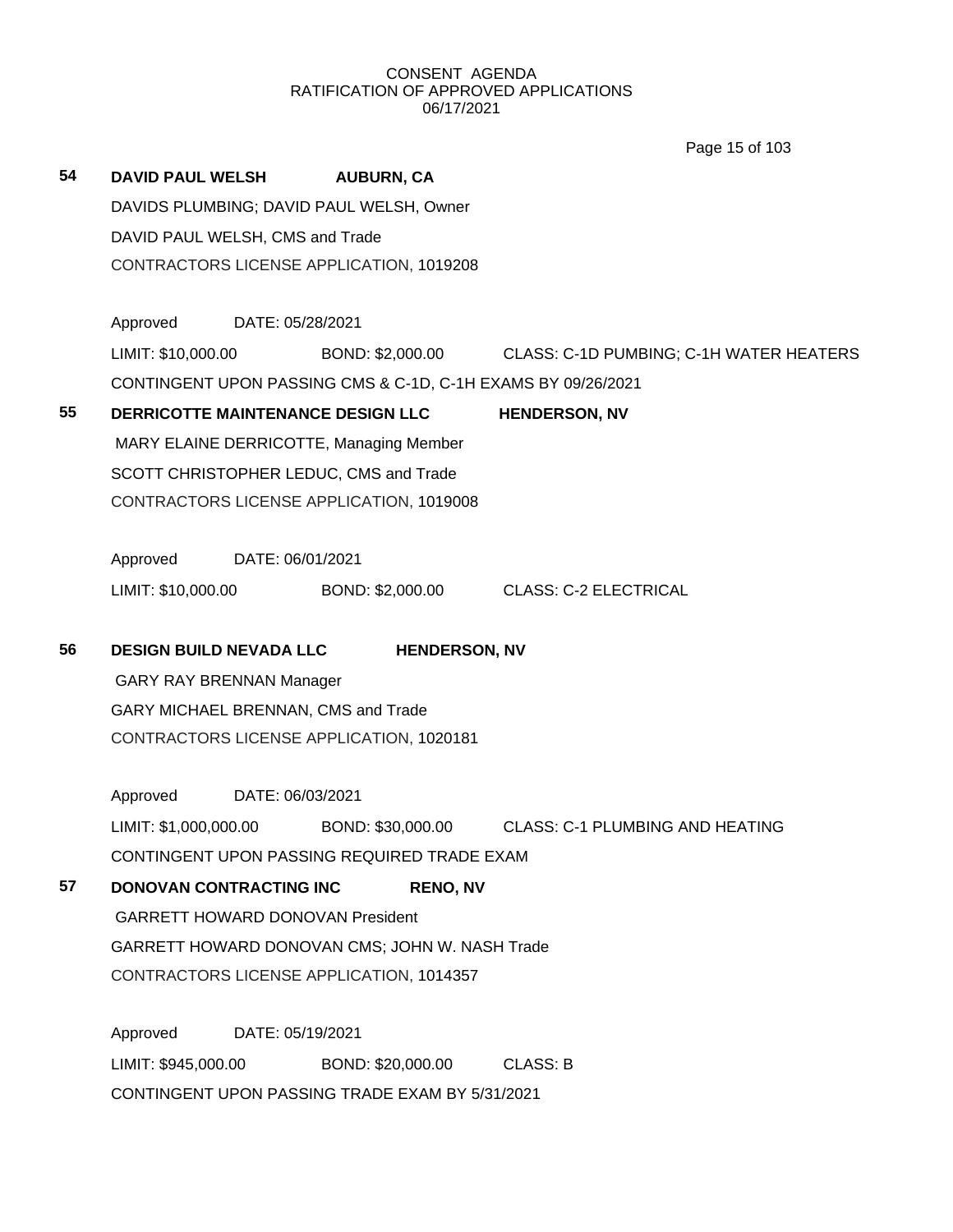Page 16 of 103

**58 DOUGLAS NEIL SARDESON S LAKE TAHOE, CA** CUSTOM CONCRETE; DOUGLAS NEIL SARDESON, Owner DOUGLAS NEIL SARDESON, CMS and Trade CONTRACTORS LICENSE APPLICATION, 1016904 Approved DATE: 05/14/2021 LIMIT: \$10,000.00 BOND: \$2,000.00 CLASS: C-5 CONCRETE CONTRACTING **59 DOYEL CONSTRUCTION INC GARDNERVILLE, NV** DAVID BRENT DOYEL, President; KATHLEEN RENE DOYEL, Treasurer DAVID BRENT DOYEL, CMS and Trade CONTRACTORS LICENSE APPLICATION, 1018844 Approved DATE: 05/19/2021 LIMIT: \$10,000.00 BOND: \$2,000.00 CLASS: C3D CONTINGENT UPON PASSING EXAMS BY 9/10/2021 **60 EDDIE ELECTRIC HANDYMAN LLC LAS VEGAS, NV** EDUARDO NIEVES, Manager HANNELORE TRAMA CMS; EDUARDO NIEVES, Trade CONTRACTORS LICENSE APPLICATION, 1020127 Approved DATE: 06/03/2021 LIMIT: \$10,000.00 BOND: \$2,000.00 CLASS: C-2 ELECTRICAL CONTINGENT UPON PASSING REQUIRED CMS AND TRADE EXAMS **61 ENCORE CONSTRUCTION LLC LAS VEGAS, NV** SIARHEI KURAKA Manager SIARHEI KURAKA CMS and Trade CONTRACTORS LICENSE APPLICATION, 1018830 Approved DATE: 05/26/2021 LIMIT: \$10,000.00 BOND: \$2,000.00 CLASS: A-GENERAL ENGINEERING CONTINGENT ON PASSING TRADE EXAM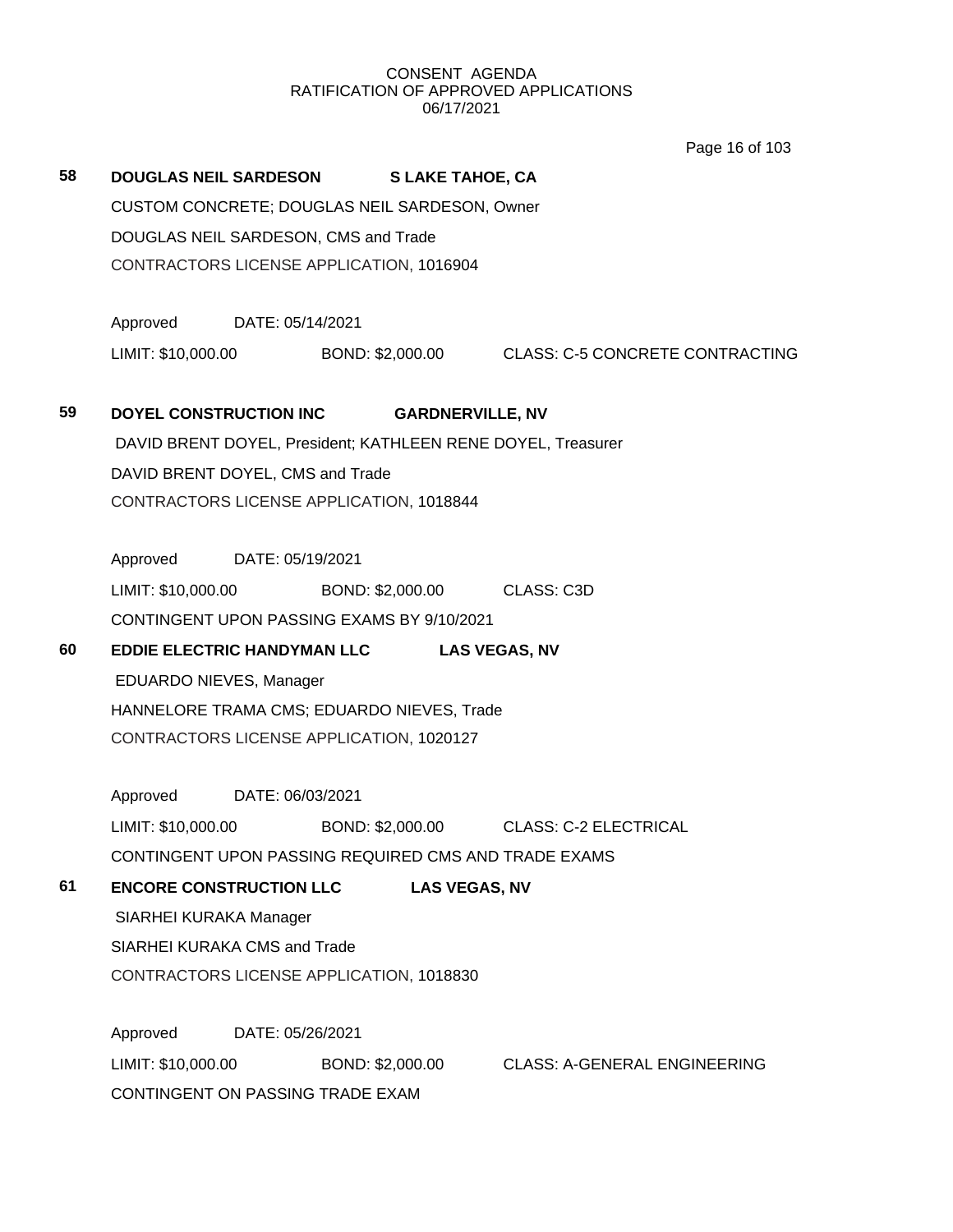Page 17 of 103

| 62 | <b>EXPRESS HOME SERVICES LLC</b>                                                         |                  |                                                             | <b>LAS VEGAS, NV</b>                                                      |  |
|----|------------------------------------------------------------------------------------------|------------------|-------------------------------------------------------------|---------------------------------------------------------------------------|--|
|    | ANDREW THOMAS JACKSON Manager; JEREMY DON ANDERSON Manager; STACIE JEAN LANG,<br>Manager |                  |                                                             |                                                                           |  |
|    |                                                                                          |                  | ANDREW THOMAS JACKSON CMS and Trade                         |                                                                           |  |
|    |                                                                                          |                  | CONTRACTORS LICENSE APPLICATION, 1019473                    |                                                                           |  |
|    | Approved                                                                                 | DATE: 05/26/2021 |                                                             |                                                                           |  |
|    | LIMIT: \$100,000.00                                                                      |                  | BOND: \$10,000.00                                           | <b>CLASS: C-2 ELECTRICAL</b>                                              |  |
| 63 | <b>EZZI SIGNS INC</b>                                                                    |                  | <b>HOUSTON, TX</b>                                          |                                                                           |  |
|    |                                                                                          |                  | HUSSAIN CONTRACTOR, President; MURTAZA SHUJAUDDIN Secretary |                                                                           |  |
|    | HUSSAIN CONTRACTOR, CMS and Trade                                                        |                  |                                                             |                                                                           |  |
|    |                                                                                          |                  | CONTRACTORS LICENSE APPLICATION, 1019811                    |                                                                           |  |
|    |                                                                                          |                  |                                                             |                                                                           |  |
|    | Approved                                                                                 | DATE: 06/03/2021 |                                                             |                                                                           |  |
|    | LIMIT: \$10,000.00                                                                       |                  | BOND: \$2,000.00                                            | <b>CLASS: C-6B ELECTRICAL SIGNS</b>                                       |  |
| 64 | <b>F C L BUILDERS LLC</b>                                                                |                  | <b>ITASCA, IL</b>                                           |                                                                           |  |
|    | MICHAEL JOHN BORO, Manager                                                               |                  |                                                             |                                                                           |  |
|    |                                                                                          |                  | FREDERIC PAUL JOHANNS, CMS and Trade                        |                                                                           |  |
|    |                                                                                          |                  | CONTRACTORS LICENSE APPLICATION, 1018560                    |                                                                           |  |
|    |                                                                                          |                  |                                                             |                                                                           |  |
|    | Approved                                                                                 | DATE: 05/25/2021 |                                                             |                                                                           |  |
|    | LIMIT: Unlimited                                                                         |                  | BOND: \$50,000.00                                           | CLASS: B2                                                                 |  |
| 65 | <b>F S W FRAMING LLC</b>                                                                 |                  | <b>LAS VEGAS, NV</b>                                        |                                                                           |  |
|    |                                                                                          |                  |                                                             | JAMES WESLEY STARK Managing Member; EDWARD ALLEN FRANKEN, Managing Member |  |
|    |                                                                                          |                  | EDWARD ALLEN FRANKEN, CMS and Trade                         |                                                                           |  |
|    |                                                                                          |                  | CONTRACTORS LICENSE APPLICATION, 1020306                    |                                                                           |  |
|    |                                                                                          |                  |                                                             |                                                                           |  |
|    | Approved                                                                                 | DATE: 06/03/2021 |                                                             |                                                                           |  |

LIMIT: \$1,000,000.00 BOND: \$30,000.00 CLASS: C-3 CARPENTRY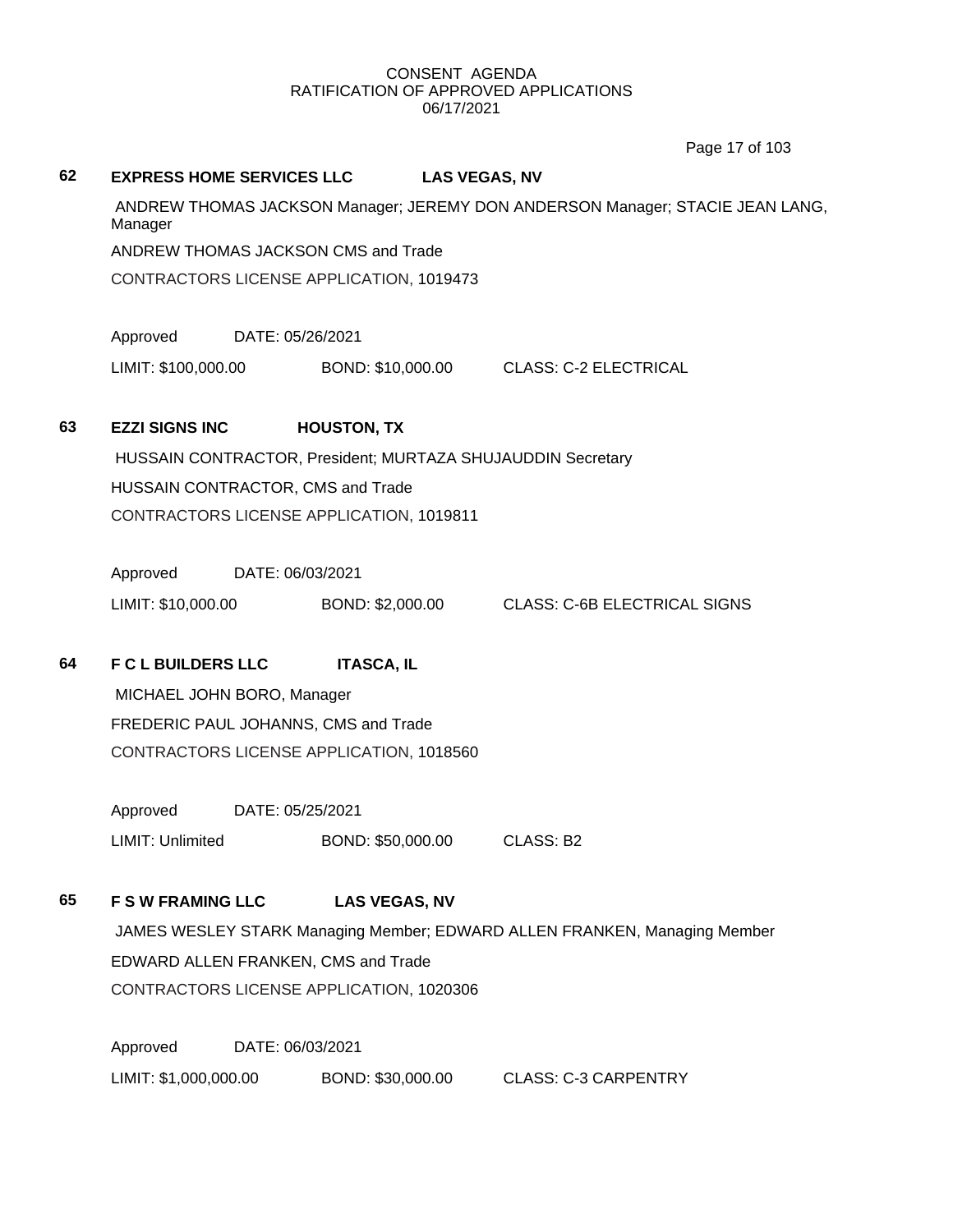Page 18 of 103

|    |                                          |                  |                                                         | Page 18 01 103                                                                        |  |
|----|------------------------------------------|------------------|---------------------------------------------------------|---------------------------------------------------------------------------------------|--|
| 66 | <b>FERGUSON HOME SERVICES LLC</b>        |                  |                                                         | <b>HENDERSON, NV</b>                                                                  |  |
|    |                                          |                  | SAMANTHA JANE SUCHAN, Managing Member                   |                                                                                       |  |
|    |                                          |                  |                                                         | SAMANTHA JANE SUCHAN, CMS; JOSHUA STEPHEN FERGUSON, Trade                             |  |
|    |                                          |                  | CONTRACTORS LICENSE APPLICATION, 1018968                |                                                                                       |  |
|    |                                          |                  |                                                         |                                                                                       |  |
|    | Approved                                 | DATE: 05/26/2021 |                                                         |                                                                                       |  |
|    | LIMIT: \$10,000.00                       |                  | BOND: \$2,000.00                                        | <b>CLASS: C-2 ELECTRICAL</b>                                                          |  |
|    |                                          |                  | CONTINGENT UPON PASSING REQUIRED CMS AND TRADE EXAMS    |                                                                                       |  |
| 67 | <b>FERNANDO MARTINEZ</b>                 |                  | <b>SPARKS, NV</b>                                       |                                                                                       |  |
|    |                                          |                  |                                                         | NANDOS LANDSCAPING CUSTOM CONCRETE; FERNANDO M MARTINEZ Owner                         |  |
|    | FERNANDO M MARTINEZ CMS and Trade        |                  |                                                         |                                                                                       |  |
|    | CONTRACTORS LICENSE APPLICATION, 1020290 |                  |                                                         |                                                                                       |  |
|    |                                          |                  |                                                         |                                                                                       |  |
|    | Approved                                 | DATE: 06/03/2021 |                                                         |                                                                                       |  |
|    | LIMIT: \$10,000.00                       |                  | BOND: \$2,000.00                                        | CLASS: C25                                                                            |  |
|    |                                          |                  | CONTINGENT UPON RECEIPT OF FICTITIOUS NAME CERTIFICATE  |                                                                                       |  |
| 68 |                                          |                  | <b>FIRE PROTECTION SERVICE CORPORATION</b>              | <b>OGDEN, UT</b>                                                                      |  |
|    | <b>ANN HOCKINS Director</b>              |                  |                                                         | MOUNTAIN ALARM; ERIC RODNEY GARNER, President; MICHAEL GIBSON BAILEY Secretary; KAREN |  |
|    | ERIC RODNEY GARNER, CMS                  |                  |                                                         |                                                                                       |  |
|    |                                          |                  | CONTRACTORS LICENSE APPLICATION, 1017549                |                                                                                       |  |
|    | Approved                                 | DATE: 05/26/2021 |                                                         |                                                                                       |  |
|    | LIMIT: \$245,000.00                      |                  | BOND: \$15,000.00                                       | CLASS: C2D                                                                            |  |
|    |                                          |                  |                                                         |                                                                                       |  |
| 69 | FIVE ACRE CONSTRUCTION INC               |                  | <b>RENO, NV</b>                                         |                                                                                       |  |
|    |                                          |                  | FIVE ACRE CONSTRUCTION; JOHN THOMAS MORRISSEY President |                                                                                       |  |
|    | JOHN THOMAS MORRISSEY CMS and Trade      |                  |                                                         |                                                                                       |  |
|    |                                          |                  | CONTRACTORS LICENSE APPLICATION, 1019696                |                                                                                       |  |
|    |                                          |                  |                                                         |                                                                                       |  |
|    | Approved                                 | DATE: 05/27/2021 |                                                         |                                                                                       |  |
|    | LIMIT: \$1,100,000.00                    |                  | BOND: \$20,000.00                                       | <b>CLASS: B-2 RESIDENTIAL &amp; SMALL</b><br><b>COMMERCIAL</b>                        |  |
|    |                                          |                  | CONTINGENT UPON SURRENDER OF LICENSE #0084892           |                                                                                       |  |
|    |                                          |                  |                                                         |                                                                                       |  |
|    |                                          |                  |                                                         |                                                                                       |  |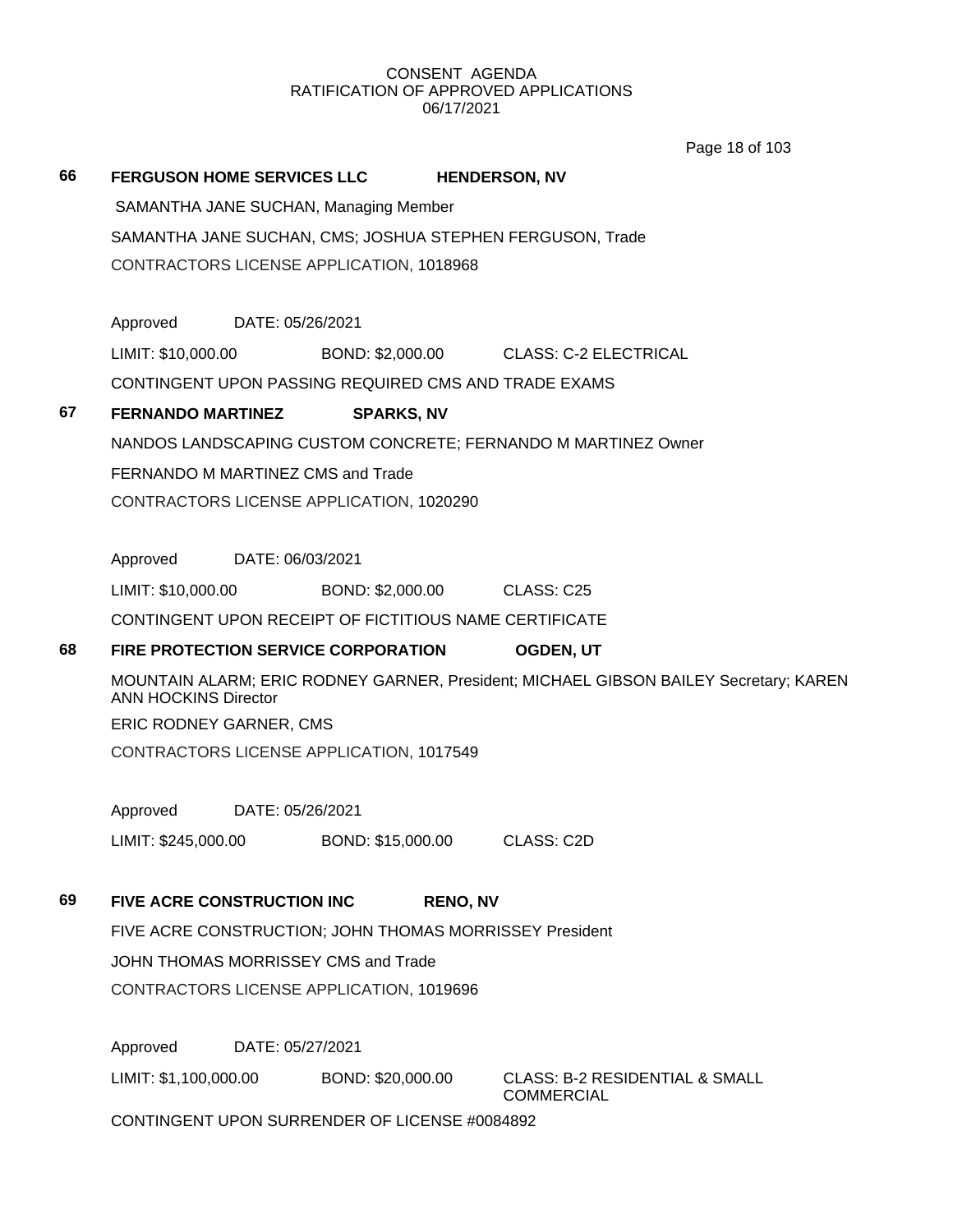Page 19 of 103

|    |                                                   |                  |                    | Page 19 01 103                                                                        |
|----|---------------------------------------------------|------------------|--------------------|---------------------------------------------------------------------------------------|
| 70 | <b>FLORIANI ENGINEERING, INC</b>                  |                  | <b>ANAHEIM, CA</b> |                                                                                       |
|    |                                                   |                  |                    | FACILITIES ENGINEERING; CYNTHIA L FLORIANI, President; VINCENT LEO BAROLDI, Secretary |
|    | CYNTHIA L FLORIANI, CMS and Trade                 |                  |                    |                                                                                       |
|    | CONTRACTORS LICENSE APPLICATION, 1018902          |                  |                    |                                                                                       |
|    | Approved                                          | DATE: 05/10/2021 |                    |                                                                                       |
|    | LIMIT: \$1,000,000.00                             |                  |                    | BOND: \$30,000.00 CLASS: C14I; C14J                                                   |
|    | CONTINGENT UPON PASSING CMS EXAM BY 9/16/2021     |                  |                    |                                                                                       |
| 71 | <b>FREDS MOUNTAIN ELECTRIC LLC</b>                |                  | <b>RENO, NV</b>    |                                                                                       |
|    | JOSEPH CHAMBERS Managing Member                   |                  |                    |                                                                                       |
|    | JOSEPH CHAMBERS CMS and Trade                     |                  |                    |                                                                                       |
|    | CONTRACTORS LICENSE APPLICATION, 1019851          |                  |                    |                                                                                       |
|    |                                                   |                  |                    |                                                                                       |
|    | Approved                                          | DATE: 06/03/2021 |                    |                                                                                       |
|    | LIMIT: \$10,000.00                                |                  | BOND: \$2,000.00   | CLASS: C2A; C2F                                                                       |
|    | CONTINGENT UPON PASSING EXAMS BY 10/30/2021       |                  |                    |                                                                                       |
| 72 | <b>FREDY ROMAN</b>                                | <b>RENO, NV</b>  |                    |                                                                                       |
|    | BLACKSTAR DRYWALL & REMOLDING; FREDY ROMAN, Owner |                  |                    |                                                                                       |
|    | FREDY ROMAN, CMS and Trade                        |                  |                    |                                                                                       |
|    | CONTRACTORS LICENSE APPLICATION, 1019144          |                  |                    |                                                                                       |
|    | Approved                                          | DATE: 05/10/2021 |                    |                                                                                       |
|    | LIMIT: \$10,000.00                                |                  | BOND: \$2,000.00   | CLASS: C-4C TAPING AND FINISHING; C-4E<br>DRYWALL; C-4F SHEET METAL STUDS             |
|    | CONTINGENT UPON PASSING CMS EXAM BY 09/24/2021    |                  |                    |                                                                                       |
| 73 | <b>GALDARISI HEATING AND AIR CONDITIONING LLC</b> |                  |                    | <b>FALLON, NV</b>                                                                     |
|    | DUSTIN LAWRENCE GALDARISI, Managing Member        |                  |                    |                                                                                       |
|    | DUSTIN LAWRENCE GALDARISI, CMS and Trade          |                  |                    |                                                                                       |
|    | CONTRACTORS LICENSE APPLICATION, 1019390          |                  |                    |                                                                                       |
|    | Approved                                          | DATE: 05/10/2021 |                    |                                                                                       |
|    | LIMIT: \$10,000.00                                |                  | BOND: \$2,000.00   | CLASS: C-1D PLUMBING; C-1H WATER HEATERS                                              |
|    |                                                   |                  |                    |                                                                                       |

CONTINGENT UPON PASSING C-1D AND C-1H EXAMS BY 10/06/2021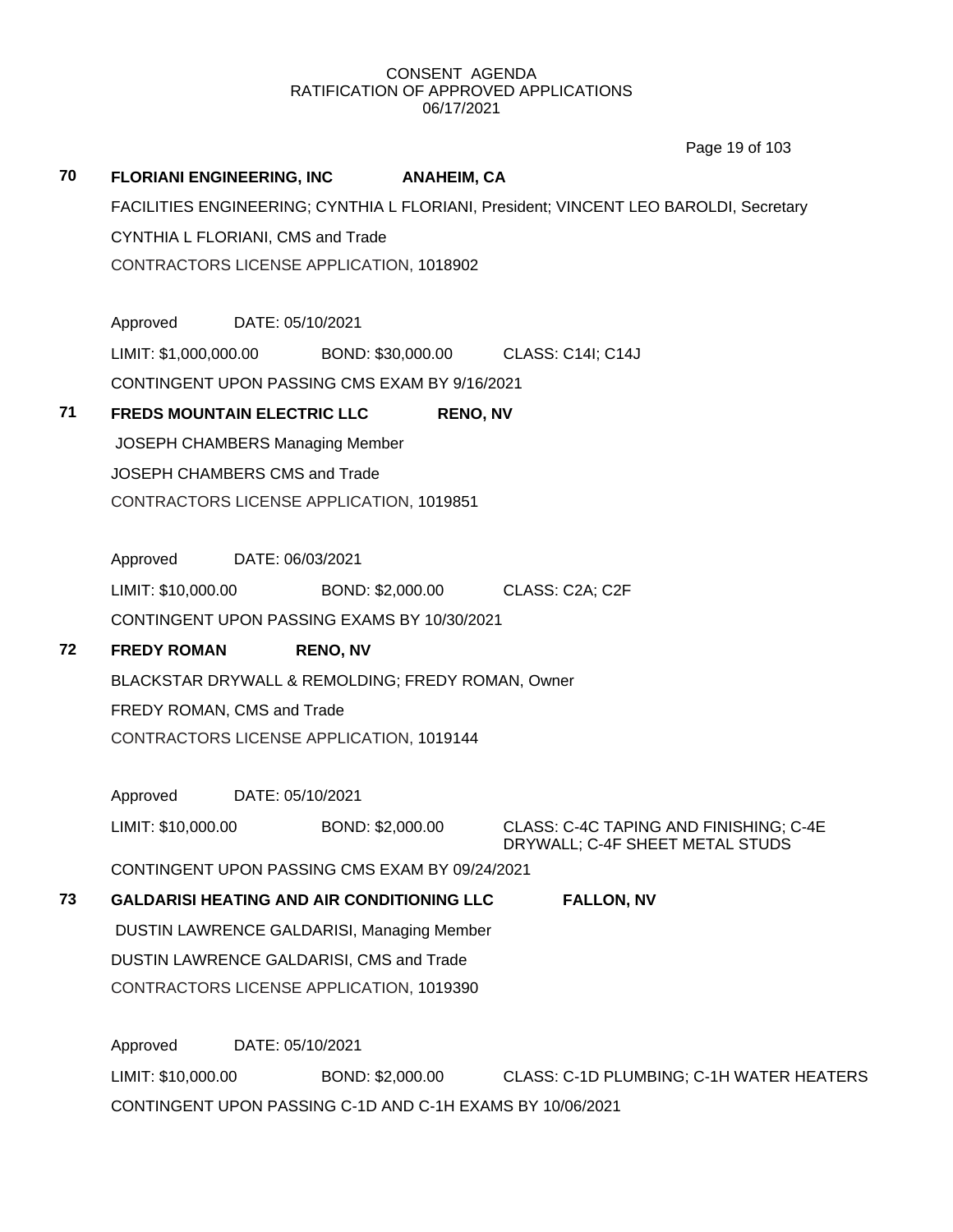Page 20 of 103

| 74 |                                          | <b>GARAGE DOOR CENTER LLC</b>                   | <b>LAS VEGAS, NV</b>                              |                                                                                    |
|----|------------------------------------------|-------------------------------------------------|---------------------------------------------------|------------------------------------------------------------------------------------|
|    | ELMER CORTEZ, Manager                    |                                                 |                                                   |                                                                                    |
|    | ELMER CORTEZ, CMS and Trade              |                                                 |                                                   |                                                                                    |
|    |                                          | CONTRACTORS LICENSE APPLICATION, 1018711        |                                                   |                                                                                    |
|    |                                          |                                                 |                                                   |                                                                                    |
|    | Approved                                 | DATE: 05/12/2021                                |                                                   |                                                                                    |
|    | LIMIT: \$10,000.00                       |                                                 |                                                   | BOND: \$2,000.00 CLASS: C-3D OVERHEAD DOORS                                        |
|    |                                          | CONTINGENT ON PASSING REQUIRED CMS EXAM         |                                                   |                                                                                    |
| 75 |                                          | <b>GOLDEN MONARCH CONSTRUCTION INC</b>          |                                                   | <b>RENO, NV</b>                                                                    |
|    |                                          | WILLIAM PERRY SANDERS, President                |                                                   |                                                                                    |
|    |                                          | WILLIAM PERRY SANDERS, CMS and Trade            |                                                   |                                                                                    |
|    |                                          | CONTRACTORS LICENSE APPLICATION, 1017496        |                                                   |                                                                                    |
|    |                                          |                                                 |                                                   |                                                                                    |
|    |                                          | Approved DATE: 05/28/2021                       |                                                   |                                                                                    |
|    |                                          |                                                 | LIMIT: \$245,000.00 BOND: \$15,000.00             | <b>CLASS: B</b>                                                                    |
|    |                                          |                                                 |                                                   |                                                                                    |
| 76 | <b>GOMEZ ROOFING LLC</b>                 |                                                 | <b>DAYTON, NV</b>                                 |                                                                                    |
|    |                                          |                                                 |                                                   | OCTAVIO GUADALUPE GOMEZ Managing Member; HECTOR PAUL GOMEZ-BERNAL, Managing Member |
|    | OCTAVIO GUADALUPE GOMEZ CMS and Trade    |                                                 |                                                   |                                                                                    |
|    | CONTRACTORS LICENSE APPLICATION, 1018999 |                                                 |                                                   |                                                                                    |
|    | Approved<br>DATE: 05/10/2021             |                                                 |                                                   |                                                                                    |
|    | LIMIT: \$130,000.00                      |                                                 | BOND: \$10,000.00                                 | CLASS: C15A                                                                        |
|    |                                          |                                                 |                                                   |                                                                                    |
| 77 |                                          | <b>GREEN AMERICA TREE &amp; LANDSCAPING LLC</b> |                                                   | <b>HENDERSON, NV</b>                                                               |
|    |                                          |                                                 |                                                   | GREEN AMERICA; GABRIELA RODRIGUEZ Manager; SAUL RODRIGUEZ-AYON Manager             |
|    |                                          |                                                 | GABRIELA RODRIGUEZ CMS; SAUL RODRIGUEZ-AYON Trade |                                                                                    |
|    | CONTRACTORS LICENSE APPLICATION, 1019127 |                                                 |                                                   |                                                                                    |
|    |                                          |                                                 |                                                   |                                                                                    |
|    | Approved                                 | DATE: 05/26/2021                                |                                                   |                                                                                    |
|    | LIMIT: \$1,100,000.00                    |                                                 | BOND: \$30,000.00                                 | <b>CLASS: C-18 MASONRY LIMITED TO THE</b><br>INSTALLATION OF PAVERS ONLY           |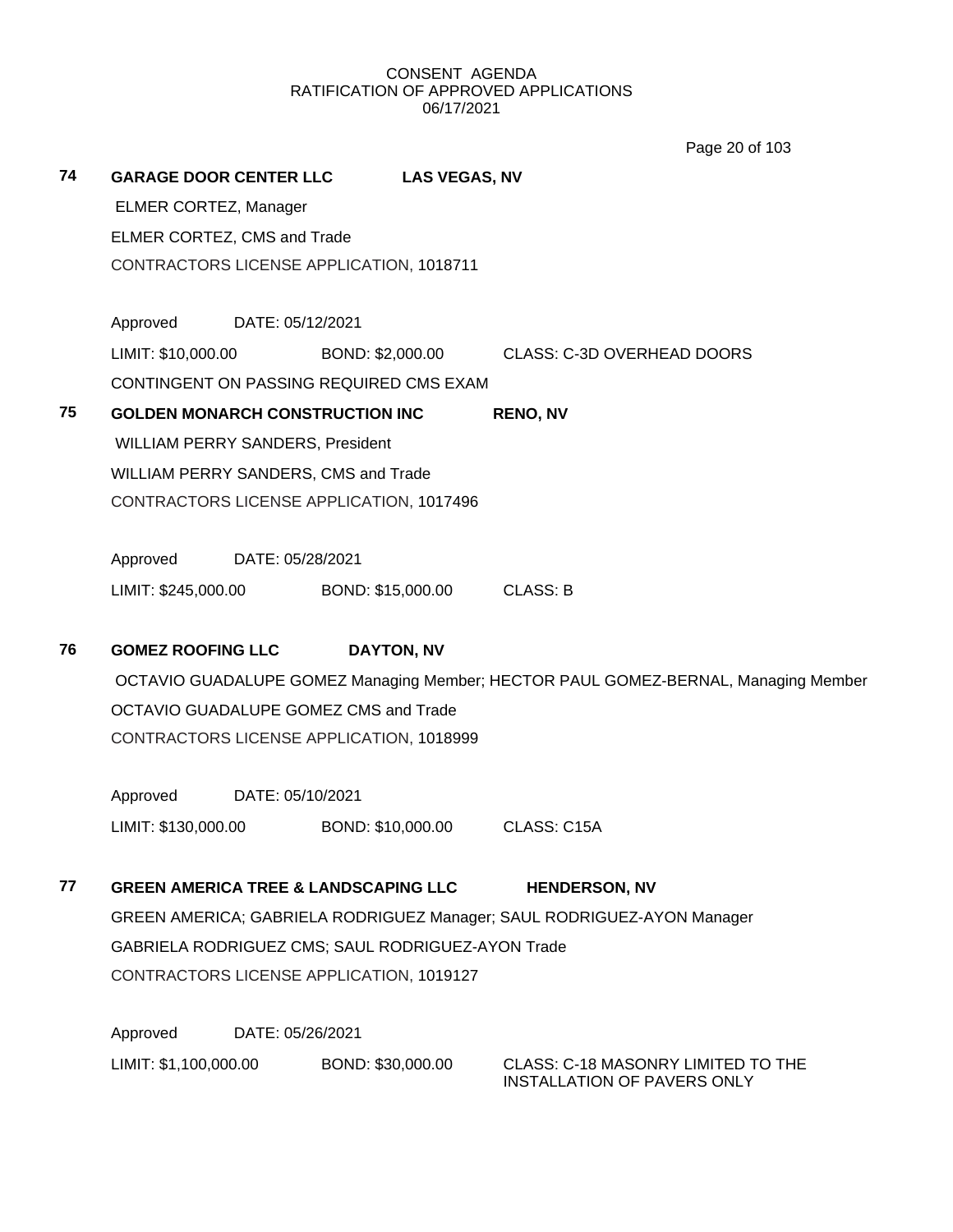Page 21 of 103

| 78                                                                       | <b>GREGORIAN DEVELOPMENT &amp; DESIGN</b>                                                       |                                    |                                          | <b>WINNETKA, CA</b>                                                                   |  |
|--------------------------------------------------------------------------|-------------------------------------------------------------------------------------------------|------------------------------------|------------------------------------------|---------------------------------------------------------------------------------------|--|
|                                                                          | ARA GREGORIAN, President                                                                        |                                    |                                          |                                                                                       |  |
|                                                                          | ARA GREGORIAN, CMS and Trade                                                                    |                                    |                                          |                                                                                       |  |
|                                                                          |                                                                                                 |                                    | CONTRACTORS LICENSE APPLICATION, 1019592 |                                                                                       |  |
|                                                                          | Approved                                                                                        | DATE: 05/25/2021                   |                                          |                                                                                       |  |
|                                                                          | LIMIT: \$200,000.00                                                                             |                                    | BOND: \$10,000.00                        | <b>CLASS: B2-RESIDENTIAL AND SMALL</b><br><b>COMMERCIAL</b>                           |  |
|                                                                          |                                                                                                 |                                    | CONTINGENT ON PASSING CMS/TRADE EXAMS    |                                                                                       |  |
| 79                                                                       |                                                                                                 | <b>H M DRYWALL &amp; PAINT LLC</b> | <b>SPARKS, NV</b>                        |                                                                                       |  |
|                                                                          |                                                                                                 |                                    | HORACIO VILLEGAS MADERO, Managing Member |                                                                                       |  |
|                                                                          |                                                                                                 |                                    | HORACIO VILLEGAS MADERO, CMS and Trade   |                                                                                       |  |
|                                                                          |                                                                                                 |                                    | CONTRACTORS LICENSE APPLICATION, 1019788 |                                                                                       |  |
|                                                                          | Approved                                                                                        | DATE: 05/25/2021                   |                                          |                                                                                       |  |
|                                                                          | LIMIT: \$25,000.00                                                                              |                                    |                                          | BOND: \$5,000.00 CLASS: C-4 PAITING AND DECORATING                                    |  |
|                                                                          | CONTINGENT UPON PASSING CMS & C-4A EXAMS BY 10/26/2021                                          |                                    |                                          |                                                                                       |  |
| 80<br><b>HANKIN SPECIALTY ELEVATORS INC</b><br><b>RANCHO CORDOVA, CA</b> |                                                                                                 |                                    |                                          |                                                                                       |  |
|                                                                          | NEIL WILLIAM HANKIN President; DAVID EUGENE LAIR Secretary; BRIAN COURTNEY TRUEMAN<br>Treasurer |                                    |                                          |                                                                                       |  |
|                                                                          | <b>NEIL WILLIAM HANKIN CMS and Trade</b>                                                        |                                    |                                          |                                                                                       |  |
|                                                                          | CONTRACTORS LICENSE APPLICATION, 1020226                                                        |                                    |                                          |                                                                                       |  |
|                                                                          | Approved<br>DATE: 05/28/2021                                                                    |                                    |                                          |                                                                                       |  |
|                                                                          |                                                                                                 |                                    |                                          | LIMIT: \$2,500,000.00 BOND: \$30,000.00 CLASS: C-3D OVERHEAD DOORS                    |  |
| 81                                                                       | <b>HAUS CORPORATION</b>                                                                         |                                    | <b>NORTH LAS VEGAS, NV</b>               |                                                                                       |  |
|                                                                          |                                                                                                 |                                    |                                          | LAS VEGAS REMODELING PROS; TROY WILLIAM GINES President; HADIZA SADIQ-GINES Secretary |  |
|                                                                          | TROY WILLIAM GINES CMS and Trade<br>CONTRACTORS LICENSE APPLICATION, 1018160                    |                                    |                                          |                                                                                       |  |
|                                                                          |                                                                                                 |                                    |                                          |                                                                                       |  |
|                                                                          | Tabled                                                                                          | DATE: 05/13/2021                   |                                          |                                                                                       |  |
|                                                                          |                                                                                                 |                                    |                                          |                                                                                       |  |
|                                                                          | LIMIT: \$0.00                                                                                   |                                    | <b>BOND: \$0.00</b>                      | <b>CLASS: B-2 RESIDENTIAL AND SMALL</b><br><b>COMMERCIAL</b>                          |  |

JUDGMENT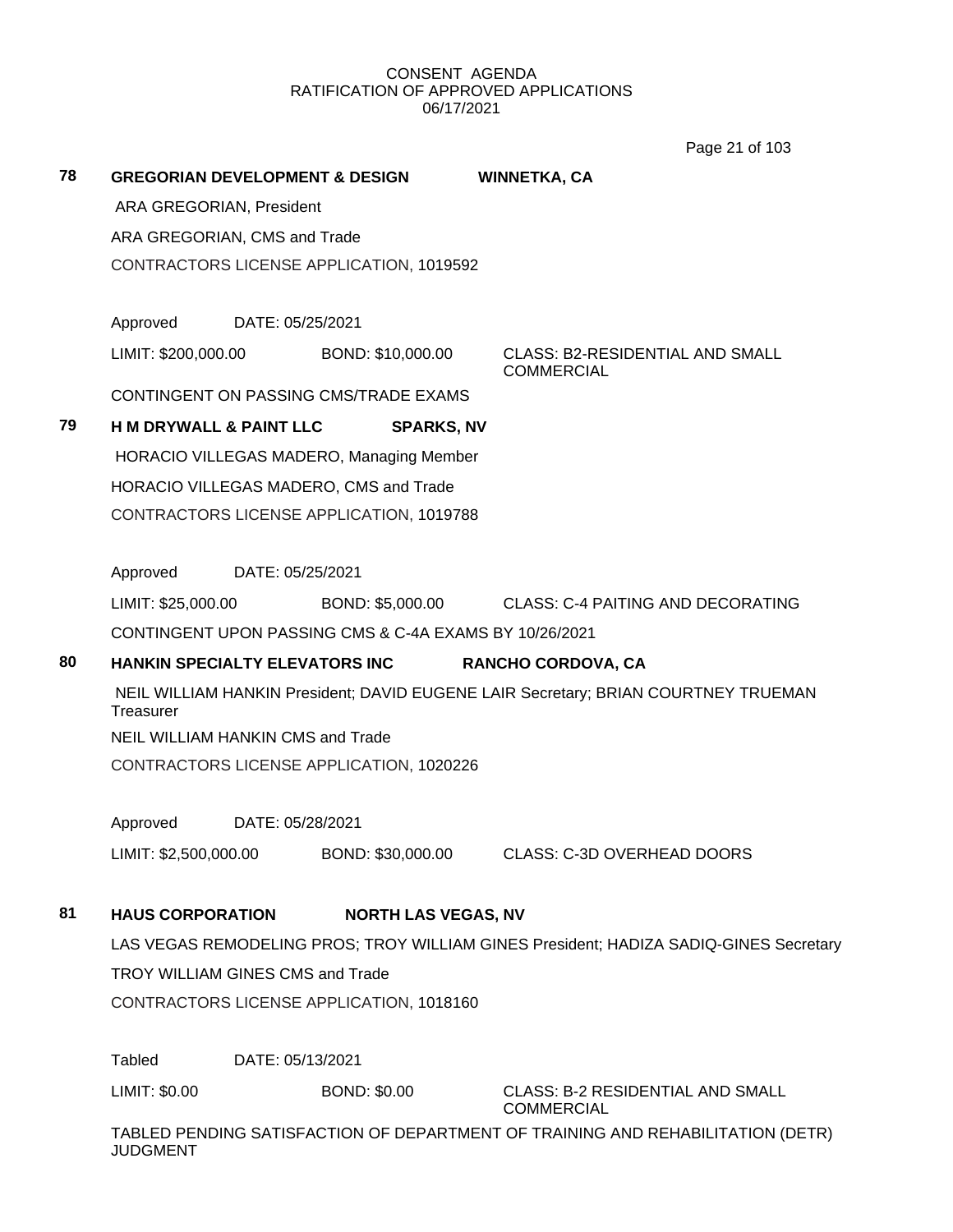Page 22 of 103

# **82 HAVE LIGHTS WILL TRAVEL INC SPARKS, NV** KYLE CHRISTOPHER MCCLELLAND President KYLE CHRISTOPHER MCCLELLAND CMS; ADAM LAWRENCE SANDAHL Trade CONTRACTORS LICENSE APPLICATION, 1019884

Approved DATE: 05/10/2021 LIMIT: \$240,000.00 BOND: \$15,000.00 CLASS: C6 CONTINGENT UPON PASSING TRADE EXAM BY 10/30/2021

# **83 HEAVENS LANDSCAPING LLC LAS VEGAS, NV**

ANGEL ROGELIO RENTERIA-VELASQUEZ, Manager; LAURA JYVETTE DISMOND, Manager ANGEL ROGELIO RENTERIA-VELASQUEZ, CMS and Trade CONTRACTORS LICENSE APPLICATION, 1018076

Approved DATE: 05/25/2021

LIMIT: \$10,000.00 BOND: \$2,000.00 CLASS: C10-LANDSCAPE CONTRACTING CONTINGENT ON PASSING CMS/TRADE EXAMS

# **84 HIGHRISE CONSTRUCTION LLC LAS VEGAS, NV**

LUIS GERARDO MENDOZA BRAVO Manager; MANUEL GIOVANNY VELASCO Manager LUIS GERARDO MENDOZA BRAVO CMS and Trade CONTRACTORS LICENSE APPLICATION, 1019457

Approved DATE: 05/27/2021 LIMIT: \$10,000.00 BOND: \$2,000.00 CLASS: C-16 FINISHING FLOORS

# **85 HILFAB CUSTOM IRONWORKS LLC LAS VEGAS, NV**

DETLEF HILWERS Managing Member; STEPHANIE APRIL NOLAND Managing Member DETLEF HILWERS Trade; STEPHANIE APRIL NOLAND CMS CONTRACTORS LICENSE APPLICATION, 1018828

Approved DATE: 05/26/2021 LIMIT: \$45,000.00 BOND: \$5,000.00 CLASS: C14C-ORNAMENTAL METAL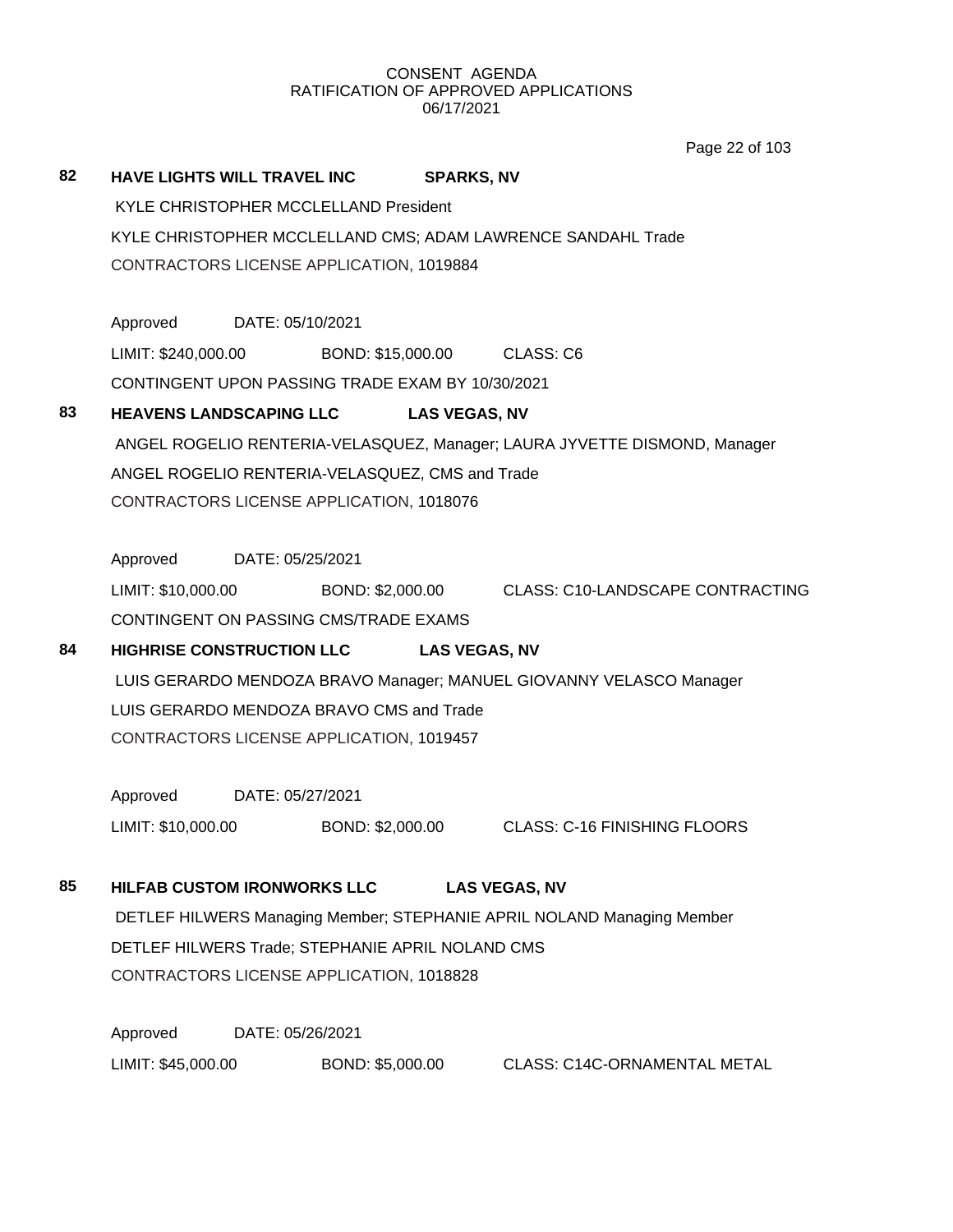Page 23 of 103

| 86 | <b>HIRSCHI IRON LLC</b>                                                                                                                                      | <b>NORTH LAS VEGAS, NV</b> |                                                                                              |  |  |
|----|--------------------------------------------------------------------------------------------------------------------------------------------------------------|----------------------------|----------------------------------------------------------------------------------------------|--|--|
|    | CHAD PAUL HIRSCHI Manager                                                                                                                                    |                            |                                                                                              |  |  |
|    | CHAD PAUL HIRSCHI CMS and Trade                                                                                                                              |                            |                                                                                              |  |  |
|    | CONTRACTORS LICENSE APPLICATION, 1019059                                                                                                                     |                            |                                                                                              |  |  |
|    |                                                                                                                                                              |                            |                                                                                              |  |  |
|    | Approved<br>DATE: 05/27/2021                                                                                                                                 |                            |                                                                                              |  |  |
|    | LIMIT: Unlimited                                                                                                                                             |                            | BOND: \$50,000.00 CLASS: C-14C ORNAMENTAL METAL                                              |  |  |
|    |                                                                                                                                                              |                            |                                                                                              |  |  |
| 87 | <b>HOOD BRANCO INNOVATIONS INC</b>                                                                                                                           | <b>RENO, NV</b>            |                                                                                              |  |  |
|    |                                                                                                                                                              |                            | BRIAN RANDOLPH HOOD, Chief Executive Officer; DWIGHT MICHAEL BRANCO, Chief Financial Officer |  |  |
|    | RANDALL CARL DUMLER, CMS and Trade                                                                                                                           |                            |                                                                                              |  |  |
|    | CONTRACTORS LICENSE APPLICATION, 1016701                                                                                                                     |                            |                                                                                              |  |  |
|    | Approved<br>DATE: 06/03/2021                                                                                                                                 |                            |                                                                                              |  |  |
|    | LIMIT: \$200,000.00 BOND: \$10,000.00 CLASS: C2                                                                                                              |                            |                                                                                              |  |  |
|    |                                                                                                                                                              |                            |                                                                                              |  |  |
| 88 | <b>HUFF ROOFING LLC</b>                                                                                                                                      | ELKO, NV                   |                                                                                              |  |  |
|    | CODY HUFF, Managing Member                                                                                                                                   |                            |                                                                                              |  |  |
|    | CODY HUFF, CMS and Trade                                                                                                                                     |                            |                                                                                              |  |  |
|    | CONTRACTORS LICENSE APPLICATION, 1020029                                                                                                                     |                            |                                                                                              |  |  |
|    |                                                                                                                                                              |                            |                                                                                              |  |  |
|    | Approved<br>DATE: 05/26/2021                                                                                                                                 |                            |                                                                                              |  |  |
|    | LIMIT: \$25,000.00                                                                                                                                           | BOND: \$5,000.00           | CLASS: C-15A ROOFING                                                                         |  |  |
|    | CONTINGENT ON PASSING REQUIRED CMS/TRADE EXAMS                                                                                                               |                            |                                                                                              |  |  |
| 89 | I C ROYAL LLC                                                                                                                                                | <b>LAS VEGAS, NV</b>       |                                                                                              |  |  |
|    | IGOR CHIRILOV, Managing Member; TATIANA CHIRILOV, Managing Member<br>IGOR CHIRILOV, Trade; TATIANA CHIRILOV, CMS<br>CONTRACTORS LICENSE APPLICATION, 1019507 |                            |                                                                                              |  |  |
|    |                                                                                                                                                              |                            |                                                                                              |  |  |
|    |                                                                                                                                                              |                            |                                                                                              |  |  |
|    | Approved<br>DATE: 05/17/2021                                                                                                                                 |                            |                                                                                              |  |  |
|    | LIMIT: \$200,000.00                                                                                                                                          | BOND: \$10,000.00          | <b>CLASS: B GENERAL BUILDING</b>                                                             |  |  |
|    | CONTINGENT UPON PASSING REQUIRED CMS AND TRADE EXAMS                                                                                                         |                            |                                                                                              |  |  |
|    |                                                                                                                                                              |                            |                                                                                              |  |  |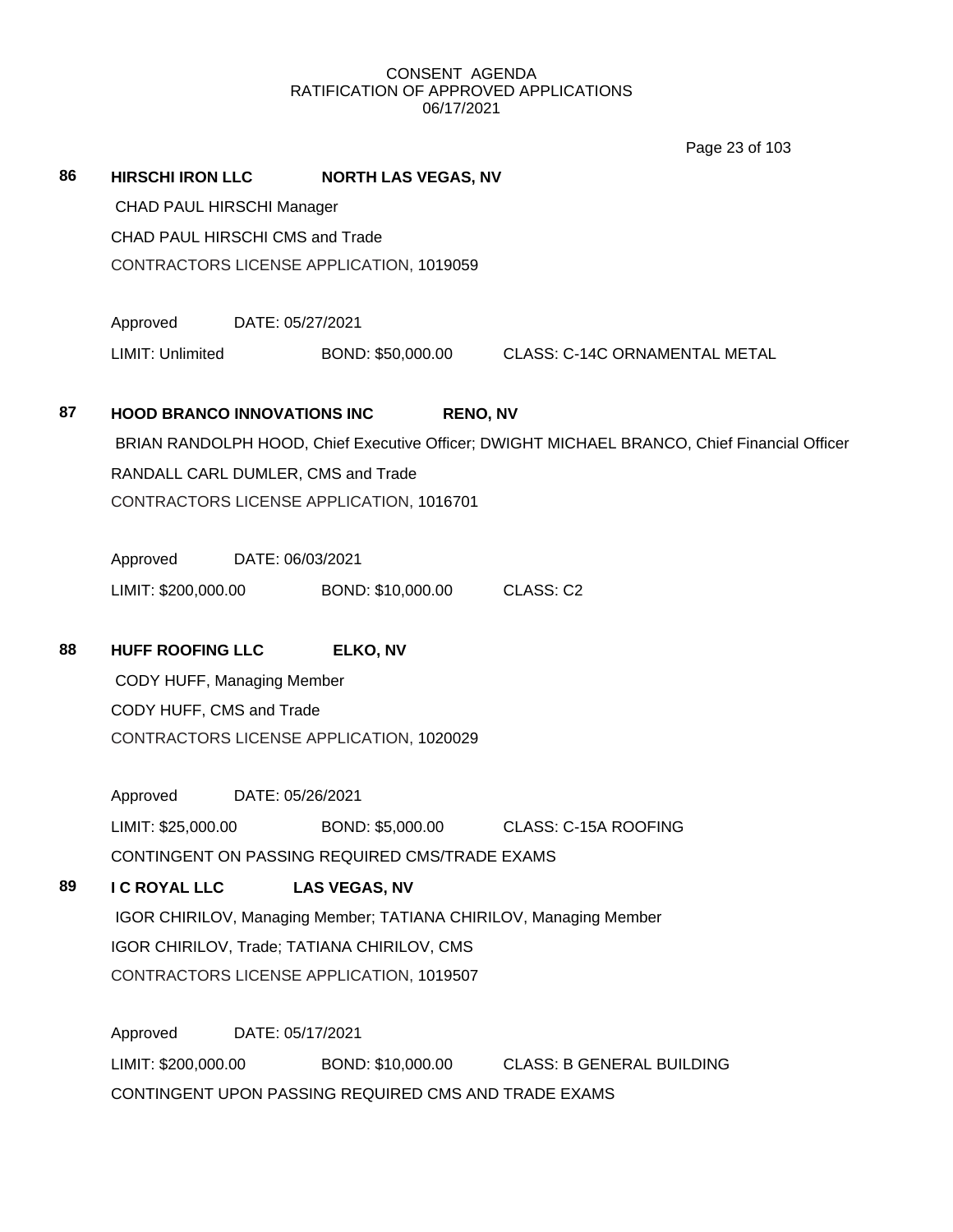Page 24 of 103

#### **90 I S E C INCORPORATED GREENWOOD VILLAGE, CO**

MICHAEL POLANCHYCK Vice President; GREGORY E TIMMERMAN Vice President; TIMOTHY EUGENE MCCOY Vice President; CHARLES FRANCIS DIETRICH Secretary/Treasurer; BRANDEN MICHAEL DERKS, Vice President

BRANDEN MICHAEL DERKS, CMS and Trade

CONTRACTORS LICENSE APPLICATION, 1019780

Approved DATE: 06/03/2021

LIMIT: Unlimited BOND: \$50,000.00 CLASS: C19C

CONTINGENT UPON PASSING CMS EXAM BY 10/26/2021

#### **91 I S E C INCORPORATED GREENWOOD VILLAGE, CO**

MICHAEL POLANCHYCK Vice President; GREGORY E TIMMERMAN Vice President; TIMOTHY EUGENE MCCOY Vice President; CHARLES FRANCIS DIETRICH Secretary/Treasurer; BRANDEN MICHAEL DERKS, Vice President

BRANDEN MICHAEL DERKS, CMS and Trade

CONTRACTORS LICENSE APPLICATION, 1019781

Approved DATE: 06/03/2021

LIMIT: Unlimited BOND: \$50,000.00 CLASS: C8

CONTINGENT UPON PASSING CMS EXAM BY 10/26/2021

#### **92 I S E C INCORPORATED GREENWOOD VILLAGE, CO**

MICHAEL POLANCHYCK Vice President; GREGORY E TIMMERMAN Vice President; TIMOTHY EUGENE MCCOY Vice President; CHARLES FRANCIS DIETRICH Secretary/Treasurer; BRANDEN MICHAEL DERKS, Vice President

BRANDEN MICHAEL DERKS, CMS and Trade

CONTRACTORS LICENSE APPLICATION, 1019782

Approved DATE: 06/03/2021

LIMIT: Unlimited BOND: \$50,000.00 CLASS: C14E

CONTINGENT UPON PASSING CMS EXAM BY 10/26/2021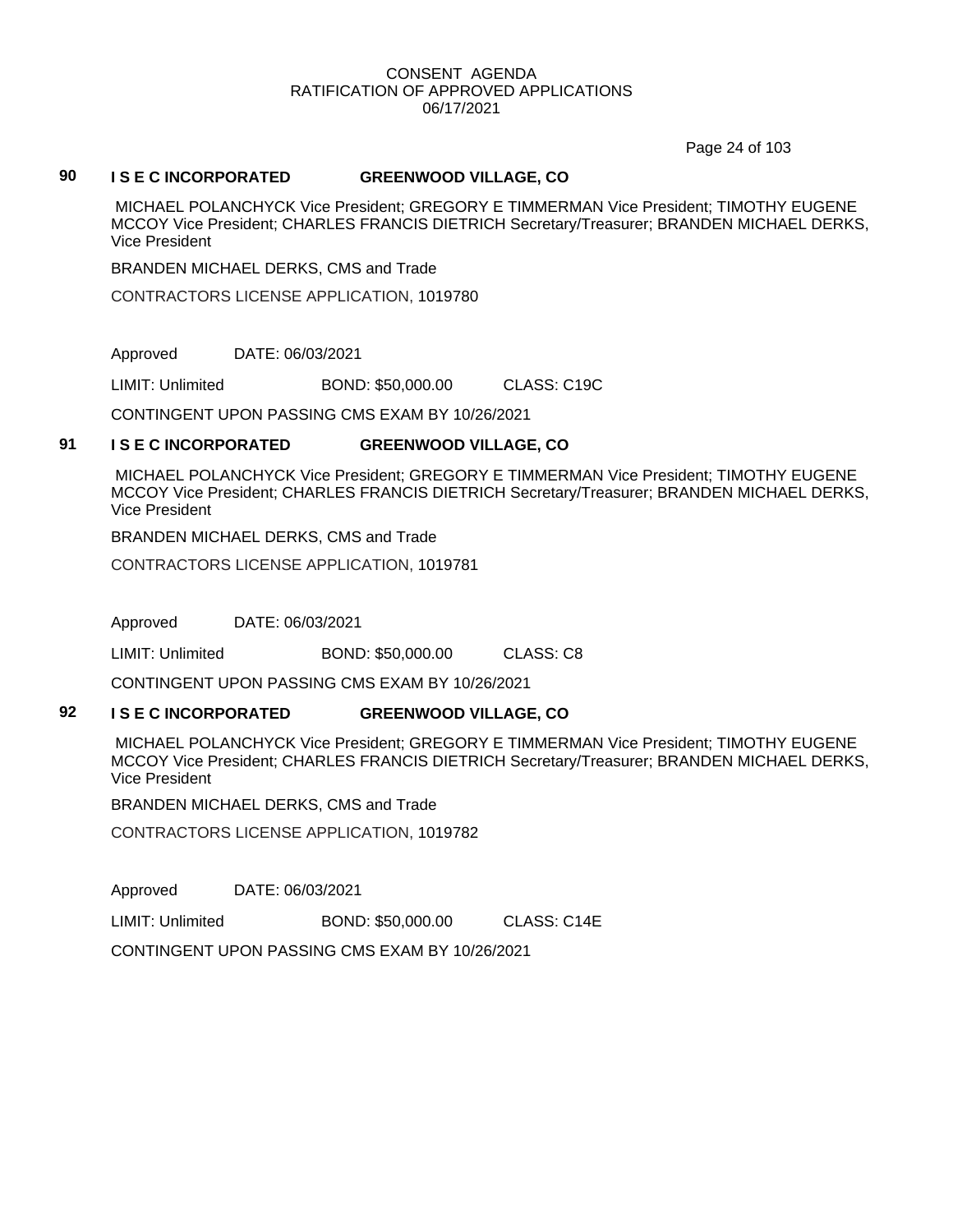Page 25 of 103

| 93                                       | <b>INFINITY PLUMBING LLC</b>                             | <b>HENDERSON, NV</b>                                           |  |  |  |
|------------------------------------------|----------------------------------------------------------|----------------------------------------------------------------|--|--|--|
|                                          | STAMEN STOIANOV VALKANOV, Manager                        |                                                                |  |  |  |
|                                          | STAMEN STOIANOV VALKANOV, CMS and Trade                  |                                                                |  |  |  |
|                                          | CONTRACTORS LICENSE APPLICATION, 1019909                 |                                                                |  |  |  |
|                                          |                                                          |                                                                |  |  |  |
|                                          | Approved DATE: 05/10/2021                                |                                                                |  |  |  |
|                                          | LIMIT: \$10,000.00                                       | BOND: \$2,000.00 CLASS: C-1D PLUMBING                          |  |  |  |
|                                          | CONTINGENT UPON PASSING REQUIRED CMS AND TRADE EXAMS     |                                                                |  |  |  |
| 94                                       | <b>IONIX SMART SOLUTIONS LLC</b>                         | <b>LAS VEGAS, NV</b>                                           |  |  |  |
|                                          |                                                          | CHRISTOPHER LEE GROVER, Manager; JACOB MICHAEL FOWLER, Manager |  |  |  |
|                                          | BRANDON KENT MERRITT, CMS and Trade                      |                                                                |  |  |  |
|                                          | CONTRACTORS LICENSE APPLICATION, 1018445                 |                                                                |  |  |  |
|                                          | Approved DATE: 05/25/2021                                |                                                                |  |  |  |
|                                          |                                                          |                                                                |  |  |  |
|                                          | LIMIT: \$100,000.00 BOND: \$10,000.00 CLASS: C2          |                                                                |  |  |  |
|                                          | CONTINGENT UPON PASSING EXAMS BY 8/16/2021               |                                                                |  |  |  |
| 95                                       | <b>IRON DRAGON FABRICATION LLC</b><br><b>FERNLEY, NV</b> |                                                                |  |  |  |
|                                          | FRANKIE AYALA, JR Managing Member                        |                                                                |  |  |  |
|                                          | FRANKIE AYALA, JR CMS and Trade                          |                                                                |  |  |  |
|                                          | CONTRACTORS LICENSE APPLICATION, 1019450                 |                                                                |  |  |  |
|                                          | Approved DATE: 05/10/2021                                |                                                                |  |  |  |
|                                          | LIMIT: \$10,000.00                                       | BOND: \$2,000.00 CLASS: C14B; C14C                             |  |  |  |
|                                          | CONTINGENT UPON PASSING CMS EXAM BY OCTOBER 9, 2021      |                                                                |  |  |  |
| 96                                       | <b>J &amp; J STEEL LLC</b><br><b>LAS VEGAS, NV</b>       |                                                                |  |  |  |
| JAMES WILLIAM NEVILLE Managing Member    |                                                          |                                                                |  |  |  |
|                                          | JAMES WILLIAM NEVILLE CMS; JOSE ANDONI BERISTAIN, Trade  |                                                                |  |  |  |
| CONTRACTORS LICENSE APPLICATION, 1018634 |                                                          |                                                                |  |  |  |
|                                          | Approved<br>DATE: 05/14/2021                             |                                                                |  |  |  |
|                                          |                                                          |                                                                |  |  |  |
|                                          | LIMIT: \$10,000.00                                       | BOND: \$2,000.00<br><b>CLASS: C-14A REINFORCING STEEL</b>      |  |  |  |
|                                          |                                                          |                                                                |  |  |  |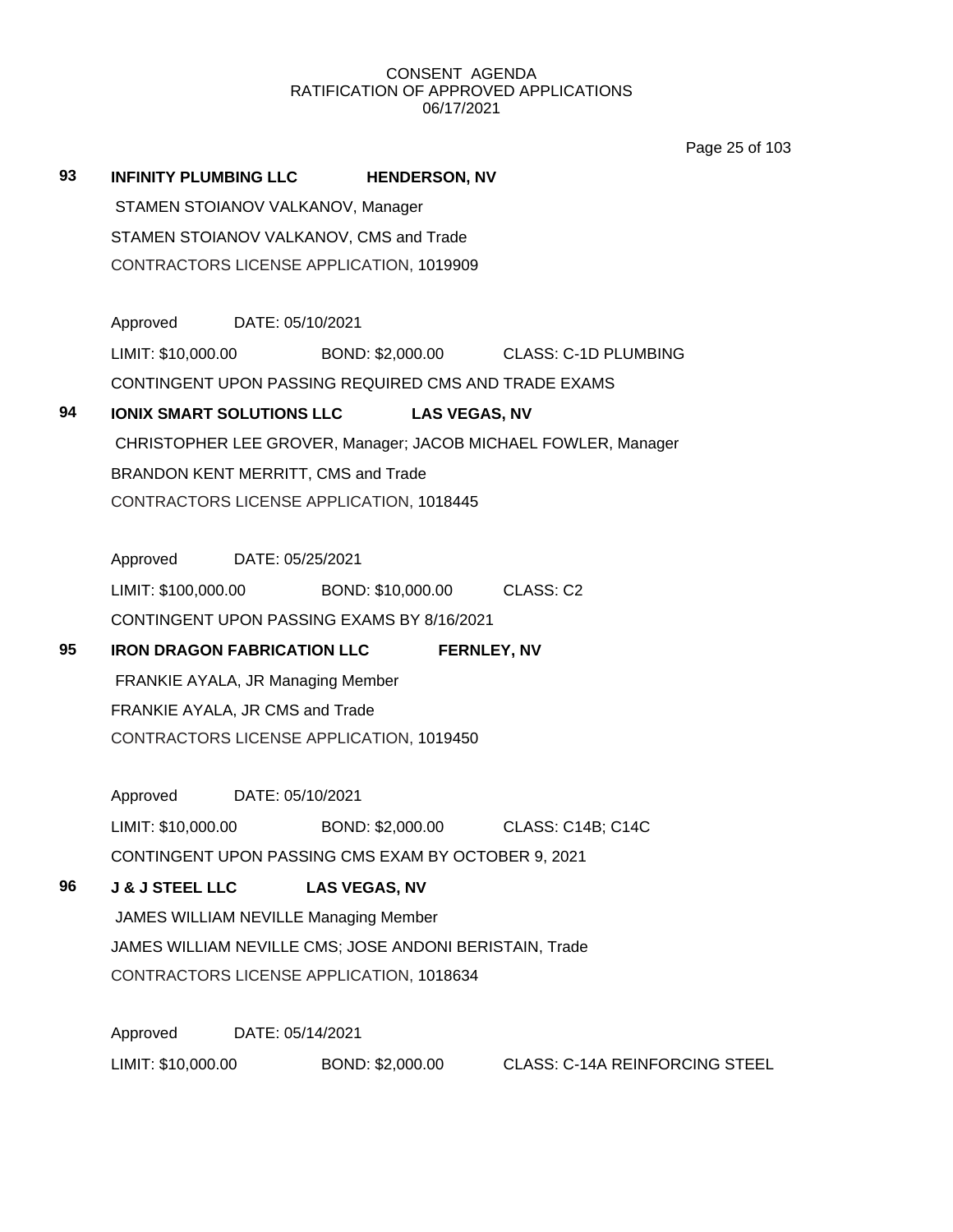Page 26 of 103

|     |                                                                  |                                          |                                                       |                                                                                   | Page 20 01 103 |
|-----|------------------------------------------------------------------|------------------------------------------|-------------------------------------------------------|-----------------------------------------------------------------------------------|----------------|
| 97  | <b>J &amp; N CONSTRUCTION LLC</b>                                |                                          | <b>RENO, NV</b>                                       |                                                                                   |                |
|     | NELIDA E CHAVEZ-ESTRADA, Managing Member                         |                                          |                                                       |                                                                                   |                |
|     |                                                                  |                                          |                                                       | NELIDA E CHAVEZ-ESTRADA, CMS; ELEAZAR ESTRADA-MORENO, Trade                       |                |
|     |                                                                  | CONTRACTORS LICENSE APPLICATION, 1018230 |                                                       |                                                                                   |                |
|     |                                                                  |                                          |                                                       |                                                                                   |                |
|     | Approved                                                         | DATE: 05/10/2021                         |                                                       |                                                                                   |                |
|     | LIMIT: \$150,000.00                                              |                                          | BOND: \$10,000.00                                     | CLASS: C-3 CARPENTRY, MAINTENANCE AND<br><b>MINOR REPAIRS</b>                     |                |
|     |                                                                  |                                          | CONTINGENT UPON PASSING CMS & C-3 EXAMS BY 07/28/2021 |                                                                                   |                |
| 98  |                                                                  |                                          | J C PAINTING & REMODELING LLC LAS VEGAS, NV           |                                                                                   |                |
|     |                                                                  |                                          |                                                       | J C PAINTING AND REMODELING ; JOSE DE JESUS COVARRUBIAS SAAVEDRA, Managing Member |                |
|     |                                                                  |                                          | JOSE DE JESUS COVARRUBIAS SAAVEDRA, CMS and Trade     |                                                                                   |                |
|     |                                                                  | CONTRACTORS LICENSE APPLICATION, 1012584 |                                                       |                                                                                   |                |
|     |                                                                  |                                          |                                                       |                                                                                   |                |
|     | Approved                                                         | DATE: 05/19/2021                         |                                                       |                                                                                   |                |
|     | LIMIT: \$30,000.00                                               |                                          |                                                       | BOND: \$5,000.00 CLASS: C4A; C4D; C4E                                             |                |
|     |                                                                  |                                          | CONTINGENT UPON PASSING EXAMS BY 7/1/2021             |                                                                                   |                |
| 99  |                                                                  | <b>J J BARNEY CONSTRUCTION INC</b>       |                                                       | <b>ROCHESTER HILLS, MI</b>                                                        |                |
|     | PATRICK MICHAEL BARNEY President; JOSHUA TYLER BARNEY, President |                                          |                                                       |                                                                                   |                |
|     | PATRICK MICHAEL BARNEY Trade; JOSHUA TYLER BARNEY, CMS           |                                          |                                                       |                                                                                   |                |
|     | CONTRACTORS LICENSE APPLICATION, 1019575                         |                                          |                                                       |                                                                                   |                |
|     |                                                                  |                                          |                                                       |                                                                                   |                |
|     | Approved                                                         | DATE: 05/28/2021                         |                                                       |                                                                                   |                |
|     | LIMIT: \$3,000,000.00                                            |                                          | BOND: \$30,000.00                                     | CLASS: C5                                                                         |                |
|     |                                                                  |                                          |                                                       |                                                                                   |                |
| 100 |                                                                  | <b>J J BARNEY CONSTRUCTION INC</b>       |                                                       | <b>ROCHESTER HILLS, MI</b>                                                        |                |
|     |                                                                  |                                          |                                                       | PATRICK MICHAEL BARNEY President; JOSHUA TYLER BARNEY, President                  |                |
|     | PATRICK MICHAEL BARNEY Trade; JOSHUA TYLER BARNEY, CMS           |                                          |                                                       |                                                                                   |                |
|     | CONTRACTORS LICENSE APPLICATION, 1020203                         |                                          |                                                       |                                                                                   |                |
|     |                                                                  |                                          |                                                       |                                                                                   |                |
|     | Approved                                                         | DATE: 05/28/2021                         |                                                       |                                                                                   |                |
|     | LIMIT: \$3,000,000.00                                            |                                          | BOND: \$30,000.00                                     | CLASS: A7                                                                         |                |
|     | CONTINGENT UPON PASSING TRADE EXAM BY 11/19/2021                 |                                          |                                                       |                                                                                   |                |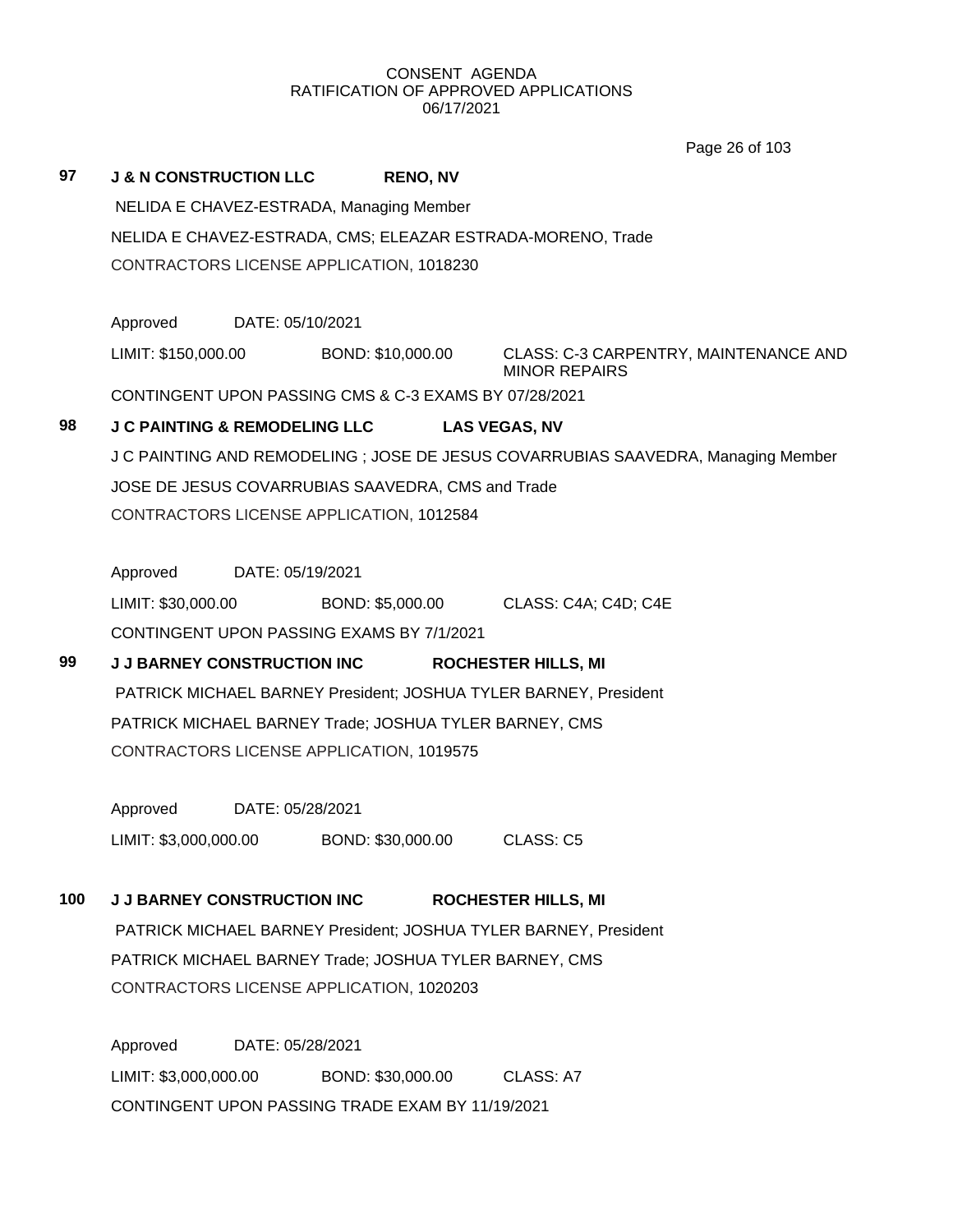Page 27 of 103

# **101 JAMES FRANKLIN THOMSON JR LAS VEGAS, NV** AMERICAN SOUTHWEST ELECTRIC; JAMES FRANKLIN THOMSON, JR Owner JAMES FRANKLIN THOMSON, JR CMS; CHRISTOPHER ADAM SYMONS, Trade CONTRACTORS LICENSE APPLICATION, 1019327 Approved DATE: 05/27/2021 LIMIT: \$5,000,000.00 BOND: \$50,000.00 CLASS: C-5 CONCRETE **102 JOHN RAY PHENIX CARSON CITY, NV**

JOHN RAY PHENIX Owner JOHN RAY PHENIX CMS and Trade CONTRACTORS LICENSE APPLICATION, 1019928

Approved DATE: 05/19/2021

LIMIT: \$50,000.00 BOND: \$5,000.00 CLASS: A-19 PIPELINE AND CONDUITS CONTINGENT UPON PASSING A-19 EXAM BY 11/03/2021

# **103 JORGES LAWN & LANDSCAPE LLC SUN VALLEY, NV**

JORGE GARCIA-AYALA, Managing Member; JORGE GARCIA-GOMEZ, Managing Member JORGE GARCIA-AYALA, CMS and Trade CONTRACTORS LICENSE APPLICATION, 1019883

Approved DATE: 05/19/2021

LIMIT: \$10,000.00 BOND: \$2,000.00 CLASS: C-10 LANDSCAPE CONTRACTING

CONTINGENT UPON PASSING CMS & C-10 EXAMS BY 10/30/2021

### **104 JOYA CORPORATION HENDERSON, NV**

KINGLY SERVICES; JOSE ALFREDO YANEZ MARTINEZ, President; JOSE ALFREDO YANEZ SALAS, **Director** JOSE ALFREDO YANEZ SALAS, CMS and Trade

CONTRACTORS LICENSE APPLICATION, 1019033

Approved DATE: 05/19/2021 LIMIT: \$20,000.00 BOND: \$5,000.00 CLASS: C21B CONTINGENT UPON PASSING EXAMS BY 9/19/2021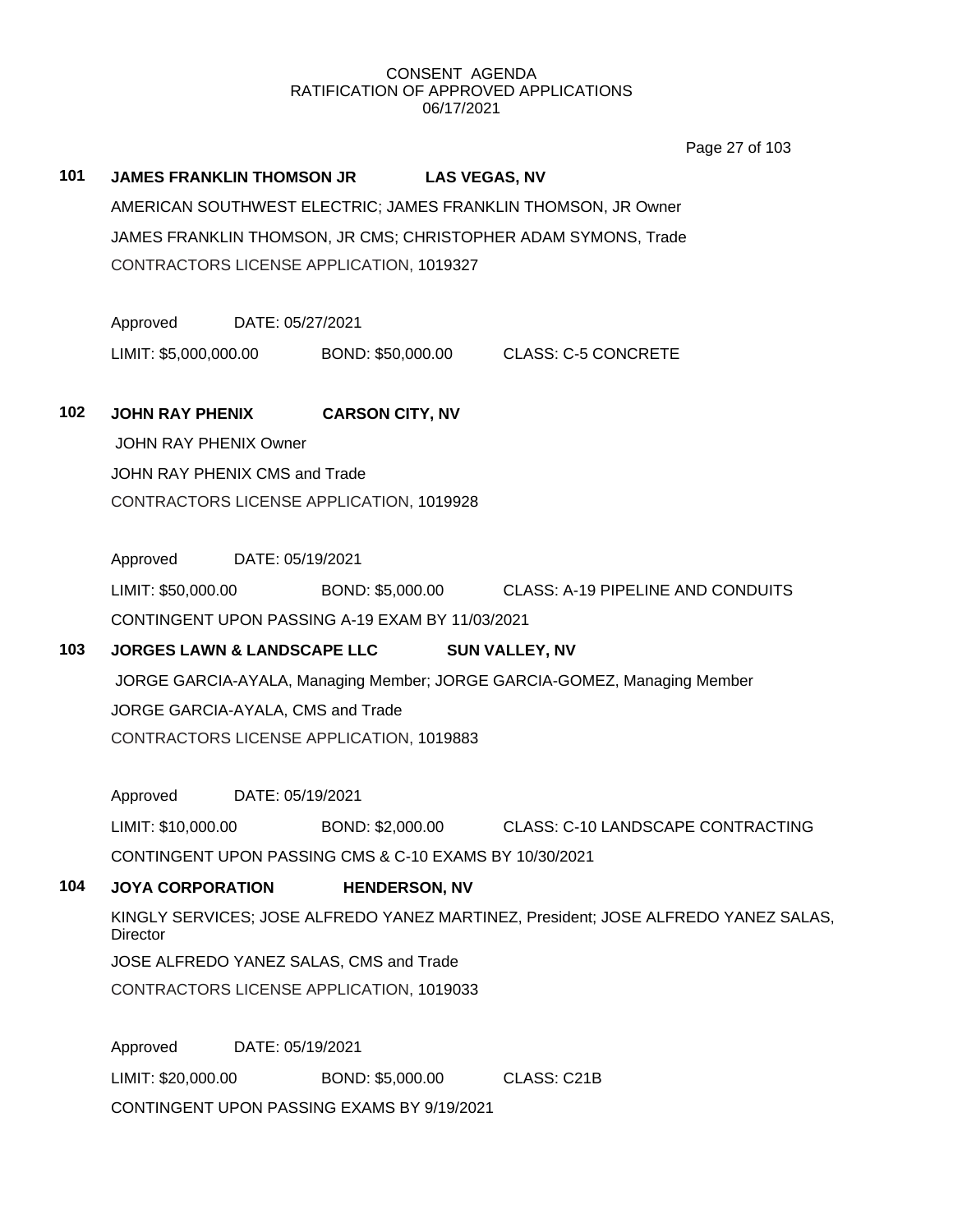Page 28 of 103

## **105 K & L POOL SERVICE LLC LAS VEGAS, NV**

KEVIN LEE SENGCHANH LUANGRATH Manager KEVIN LEE SENGCHANH LUANGRATH CMS and Trade

CONTRACTORS LICENSE APPLICATION, 1018290

Approved DATE: 06/01/2021

LIMIT: \$10,000.00 BOND: \$3,000.00 CLASS: A-10E MAINTENANCE AND REPAIR OF POOLS AND SPAS

CP BOND: \$15,000 CONTINGENT ON PASSING REQUIRED CMS/TRADE EXAMS

# **106 KOINONIA CONSTRUCTION INC ELKO, NV**

LUKE ROBERT FITZGERALD President

LUKE ROBERT FITZGERALD CMS and Trade

CONTRACTORS LICENSE APPLICATION, 1017063

Approved DATE: 06/03/2021

LIMIT: \$2,000,000.00 BOND: \$30,000.00 CLASS: A-7 EXCAVATING & GRADING; A-9 PIERS

AND FOUNDATIONS; A-11 RECYCLING ASHPALT; A-12 EXCAVATING, GRADING, TRENCHING & SURFACING; A-15 SEWERS, DRAINS & PIPES; A-19A WATER; A-19C ELECTRICAL CONDUITS FOR UNDERGROUND

# **107 KUUBIX GLOBAL LLC LAS VEGAS, NV**

JOSHUA JAMES BUTT, Manager; MARK ROBERT ORWIG, Member; JOSHUA ALLEN BUFFINGTON, Member; GARY TYLER PENDER, Member

RICHARD ALLEN FRY, CMS and Trade

CONTRACTORS LICENSE APPLICATION, 1019690

Approved DATE: 05/27/2021

LIMIT: \$10,000.00 BOND: \$2,000.00 CLASS: C-2 ELECTRICAL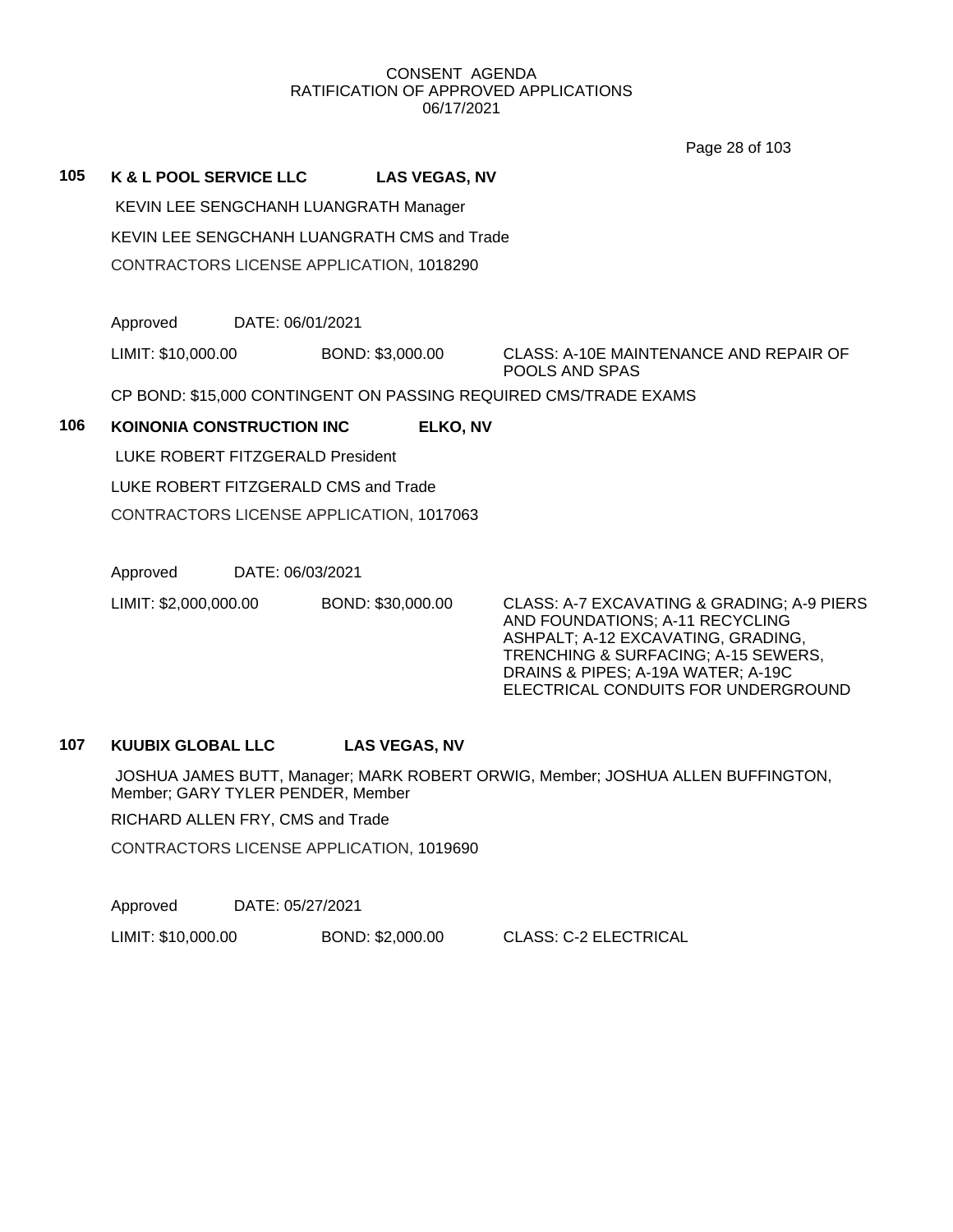Page 29 of 103

**108 LANDMARK FLOORING LLC CARSON CITY, NV** MATTHEW S PHILLIPS, Managing Member MATTHEW S PHILLIPS, CMS and Trade CONTRACTORS LICENSE APPLICATION, 1019501 Approved DATE: 05/19/2021 LIMIT: \$35,000.00 BOND: \$5,000.00 CLASS: C16A **109 LAS VEGAS TILE INTERIORS LLC LAS VEGAS, NV** LAS VEGAS TILE INSTALLATION; RODRIGO ADOLFO PEREZ-BRIONES, Manager RODRIGO ADOLFO PEREZ-BRIONES, CMS and Trade CONTRACTORS LICENSE APPLICATION, 1020095 Approved DATE: 06/03/2021 LIMIT: \$50,000.00 BOND: \$5,000.00 CLASS: C-20 CONTINGENT ON PASSING CMS/TRADE EXAM **110 LOBO ROOFING LLC SPARKS, NV** IMTIAZ AHMED Manager IMTIAZ AHMED CMS and Trade CONTRACTORS LICENSE APPLICATION, 1017802 Approved DATE: 05/12/2021 LIMIT: \$245,000.00 BOND: \$15,000.00 CLASS: C15A MUST CHANGE NAME **111 M G FLOORS LLC SUN VALLEY, NV** MARVIN GIOVANNI GONZALEZ-MARROQUIN, Managing Member MARVIN GIOVANNI GONZALEZ-MARROQUIN, CMS and Trade CONTRACTORS LICENSE APPLICATION, 1019789 Approved DATE: 05/10/2021 LIMIT: \$10,000.00 BOND: \$2,000.00 CLASS: C16A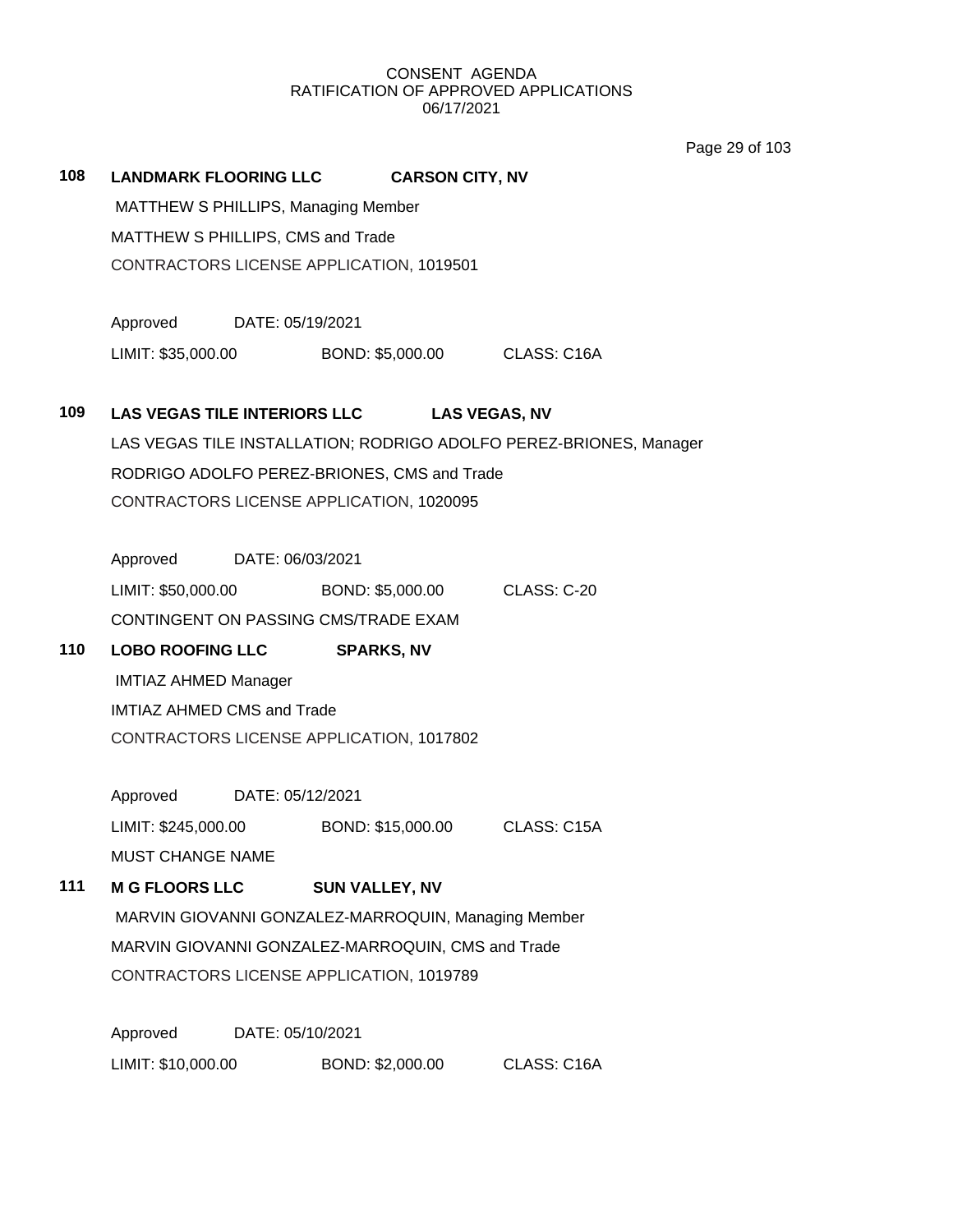Page 30 of 103

#### **112 M N W CONSTRUCTION LLC CARSON CITY, NV**

MERLIN NEIL WAITE Manager; Nayvi Waite Manager MERLIN NEIL WAITE CMS and Trade CONTRACTORS LICENSE APPLICATION, 1019684

Approved DATE: 05/19/2021 LIMIT: \$245,000.00 BOND: \$15,000.00 CLASS: C5

#### **113 MAINTENANCE FIRST LLC LAS VEGAS, NV**

ALBERT LEE RODRIGUEZ, JR Managing Member ALBERT LEE RODRIGUEZ, JR CMS and Trade CONTRACTORS LICENSE APPLICATION, 1019088

Approved DATE: 06/03/2021

LIMIT: \$10,000.00 BOND: \$2,000.00 CLASS: C-1 PLUMBING AND HEATING CONTINGENT UPON PASSING C-1 EXAM BY 09/22/2021

# **114 MAINTENANCE FIRST LLC LAS VEGAS, NV**

ALBERT LEE RODRIGUEZ, JR Managing Member ALBERT LEE RODRIGUEZ, JR CMS and Trade CONTRACTORS LICENSE APPLICATION, 1019090

Approved DATE: 06/03/2021

LIMIT: \$10,000.00 BOND: \$2,000.00 CLASS: C-2 ELECTRICAL

CONTINGENT UPON PASSING C-2 EXAM BY 09/22/2021

## **115 MILLER ELECTRIC COMPANY INC RENO, NV**

P E C MECHANICAL; ROSS JAMES MILLER President; ANNABELLE L MILLER Secretary; CONNIE MARIE MILLER Treasurer

ROSS JAMES MILLER CMS; FRANK BERNARD MILLER Trade

CONTRACTORS LICENSE APPLICATION, 1016854

Approved DATE: 05/12/2021

LIMIT: \$100,000.00 BOND: \$10,000.00 CLASS: C-21B AIR CONDITIIONING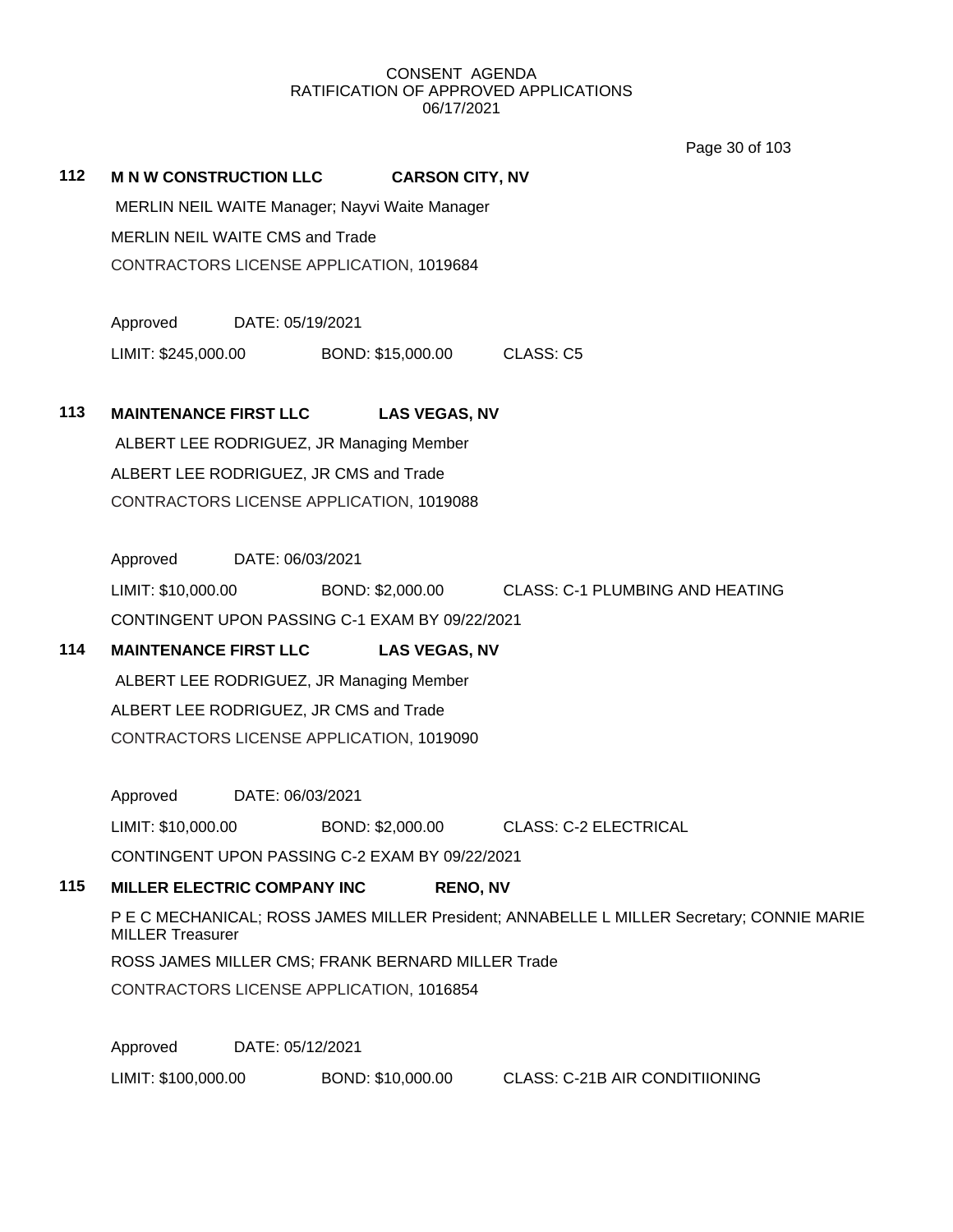Page 31 of 103

#### **116 MR GRANITE & MARBLE LLC RENO, NV**

RUDOLF CRISTOBAL DOMINGO Managing Member; MICHAEL RYAN BEVERIDGE, Managing Member RUDOLF CRISTOBAL DOMINGO CMS; MICHAEL RYAN BEVERIDGE, Trade CONTRACTORS LICENSE APPLICATION, 1019082

Approved DATE: 05/28/2021 LIMIT: \$10,000.00 BOND: \$2,000.00 CLASS: C19 CONTINGENT UPON PASSING CMS EXAM BY 9/22/2021

### **117 MUNFORD GENERAL CONTRACTING LLC ENOCH , UT**

KURTIS TODD MUNFORD, Managing Member; CHRISTOPHER ANDREW MUNFORD, Managing Member KURTIS TODD MUNFORD, CMS and Trade CONTRACTORS LICENSE APPLICATION, 1019319

Approved DATE: 05/18/2021

LIMIT: \$900,000.00 BOND: \$20,000.00 CLASS: A GENERAL ENGINEERING CONTINGENT UPON PASSING REQUIRED CMS AND TRADE EXAMS

# **118 NORTH STAR PLUMBING LLC LAS VEGAS, NV**

RONNIE MICHAEL ISRAEL, Managing Member; CHAD MICHAEL NORTH, Managing Member RONNIE MICHAEL ISRAEL, Trade; CHAD MICHAEL NORTH, CMS CONTRACTORS LICENSE APPLICATION, 1018221

Approved DATE: 05/06/2021 LIMIT: \$10,000.00 BOND: \$2,000.00 CLASS: C-1 PLUMBING

# **119 NOY PROPERTY SERVICES LLC LAS VEGAS, NV**

MICHAL HALFON Managing Member; OFERE GOREN Managing Member OFERE GOREN CMS and Trade CONTRACTORS LICENSE APPLICATION, 1018857

Approved DATE: 05/27/2021 LIMIT: \$245,000.00 BOND: \$15,000.00 CLASS: C-4A PAINTING C-4E DRYWALL CONTINGENT ON PASSING REQUIRED CMS/TRADE EXAMS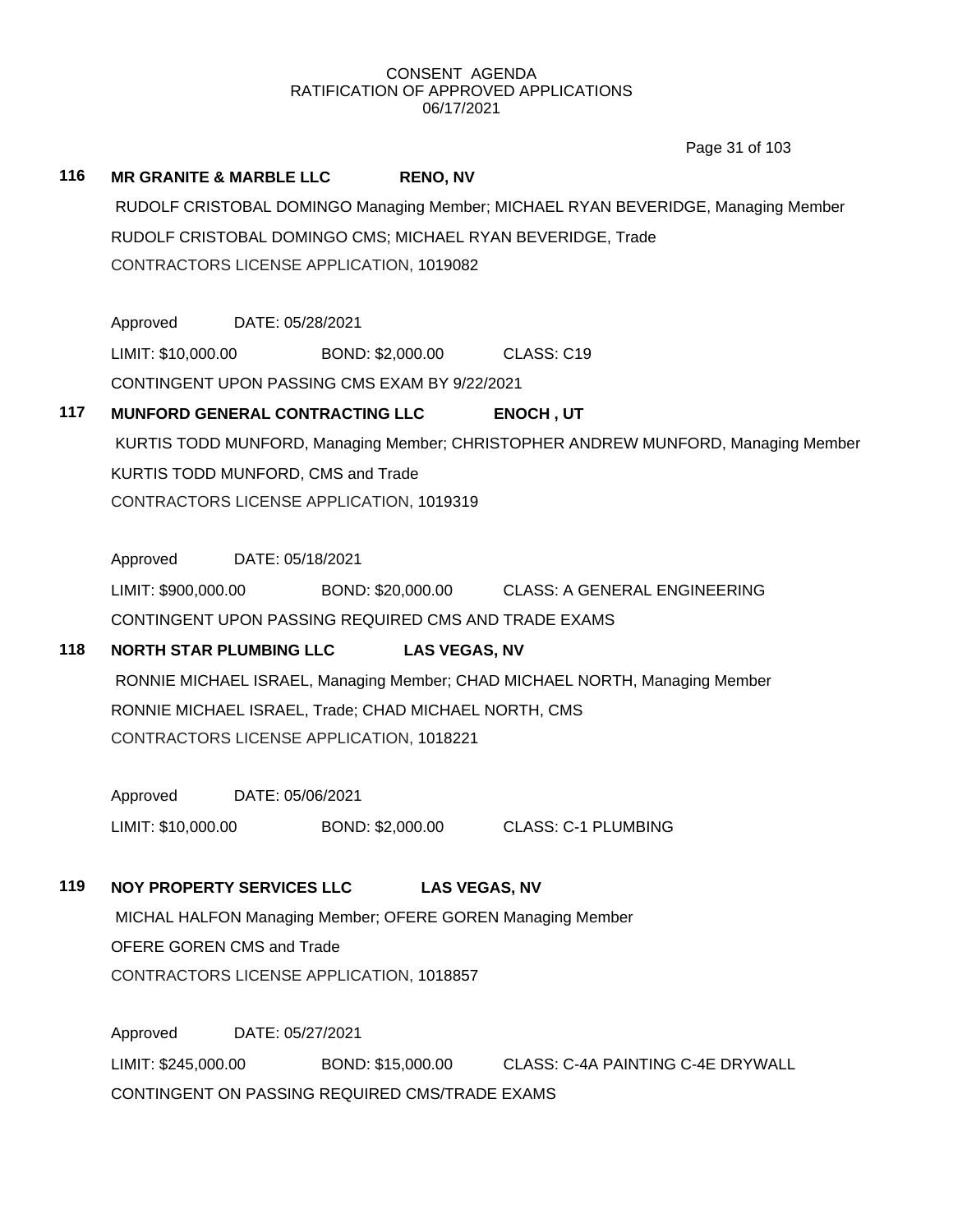Page 32 of 103

| 120 | O P STEEL INC                                                    |                  | <b>RIALTO, CA</b>    |                                               |
|-----|------------------------------------------------------------------|------------------|----------------------|-----------------------------------------------|
|     | <b>OMAR PINONES, President; DELIA FUENTES-PINONES, Secretary</b> |                  |                      |                                               |
|     | <b>OMAR PINONES, CMS and Trade</b>                               |                  |                      |                                               |
|     | CONTRACTORS LICENSE APPLICATION, 1019459                         |                  |                      |                                               |
|     |                                                                  |                  |                      |                                               |
|     | Approved                                                         | DATE: 05/26/2021 |                      |                                               |
|     | LIMIT: \$245,000.00                                              |                  | BOND: \$15,000.00    | CLASS: C-14 STEEL REINFORCING AND<br>ERECTION |
|     | CONTINGENT UPON PASSING REQUIRED CMS AND TRADE EXAMS             |                  |                      |                                               |
| 121 | O T CABINETS LLC                                                 |                  | <b>LAS VEGAS, NV</b> |                                               |
|     | OSCAR DANIEL TAPIA GARCIA, Managing Member                       |                  |                      |                                               |
|     | OSCAR DANIEL TAPIA GARCIA, CMS and Trade                         |                  |                      |                                               |

CONTRACTORS LICENSE APPLICATION, 1019916

Approved DATE: 05/12/2021

LIMIT: \$40,000.00 BOND: \$5,000.00 CLASS: C-3B FINISH CARPENTRY

CONTINGENT ON PASSING REQUIRED CMS/TRADE EXAMS

### **122 OAK HILLS ROOFING INC HENDERSON, NV**

TERRY EUGENE LOGUE, President; RACHEL DAWN LOGUE, Secretary; MEGAN LYNN LOGUE, Secretary; RHONDA KAY CROCKETT LOGUE, Vice President

TERRY EUGENE LOGUE, CMS and Trade

CONTRACTORS LICENSE APPLICATION, 1019050

Approved DATE: 05/26/2021

LIMIT: \$10,000.00 BOND: \$2,000.00 CLASS: C-15A ROOFING

CONTINGENT ON PASSING REQUIRED CMS/TRADE EXAMS

# **123 PATRICK BEATON S LAKE TAHOE, CA**

CUTTING EDGE PAINT AND FINISH; PATRICK MANN BEATON,

PATRICK MANN BEATON, CMS and Trade

CONTRACTORS LICENSE APPLICATION, 1019213

Approved DATE: 05/19/2021 LIMIT: \$10,000.00 BOND: \$0.00 CLASS: C-4A PAINTING CONTINGENT UPON PASSING CMS EXAM BY 09/26/2021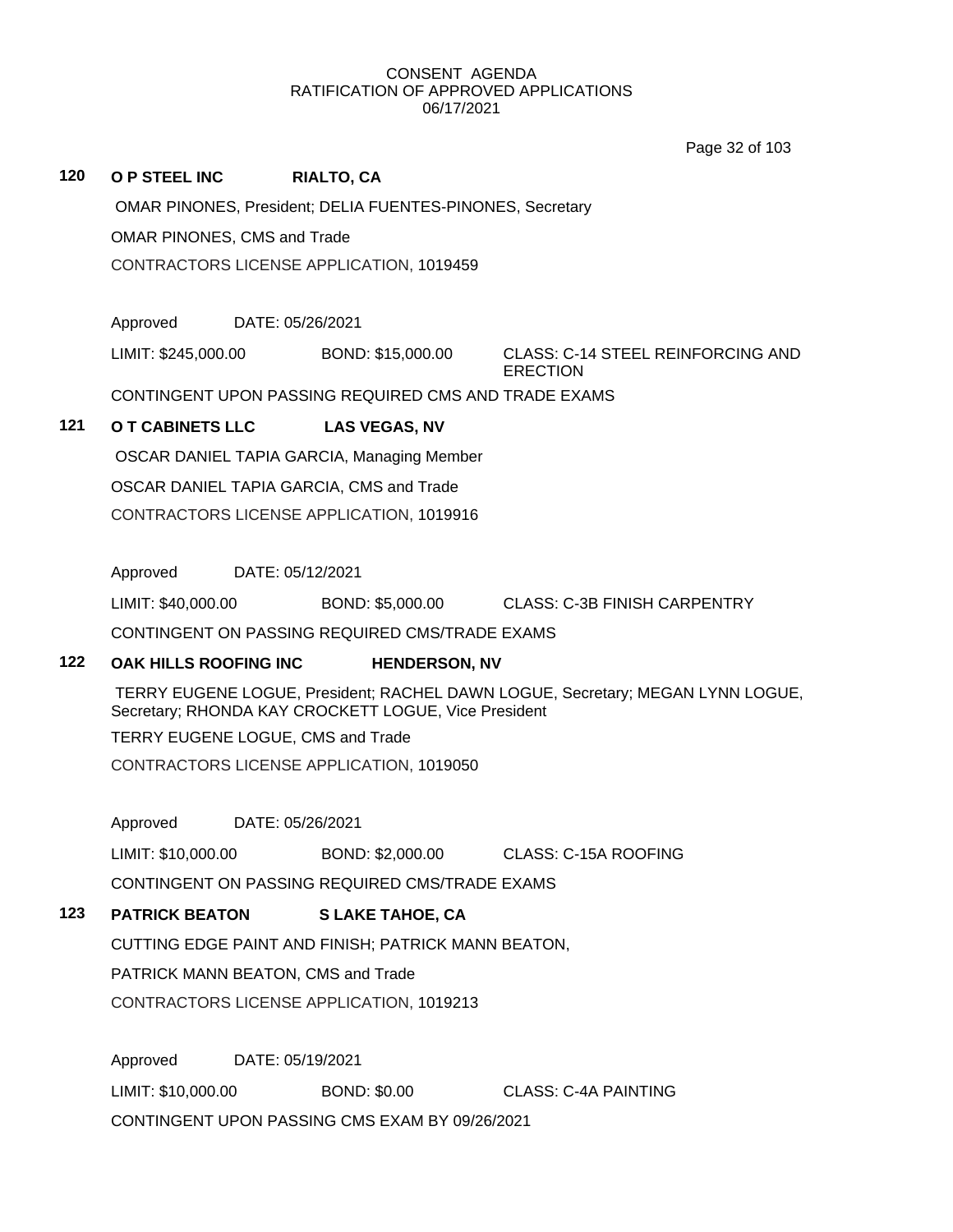Page 33 of 103

# **124 PATRIOT PAINTING LLC MESQUITE, NV** KENDALL DREW WORKMAN, Manager; SHERRI LOUISE WORKMAN, Manager KENDALL DREW WORKMAN, CMS and Trade CONTRACTORS LICENSE APPLICATION, 1019495 Approved DATE: 05/19/2021 LIMIT: \$10,000.00 BOND: \$2,000.00 CLASS: C4A CONTINGENT UPON PASSING EXAMS BY 10/12/2021 **125 PEAK INSULATION LTD SPANISH SPRINGS, NV** TAYLOR MICHELE ROBBINS, Managing Member RUSSELL KEITH ROBBINS CMS and Trade CONTRACTORS LICENSE APPLICATION, 1019221 Denied DATE: 05/12/2021 LIMIT: \$0.00 BOND: \$0.00 CLASS: C1C FAILURE TO ESTABLISH FINANCIAL RESPONSIBILITY AS SET FORTH IN NRS 624.262 AND NRS 624.263 **126 PHOENIX STAINLESS LLC STRATFORD, WI** DU WAYNE BERNARD DAHLKE, JR Manager CALEB SCOTT BRYANT, CMS and Trade CONTRACTORS LICENSE APPLICATION, 1019255 Approved DATE: 05/26/2021 LIMIT: \$245,000.00 BOND: \$15,000.00 CLASS: C-1K INDUSTRIAL PIPING CONTINGENT ON PASSING REQUIRED CMS/TRADE EXAMS **127 PIER ELECTRIC LLC HENDERSON, NV** GREGORY STEVEN LOW Manager; JOSEPH STEVEN LOW Manager GREGORY STEVEN LOW CMS and Trade CONTRACTORS LICENSE APPLICATION, 1019503 Approved DATE: 05/10/2021 LIMIT: \$245,000.00 BOND: \$15,000.00 CLASS: C-2 ELECTRICAL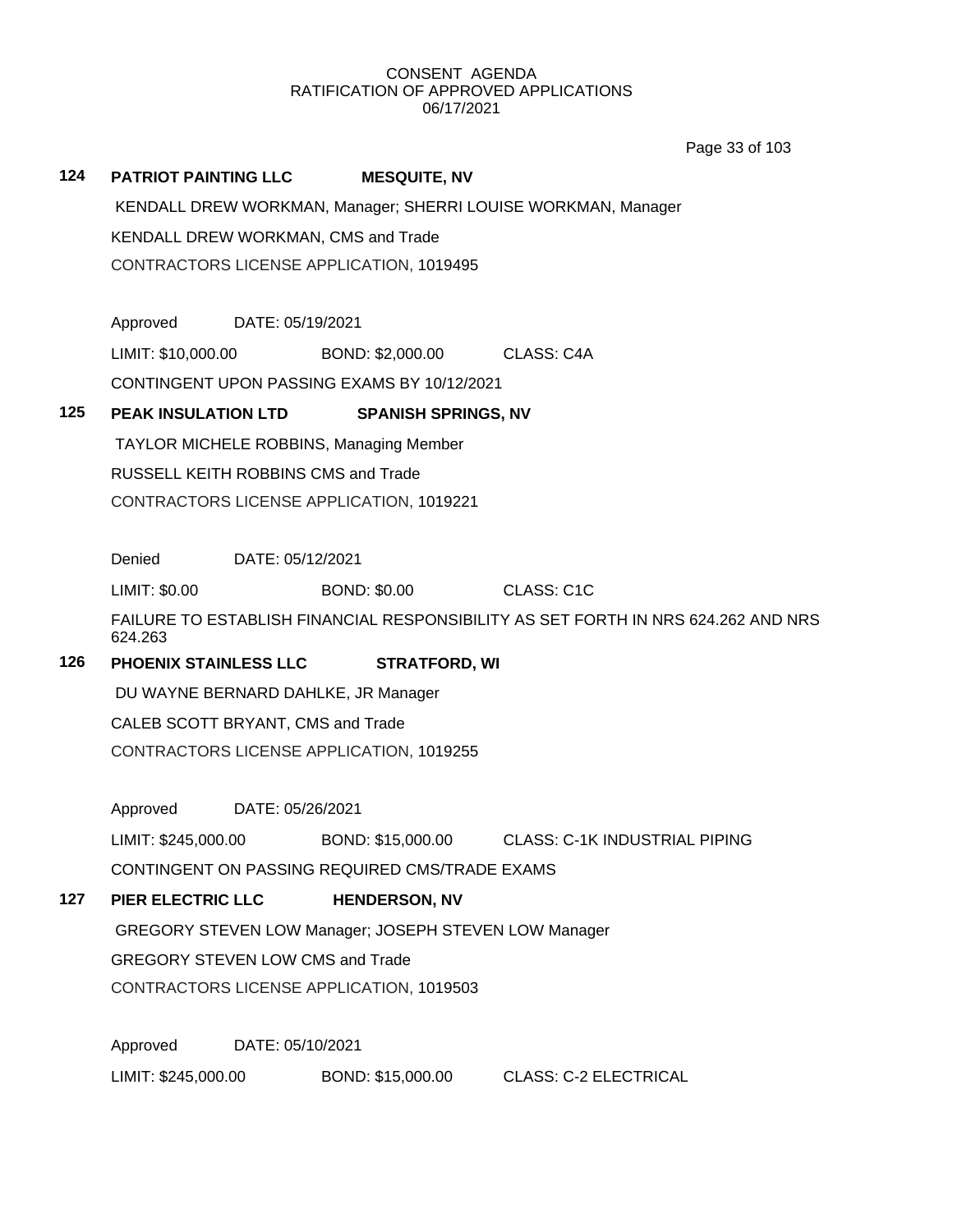Page 34 of 103

# **128 PIONEER GENERAL CONTRACTORS INC AMARILLO, TX** MICHAEL JACOB SCOTT, President; CYNTHIA LEA REIGHLEY, Secretary MICHAEL JACOB SCOTT, CMS and Trade CONTRACTORS LICENSE APPLICATION, 1019394 Approved DATE: 05/27/2021 LIMIT: Unlimited BOND: \$50,000.00 CLASS: B-2 RESIDENTIAL AND SMALL **COMMERCIAL** CONTINGENT ON PASSING REQUIRED CMS/TRADE EXAMS **129 PLUMB LINE MECHANICAL INC ELKO, NV** FLORENTINO AYALA President FLORENTINO AYALA CMS and Trade CONTRACTORS LICENSE APPLICATION, 1020022 Approved DATE: 05/19/2021 LIMIT: \$1,500,000.00 BOND: \$30,000.00 CLASS: C3

## **130 POWER TECH ENGINEERS INC WALNUT, CA**

VICTOR MANUEL ROJAS, President; MARIA AUXILIADORA HERNANDEZ, Secretary; VICKI VALERIE ROJAS, Chief Financial Officer

VICTOR MANUEL ROJAS, CMS and Trade

CONTRACTORS LICENSE APPLICATION, 1019698

Approved DATE: 05/10/2021

LIMIT: \$8,900,000.00 BOND: \$50,000.00 CLASS: A

CONTINGENT UPON PASSING CMS EXAM BY 10/22/2021

#### **131 POWER TECH ENGINEERS INC WALNUT, CA**

VICTOR MANUEL ROJAS, President; MARIA AUXILIADORA HERNANDEZ, Secretary; VICKI VALERIE ROJAS, Chief Financial Officer

VICTOR MANUEL ROJAS, CMS and Trade

CONTRACTORS LICENSE APPLICATION, 1019861

Approved DATE: 05/10/2021

LIMIT: \$8,900,000.00 BOND: \$50,000.00 CLASS: C2

CONTINGENT UPON PASSING CMS EXAM BY 10/22/2021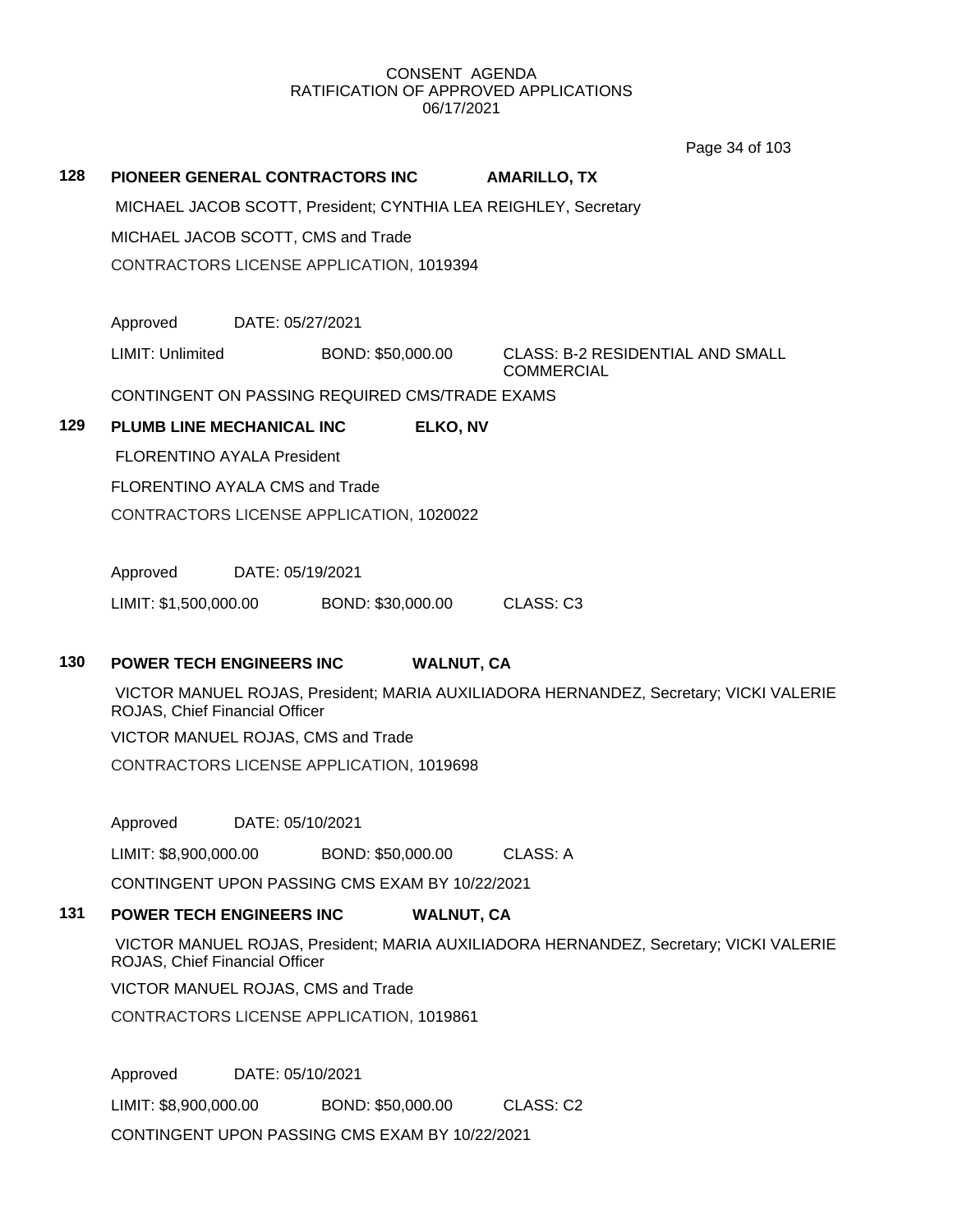Page 35 of 103

| 132 | <b>PRIME ROOFING LLC</b>                  |                  | <b>LAS VEGAS, NV</b>                                      |  |                                                                                |
|-----|-------------------------------------------|------------------|-----------------------------------------------------------|--|--------------------------------------------------------------------------------|
|     |                                           |                  | FINEES BARBA-OCHOA, Managing Member                       |  |                                                                                |
|     | FINEES BARBA-OCHOA, CMS and Trade         |                  |                                                           |  |                                                                                |
|     | CONTRACTORS LICENSE APPLICATION, 1018898  |                  |                                                           |  |                                                                                |
|     |                                           |                  |                                                           |  |                                                                                |
|     | Approved                                  | DATE: 05/12/2021 |                                                           |  |                                                                                |
|     | LIMIT: \$25,000.00                        |                  | BOND: \$5,000.00                                          |  | CLASS: C15A-ROOFING                                                            |
|     |                                           |                  | CONTINGENT ON PASSING CMS/TRADE EXAMS                     |  |                                                                                |
| 133 |                                           |                  | PROJECT DEVELOPMENT GROUP LLC                             |  | <b>LAS VEGAS, NV</b>                                                           |
|     |                                           |                  |                                                           |  | SHEREE CUNNINGHAM, Manager; MICHAEL PATRICK CUNNINGHAM, Manager                |
|     |                                           |                  | MICHAEL PATRICK CUNNINGHAM, CMS and Trade                 |  |                                                                                |
|     |                                           |                  | CONTRACTORS LICENSE APPLICATION, 1019673                  |  |                                                                                |
|     |                                           |                  |                                                           |  |                                                                                |
|     | Approved                                  | DATE: 05/26/2021 |                                                           |  |                                                                                |
|     | LIMIT: \$500,000.00                       |                  | BOND: \$15,000.00                                         |  | <b>CLASS: B-2 RESIDENTIAL AND SMALL</b><br>COMMERCIAL B-3 SPECULATIVE BUILDING |
|     |                                           |                  | CONTINGENT UPON PASSING REQUIRED CMS AND TRADE EXAMS      |  |                                                                                |
| 134 | PROMASTER COMMUNICATIONS LLC              |                  |                                                           |  | <b>RIVERSIDE, CA</b>                                                           |
|     | <b>NELSON R CASTILLO, Managing Member</b> |                  |                                                           |  |                                                                                |
|     | ESTEBAN OLIVARES-AGUILAR, CMS and Trade   |                  |                                                           |  |                                                                                |
|     |                                           |                  | CONTRACTORS LICENSE APPLICATION, 1019449                  |  |                                                                                |
|     |                                           |                  |                                                           |  |                                                                                |
|     | Approved                                  | DATE: 05/25/2021 |                                                           |  |                                                                                |
|     | LIMIT: \$10,000.00                        |                  | BOND: \$2,000.00                                          |  | <b>CLASS: C2-ELECTRICAL</b>                                                    |
| 135 |                                           |                  |                                                           |  |                                                                                |
|     | <b>PROUD ELECTRICAL SERVICES LLC</b>      |                  |                                                           |  | <b>PAHRUMP, NV</b>                                                             |
|     | <b>CRAIG ANDREW LUSK CMS and Trade</b>    |                  | CRAIG ANDREW LUSK Manager; SHAUNNA LYNN CRAWFORD, Manager |  |                                                                                |
|     |                                           |                  | CONTRACTORS LICENSE APPLICATION, 1019803                  |  |                                                                                |
|     |                                           |                  |                                                           |  |                                                                                |
|     | Approved                                  | DATE: 05/12/2021 |                                                           |  |                                                                                |
|     | LIMIT: \$245,000.00                       |                  | BOND: \$15,000.00                                         |  | <b>CLASS: C-2 ELECTRICAL</b>                                                   |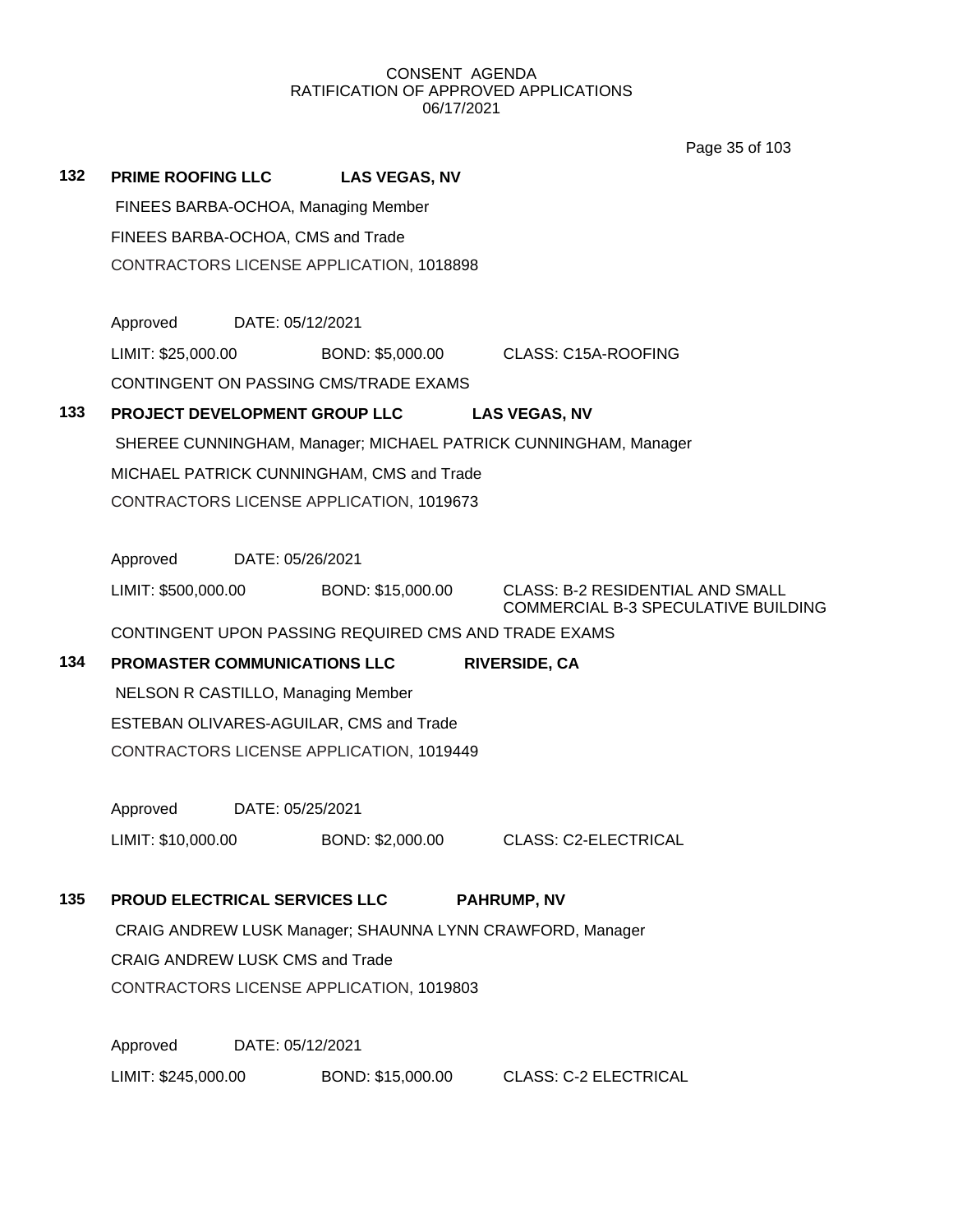|     |                                 |                  |                                                         | Page 36 of 103                                                             |
|-----|---------------------------------|------------------|---------------------------------------------------------|----------------------------------------------------------------------------|
| 136 | <b>PROZONE LLC</b>              |                  | <b>LAS VEGAS, NV</b>                                    |                                                                            |
|     |                                 |                  |                                                         | PROZONE AIR CONDITIONING AND HEATING; VARDAN HOVHANNISYAN, Manager         |
|     |                                 |                  | VARDAN HOVHANNISYAN, CMS and Trade                      |                                                                            |
|     |                                 |                  | CONTRACTORS LICENSE APPLICATION, 1018899                |                                                                            |
|     |                                 |                  |                                                         |                                                                            |
|     | Approved DATE: 05/26/2021       |                  |                                                         |                                                                            |
|     | LIMIT: \$10,000.00              |                  |                                                         | BOND: \$2,000.00 CLASS: C-1D PLUMBING                                      |
|     |                                 |                  | CONTINGENT UPON PASSING REQUIRED TRADE EXAM             |                                                                            |
| 137 | <b>PURE PLUMBING LLC</b>        |                  | <b>LAS VEGAS, NV</b>                                    |                                                                            |
|     |                                 |                  |                                                         | ALEXIS MCMAHON ARANDA Managing Member; ANDREW SCOTT ARANDA Managing Member |
|     |                                 |                  | ALEXIS MCMAHON ARANDA CMS; CHRISTOPHER RAY ARANDA Trade |                                                                            |
|     |                                 |                  | CONTRACTORS LICENSE APPLICATION, 1019403                |                                                                            |
|     | Approved                        | DATE: 05/25/2021 |                                                         |                                                                            |
|     | LIMIT: \$100,000.00             |                  |                                                         | BOND: \$10,000.00 CLASS: C21B-AIR CONDITIONING                             |
|     |                                 |                  | CONTINGENT ON PASSING TRADE EXAM                        |                                                                            |
| 138 | Q & M FLOORSOURCE PLLC          |                  | <b>CARSON CITY, NV</b>                                  |                                                                            |
|     | JOSHUA WILLIAM JACKSON, Manager |                  |                                                         |                                                                            |
|     |                                 |                  | JOSHUA WILLIAM JACKSON, CMS and Trade                   |                                                                            |
|     |                                 |                  | CONTRACTORS LICENSE APPLICATION, 1019381                |                                                                            |
|     |                                 |                  |                                                         |                                                                            |
|     | Approved                        | DATE: 05/19/2021 |                                                         |                                                                            |
|     | LIMIT: \$10,000.00              |                  | BOND: \$2,000.00                                        | <b>CLASS: C-16A COVERING FLOORS</b>                                        |
|     |                                 |                  |                                                         |                                                                            |
| 139 | <b>Q T M NEVADA LLC</b>         |                  | YORBA LINDA, CA                                         |                                                                            |
|     |                                 |                  | ALFONSO RINO LAROSA, Managing Member                    |                                                                            |
|     |                                 |                  | ALFONSO RINO LAROSA, CMS and Trade                      |                                                                            |
|     |                                 |                  | CONTRACTORS LICENSE APPLICATION, 1018432                |                                                                            |
|     | Approved                        | DATE: 05/26/2021 |                                                         |                                                                            |
|     | LIMIT: \$10,000.00              |                  | BOND: \$2,000.00                                        | <b>CLASS: C-20 TILING</b>                                                  |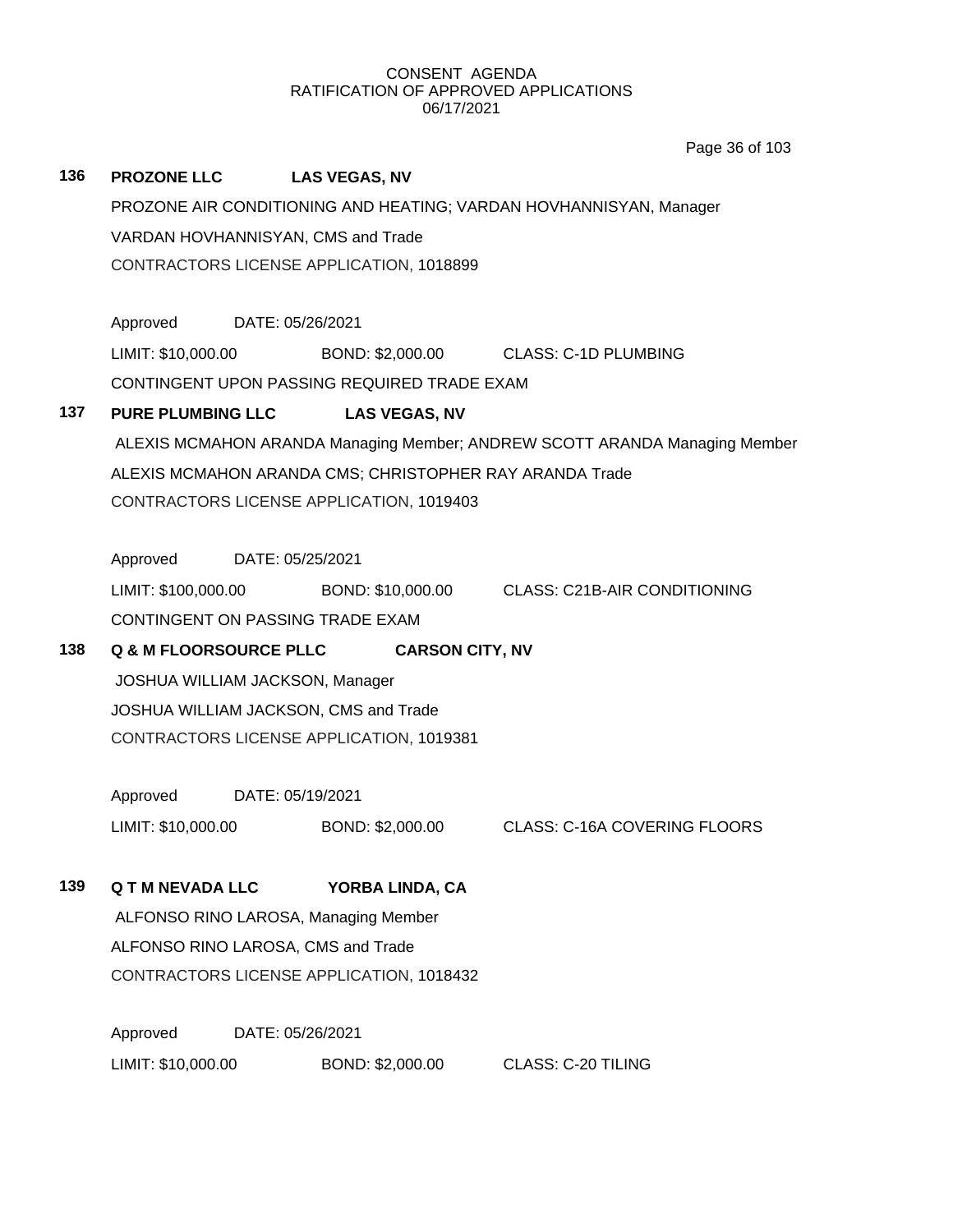Page 37 of 103

### **140 R & L UNDERGROUND INC LAS VEGAS, NV**

RAUL ARMANDO YANEZ-TERAN, President; MIRNA LORENA TERAN YANEZ, Secretary

RAUL ARMANDO YANEZ-TERAN, CMS and Trade

CONTRACTORS LICENSE APPLICATION, 1019757

Approved DATE: 05/10/2021

LIMIT: \$100,000.00 BOND: \$10,000.00 CLASS: A-15 SEWERS DRAINS PIPES A-19

PIPELINE AND CONDUITS

CONTINGENT UPON PASSING REQUIRED TRADE EXAMS

## **141 RAYMOND HANDLING CONCEPTS CORPORATION SANTA FE SPRINGS, CA**

JAMES MICHAEL WILCOX, President; CAROLYN MICHELLE CORBIN, Secretary; DALE ALLISON ADAMS, Chief Financial Officer

JAIME JOSEPH SAENZ, CMS and Trade

CONTRACTORS LICENSE APPLICATION, 1019386

Approved DATE: 06/03/2021

LIMIT: \$10,000,000.00 BOND: \$50,000.00 CLASS: C14J

CONTINGENT UPON PASSING CMS EXAM BY 10/6/2021

## **142 RAYMOND HANDLING SOLUTIONS INC SANTA FE SPRINGS, CA**

JAMES MICHAEL WILCOX, President; CAROLYN MICHELLE CORBIN, Secretary; DALE ALLISON ADAMS, Chief Financial Officer

JAIME JOSEPH SAENZ, CMS and Trade

CONTRACTORS LICENSE APPLICATION, 1019385

Approved DATE: 06/03/2021

LIMIT: \$10,000,000.00 BOND: \$50,000.00 CLASS: C14J

CONTINGENT UPON PASSING CMS EXAM BY 10/6/2021

## **143 RENO HARDWOOD FLOORING LLC RENO, NV**

KEVIN ALEXANDER PURDON Managing Member; STEPHEN MICHAEL PURDON Managing Member; LAWRENCE COLLINGWOOD PURDON Managing Member

KEVIN ALEXANDER PURDON Trade; STEPHEN MICHAEL PURDON CMS and Trade

CONTRACTORS LICENSE APPLICATION, 1019380

Approved DATE: 05/19/2021

LIMIT: \$10,000.00 BOND: \$2,000.00 CLASS: C16A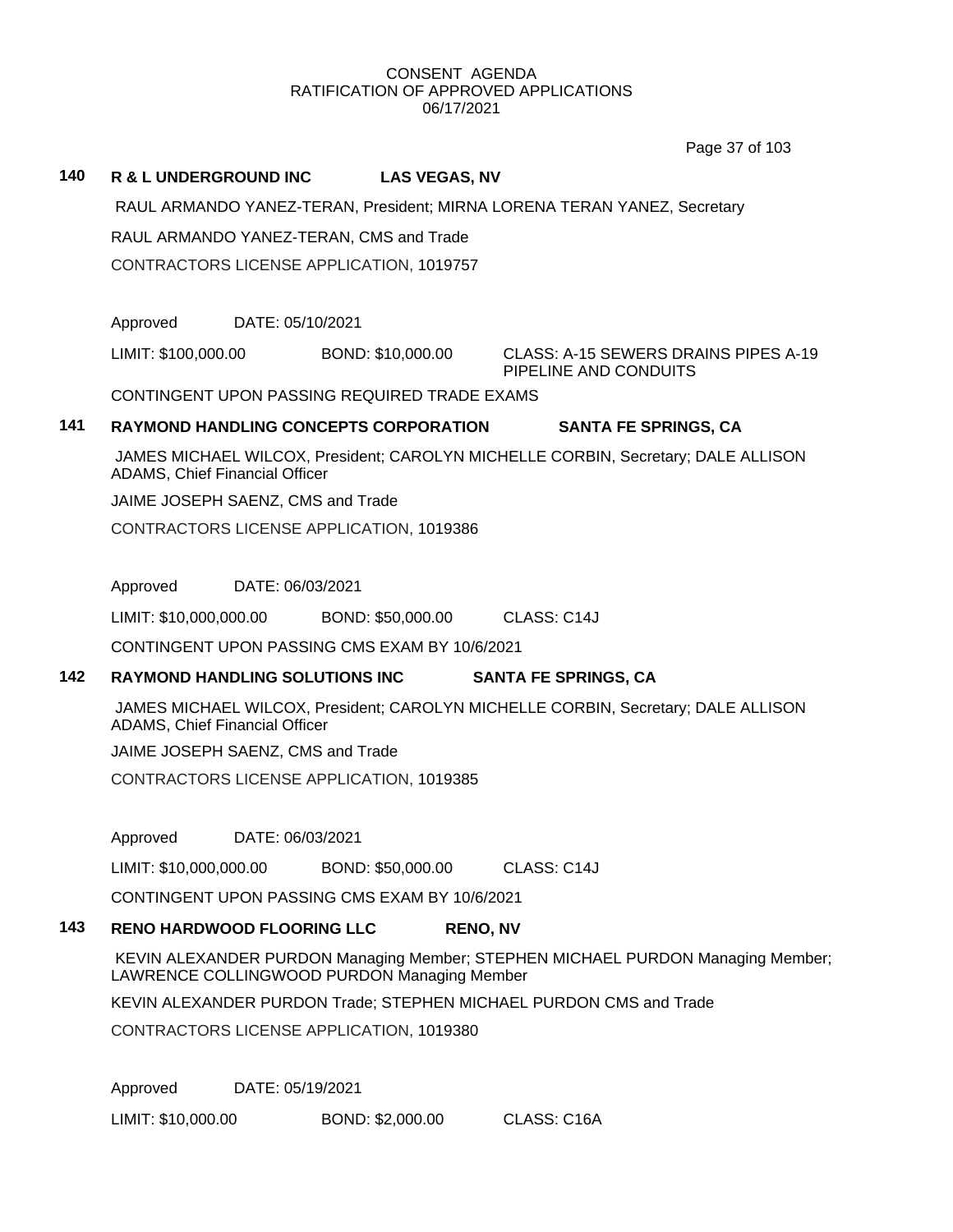Page 38 of 103

| 144 | RETROFIT TECHNOLOGY INC                         |                  |                      | <b>BLOOMINGTON, CA</b> |                                                                     |  |
|-----|-------------------------------------------------|------------------|----------------------|------------------------|---------------------------------------------------------------------|--|
|     | <b>ANTHONY CHARLES GRANO President</b>          |                  |                      |                        |                                                                     |  |
|     | ANTHONY CHARLES GRANO CMS and Trade             |                  |                      |                        |                                                                     |  |
|     | CONTRACTORS LICENSE APPLICATION, 1019225        |                  |                      |                        |                                                                     |  |
|     | Approved DATE: 05/25/2021                       |                  |                      |                        |                                                                     |  |
|     |                                                 |                  |                      |                        | LIMIT: \$245,000.00 BOND: \$15,000.00 CLASS: C-21B AIR CONDITIONING |  |
| 145 | <b>RICKYS CONCRETE LLC</b>                      |                  |                      | <b>FERNLEY, NV</b>     |                                                                     |  |
|     | JOSE RICARDO GONZALEZ, Member                   |                  |                      |                        |                                                                     |  |
|     | JOSE RICARDO GONZALEZ, CMS and Trade            |                  |                      |                        |                                                                     |  |
|     | CONTRACTORS LICENSE APPLICATION, 1020137        |                  |                      |                        |                                                                     |  |
|     | Approved DATE: 05/27/2021                       |                  |                      |                        |                                                                     |  |
|     | LIMIT: \$10,000.00 BOND: \$2,000.00 CLASS: C5   |                  |                      |                        |                                                                     |  |
|     | CONTINGENT UPON PASSING EXAMS BY 11/14/2021     |                  |                      |                        |                                                                     |  |
| 146 | <b>RIFFS CONSTRUCTION LLC</b>                   |                  |                      | <b>RENO, NV</b>        |                                                                     |  |
|     | JASON JOHN DERUBERTIS, Managing Member          |                  |                      |                        |                                                                     |  |
|     | JASON JOHN DERUBERTIS, CMS and Trade            |                  |                      |                        |                                                                     |  |
|     | CONTRACTORS LICENSE APPLICATION, 1019247        |                  |                      |                        |                                                                     |  |
|     | Approved DATE: 05/27/2021                       |                  |                      |                        |                                                                     |  |
|     |                                                 |                  |                      |                        | LIMIT: \$100,000.00 BOND: \$10,000.00 CLASS: C-3A FINISH CARPENTRY  |  |
|     | CONTINGENT UPON PASSING C-3A EXAM BY 09/29/2021 |                  |                      |                        |                                                                     |  |
| 147 | <b>RISING RIVER INC</b>                         |                  | <b>BLACKFOOT, ID</b> |                        |                                                                     |  |
|     |                                                 |                  |                      |                        | MICHAEL E VANORDEN President; KARI LI VANORDEN Secretary            |  |
|     | MICHAEL E VANORDEN CMS and Trade                |                  |                      |                        |                                                                     |  |
|     | CONTRACTORS LICENSE APPLICATION, 1018702        |                  |                      |                        |                                                                     |  |
|     | Approved                                        | DATE: 06/01/2021 |                      |                        |                                                                     |  |
|     | LIMIT: \$5,000,000.00                           |                  | BOND: \$50,000.00    |                        | CLASS: A-19 PIPELINE AND CONDUITS                                   |  |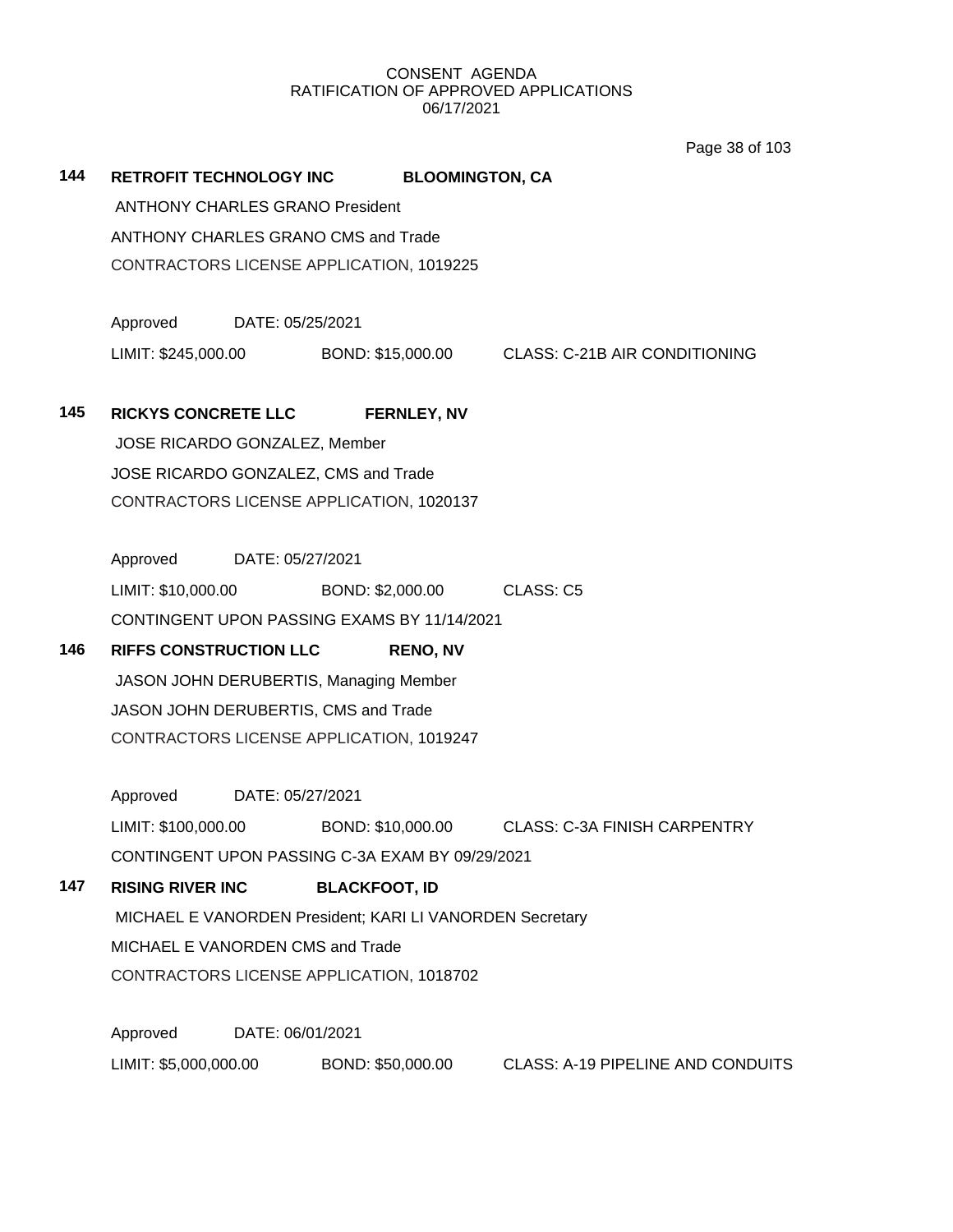Page 39 of 103

|     |                                                             |                  |                                                            |                                                                         | Page 39 or 103                      |  |
|-----|-------------------------------------------------------------|------------------|------------------------------------------------------------|-------------------------------------------------------------------------|-------------------------------------|--|
| 148 | RIVER VALLEY AIR CONDITIONING INC                           |                  |                                                            | <b>FORT MOHAVE, AZ</b>                                                  |                                     |  |
|     | DONALD ARTHUR KRAMER President; ANITA FAYE KRAMER Secretary |                  |                                                            |                                                                         |                                     |  |
|     | DONALD ARTHUR KRAMER CMS and Trade                          |                  |                                                            |                                                                         |                                     |  |
|     |                                                             |                  | CONTRACTORS LICENSE APPLICATION, 1019899                   |                                                                         |                                     |  |
|     | Approved                                                    | DATE: 05/10/2021 |                                                            |                                                                         |                                     |  |
|     | LIMIT: \$245,000.00                                         |                  | BOND: \$15,000.00                                          | CLASS: C21B; C21C                                                       |                                     |  |
| 149 | <b>ROYAL COUNTERTOPS INC</b>                                |                  | <b>ANAHEIM, CA</b>                                         |                                                                         |                                     |  |
|     |                                                             |                  | BRUCE DOUGLAS SMITH, President; KAREN KAY SMITH, Treasurer |                                                                         |                                     |  |
|     | BRUCE DOUGLAS SMITH, CMS and Trade                          |                  |                                                            |                                                                         |                                     |  |
|     |                                                             |                  | CONTRACTORS LICENSE APPLICATION, 1018842                   |                                                                         |                                     |  |
|     | Approved                                                    | DATE: 06/03/2021 |                                                            |                                                                         |                                     |  |
|     | LIMIT: \$45,000.00                                          |                  | BOND: \$5,000.00                                           | <b>MARBLE</b>                                                           | CLASS: C-19 INSTALLING TERRZAAO AND |  |
|     |                                                             |                  | CONTINGENT ON PASSING REQUIRED CMS EXAM                    |                                                                         |                                     |  |
| 150 | <b>ROYAL HEATING &amp; AIR LLC</b>                          |                  | <b>SPARKS, NV</b>                                          |                                                                         |                                     |  |
|     | RIGOBERTO REYES, Managing Member                            |                  |                                                            |                                                                         |                                     |  |
|     | RIGOBERTO REYES, CMS and Trade                              |                  |                                                            |                                                                         |                                     |  |
|     |                                                             |                  | CONTRACTORS LICENSE APPLICATION, 1020123                   |                                                                         |                                     |  |
|     | Approved                                                    | DATE: 05/19/2021 |                                                            |                                                                         |                                     |  |
|     | LIMIT: \$10,000.00                                          |                  | BOND: \$2,000.00                                           | CLASS: C21B                                                             |                                     |  |
|     |                                                             |                  | CONTINGENT UPON PASSING EXAMS BY 11/13/2021                |                                                                         |                                     |  |
| 151 | <b>S 2 W CONTRACTING LLC</b>                                |                  | <b>TUNKHANNOCK, PA</b>                                     |                                                                         |                                     |  |
|     |                                                             |                  |                                                            | CHARLES EMMERY WITHEE, President; HOLLY STRATTON-WITHEE, Vice President |                                     |  |
|     |                                                             |                  |                                                            | CHARLES EMMERY WITHEE, Trade; HOLLY STRATTON-WITHEE, CMS                |                                     |  |
|     |                                                             |                  | CONTRACTORS LICENSE APPLICATION, 1018397                   |                                                                         |                                     |  |
|     | Approved                                                    | DATE: 05/19/2021 |                                                            |                                                                         |                                     |  |
|     | LIMIT: \$250,000.00                                         |                  | BOND: \$15,000.00                                          | <b>MACHINERY</b>                                                        | CLASS: C-33 INSTALLING INDUSTRIAL   |  |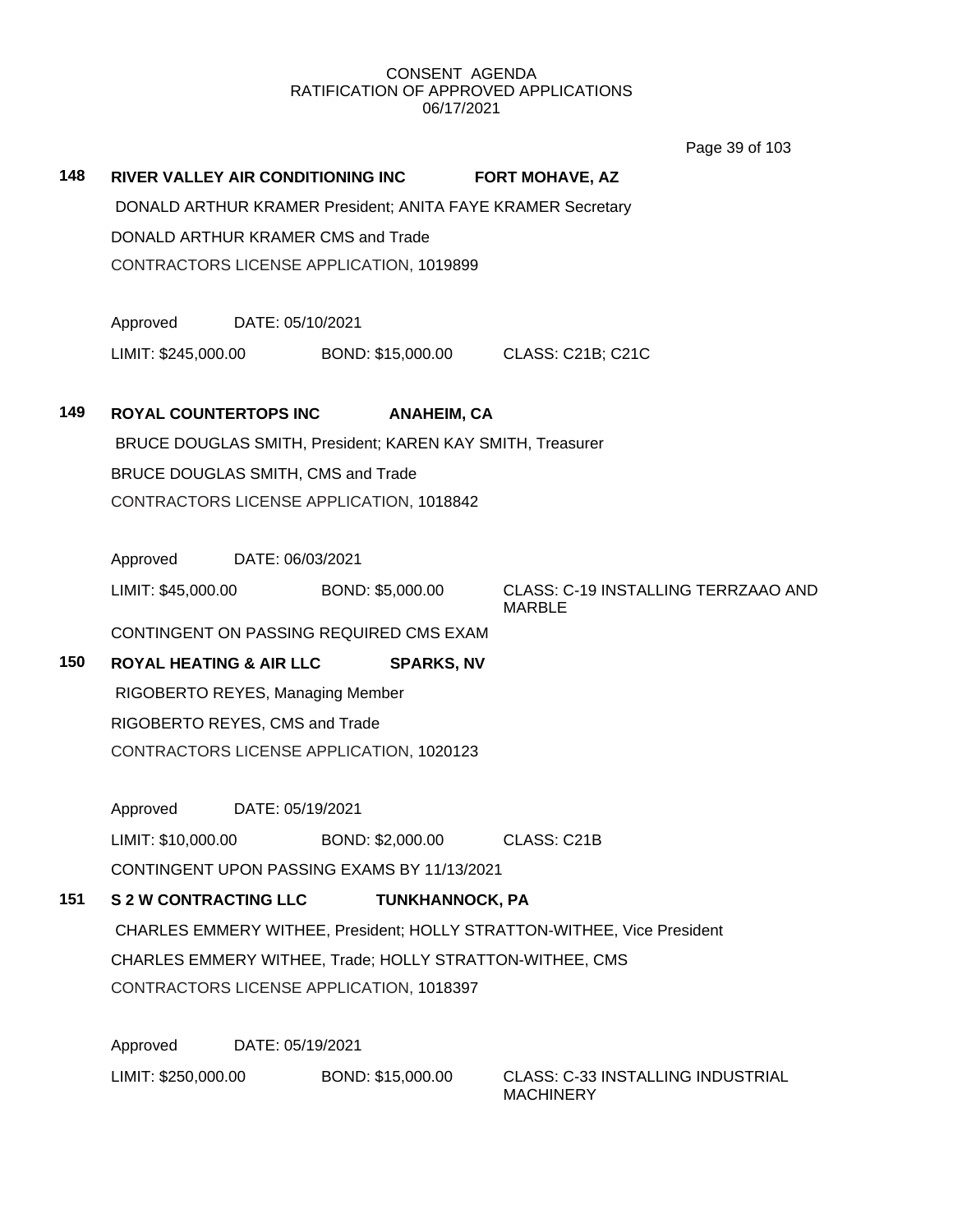Page 40 of 103

**152 SANTACRUZ PAINT AND DRYWALL LLC LAS VEGAS, NV** SANTACRUZ PAINT AND DRYWALL; ADRIANA CARRANZA, Manager ADRIANA CARRANZA, CMS; MAXIMILIANO SANTACRUZ, Trade CONTRACTORS LICENSE APPLICATION, 1019368

Approved DATE: 06/01/2021 LIMIT: \$100,000.00 BOND: \$10,000.00 CLASS: C-4 PAINTING AND DECORATNG CONTINGENT ON PASSING REQUIRED CMS/TRADE EXAM

## **153 SIGHT AND SOUND TECHNOLOGIES INC ZEPHYR COVE, NV** MARY REGINA SHIRLEY President; BRUCE WILLIAM CHIN Secretary BRUCE WILLIAM CHIN Trade; MARY REGINA SHIRLEY CMS CONTRACTORS LICENSE APPLICATION, 1019530

Approved DATE: 05/10/2021

LIMIT: \$10,000.00 BOND: \$2,000.00 CLASS: C-2D LOW VOLTAGE

## **154 SILVER STAR FRAMING LLC LAS VEGAS, NV**

SERGIO ALBERTO AVALOS-AVILA, Managing Member; SERGIO ALBERTO AVALOS-RODRIGUEZ, Managing Member SERGIO ALBERTO AVALOS-AVILA, CMS; SERGIO ALBERTO AVALOS-RODRIGUEZ, Trade CONTRACTORS LICENSE APPLICATION, 1019963

Approved DATE: 05/26/2021

LIMIT: \$200,000.00 BOND: \$10,000.00 CLASS: C-3 CARPENTRY MAINTENANCE AND MINOR REPIAR

CONTINGENT UPON PASSING REQUIRED CMS AND TRADE EXAMS

## **155 SKILL EFFECT TILE & MARBLE LLC LAS VEGAS, NV**

ALVARO JOSUE DELEON-HERNANDEZ, Managing Member; LISBETH N ALVENO-HERNANDEZ, Managing Member

ALVARO JOSUE DELEON-HERNANDEZ, CMS and Trade

CONTRACTORS LICENSE APPLICATION, 1018965

Approved DATE: 05/12/2021

LIMIT: \$10,000.00 BOND: \$2,000.00 CLASS: C20-TILING

CONTINGENT ON PASSING CMS/TRADE EXAMS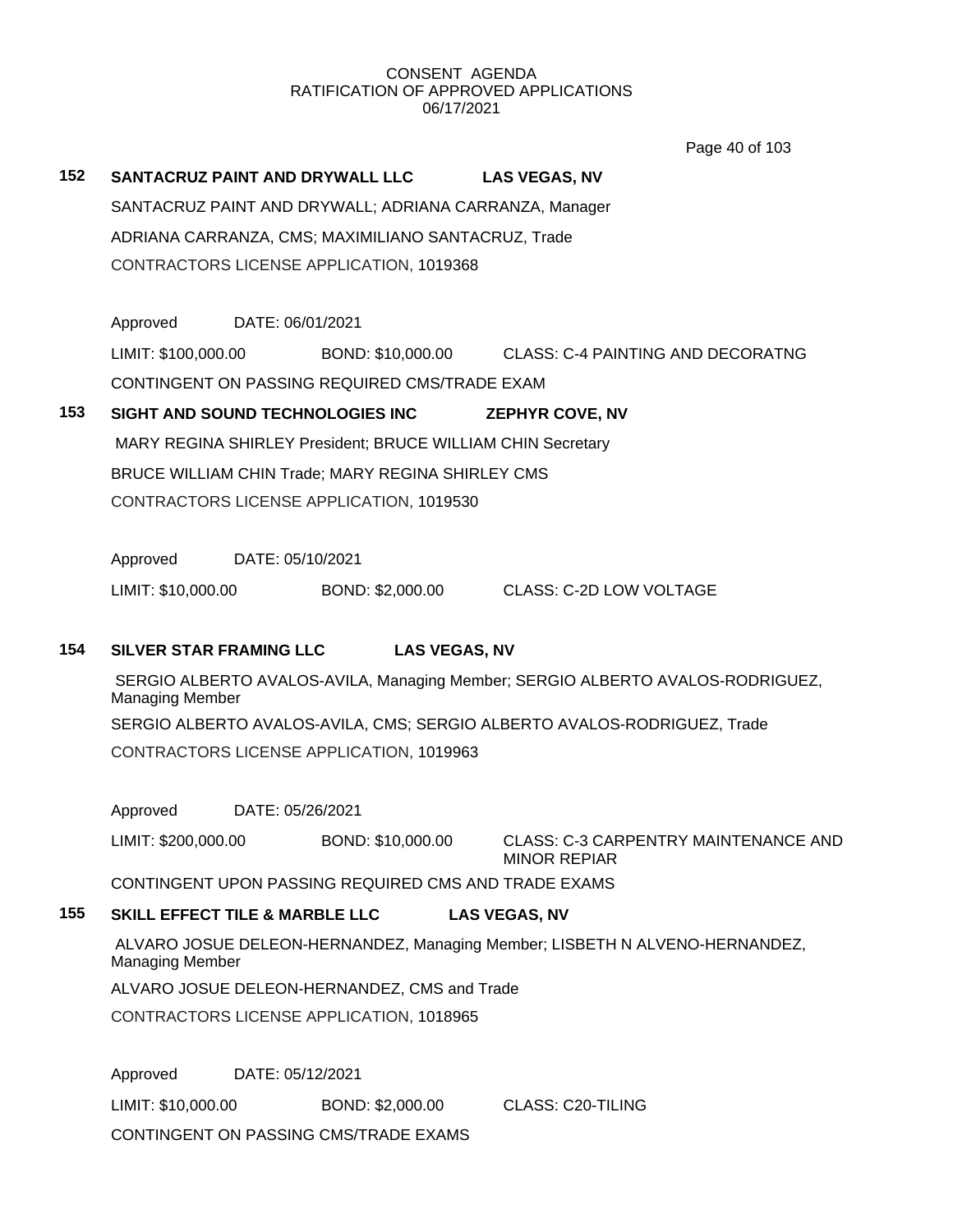Page 41 of 103

#### **156 SLIDE MTN CONSTRUCTION LLC WASHOE VALLEY, NV**

JACK HUNT HEALY, Managing Member; CODY LYNN ENGEBRETSON, Managing Member; JOSHUA DAVID DILL, Member

JACK HUNT HEALY, CMS; JOSHUA DAVID DILL, Trade

CONTRACTORS LICENSE APPLICATION, 1019822

Approved DATE: 05/19/2021

LIMIT: \$700,000.00 BOND: \$20,000.00 CLASS: B2

CONTINGENT UPON PASSING TRADE EXAM BY 10/28/2021

## **157 SOLAR JUICE AMERICAN INC NORTH LAS VEGAS, NV**

XIAOFENG PENG, President

DAVID HAROLD MORGAN CMS and Trade

CONTRACTORS LICENSE APPLICATION, 1019465

Approved DATE: 05/26/2021

LIMIT: Unlimited BOND: \$50,000.00 CLASS: C-15 ROOFING AND SIDING

## **158 SONNIKSON AND STORDAHL CONSTRUCTION MARTINEZ, CA**

PAUL JOSEPH SONNIKSON, President; MICHAEL JAMES SONNIKSON, Secretary PAUL JOSEPH SONNIKSON, CMS and Trade CONTRACTORS LICENSE APPLICATION, 1019594

Approved DATE: 05/13/2021

LIMIT: Unlimited BOND: \$50,000.00 CLASS: A GENERAL ENGINEERING

CONTINGENT UPON PASSING REQUIRED CMS AND TRADE EXAMS

## **159 SOUTHWEST GREENSCAPES LLC LAS VEGAS, NV**

BRITTANY LEE KUTCH, Manager RANDALL JAMES KLEINER CMS and Trade CONTRACTORS LICENSE APPLICATION, 1017280

Denied DATE: 06/02/2021 LIMIT: \$0.00 BOND: \$0.00 CLASS: C-10 LANDSCAPING DENIAL BASED ON NRS 624.265 PRIOR REVOCATION AND NRS 624.3013 MISPREPRESENTATION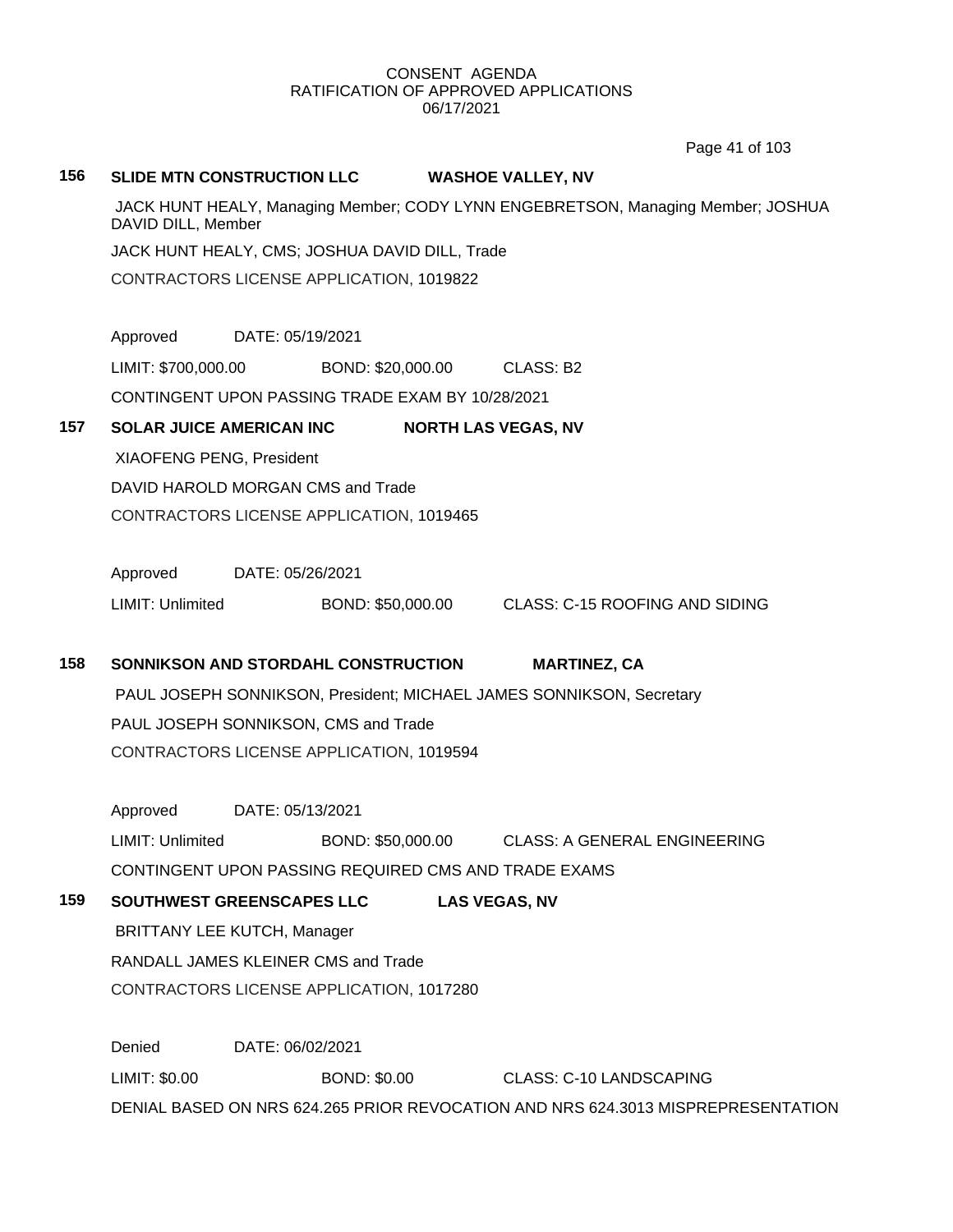Page 42 of 103

#### **160 SPRING LANDSCAPE LLC LAS VEGAS, NV**

JARED SEELY LAWSON, Managing Member; EDEANE RENE LAWSON, Managing Member JARED SEELY LAWSON, CMS and Trade CONTRACTORS LICENSE APPLICATION, 1019365

Approved DATE: 05/25/2021

LIMIT: \$100,000.00 BOND: \$10,000.00 CLASS: C10-LANDSCAPE CONTRACTING CONTINGENT ON PASSING CMS/TRADE EXAMS

## **161 SR DIVERSIFIED LLC EL DORADO HILLS, CA**

CINDY KAY MEGERDIGIAN, Managing Member NATANE MARIE ROGERS-ENGLE, CMS and Trade CONTRACTORS LICENSE APPLICATION, 1019532

Approved DATE: 05/10/2021

LIMIT: \$3,600,000.00 BOND: \$30,000.00 CLASS: A- GENERAL ENGINEERING

CONTINGENT UPON PASSING CMS & A EXAMS BY 10/12/2021

## **162 STARKE ENTERPRISE LLC LAS VEGAS, NV**

STARKE CONTRACTORS; LISA ANN EGGLESTON Managing Member

LISA ANN EGGLESTON CMS and Trade; JUSTIN TODD EGGLESTON, CMS and Trade; KOLBE LEE NEILSEN, CMS and Trade CONTRACTORS LICENSE APPLICATION, 1019007

Approved DATE: 05/12/2021

LIMIT: \$3,000,000.00 BOND: \$30,000.00 CLASS: B-6 COMMERCIAL REMODELING

EXCEEDING THREE STORIES

CONTINGENT ON PASSING REQUIRED CMS/TRADE EXAMS

## **163 STARKE PAINT WRX LLC LAS VEGAS, NV**

LISA ANN EGGLESTON Managing Member

LISA ANN EGGLESTON CMS and Trade

CONTRACTORS LICENSE APPLICATION, 1020021

Approved DATE: 06/01/2021

LIMIT: \$3,000,000.00 BOND: \$30,000.00 CLASS: C-4 PAINTING AND DECORATING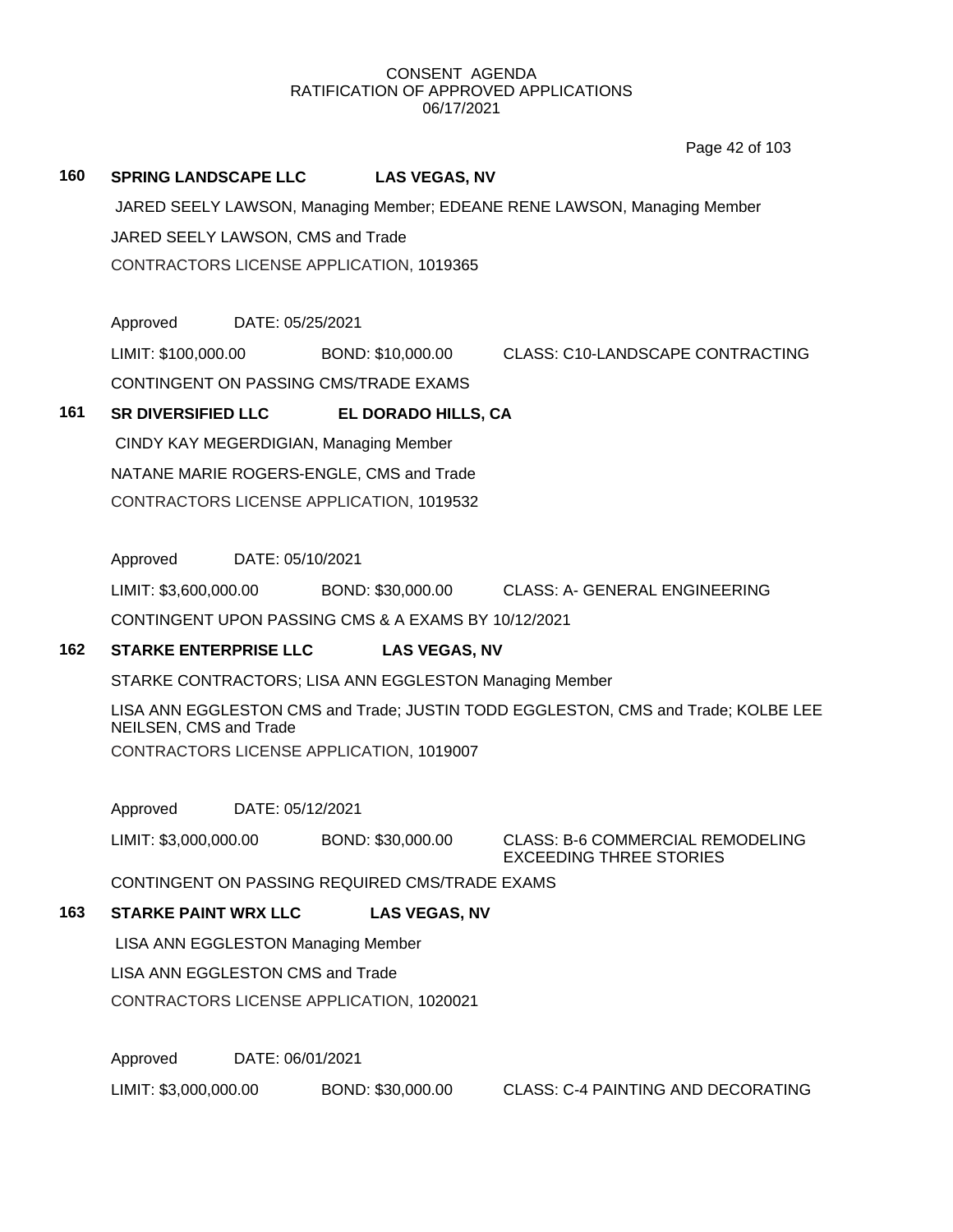Page 43 of 103

| 164 | <b>STEVE KOUBA ENTERPRISES LLC</b>              |                                          |                                                        | <b>HENDERSON, NV</b>                                                              |  |  |  |  |
|-----|-------------------------------------------------|------------------------------------------|--------------------------------------------------------|-----------------------------------------------------------------------------------|--|--|--|--|
|     | <b>STEVE J KOUBA Managing Member</b>            |                                          |                                                        |                                                                                   |  |  |  |  |
|     |                                                 | STEVE J KOUBA CMS and Trade              |                                                        |                                                                                   |  |  |  |  |
|     | CONTRACTORS LICENSE APPLICATION, 1018488        |                                          |                                                        |                                                                                   |  |  |  |  |
|     | Denied                                          |                                          | DATE: 06/02/2021                                       |                                                                                   |  |  |  |  |
|     | LIMIT: \$0.00                                   |                                          | <b>BOND: \$0.00</b>                                    | <b>CLASS: C-2 ELECTRICAL</b>                                                      |  |  |  |  |
|     |                                                 |                                          | DENY NRS 624.265 FAILURE TO DEMONSTRATE GOOD CHARACTER |                                                                                   |  |  |  |  |
| 165 | <b>SUNCITY SOLAR LLC</b>                        |                                          | <b>LAS VEGAS, NV</b>                                   |                                                                                   |  |  |  |  |
|     |                                                 |                                          |                                                        | LASZLO KIRALY Managing Member; JARRED MCGAW, Managing Member                      |  |  |  |  |
|     | <b>LASZLO KIRALY CMS and Trade</b>              |                                          |                                                        |                                                                                   |  |  |  |  |
|     |                                                 |                                          | CONTRACTORS LICENSE APPLICATION, 1018811               |                                                                                   |  |  |  |  |
|     | Approved                                        |                                          | DATE: 05/12/2021                                       |                                                                                   |  |  |  |  |
|     | LIMIT: \$10,000.00                              |                                          | BOND: \$2,000.00                                       | <b>CLASS: C-2 ELECTRICAL</b>                                                      |  |  |  |  |
| 166 | <b>T &amp; V PLASTER INC</b>                    |                                          | <b>LAS VEGAS, NV</b>                                   |                                                                                   |  |  |  |  |
|     | <b>JUAN CARLOS TAMAYO President</b>             |                                          |                                                        |                                                                                   |  |  |  |  |
|     |                                                 |                                          | JUAN CARLOS TAMAYO CMS; RAY DAVID LOPEZ, Trade         |                                                                                   |  |  |  |  |
|     |                                                 |                                          | CONTRACTORS LICENSE APPLICATION, 1018652               |                                                                                   |  |  |  |  |
|     | Approved                                        |                                          | DATE: 05/26/2021                                       |                                                                                   |  |  |  |  |
|     | LIMIT: \$3,550,000.00                           |                                          |                                                        | BOND: \$30,000.00 CLASS: C-5 CONCRETE CONTRACTING                                 |  |  |  |  |
|     |                                                 |                                          | CONTINGENT UPON PASSING REQUIRED TRADE EXAM            |                                                                                   |  |  |  |  |
| 167 | <b>TPIALLC</b>                                  | TX, TX                                   |                                                        |                                                                                   |  |  |  |  |
|     | <b>DILLARD POWERS, Managing Member</b>          |                                          |                                                        | TIMOTHY WAYNE BLAKE, Managing Member; JENNIFER LYN BLAKE, Managing Member; JOSHUA |  |  |  |  |
|     | JENNIFER LYN BLAKE, CMS; JEREMY L BROUER, Trade |                                          |                                                        |                                                                                   |  |  |  |  |
|     |                                                 | CONTRACTORS LICENSE APPLICATION, 1019663 |                                                        |                                                                                   |  |  |  |  |
|     | Approved                                        |                                          | DATE: 05/26/2021                                       |                                                                                   |  |  |  |  |
|     | LIMIT: \$2,500,000.00                           |                                          | BOND: \$30,000.00                                      | CLASS: C-7B ELEVATOR AND CONVEYOR                                                 |  |  |  |  |
|     |                                                 |                                          | CONTINGENT UPON PASSING REQUIRED TRADE EXAM            |                                                                                   |  |  |  |  |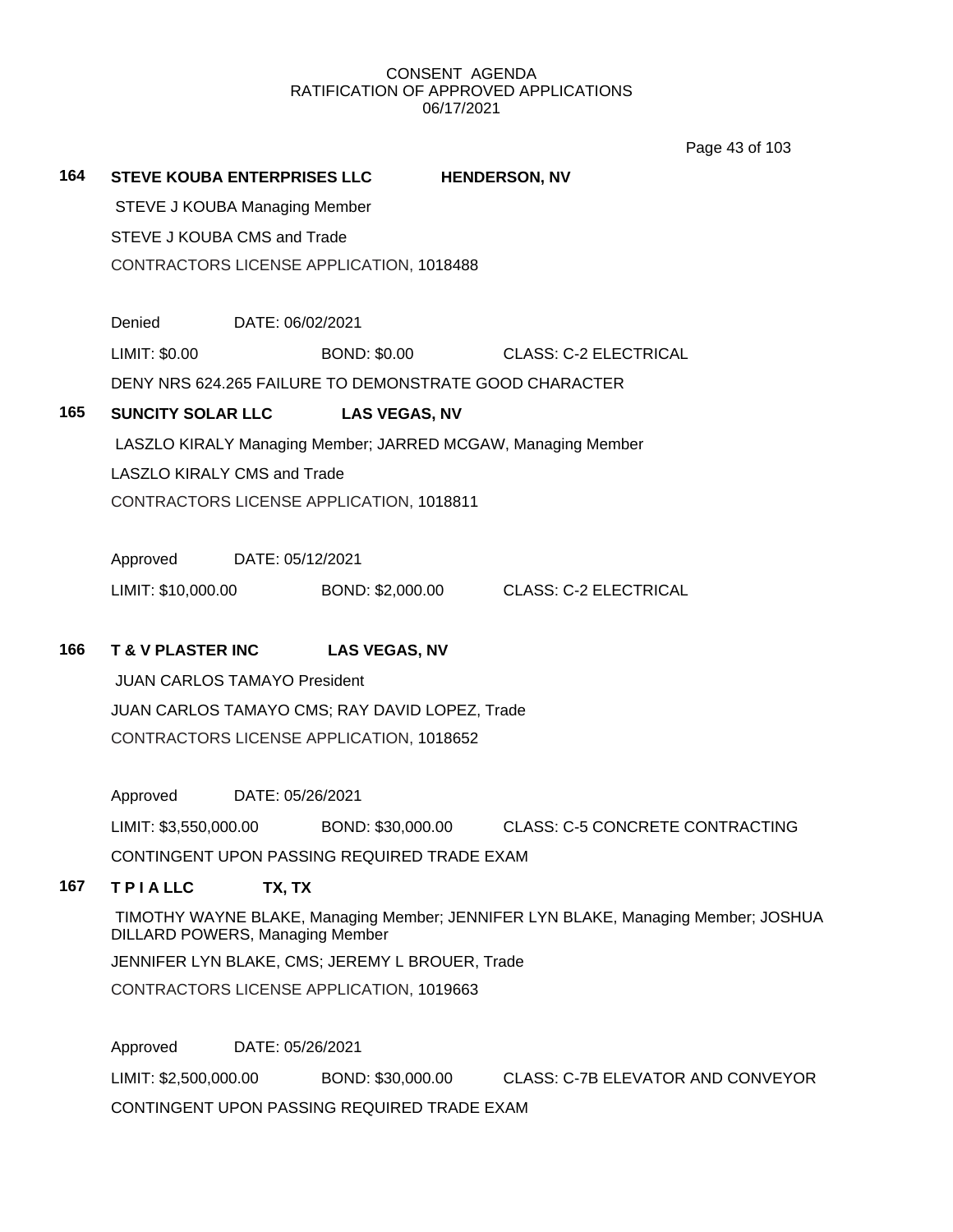Page 44 of 103

| 168 | TW CONSTRUCTION MANAGEMENT INC           |                  |                                                       | <b>STATELINE, NV</b>                                                        |  |
|-----|------------------------------------------|------------------|-------------------------------------------------------|-----------------------------------------------------------------------------|--|
|     | <b>TOD MICHAEL WILLIAMSON President</b>  |                  |                                                       |                                                                             |  |
|     |                                          |                  | TOD MICHAEL WILLIAMSON CMS and Trade                  |                                                                             |  |
|     |                                          |                  | CONTRACTORS LICENSE APPLICATION, 1019320              |                                                                             |  |
|     |                                          |                  |                                                       |                                                                             |  |
|     | Approved                                 | DATE: 05/10/2021 |                                                       |                                                                             |  |
|     | LIMIT: \$2,000,000.00                    |                  | BOND: \$30,000.00                                     | CLASS: B2                                                                   |  |
|     | <b>MUST CHANGE NAME</b>                  |                  |                                                       |                                                                             |  |
| 169 |                                          |                  | TAHOE CLEAR POOL AND SPA LLC                          | <b>FERNLEY, NV</b>                                                          |  |
|     | KYLE STEPHEN EASTMAN, Manager            |                  |                                                       |                                                                             |  |
|     |                                          |                  | KYLE STEPHEN EASTMAN, CMS and Trade                   |                                                                             |  |
|     |                                          |                  | CONTRACTORS LICENSE APPLICATION, 1018563              |                                                                             |  |
|     |                                          |                  |                                                       |                                                                             |  |
|     | Approved DATE: 05/10/2021                |                  |                                                       |                                                                             |  |
|     | LIMIT: \$10,000.00                       |                  | BOND: \$2,000.00 CLASS: A10E                          |                                                                             |  |
|     | PROTECTION BOND                          |                  |                                                       | CONTINGENT UPON PASSING EXAMS BY 8/24/2021 AND RECEIPT OF \$50,000 CONSUMER |  |
| 170 | TAHOE MINI CRANE SERVICE LLC             |                  |                                                       | <b>CARSON CITY, NV</b>                                                      |  |
|     | ANDREW LAWRENCE HILL, SR Managing Member |                  |                                                       |                                                                             |  |
|     |                                          |                  | ANDREW LAWRENCE HILL, SR CMS and Trade                |                                                                             |  |
|     |                                          |                  | CONTRACTORS LICENSE APPLICATION, 1019428              |                                                                             |  |
|     | Approved                                 | DATE: 05/12/2021 |                                                       |                                                                             |  |
|     | LIMIT: \$10,000.00                       |                  | BOND: \$2,000.00                                      | <b>CLASS: C-14I RIGGING AND CRANES</b>                                      |  |
|     |                                          |                  | CONTINGENT UPON PASSING CMS EXAM BY 10/08/2021        |                                                                             |  |
| 171 | <b>TAHOE TRIM</b>                        |                  | PORTOLA, CA                                           |                                                                             |  |
|     |                                          |                  |                                                       | DANIEL JOSEPH RICCIARDELLI, President; DAVID BENJAMIN BIENVENUE, Secretary  |  |
|     |                                          |                  |                                                       | DANIEL JOSEPH RICCIARDELLI, Trade; DAVID BENJAMIN BIENVENUE, CMS            |  |
|     |                                          |                  | CONTRACTORS LICENSE APPLICATION, 1019850              |                                                                             |  |
|     |                                          |                  |                                                       |                                                                             |  |
|     | Approved                                 | DATE: 05/27/2021 |                                                       |                                                                             |  |
|     | LIMIT: \$200,000.00                      |                  | BOND: \$10,000.00                                     | CLASS: C-3 CARPENTRY, MAINTENANCE AND<br><b>MINOR REPAIRS</b>               |  |
|     |                                          |                  | CONTINGENT UPON PASSING CMS & B-2 EXAMS BY 09/02/2021 |                                                                             |  |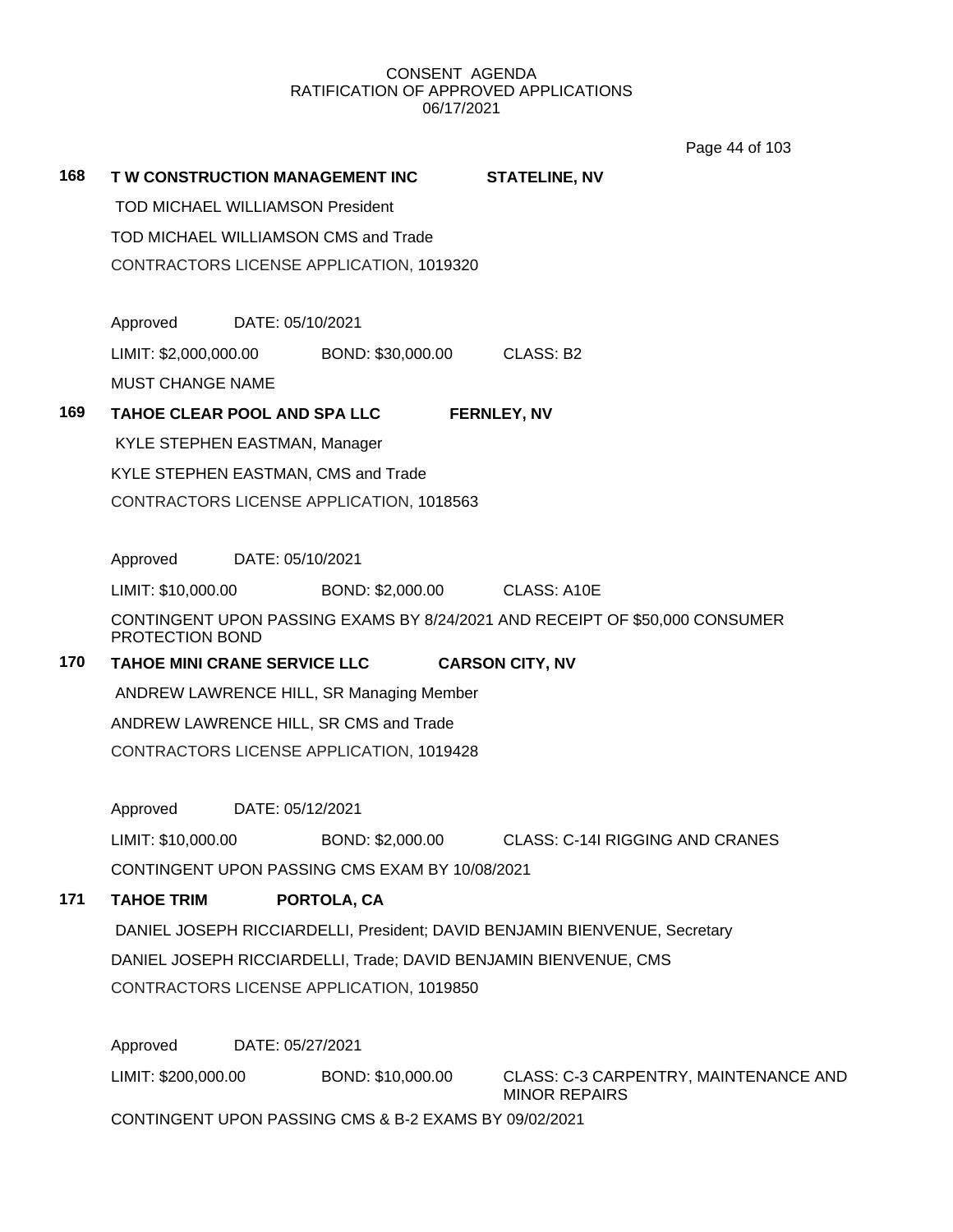**172 TEKKO ENTERPRISES INC LAS VEGAS, NV** AARON LEE PETERSON President; ROGER LEE PETERSON Vice President ROGER LEE PETERSON CMS; AARON LEE PETERSON Trade CONTRACTORS LICENSE APPLICATION, 1019644 Approved DATE: 05/18/2021 LIMIT: \$5,000,000.00 BOND: \$50,000.00 CLASS: B GENERAL BUILDING CONTINGENT UPON PASSING REQUIRED TRADE EXAM **173 THE HEATING & COOLING COMPANY LLC LAS VEGAS, NV** BRANDON LONGBOY ABITONG, Managing Member; JENNIFER ABITONG, Managing Member BRANDON LONGBOY ABITONG, CMS and Trade CONTRACTORS LICENSE APPLICATION, 1020020 Approved DATE: 05/26/2021 LIMIT: \$45,000.00 BOND: \$5,000.00 CLASS: 21-B AIR CONDITIONING CONTINGENT UPON PASSING REQUIRED CMS AND TRADE EXAMS **174 THE PELCZAR CORPORATION HENDERSON, NV** EDWARD PELCZAR, III President; MARIA ANN PELCZAR Secretary EDWARD PELCZAR, III CMS and Trade CONTRACTORS LICENSE APPLICATION, 1018550 Approved DATE: 05/27/2021 LIMIT: \$10,000.00 BOND: \$2,000.00 CLASS: C4A-PAINTING CONTINGENT ON PASSING CMS EXAM **175 THOMAS INDUSTRIAL COATINGS INC PAVELY, MO** DONALD MATTHEW THOMAS, President DONALD MATTHEW THOMAS, CMS and Trade CONTRACTORS LICENSE APPLICATION, 1020213 Approved DATE: 05/27/2021 LIMIT: Unlimited BOND: \$50,000.00 CLASS: C-4 PAINTING AND DECORATING Page 45 of 103

CONTINGENT UPON PASSING REQUIRED TRADE EXAM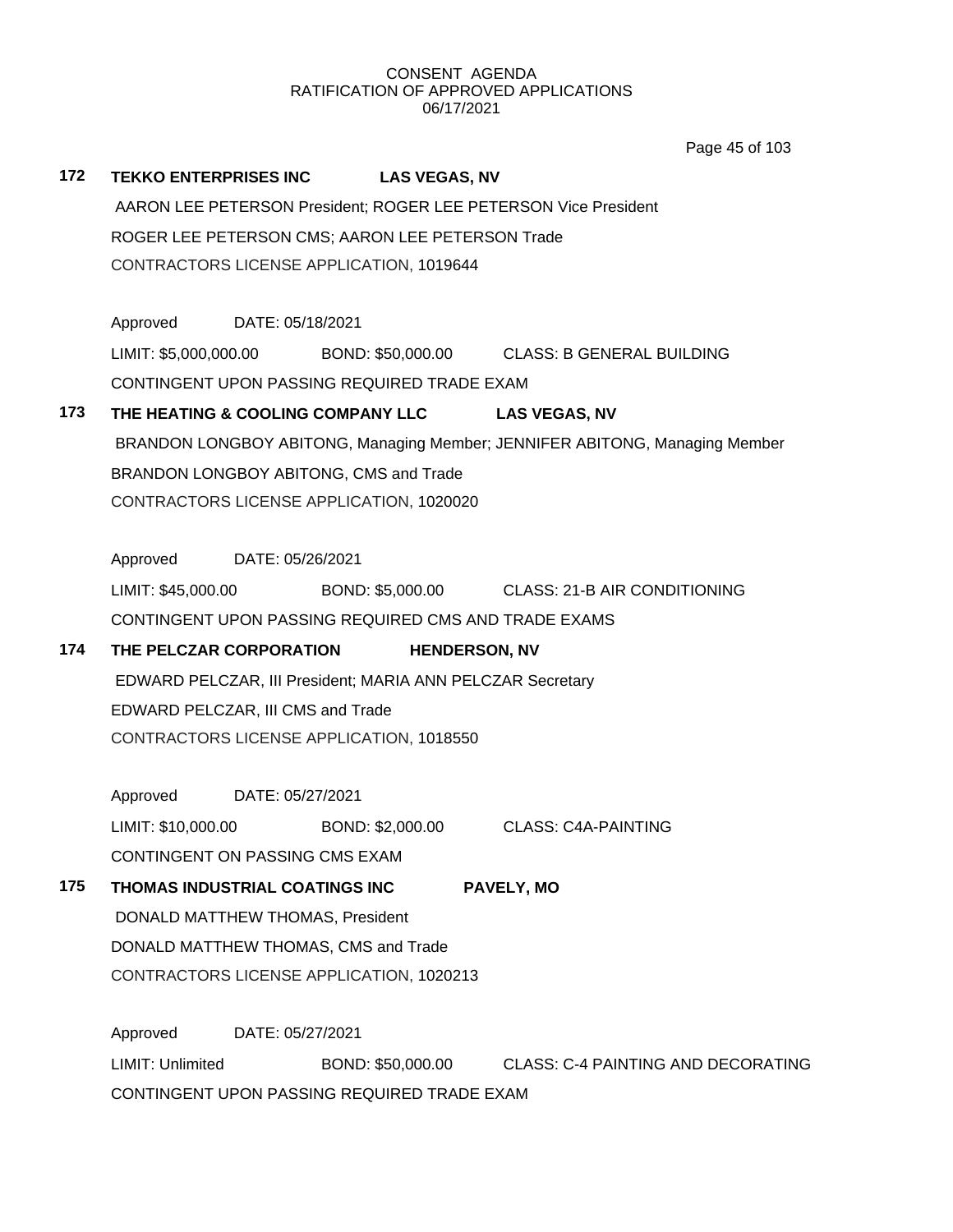Page 46 of 103

| 176 | THORP CABINETRY & MILLWORK LLC |                  |                                                 | <b>LAS VEGAS, NV</b>                                                                                                                                                       |  |
|-----|--------------------------------|------------------|-------------------------------------------------|----------------------------------------------------------------------------------------------------------------------------------------------------------------------------|--|
|     |                                |                  |                                                 | RICHARD HOWARD GROSS Managing Member; DEBRA JEAN GROSS, Managing Member                                                                                                    |  |
|     |                                |                  | RICHARD HOWARD GROSS Trade; LISA KAY HEATH, CMS |                                                                                                                                                                            |  |
|     |                                |                  | CONTRACTORS LICENSE APPLICATION, 1019825        |                                                                                                                                                                            |  |
|     | Approved                       | DATE: 05/28/2021 |                                                 |                                                                                                                                                                            |  |
|     | LIMIT: \$2,000,000.00          |                  | BOND: \$30,000.00                               | <b>CLASS: C3B</b>                                                                                                                                                          |  |
| 177 | <b>THRIVING ROOTS LLC</b>      |                  | <b>SILVER CITY, NV</b>                          |                                                                                                                                                                            |  |
|     |                                |                  |                                                 | JACOB BRADY OFARRELL, Manager; RACHEL MADELAINE HENDERSON, Manager                                                                                                         |  |
|     |                                |                  | JACOB BRADY OFARRELL, CMS and Trade             |                                                                                                                                                                            |  |
|     |                                |                  | CONTRACTORS LICENSE APPLICATION, 1019854        |                                                                                                                                                                            |  |
|     | Approved                       | DATE: 06/03/2021 |                                                 |                                                                                                                                                                            |  |
|     | LIMIT: \$25,000.00             |                  | BOND: \$5,000.00                                | CLASS: C14G                                                                                                                                                                |  |
| 178 |                                |                  | TOM SCHUSTER LANDSCAPE CONCEPTS INC             | <b>RENO, NV</b>                                                                                                                                                            |  |
|     |                                |                  |                                                 | THOMAS SCHUSTER President; MONIKA ELIZABETH EVANS, Secretary                                                                                                               |  |
|     | THOMAS SCHUSTER CMS and Trade  |                  |                                                 |                                                                                                                                                                            |  |
|     |                                |                  | CONTRACTORS LICENSE APPLICATION, 1019809        |                                                                                                                                                                            |  |
|     | Approved                       | DATE: 05/26/2021 |                                                 |                                                                                                                                                                            |  |
|     | LIMIT: \$245,000.00            |                  | BOND: \$15,000.00                               | <b>CLASS: C-10 LANDSCAPE CONTRACTING</b>                                                                                                                                   |  |
|     |                                |                  | CONTINGENT ON PASSING REQUIRED CMS/TRADE EXAMS  |                                                                                                                                                                            |  |
| 179 |                                |                  | <b>TONEMAN DEVELOPMENT CORPORATION</b>          | <b>LANCASTER, CA</b>                                                                                                                                                       |  |
|     | <b>Chief Executive Officer</b> |                  |                                                 | TONEMAN CONCRETE CORPORATION; JOHN P TONEMAN, President; YVONNE M TONEMAN,<br>Secretary; TIFFANY A WELCH, Treasurer; JOHN P TONEMAN, II Vice President; KENNETH A TONEMAN, |  |
|     |                                |                  | JOHN P TONEMAN, Trade; JOHN P TONEMAN, II CMS   |                                                                                                                                                                            |  |
|     |                                |                  | CONTRACTORS LICENSE APPLICATION, 1019987        |                                                                                                                                                                            |  |
|     |                                |                  |                                                 |                                                                                                                                                                            |  |

Approved DATE: 05/26/2021

LIMIT: Unlimited BOND: \$50,000.00 CLASS: C-5 CONCRETE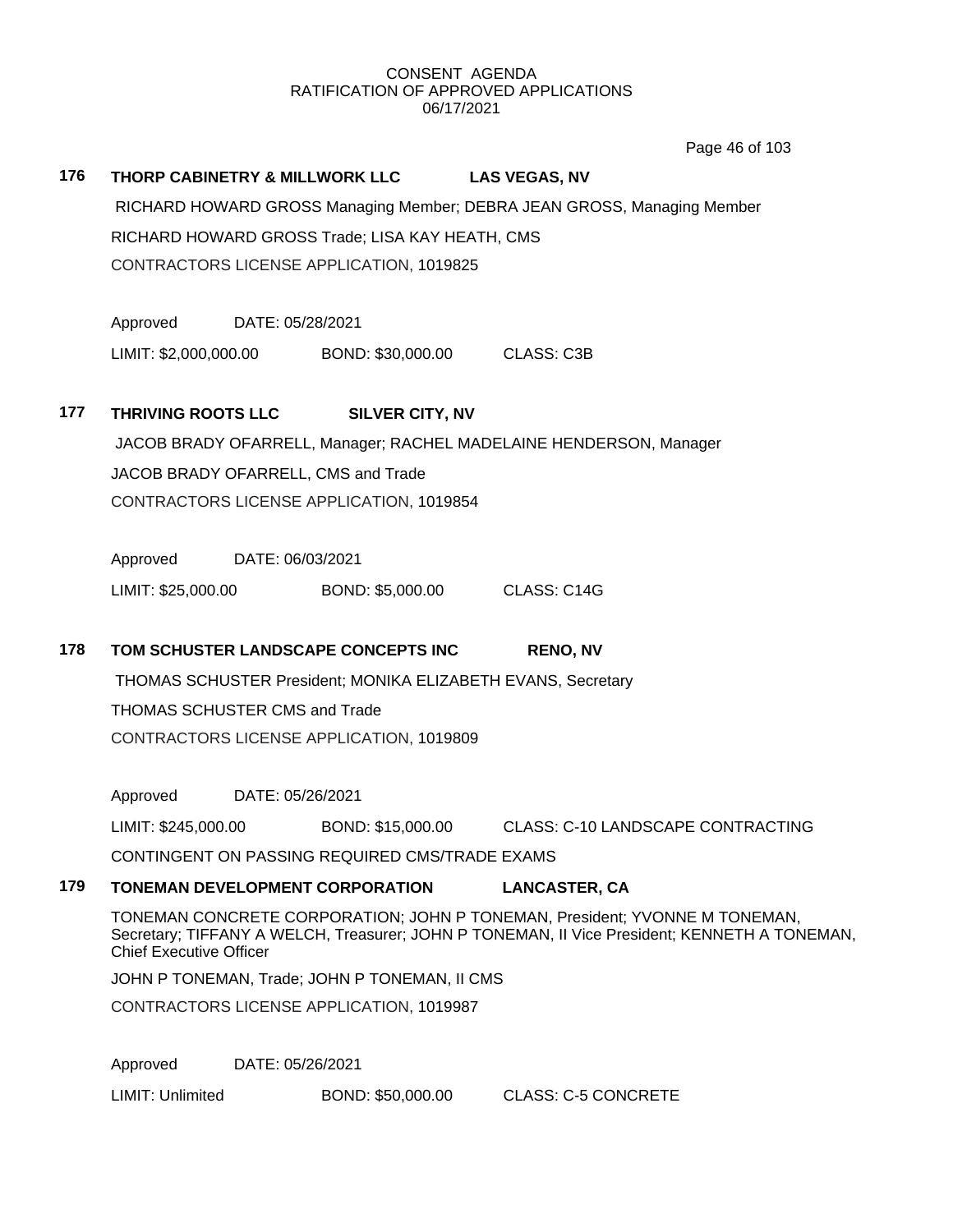Page 47 of 103

#### **180 TURNER MINING GROUP LLC BLOOMINGTON, IN**

KEATON SCOTT TURNER, Manager; DAVID GRANT ELMORE, Manager; LAUREN ELIZABETH ELMORE, Manager KEATON SCOTT TURNER, CMS and Trade CONTRACTORS LICENSE APPLICATION, 1020152

Approved DATE: 06/03/2021

LIMIT: \$10,000.00 BOND: \$2,000.00 CLASS: A-7 EXCAVATING AND GRADING CONTINGENT UPON PASSING CMS & A-7 BY 11/14/2021

## **181 UTILITY SERVICES INC LAS VEGAS, NV**

LEROY RAYMOND DAINES President; HOLLIE GAY SPHAR Secretary LEROY RAYMOND DAINES Trade; HOLLIE GAY SPHAR CMS CONTRACTORS LICENSE APPLICATION, 1020218

Approved DATE: 06/03/2021

LIMIT: \$245,000.00 BOND: \$15,000.00 CLASS: A-19A

## **182 VALCO 1 LLC LAS VEGAS, NV**

VAL GORDON HANCOCK, Managing Member VAL GORDON HANCOCK, CMS and Trade CONTRACTORS LICENSE APPLICATION, 1019871

Approved DATE: 05/12/2021 LIMIT: \$10,000.00 BOND: \$2,000.00 CLASS: C-1 PLUMBING AND HEATING CONTINGENT UPON PASSING REQUIRED CMS AND TRADE EXAMS

## **183 WENDY GARROD ENTERPRISES LLC LAS VEGAS, NV**

WENDY DAWN GARROD, Manager WENDY DAWN GARROD, CMS and Trade CONTRACTORS LICENSE APPLICATION, 1019886

Approved DATE: 05/10/2021 LIMIT: \$200,000.00 BOND: \$10,000.00 CLASS: B GENERAL BUILDING CONTINGENT UPON PASSING REQUIRED TRADE EXAM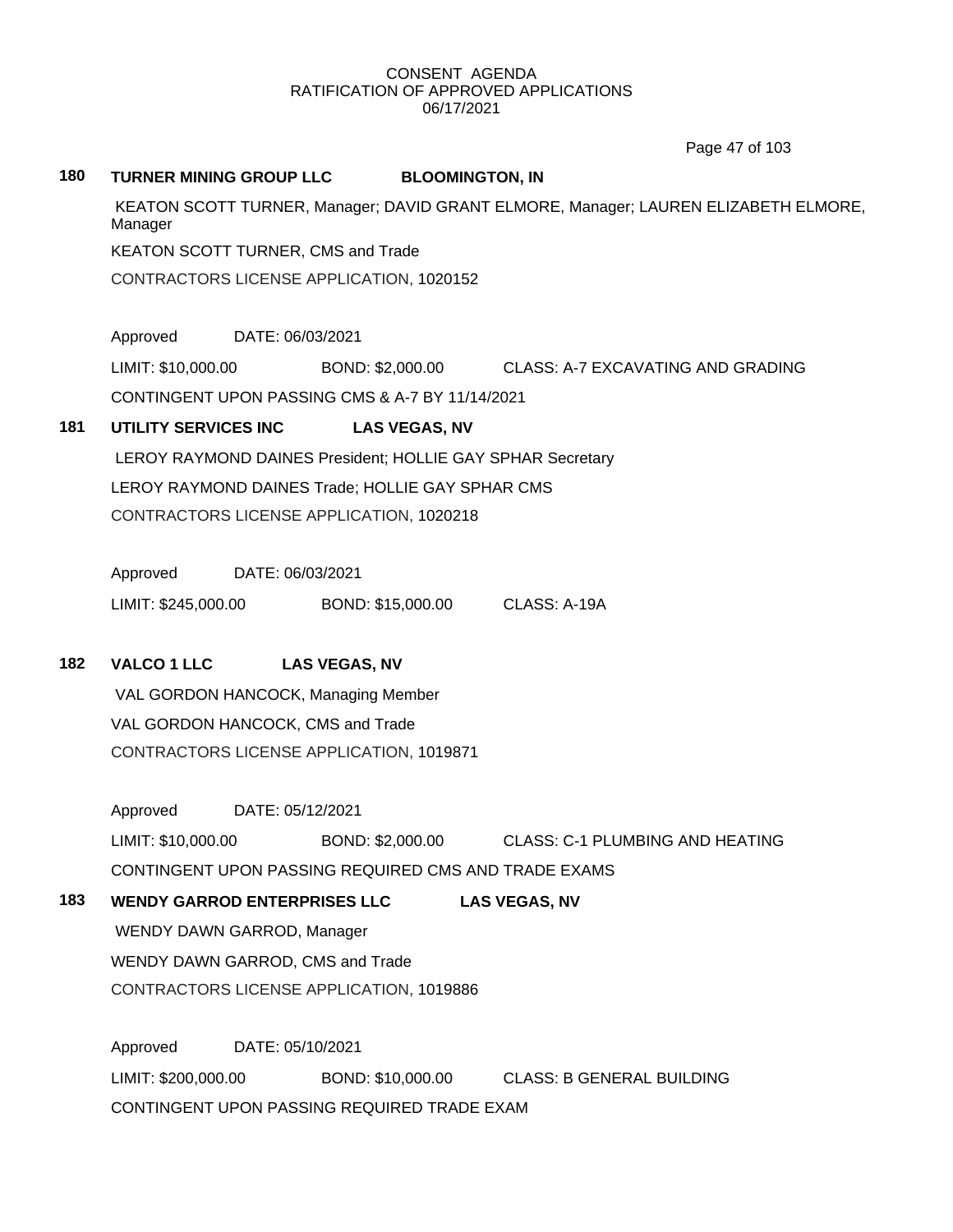Page 48 of 103

|     |                                    |                  |                                               | Page 48 of 103                                                                          |
|-----|------------------------------------|------------------|-----------------------------------------------|-----------------------------------------------------------------------------------------|
| 184 | WEST COAST NETTING INC             |                  | <b>KINGMAN, AZ</b>                            |                                                                                         |
|     |                                    |                  |                                               | DANIEL LUTHER KIRKLAND President; KIMBERLY ANN WIRTH, Secretary                         |
|     |                                    |                  | DANIEL LUTHER KIRKLAND CMS and Trade          |                                                                                         |
|     |                                    |                  | CONTRACTORS LICENSE APPLICATION, 1018459      |                                                                                         |
|     |                                    |                  |                                               |                                                                                         |
|     | Approved                           | DATE: 05/12/2021 |                                               |                                                                                         |
|     | LIMIT: \$245,000.00                |                  | BOND: \$15,000.00                             | <b>CLASS: C-25 FENCING AND EQUIPPING</b><br><b>PLAYGROUNDS</b>                          |
|     |                                    |                  |                                               |                                                                                         |
| 185 |                                    |                  | WEST SPRINGS HEATING AND AIR CONDITIONING LLC | <b>SPARKS, NV</b>                                                                       |
|     |                                    |                  | MIGUEL ANGEL MARTINEZ-ESPARZA, Manager        |                                                                                         |
|     |                                    |                  | MIGUEL ANGEL MARTINEZ-ESPARZA, CMS            |                                                                                         |
|     |                                    |                  | CONTRACTORS LICENSE APPLICATION, 1019573      |                                                                                         |
|     |                                    |                  |                                               |                                                                                         |
|     | Approved                           | DATE: 05/25/2021 |                                               |                                                                                         |
|     | LIMIT: \$245,000.00                |                  | BOND: \$15,000.00 CLASS: C21B                 |                                                                                         |
|     |                                    |                  | CONTINGENT UPON PASSING EXAMS BY 10/15/2021   |                                                                                         |
| 186 | <b>WHITE HAWK CONSTRUCTION LLC</b> |                  |                                               | <b>SPARKS, NV</b>                                                                       |
|     |                                    |                  | WILLIAM RAYMOND ODOM, Managing Member         |                                                                                         |
|     | WILLIAM RAYMOND ODOM,              |                  |                                               |                                                                                         |
|     |                                    |                  | CONTRACTORS LICENSE APPLICATION, 1019089      |                                                                                         |
|     | Approved                           | DATE: 05/27/2021 |                                               |                                                                                         |
|     | LIMIT: \$200,000.00                |                  | BOND: \$10,000.00                             | CLASS: B GENERAL BUILDING                                                               |
|     |                                    |                  |                                               |                                                                                         |
| 187 | <b>WILLIAM CHARLES INC</b>         |                  | <b>LAS VEGAS, NV</b>                          |                                                                                         |
|     |                                    |                  |                                               | BRIAN KEITH HUMMER President; BEN D HOLMSTROM Secretary; KYLE KEITH KUBATZKE, Treasurer |
|     | BRIAN LEE HALE, CMS and Trade      |                  |                                               |                                                                                         |
|     |                                    |                  | CONTRACTORS LICENSE APPLICATION, 1018736      |                                                                                         |
|     |                                    |                  |                                               |                                                                                         |
|     | Approved                           | DATE: 05/26/2021 |                                               |                                                                                         |
|     | LIMIT: Unlimited                   |                  | BOND: \$50,000.00                             | <b>CLASS: C-2 ELECTRICAL</b>                                                            |

CONTINGENT UPON PASSING REQUIRED CMS AND TRADE EXAMS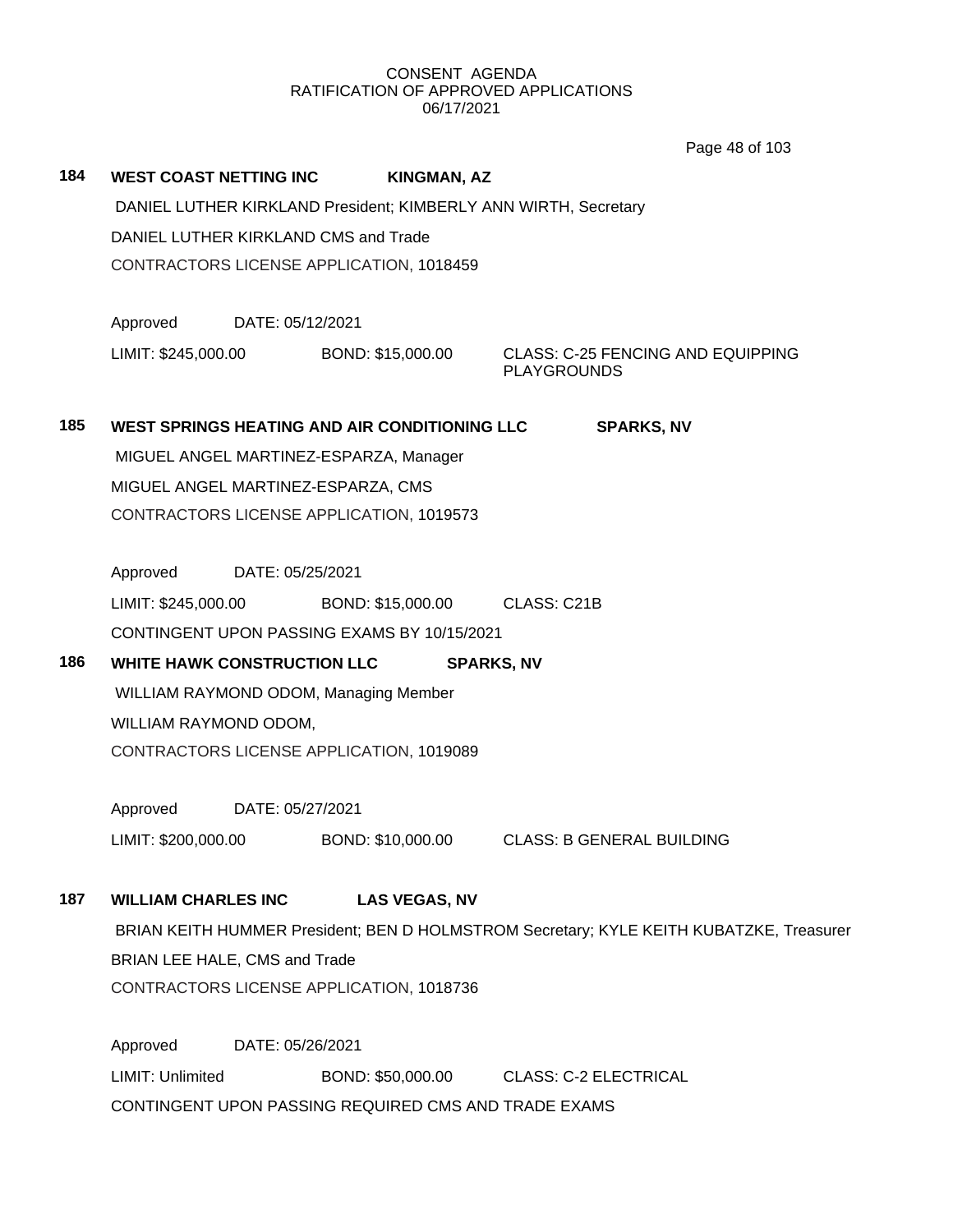Page 49 of 103

## **188 WOLFF CONSTRUCTION LLC SCOTTSDALE, AZ**

WOLF PRINCIPAL HOLDINGS LP Manager; THOMAS HIROSHI NITTA Manager THOMAS HIROSHI NITTA CMS and Trade CONTRACTORS LICENSE APPLICATION, 1018978

Approved DATE: 05/19/2021

LIMIT: Unlimited BOND: \$50,000.00 CLASS: B- GENERAL BUILDING

## **189 WORTHY HOMES LLC LOGANDALE, NV**

CHRISTOPHER GRANT STOLWORTHY, Manager CHRISTOPHER GRANT STOLWORTHY, CMS and Trade CONTRACTORS LICENSE APPLICATION, 1019785

Approved DATE: 05/26/2021

LIMIT: \$400,000.00 BOND: \$15,000.00 CLASS: B-2 RESIDENTIAL AND SMALL

COMMERCIAL

CONTINGENT UPON PASSING REQUIRED CMS AND TRADE EXAMS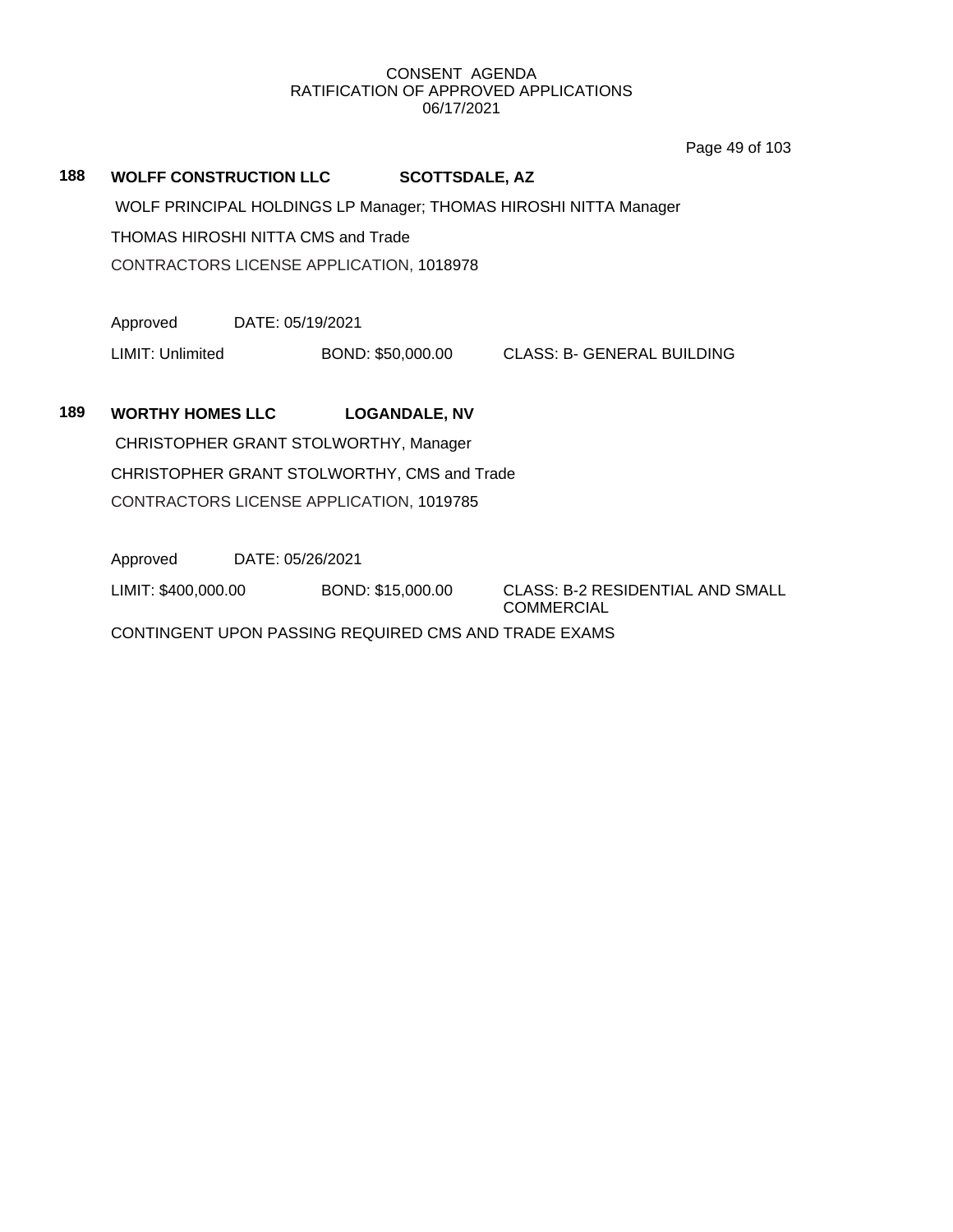Page 50 of 103

## **BROADENING OF CLASSIFICATION APPLICATION**

#### **190 BEYNON SPORTS SURFACES INC HUNT VALLEY, MD**

0068035; JOHN THOMAS BEYNON, President; MICHAEL PATRICK GASPAROVIC, Treasurer

MICHAEL PATRICK GASPAROVIC, CMS and Trade; KAROL LEIGH FAIR, , Trade(A-22 Unclassified A22 SYNTHETIC RUNNING TRACKS, GYMNASIUM AND TENNIS COURT SURFACES ONLY) BROADENING OF CLASSIFICATION, 1019607

Approved DATE: 06/03/2021 CLASS: (A-8), (A-12) AND (A-21)

KAROL FAIR, QI/TRADE CONTINGENT UPON PASSING THE (A-12) TRADE EXAM BY 10/19/2021.

### **191 CUSTOM HEARTH DISTRIBUTORS INC N LAS VEGAS, NV**

CUSTOM SPECIALTIES GROUP; 0078255; CHRISTIAN MATTHEW LECATES, President; KEVIN LEE HANSHEW, Secretary/Treasurer; HAROLD EUGENE HANSHEW, Vice President

HAROLD EUGENE HANSHEW, Trade; CHRISTIAN MATTHEW LECATES, CMS(C-14B Structural Steel; C-14C Ornamental Metal; C-14E Metal Doors and Windows; C-14G Prefabricated Steel Structures; C-14H Awnings and Louvres; C-14J Conveyance of Goods) BROADENING OF CLASSIFICATION, 1019770

Approved DATE: 05/25/2021 CLASS: C-14J

HAROLD EUGENE HANSHEW, VICE PRESIDENT, QI/TRADE

#### **192 ELECTRONIC CONTROLS SYSTEMS LLC EDISON, NJ**

ALBIREO ENERGY; 0087311; ALBIERO ENERGY LLC , Manager; JASON JOHN RICHARDS, Other; JAMES SCOTT MAHONEY, Other; BRIAN JOSEPH RASSEL, Other

JAMES SCOTT NIETFELD, , CMS and Trade(C-2D Low Voltage)

BROADENING OF CLASSIFICATION, 1019763

Approved **DATE: 05/12/2021** CLASS: C-2C, FIRE DETECTION

JAMES SCOTT NIETFELD, QI/CMS/TRADE CONTINGENT UPON PASSING THE (C-2C) TRADE EXAM BY 10/26/2021.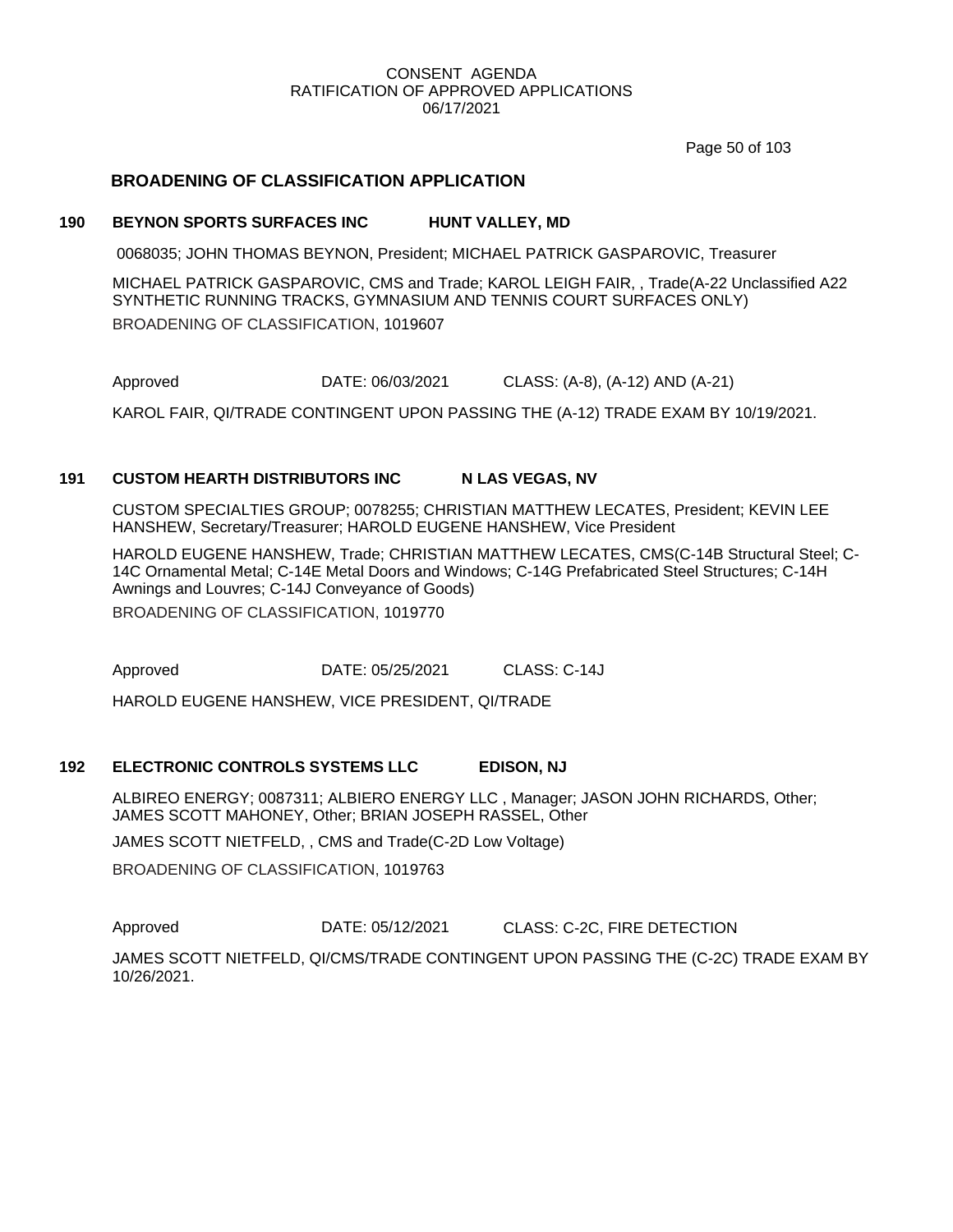Page 51 of 103

#### **193 J S M CUSTOM HOMES INC INCLINE VILLAGE, NV**

0087880; JOSHUA MEADVILLE, President; HEATHER LUCILLE MEADVILLE, , Treasurer JOSHUA MEADVILLE, CMS and Trade(B General Building) BROADENING OF CLASSIFICATION, 1019134

Approved DATE: 05/10/2021 CLASS: B, GENERAL BUILDING JOSHUA MEADVILLE, PRESIDENT, QI/CMS/TRADE

#### **194 K C S HOMES LLC RENO, NV**

BUILT; 0082029; KURT CONRAD STITSER, Manager; CLINT ROBERT STITSER, Manager KURT CONRAD STITSER, CMS and Trade(B-2 Residential and Small Commercial) BROADENING OF CLASSIFICATION, 1019890

Approved DATE: 05/28/2021 CLASS: B, GENERAL BUILDING

KURT CONRAD STITSER, MANAGER, QI/CMS/TRADE CONTINGENT UPON PASSING THE (B) TRADE EXAM BY 11/03/2021

#### **195 LOWES HOME CENTERS LLC Mooresville, NC**

0079079; ROBERT FREDERICK HULL, JR, Manager; RICKY DARRELL DAMRON, Manager; TIFFANY LAUREN MASON, Manager; GARY EUGENE GROSS, Manager; DAVID RAY GREEN, Manager

JAMES ANDREW MCGARRY, CMS and Trade; CHARLES GERALD MESSIG, , CMS and Trade(B General Building)

BROADENING OF CLASSIFICATION, 1020070

Approved DATE: 06/03/2021 CLASS: B, GENERAL BUILDING

CHARLES MESSIG, QI/CMS/TRADE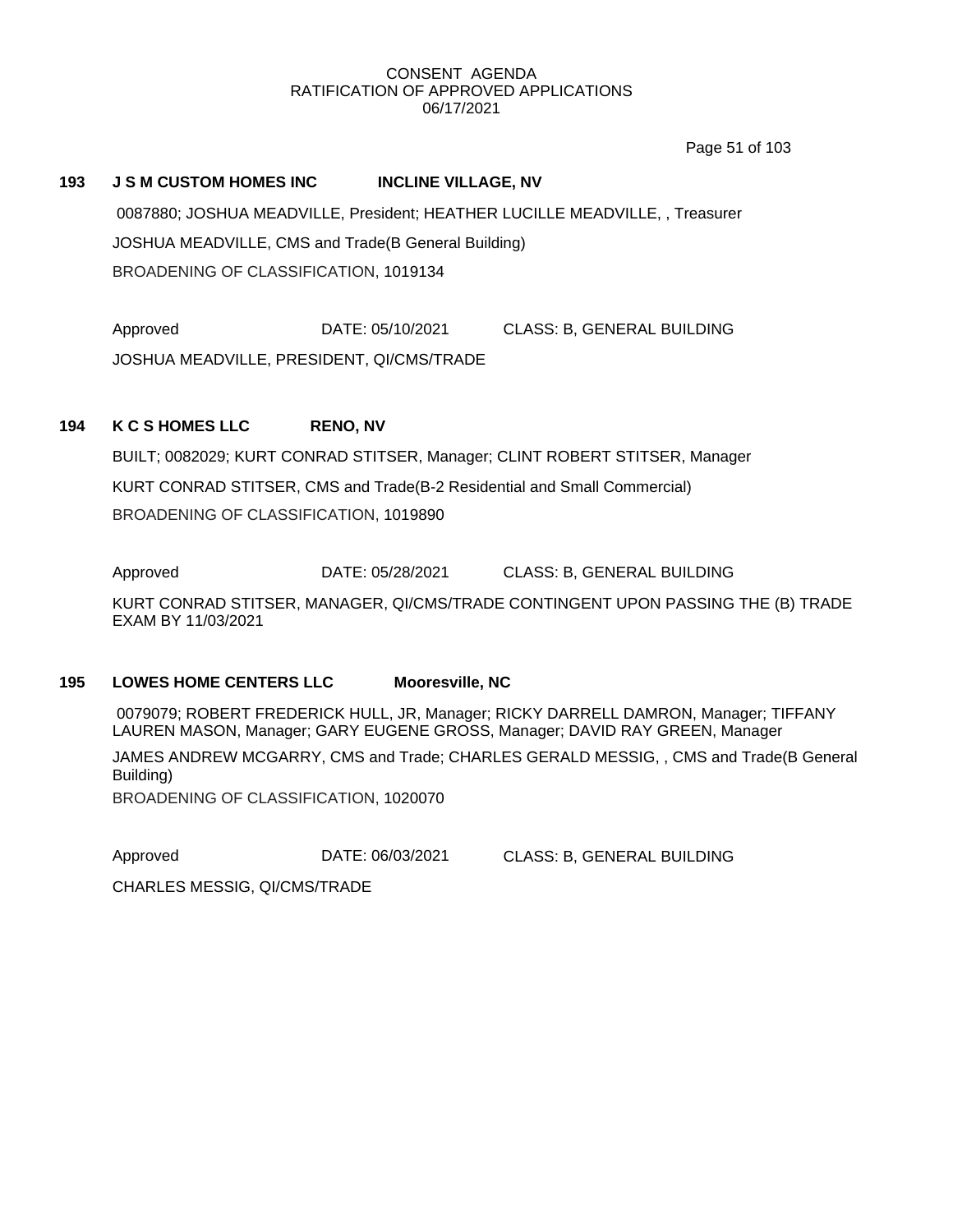Page 52 of 103

## **196 PATHFINDER SIGNS AND MARKETING INC LAS VEGAS, NV**

0076657; KESLEY ALLEN ANDERSEN, President; RACHEL GOODING ANDERSEN, Director KESLEY ALLEN ANDERSEN, CMS and Trade(C-6A Outdoor Advertising) BROADENING OF CLASSIFICATION, 1020013

DATE: 05/17/2021 CLASS: C-6B, ELECTRICAL SIGNS

KESLEY ALLEN ANDERSEN, PRESIDENT/QI/CMS/TRADE CONTINGENT UPON PASSING THE (C-6B) TRADE EXAM BY 11/07/2021.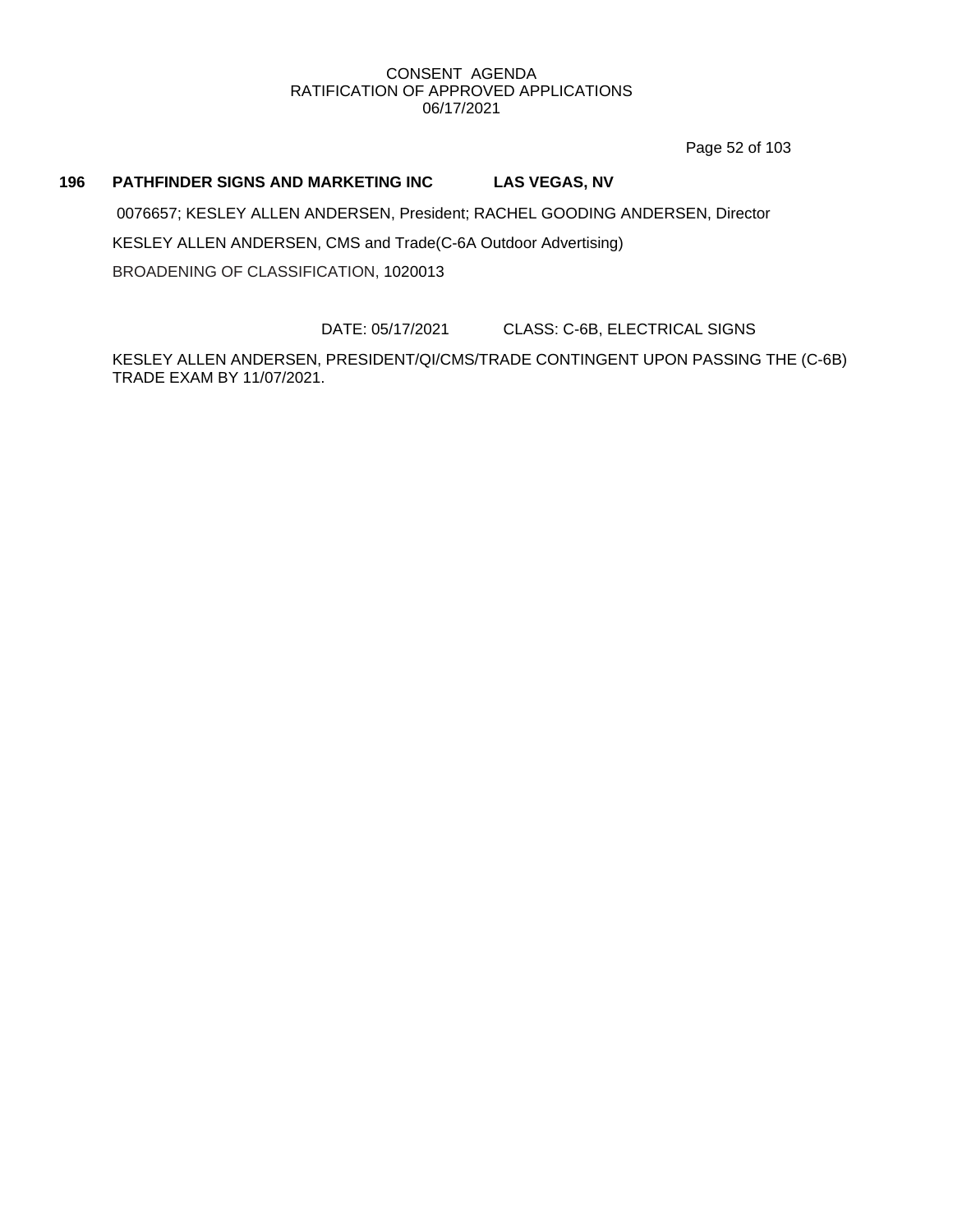Page 53 of 103

### **CHANGE OF OFFICER/MEMBER/MANAGER**

### **197 APOLLON LLC NORTH LAS VEGAS, NV**

0081007; ANDON ZYKA, Managing Member; STANISLAV SVET ATANASOV, Managing Member ANDON ZYKA, Trade; STANISLAV SVET ATANASOV, CMS; DANIELA ZYKA, , CMS CHANGE OF OFFICER/MEMBER/MANAGER, 1019807

Approved DATE: 05/25/2021

#### **198 BRASFIELD & GORRIE LLC BIRMINGHAM, AL**

0051276; CHARLES LOUIE GRIZZLE, Secretary; MAGNUS JAMES GORRIE, Chief Executive Officer; RANDALL JEFF FREEMAN, , Chief Financial Officer

JASON FREDERICK HARD, , CMS and Trade

CHANGE OF OFFICER/MEMBER/MANAGER, 1020077

Approved DATE: 05/19/2021

## **199 HYLAN WEST INC Mesa, AZ**

0082371; SLADE ALAN OTTNEY, President; ROBERT DILEO, , Chairman of the Board; JOHN SEBASTIAN DILEO, JR, Vice President; CALVIN RAY YETTER, Director

CRAIG MITCHELL SNELSON, CMS and Trade

CHANGE OF OFFICER/MEMBER/MANAGER, 1019877

Approved DATE: 05/14/2021

## **200 I E A CONSTRUCTORS LLC INDIANAPOLIS, IN**

0082866; 0082977; 0083404; 0087308; WILLIAM RICHARD DOUGLAS, , Managing Member

JOHN PAUL ROEHM, CMS and Trade; NICHOLAS FIDUCCIA, , CMS and Trade; NICHOLAS FIDUCCIA, , CMS and Trade; BERVIN WADE MILLER, , CMS and Trade CHANGE OF OFFICER/MEMBER/MANAGER, 1019829

Approved DATE: 05/26/2021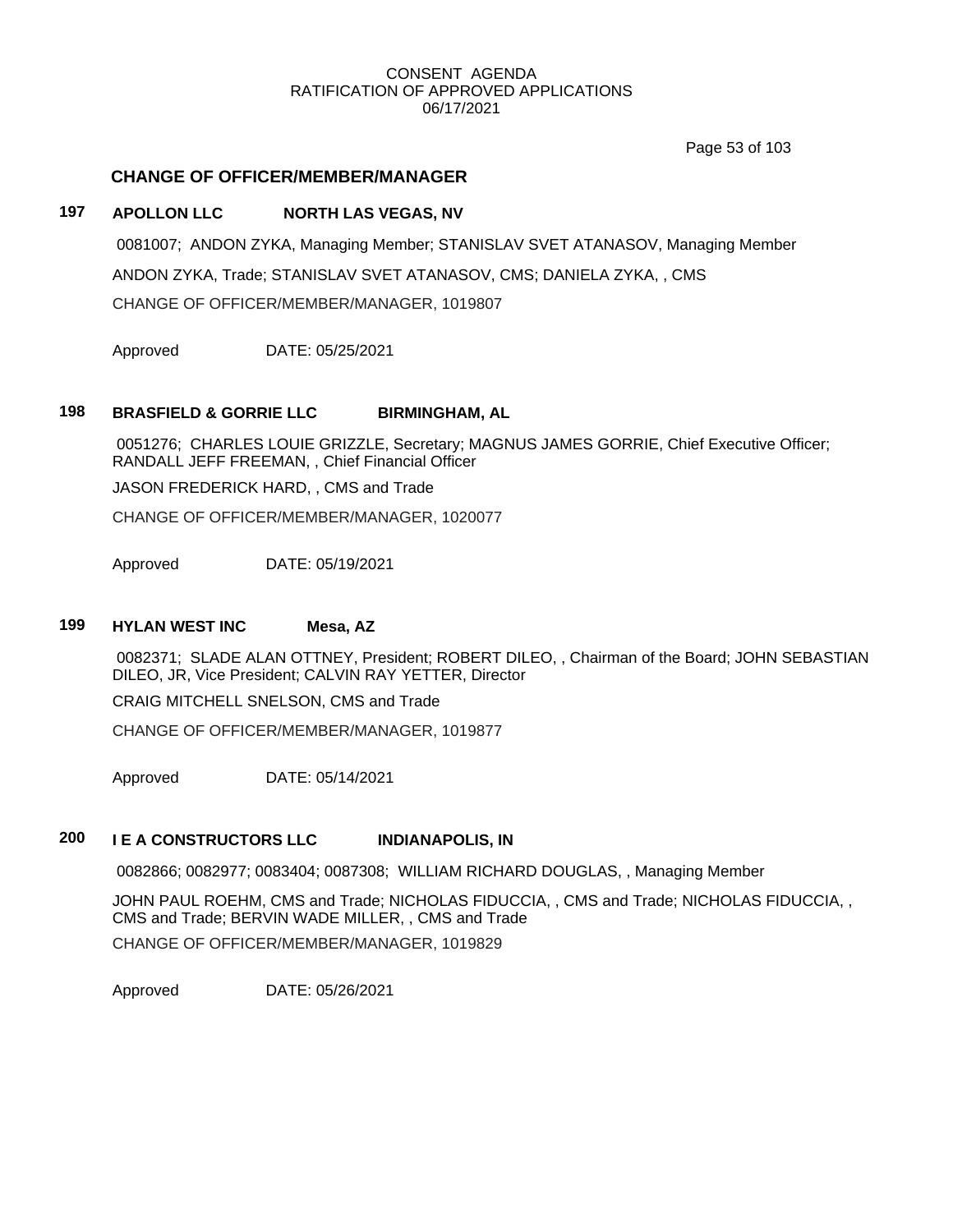Page 54 of 103

## **201 J & Y CONSTRUCTION COMPANY LAS VEGAS, NV**

0081302; 0081384; 0081385; YVETTE MARIE SANCHEZ, President; ANGEL PADILLA, Secretary; MARCUS HOUSE, Vice President

MARCUS HOUSE, CMS and Trade; MARCUS HOUSE, CMS and Trade; MARCUS HOUSE, CMS and Trade

CHANGE OF OFFICER/MEMBER/MANAGER, 1020096

Approved DATE: 05/26/2021

## **202 MASON BUILDING COMPANY INC LAS VEGAS, NV**

M B C I CONSTRUCTION MANAGEMENT 0069289; TANYA DANIELLE BEHM, President

TANYA DANIELLE BEHM, CMS

CHANGE OF OFFICER/MEMBER/MANAGER, 1019888

Approved DATE: 05/26/2021

#### **203 NEVADA POWER COMPANY LAS VEGAS, NV**

0079317; 0079318; DOUGLAS ARNOLD CANNON, President; BRANDON MICHAEL BARKHUFF, , Secretary; MICHAEL EUGENE COLE, , Treasurer

DAVID JOHN BEEMAN, CMS and Trade; DAVID JOHN BEEMAN, CMS and Trade

CHANGE OF OFFICER/MEMBER/MANAGER, 1019934

Approved DATE: 06/03/2021

## **204 PRESTIGE CONSTRUCTION LLC RENO, NV**

0083137; ROGER JO TISCARENO, Managing Member; JORDON MATHEW HATCHETT, , Managing Member

ROGER JO TISCARENO, CMS and Trade

CHANGE OF OFFICER/MEMBER/MANAGER, 1019561

Approved DATE: 06/03/2021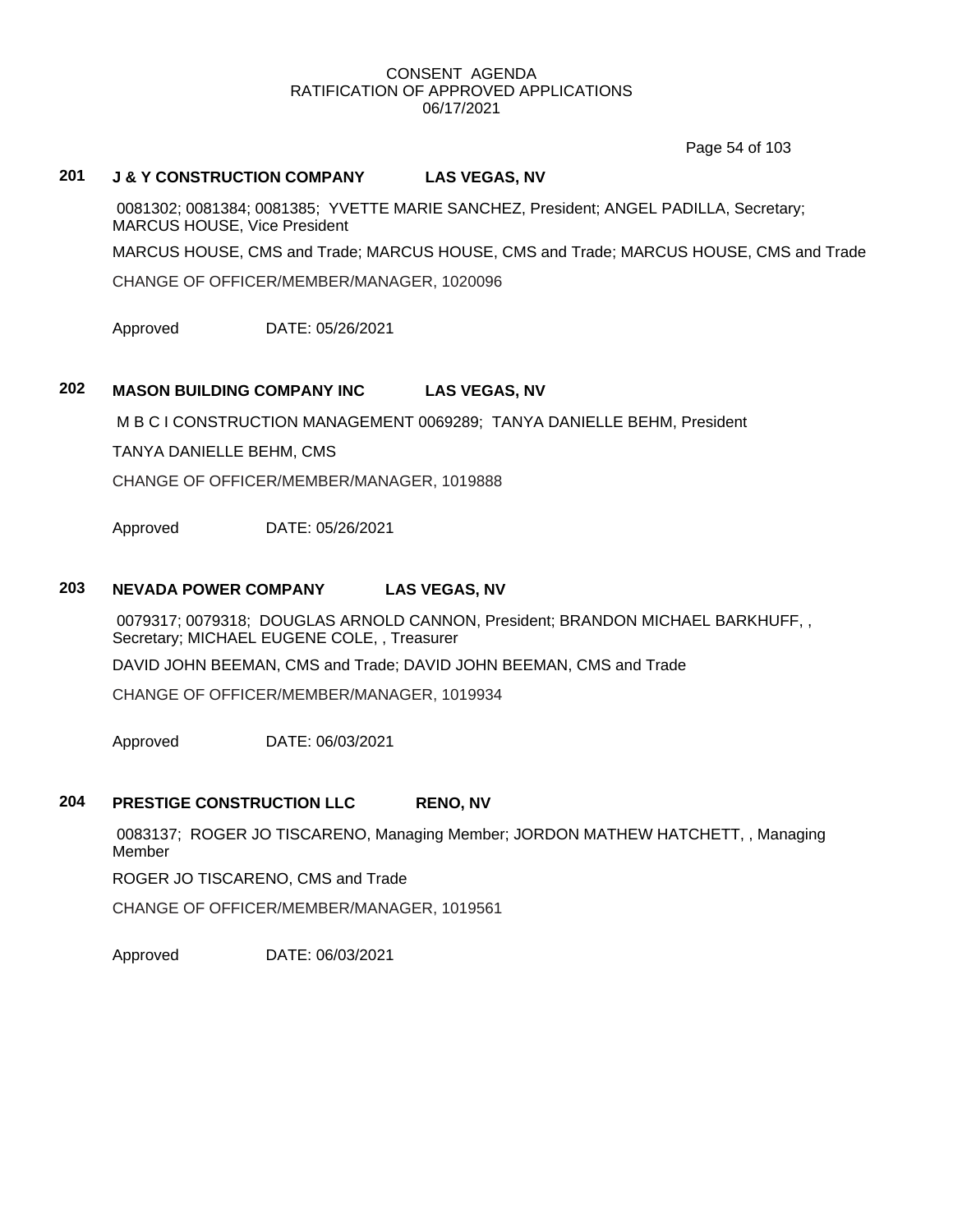Page 55 of 103

## **205 Q E D S CONSTRUCTION AND DEVELOPMENT HENDERSON, NV**

0047509; ROBERT EDWIN DEAN, President; STEVEN A FAUBEL, Secretary ROBERT EDWIN DEAN, CMS and Trade

CHANGE OF OFFICER/MEMBER/MANAGER, 1018026

Approved DATE: 05/18/2021

## **206 R J DAUM CONST CO GARDEN GROVE, CA**

0003029; NANCY JOY PERONG, President

CHANGE OF OFFICER/MEMBER/MANAGER, 1019893

Approved DATE: 05/14/2021

## **207 REMEDIAL CONSTRUCTION SERVICES LP HOUSTON, TX**

0082708; RECON GP, LLC , General Partner; JACK JAY GILBRAITH, President; PATRICIA BURNS IRION, **Other** 

DALE WILBER EVANS, CMS and Trade

CHANGE OF OFFICER/MEMBER/MANAGER, 1019798

Approved DATE: 05/18/2021

## **208 S M C CONSTRUCTION COMPANY SPARKS, NV**

0038515; RICHARD TONY SCHALLER, President; JEFFREY JANAKUS, Vice President RICHARD TONY SCHALLER, CMS and Trade CHANGE OF OFFICER/MEMBER/MANAGER, 1018215

Approved DATE: 06/03/2021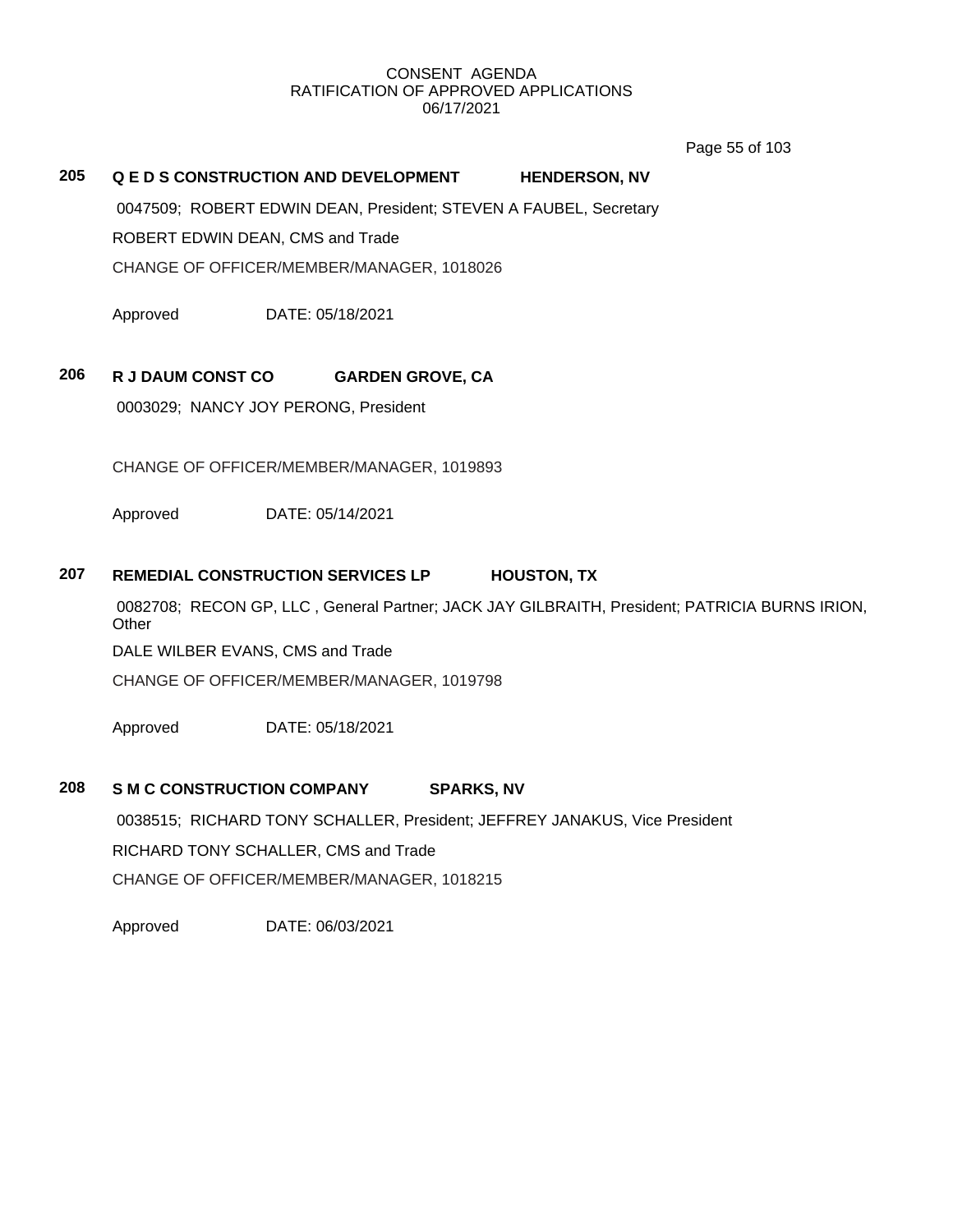Page 56 of 103

## **209 SHIMMICK CONSTRUCTION COMPANY INC OAKLAND, CA**

0070241; 0074922; GREGORY JOHN DUKELLIS, , Secretary; ERIC JARVIS MINCKLER, , Treasurer; WILLIAM ANDREW SLOANE, III, Vice President; STEVEN EARL RICHARDS, , Chief Executive Officer

PATRICK BRIAN MITCHELL, CMS and Trade; DAVID ROBERT LEONARD, , CMS and Trade

CHANGE OF OFFICER/MEMBER/MANAGER, 1018748

Approved DATE: 06/01/2021

#### **210 SIEMENS INDUSTRY INC LAS VEGAS, NV**

0049201; 0052938; 0083199; 0086371; RUTH GRATZKE, President; LISA WILLIAMS GREENE, Secretary; MARSHA SMITH, , Chief Financial Officer

TODD ANDREW JONES, CMS; TODD ANDREW JONES, CMS; TODD ANDREW JONES, CMS and Trade; JARED MARK EVANS, Trade; JEFFREY FREEMAN SCHMUCKER, Trade; JOHNNY MICHAEL JOHNSON, CMS and Trade

CHANGE OF OFFICER/MEMBER/MANAGER, 1019948

Approved DATE: 05/25/2021

#### **211 SOCAL PACIFIC CONSTRUCTION CORP MURRIETA, CA**

NATIONAL COATING & LINING COMPANY 0073374; ROALD ALEXIS RICHARDS, Secretary; WILLIAM DEAN RYAN, Treasurer; JAMES WARREN PLEASANTS, II, Vice President; TOMMY VAN UNSELL, JR, Vice President

TOMMY VAN UNSELL, JR, CMS and Trade

CHANGE OF OFFICER/MEMBER/MANAGER, 1020076

Approved DATE: 05/19/2021

#### **212 SOLCIUS LLC PROVO, UT**

0083183; JASON SCOTT KNAPP, , President

DARRIN DEAN TUXON, CMS and Trade

CHANGE OF OFFICER/MEMBER/MANAGER, 1020046

Approved DATE: 05/27/2021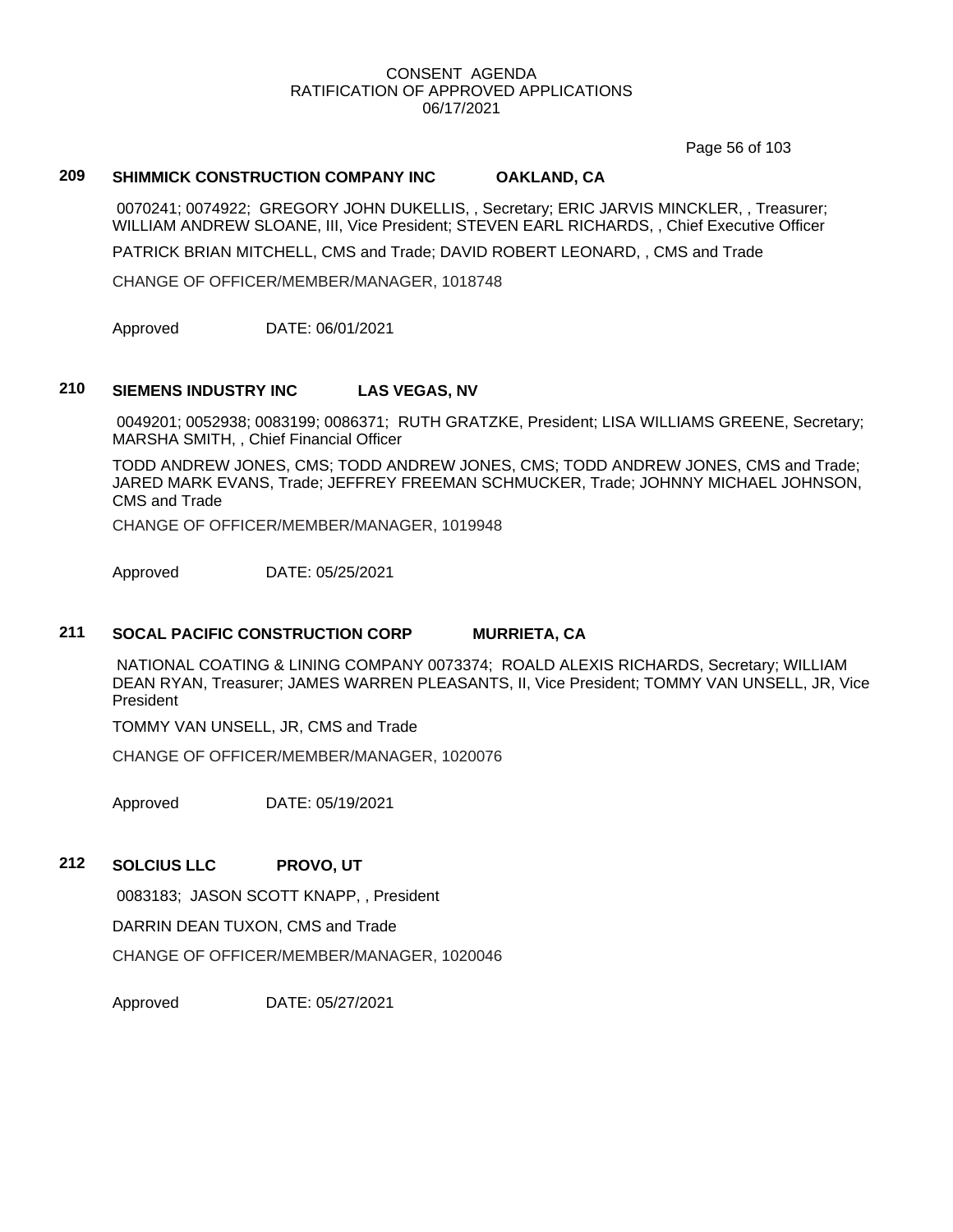Page 57 of 103

#### **213 SUPERIOR SOUND & VIDEO INC LAS VEGAS, NV**

0056140; MYRIAM H GARDNER, President; RAUL FUERTE, , Director SHANE BRYANT BOGDAN, CMS and Trade CHANGE OF OFFICER/MEMBER/MANAGER, 1019973

Approved DATE: 05/26/2021

#### **214 THE CONSTRUCTORS WORLD CORP LAS VEGAS, NV**

T C W 0087441; T C W 0087985; DUSEON JASON KIM, , President; TAI KYU JIN, , Secretary DUSEON JASON KIM, , CMS and Trade; DUSEON JASON KIM, , CMS and Trade CHANGE OF OFFICER/MEMBER/MANAGER, 1020130

Approved DATE: 05/26/2021

### **215 THORPE PLANT SERVICES INC HOUSTON, TX**

0082258; CHADWICK CLENT FLETCHER, , President; DAVID WILLIAM ARNESON, , Treasurer

JAMES GREGOR CONSTANCE, CMS and Trade

CHANGE OF OFFICER/MEMBER/MANAGER, 1019608

Approved DATE: 05/26/2021

## **216 TOLL NORTH RENO LLC RENO, NV**

0070191; DONNA MARIE OCONNELL, , President; JOSEPH RICARDO DE SANTO, Vice President; GARY MONROE MAYO, Manager; MARTIN PATRICK CONNOR, Vice President; RANDALL SCOTT MCREYNOLDS, Vice President; MICHAEL JOSEPH GRUBB, , Vice President; KILEY JASON COLLINSWORTH, , Vice President; JAMES WHITELEY BOYD, , Manager

GARY MONROE MAYO, CMS and Trade

CHANGE OF OFFICER/MEMBER/MANAGER, 1019655

Approved DATE: 05/21/2021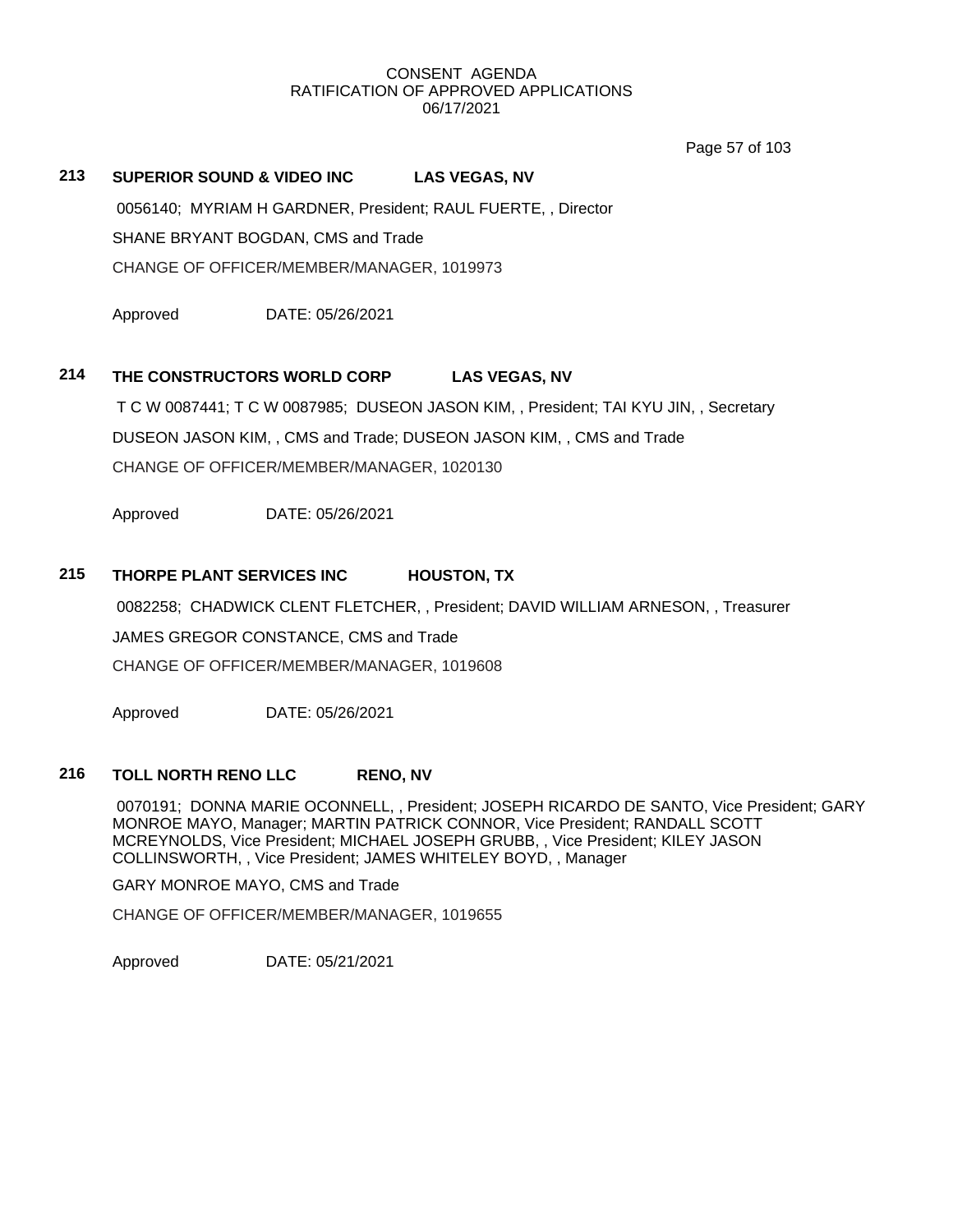Page 58 of 103

#### **217 TOLL NV LIMITED PARTNERSHIP HORSHAM, PA**

0081303; TOLL NV GP I LLC , General Partner; DONNA MARIE OCONNELL, , President; GARY MONROE MAYO, Manager; MARTIN PATRICK CONNOR, Vice President; JOSEPH RICARDO DESANTO, Vice President; RANDALL SCOTT MCREYNOLDS, Vice President; MICHAEL JOSEPH GRUBB, , Vice President; KILEY JASON COLLINSWORTH, , Vice President; JAMES WHITELEY BOYD, , Manager

GARY MONROE MAYO, CMS and Trade

CHANGE OF OFFICER/MEMBER/MANAGER, 1019657

Approved DATE: 05/21/2021

#### **218 TOLL SOUTH RENO LLC RENO, NV**

0070187; DONNA MARIE OCONNELL, , President; JOSEPH RICARDO DE SANTO, Vice President; GARY MONROE MAYO, Manager; MARTIN PATRICK CONNOR, Vice President; RANDALL SCOTT MCREYNOLDS, Vice President; MICHAEL JOSEPH GRUBB, , Vice President; KILEY JASON COLLINSWORTH, , Vice President; JAMES WHITELEY BOYD, , Manager

GARY MONROE MAYO, CMS and Trade

CHANGE OF OFFICER/MEMBER/MANAGER, 1019659

Approved DATE: 05/21/2021

### **219 TOLL SPARKS LLC RENO, NV**

0083519; DONNA MARIE OCONNELL, , President; GARY MONROE MAYO, Manager; MARTIN PATRICK CONNOR, Vice President; JOSEPH RICARDO DESANTO, Vice President; RANDALL SCOTT MCREYNOLDS, Vice President; MICHAEL JOSEPH GRUBB, , Vice President; KILEY JASON COLLINSWORTH, , Vice President; JAMES WHITELEY BOYD, , Manager

GARY MONROE MAYO, CMS and Trade

CHANGE OF OFFICER/MEMBER/MANAGER, 1019660

Approved DATE: 05/21/2021

## **220 TRIMARK S S KEMP LLC CLEVELAND, OH**

0079520; JOHN MICHAEL PAWLOWSKI, , President; CARLEY ELIZABETH SADD, , Vice President

CHANGE OF OFFICER/MEMBER/MANAGER, 1019637

Approved DATE: 05/24/2021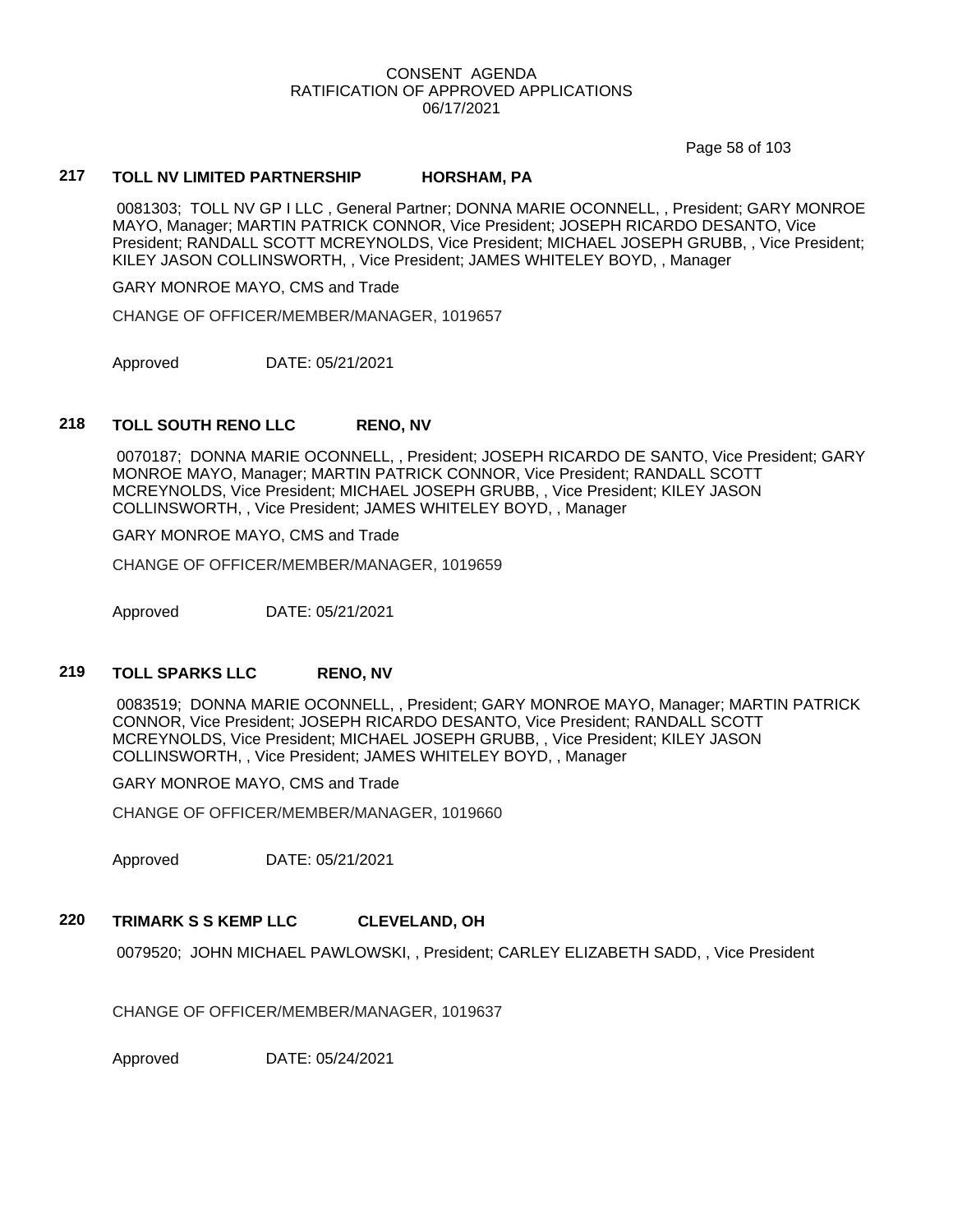Page 59 of 103

## **221 USA PROPERTIES FUND INC ROSEVILLE, CA**

0036974; GEOFFREY CAMRON BROWN, President; SANTIAGO DEL TORO DEL RIO, JR, Vice President; PATRICK REED MCGUIRK, , Vice President; JONATHAN CANNON HARMER, , Chief Financial Officer; ANTONIO PISCITELLO, , Vice President

SANTIAGO DEL TORO DEL RIO, JR, CMS and Trade

CHANGE OF OFFICER/MEMBER/MANAGER, 1019903

Approved DATE: 05/14/2021

#### **222 VEGAS PRO ELECTRIC LLC LAS VEGAS , NV**

0076889; TODD LAVERN FOWLER, Managing Member; BRIAN ANKROM, Managing Member

TODD LAVERN FOWLER, CMS and Trade

CHANGE OF OFFICER/MEMBER/MANAGER, 1019707

Approved DATE: 05/18/2021

#### **223 VIVINT SOLAR DEVELOPER LLC LAS VEGAS, NV**

VIVINT SOLAR 0080170; VIVINT SOLAR 0083507; , Managing Member; VIVINT SOLAR HOLDINGS INC , Managing Member; DAVID HAROLD BYWATER, Chief Executive Officer

CODY ELLIS ORAM, CMS and Trade; MARCUS TYLER WARD, , CMS and Trade

CHANGE OF OFFICER/MEMBER/MANAGER, 1019665

Approved DATE: 05/21/2021

## **224 WESTERN LINE BUILDERS INC WELLS, NV**

0017200; KEVIN JEFFERY SMITH, President; SELINA FAYE AGUILAR, , Secretary; CLAIR DENNIS BELL, Vice President

MATTHEW HANK KING, CMS and Trade

CHANGE OF OFFICER/MEMBER/MANAGER, 1019572

Approved DATE: 05/19/2021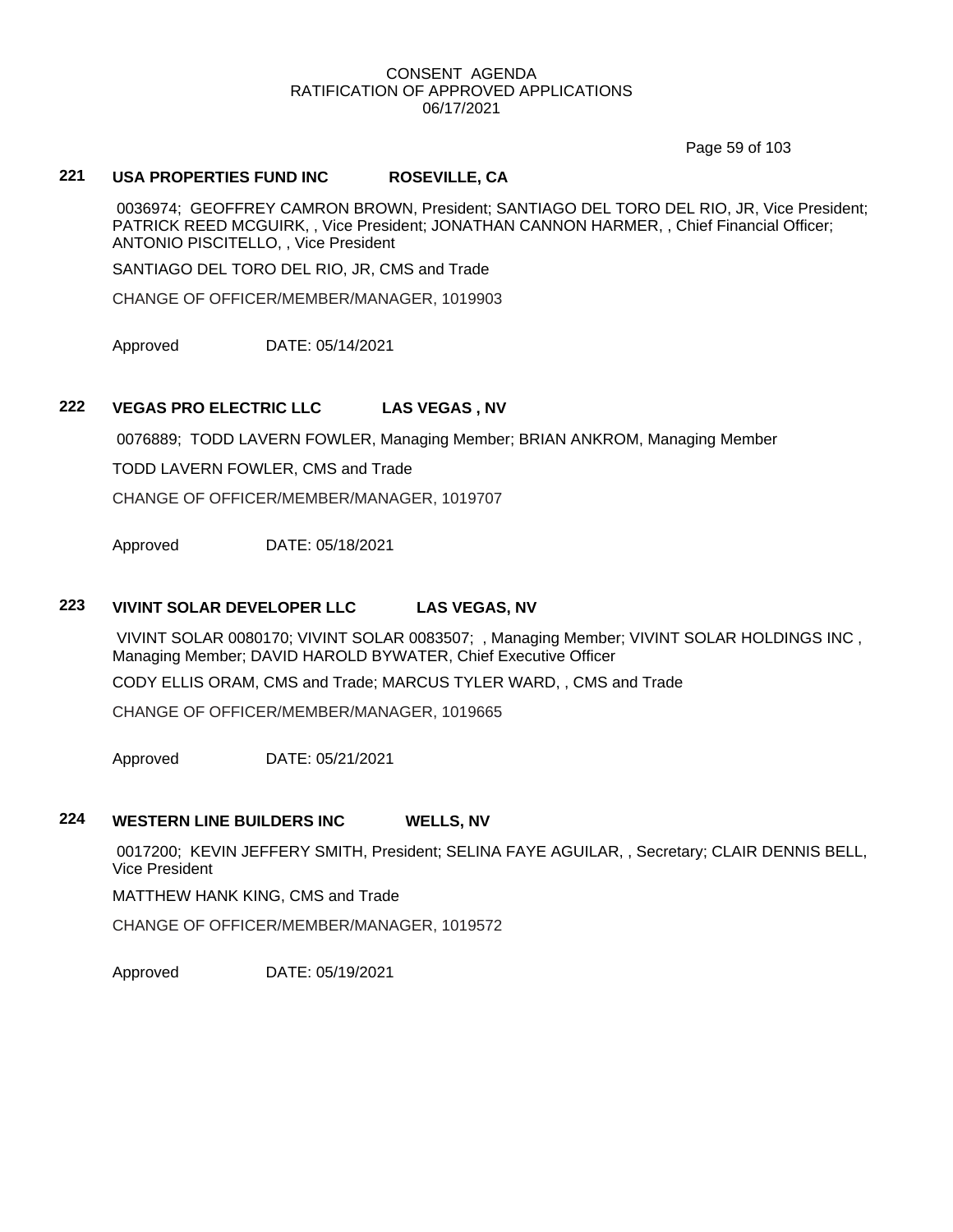Page 60 of 103

## **225 ZEPHYR PLUMBING INC SPARKS, NV**

0074199; DEBORAH JEAN PASCHALL, President; JESSE WAYNE PASCHALL, , Secretary; CAMERON THOMAS PASCHALL, , Vice President

JESSE WAYNE PASCHALL, , CMS and Trade

CHANGE OF OFFICER/MEMBER/MANAGER, 1019957

Approved DATE: 05/19/2021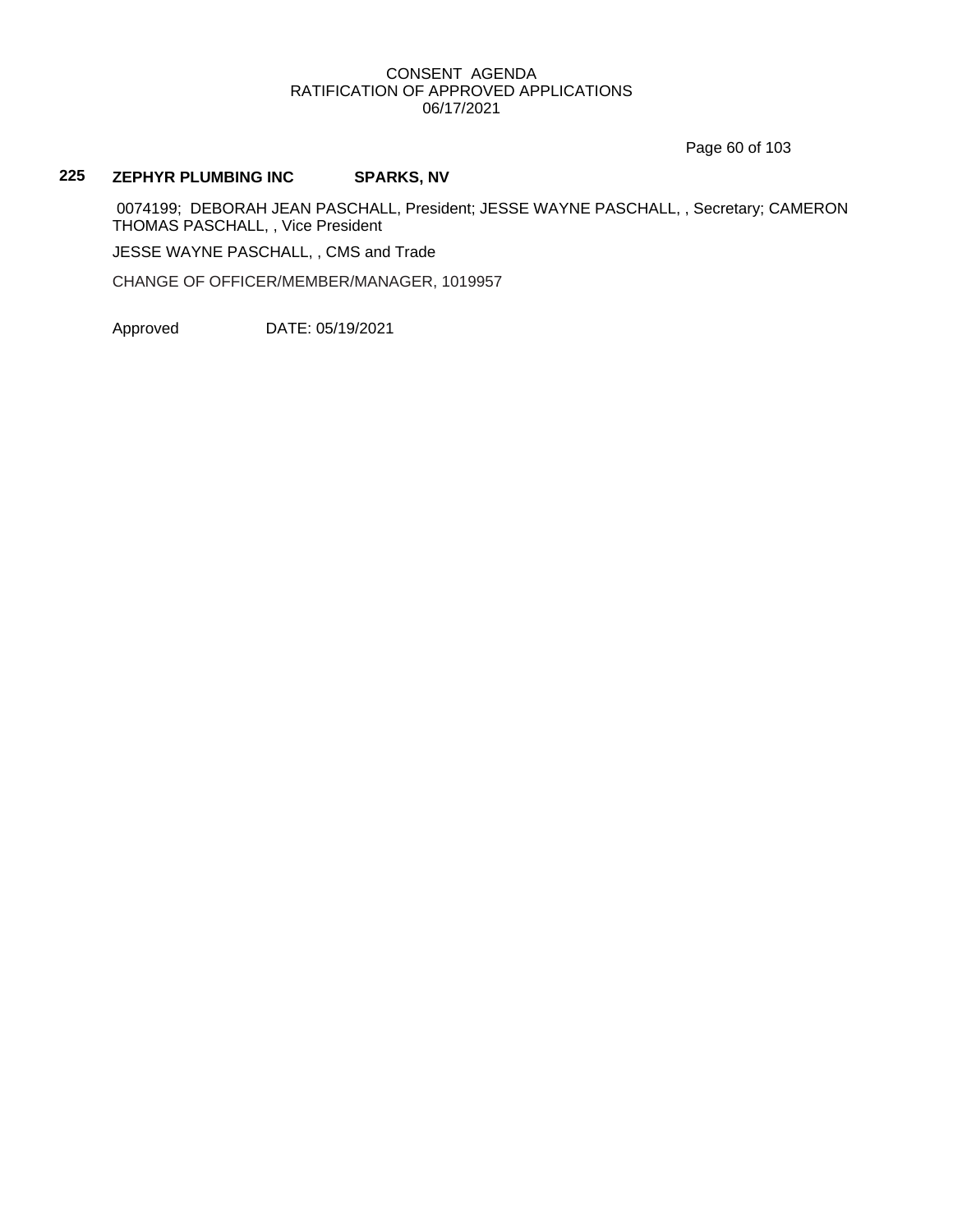Page 61 of 103

## **CHANGE OF QUALIFIED INDIVIDUAL**

#### **226 A P S GROUP INC SPARKS, NV**

0078070; ROGER LEE WORSHAM, President

ROGER LEE WORSHAM, CMS and Trade; RODRIGO LARA MARTINEZ, Trade; KRYSTLE MARIE MARTINEZ, , CMS; (C-3 Carpentry Maintenance and Minor Repairs) CHANGE OF QUALIFIED INDIVIDUAL, 1020082

Approved DATE: 05/27/2021

RODRIGO LARA MARTINEZ, QI/TRADE KRYSTLE M. MARTINEZ, QI/CMS

#### **227 AMERICAN RESIDENTIAL SERVICES LLC LAS VEGAS, NV**

BLUE APPLE ELECTRIC AIR & PLUMBING; 0087261; ARS ACQUISITION HOLDINGS LLC , Manager; JAMES THOMAS MCMAHON, CFO; DAVID M SLOTT, Manager

JUSTIN MICHAEL DEMILLE, CMS and Trade; CHRISTOPHER RAY SILVA, CMS and Trade; (C-21B Air Conditioning)

CHANGE OF QUALIFIED INDIVIDUAL, 1019557

Approved DATE: 05/14/2021

CHRISTOPHER RAY SILVA, QI/CMS/TRADE

## **228 AMERICAN WATER TREATMENT LAS VEGAS, NV**

0030392; TERESA HALL, President; NANCY CECILIA BRIZZI, Secretary/Treasurer TERESA HALL, CMS and Trade; (C-30 Installing Equipment to Treat Water) CHANGE OF QUALIFIED INDIVIDUAL, 1019743

Approved DATE: 06/03/2021

PATRICK JOSEPH GLENNON, QI/CMS/TRADE CONTINGENT UPON PASSING THE CMS EXAM BY 10/23/2021

## **229 AMERTECH TOWER SERVICES LLC SHREWSBURY, NJ**

0082417; MARK ANTHONY GAETA, Manager

; (C-21F Chilled and Hot Water Systems)

CHANGE OF QUALIFIED INDIVIDUAL, 1019334

Approved DATE: 06/03/2021

HENRY JAMES FREE, QI/TRADE CONTINGENT UPON PASSING THE (C-21F) TRADE EXAM BY 10/02/2021.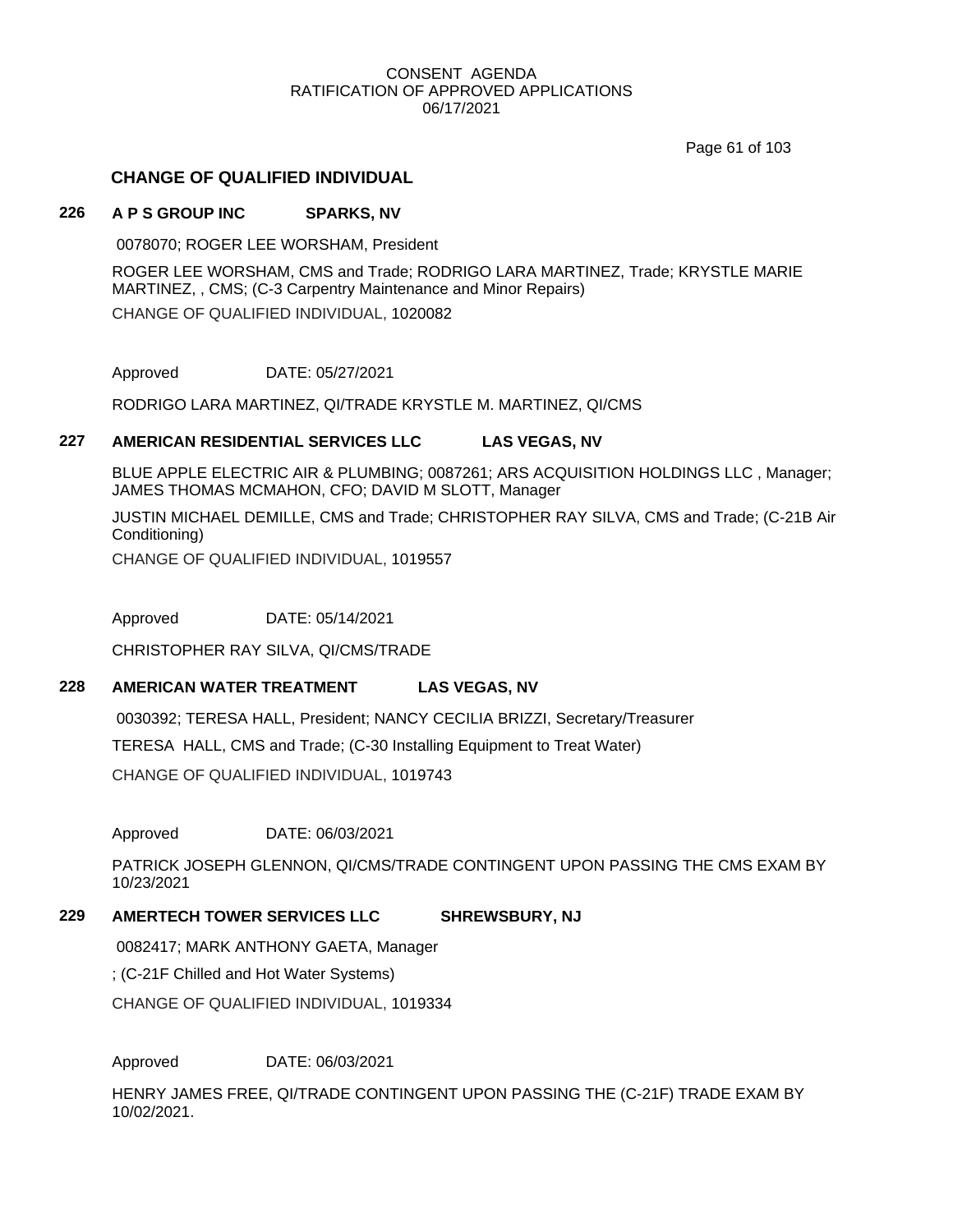Page 62 of 103

## **230 APOLLON LLC NORTH LAS VEGAS, NV**

0081007; ANDON ZYKA, Managing Member; STANISLAV SVET ATANASOV, Managing Member ANDON ZYKA, Trade; STANISLAV SVET ATANASOV, CMS; DANIELA ZYKA, , CMS; (C-8 Glass and Glazing)

CHANGE OF QUALIFIED INDIVIDUAL, 1019651

Approved DATE: 05/24/2021

DANIELA ZYKA, QI/CMS

## **231 APPLIED FINISHES INC CHICO, CA**

0086728; BRANNAN D HANKINS, President ; (C-4 Painting and Decorating) CHANGE OF QUALIFIED INDIVIDUAL, 1019937

Approved DATE: 05/25/2021

NICKOLAS BAUER, QE/CMS/TRADE CONTINGENT ON PASSING EXAMS

#### **232 ARIZONA NEVADA TOWER CORPORATION LAS VEGAS, NV**

0082127; JOSEPH PATRICK MORAVEC, , President; MARY MARGARET MABEY, , Secretary; JUSTIN DAVID BENINCASA, , Treasurer

JAMES GLENDON QUIRK, JR, Trade; (C-2D Low Voltage)

CHANGE OF QUALIFIED INDIVIDUAL, 1020097

Approved DATE: 06/03/2021

ADDING DANIEL E. HARDING, QI/CMS CONTINGENT UPON PASSING THE CMS EXAM BY 11/12/2021.

## **233 B & C CABINET & MILLWORK INC CARSON CITY, NV**

0010322A; ALEX BULLENTINI, President; CATHY BULLENTINI, Vice President; RINALDO PIERO BULLENTINI, Director

ALEX BULLENTINI, CMS and Trade; (C-3 Carpentry Maintenance and Minor Repairs)

CHANGE OF QUALIFIED INDIVIDUAL, 1019723

Approved DATE: 05/10/2021

GINO ERTIE BULLENTINI, QI/CMS/TRADE CONTINGENT UPON PASSING THE CMS AND (C-3) TRADE EXAMS BY 10/23/2021.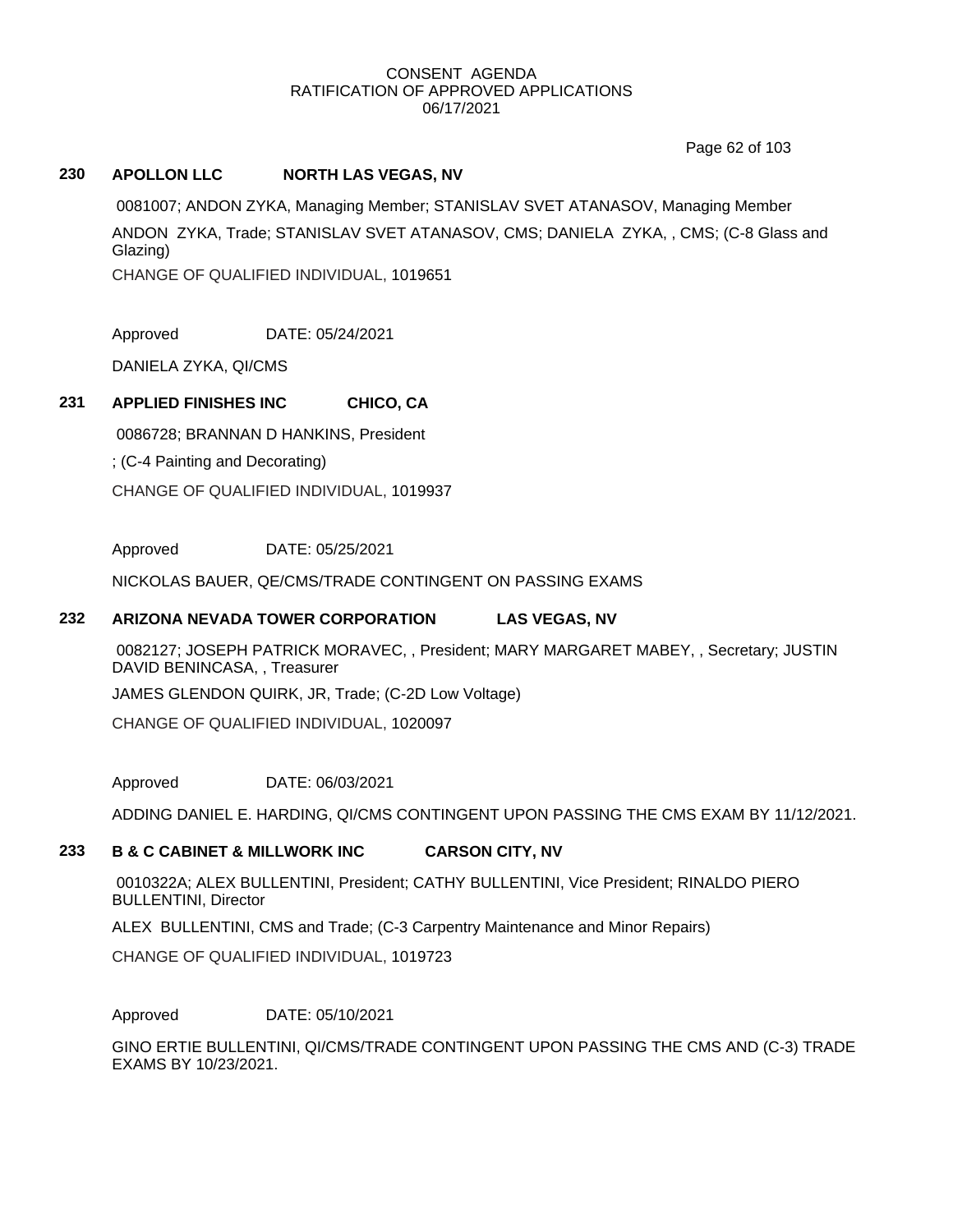Page 63 of 103

#### **234 BEAZER HOMES HOLDINGS LLC HENDERSON, NV**

0042684; ALLAN PERRY MERRILL, Manager; ROBERT LOUIS SALOMON, Manager; KEITH LEON BELKNAP, JR, Manager

WILLIAM ADRIAN JUNE, CMS and Trade; SHAWKEY JAMES MOORE, , Trade; (B General Building)

CHANGE OF QUALIFIED INDIVIDUAL, 1019605

Approved DATE: 05/28/2021

SHAWKEY JAMES MOORE, QI/TRADE

#### **235 BEYNON SPORTS SURFACES INC HUNT VALLEY, MD**

0068035; JOHN THOMAS BEYNON, President; MICHAEL PATRICK GASPAROVIC, Treasurer

MICHAEL PATRICK GASPAROVIC, CMS and Trade; KAROL LEIGH FAIR, , Trade; (A-22 Unclassified A22 SYNTHETIC RUNNING TRACKS, GYMNASIUM AND TENNIS COURT SURFACES ONLY) CHANGE OF QUALIFIED INDIVIDUAL, 1019606

Approved DATE: 05/24/2021

KAROL FAIR, QI/TRADE

#### **236 CAPITAL XTREME FABRICATION INC RENO, NV**

0082747; BRYAN DAVID WASHBURN, President; NICOLE MARIE WASHBURN, Secretary; CRAIG BRENNAN BENDER, Director

CRAIG BRENNAN BENDER, CMS; TOM WARREN VINSON, Trade; (C-14B Structural Steel; C-14C Ornamental Metal)

CHANGE OF QUALIFIED INDIVIDUAL, 1020033

Approved DATE: 06/02/2021

TOM WARREN VINSON, QI/TRADE

## **237 CHAZELL ENTERPRISES INC LAS VEGAS, NV**

CHAZELL AIR CONDITIONING HEATING & PLUMBING; 0053650; JACOB RCURTIS CLARK, , President

; (C-21 Refrigeration and Air Conditioning)

CHANGE OF QUALIFIED INDIVIDUAL, 1019548

Approved DATE: 05/12/2021

JACOB CLARK, QE/CMS STACEY ENTROP, QE/TRADE CONTINGENT ON PASSING CMS/TRADE EXAMS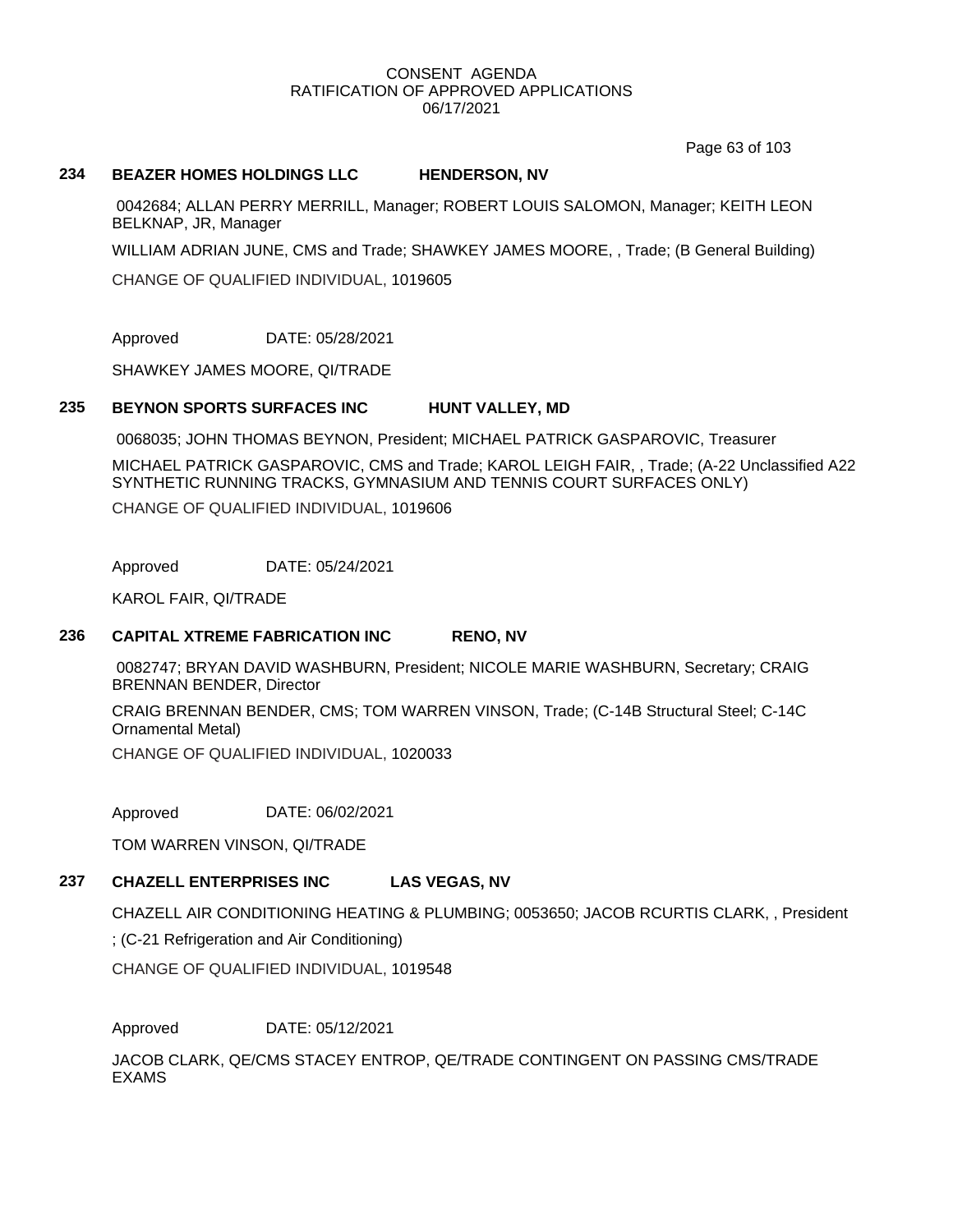Page 64 of 103

#### **238 CORE WEST INC LAS VEGAS, NV**

CORE CONSTRUCTION; 0006144A; SETH LEE MAURER, President; DENNIS LEROY BARBER, Secretary; JAMES KEVIN JACOBS, Director

GARY LEE WENK, CMS and Trade; TIMOTHY WILLIAM ROLEY, , CMS and Trade; (B General Building)

CHANGE OF QUALIFIED INDIVIDUAL, 1019730

Approved DATE: 06/03/2021

TIMOTHY WILLIAM ROLEY, QI/CMS/TRADE CONTINGENT UPON CMS EXAM BY 10/23/2021

#### **239 CUT RATE GLASS INC LAS VEGAS, NV**

0067219; BRIAN WILLIAM ARMSTRONG, President BRIAN WILLIAM ARMSTRONG, CMS and Trade; (C-8 Glass and Glazing) CHANGE OF QUALIFIED INDIVIDUAL, 1019172

Approved DATE: 05/14/2021

BRIAN WILLIAM ARMSTRONG, PRESIDENT, QI/CMS/TRADE

#### **240 DYNALECTRIC COMPANY OF NEVADA LAS VEGAS, NV**

0005227A; COREY MICHAEL DOYNE, President; MARK MICHAEL PORTO, , Secretary; VERONICA MORALES, , Treasurer; ROBERT LEE YATES, Treasurer; THOMAS RANDALL LAMB, Vice President; JOSEPH CHARLES MCCORMICK, Vice President; MICHAEL JOSEPH PARRY, Vice President; SUSAN L HENRI, Assistant Secretary

THOMAS RANDALL LAMB, CMS; JAMES DOMINIC MERSCH, Trade; COREY MICHAEL DOYNE, CMS; (C-2 Electrical)

CHANGE OF QUALIFIED INDIVIDUAL, 1019579

Approved DATE: 05/14/2021

JASON CHRISTOPHER BOSNOS, QI/TRADE CONTINGENT UPON PASSING THE (C-2) TRADE EXAM BY 10/15/2021.

## **241 E S PLUMBING LLC LAS VEGAS, NV**

0051883; RON EZRA CITY, Manager; SHERMAN STRINGER, Manager

SHERMAN STRINGER, CMS and Trade; (C-1D Plumbing)

CHANGE OF QUALIFIED INDIVIDUAL, 1020066

Approved DATE: 05/28/2021

RON EZRA CITY, MANAGER, QI/CMS/TRADE CONTINGENT UPON PASSING THE CMS AND (C-1D) TRADE EXAMS BY 11/11/2021.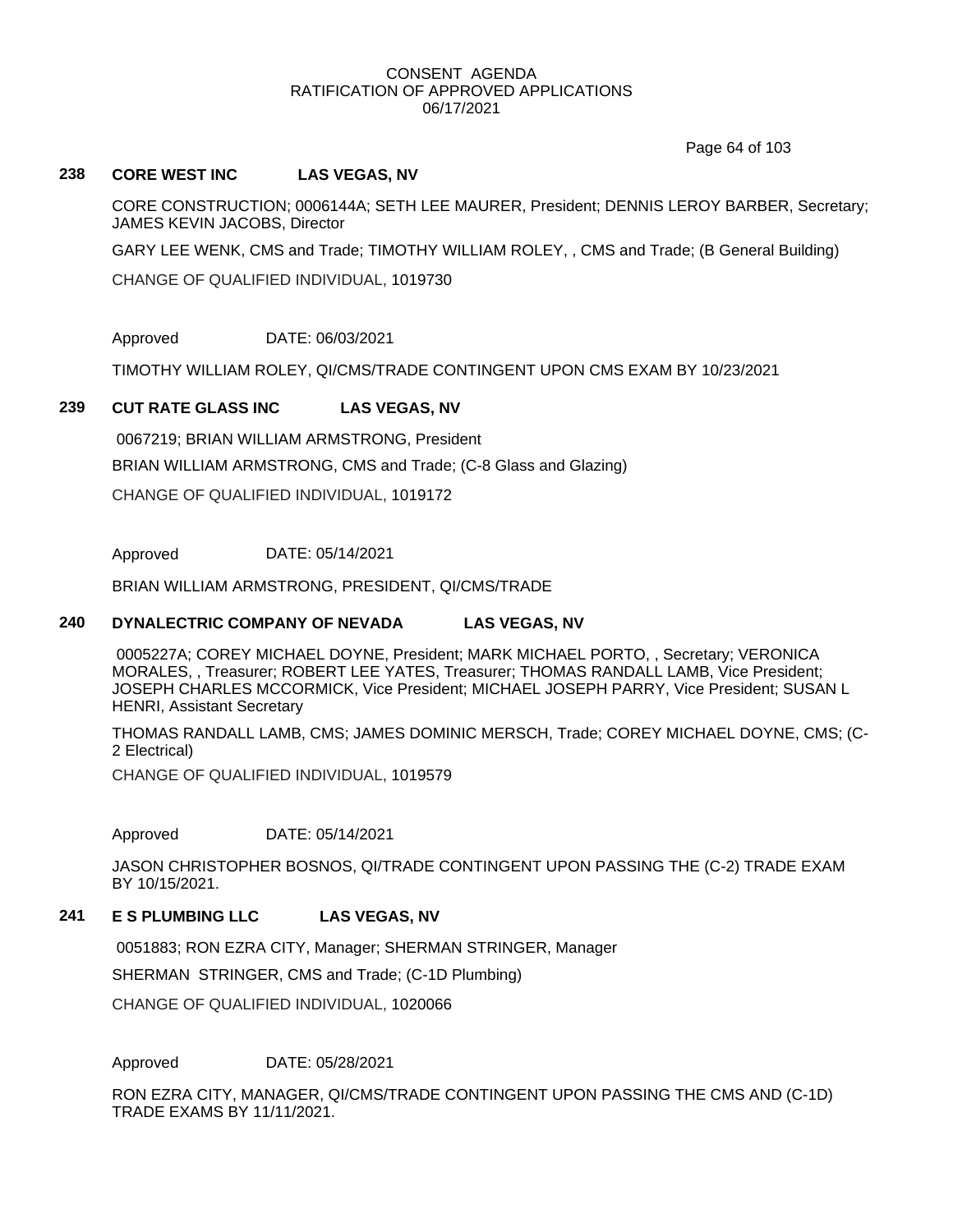Page 65 of 103

#### **242 ENCON ARIZONA LLC PHOENIX, AZ**

0081104; DAVID LEE CHAPIN, Manager; MARK JASON HELSETH, Manager; JAMES ELLIOT SORENSEN, Manager

; (AB General Engineering and General Building)

CHANGE OF QUALIFIED INDIVIDUAL, 1019481

Approved DATE: 05/14/2021

JAMES ERIC FABINSKI, QI/CMS/TRADE CONTINGENT UPON PASSING THE (A) AND (B) TRADE EXAMS BY 10/12/2021.

## **243 ENVISION TECHNOLOGY GROUP LLC OVERLAND PARK, KS**

0085153; TODD BRYAN SATTMAN, Manager; REBECCA SUE BORTH, , Managing Member TODD BRYAN SATTMAN, CMS; (C-2D Low Voltage) CHANGE OF QUALIFIED INDIVIDUAL, 1020045

Approved DATE: 05/19/2021

JAMES DAVID WAITE, QI/TRADE CONTINGENT UPON PASSING THE (C-2D) TRADE EXAM BY 11/10/2021.

## **244 FIRE ENGINEERING COMPANY INC SALT LAKE CITY, UT**

0006276A; TOMMY EDWARD BRANCHEAU, President; DOUGLAS LARRY JOHNSON, , Vice President NICHOLAS ALLAN DAHLMAN, CMS and Trade; (C-1B Fire Sprinklers) CHANGE OF QUALIFIED INDIVIDUAL, 1019704

Approved DATE: 05/12/2021

NICHOLAS DAHLMAN, QE/CMS/TRADE CONTINGENT ON PASSING TRADE EXAM

## **245 GEORGE T HALL CO INC ANAHEIM, CA**

0068362; DINA SALLY JOHNSON, Treasurer; JAMES JOHN MARTIN, Vice President MICHAEL ROBERT HOWARD, Trade; (C-2D Low Voltage)

CHANGE OF QUALIFIED INDIVIDUAL, 1019802

## Approved DATE: 05/27/2021

MICHAEL ROBERT HOWARD, QI/TRADE/CMS CONTINGENT UPON PASSING THE CMS EXAM BY 10/27/2021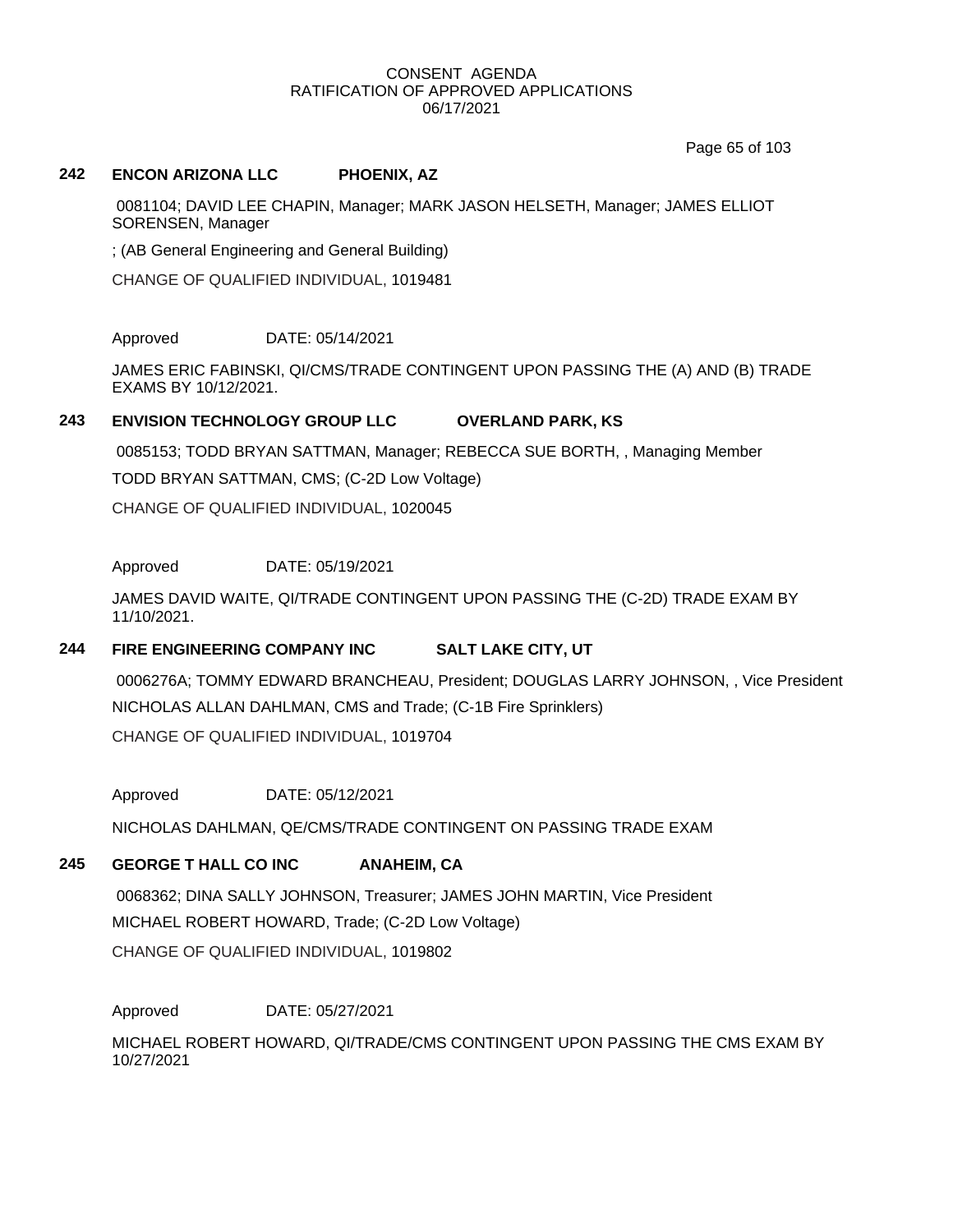Page 66 of 103

#### **246 GIROUX GLASS INC LOS ANGELES, CA**

0044805; ROBERT JOE BURKHAMMER, President; NATALINE A LOMEDICO, , President; HAIK KHATCHATRIAN, , Treasurer; ANNE-MERELIE MURRELL, CEO; GREGORY SCOTT WRIGHT, , Director; STEPHANIE LEE LAMB, Vice President

ANNE-MERELIE MURRELL, CMS and Trade; (C-8 Glass and Glazing)

CHANGE OF QUALIFIED INDIVIDUAL, 1019694

Approved DATE: 05/24/2021

GREGORY SCOTT WRIGHT, DIRECTOR, QI/CMS/TRADE CONTINGENT UPON PASSING THE CMS EXAM BY 10/22/2021.

### **247 HIGH VOLTAGE ELECTRIC LLC SPARKS, NV**

0076573; CHAD MICHAEL KAY, Manager CHAD MICHAEL KAY, CMS and Trade; JAMES PAUL PECORINO, , CMS and Trade; (C-2 Electrical) CHANGE OF QUALIFIED INDIVIDUAL, 1020319

Approved DATE: 06/03/2021

SAMUEL REED PEASLEE, QI/CMS/TRADE CONTINGENT UPON PASSING THE (C-2) TRADE EXAM BY 11/26/2021.

#### **248 HIGH VOLTAGE ELECTRIC LLC SPARKS, NV**

0076573; CHAD MICHAEL KAY, Manager CHAD MICHAEL KAY, CMS and Trade; JAMES PAUL PECORINO, , CMS and Trade; (C-2 Electrical) CHANGE OF QUALIFIED INDIVIDUAL, 1020320

Approved DATE: 06/03/2021

JAMES PAUL PECORINO, QI/CMS/TRADE

## **249 I S E C INCORPORATED GREENWOOD VILLAGE, CO**

0012753A; WARNER OLIVER MORGAN, JR, President; MICHAEL POLANCHYCK, Vice President; GREGORY E TIMMERMAN, Vice President; TIMOTHY EUGENE MCCOY, Vice President; CHARLES FRANCIS DIETRICH, Secretary/Treasurer

WARNER OLIVER MORGAN, JR, CMS and Trade; (C-26 Institutional Contracting)

CHANGE OF QUALIFIED INDIVIDUAL, 1019774

Approved DATE: 06/03/2021

BRANDEN MICHAEL DERKS, QI/CMS/TRADE CONTINGENT UPON PASSING THE CMS EXAM BY 10/26/2021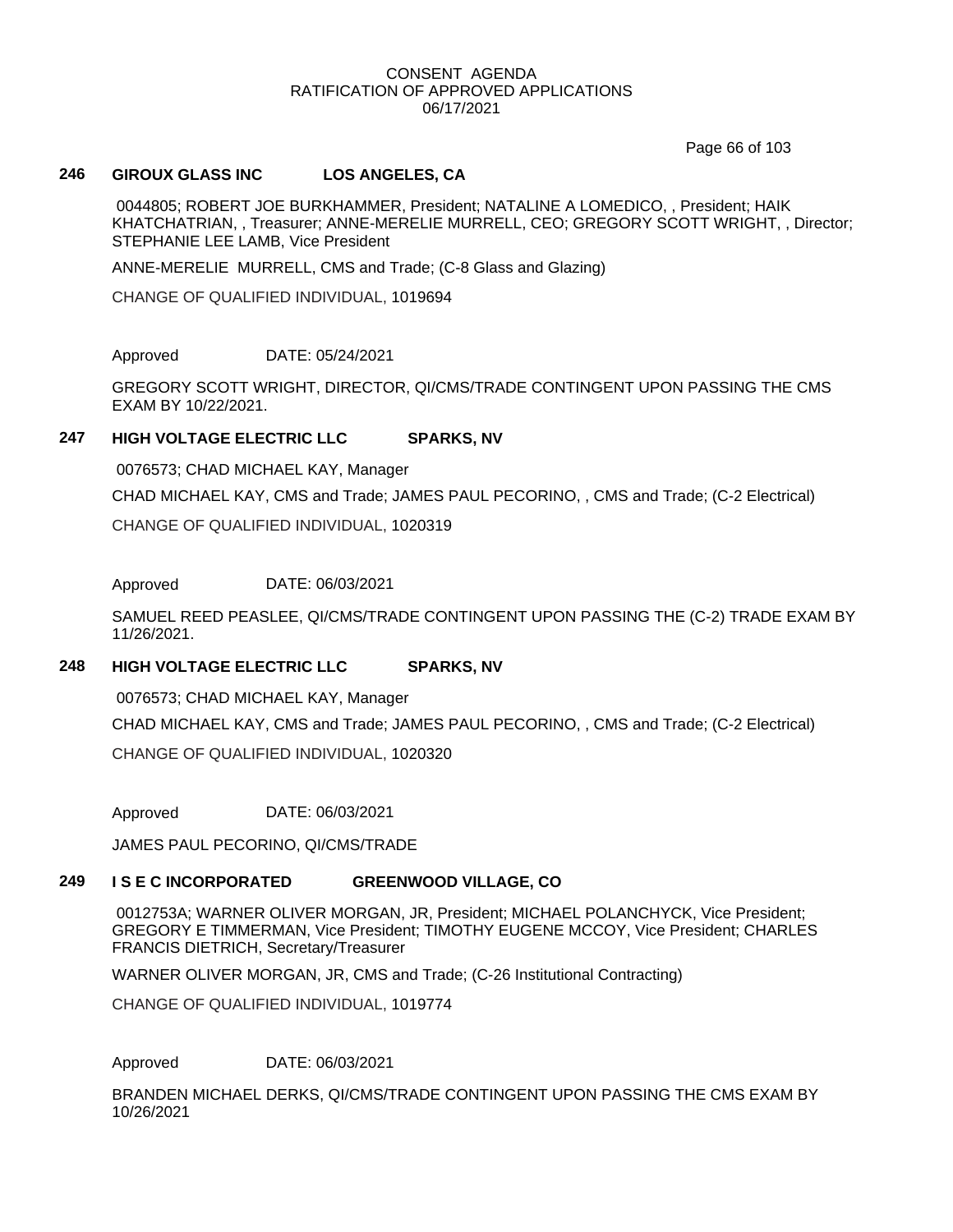Page 67 of 103

#### **250 I S E C INCORPORATED GREENWOOD VILLAGE, CO**

0030474; WARNER OLIVER MORGAN, JR, President; MICHAEL POLANCHYCK, Vice President; GREGORY E TIMMERMAN, Vice President; TIMOTHY EUGENE MCCOY, Vice President; CHARLES FRANCIS DIETRICH, Secretary/Treasurer

WARNER OLIVER MORGAN, JR, CMS and Trade; (C-3 Carpentry Maintenance and Minor Repairs)

CHANGE OF QUALIFIED INDIVIDUAL, 1019776

Approved DATE: 06/03/2021

BRANDEN MICHAEL DERKS, QI/CMS/TRADE CONTINGENT UPON PASSING THE CMS AND (C-3) TRADE EXAMS BY 10/26/2021

#### **251 I S E C INCORPORATED GREENWOOD VILLAGE, CO**

0071643; WARNER OLIVER MORGAN, JR, President; MICHAEL POLANCHYCK, Vice President; GREGORY E TIMMERMAN, Vice President; TIMOTHY EUGENE MCCOY, Vice President; CHARLES FRANCIS DIETRICH, Secretary/Treasurer

WARNER OLIVER MORGAN, JR, CMS and Trade; (C-14C Ornamental Metal)

CHANGE OF QUALIFIED INDIVIDUAL, 1019779

Approved DATE: 06/03/2021

BRANDEN MICHAEL DERKS, QI/CMS/TRADE CONTINGENT UPON PASSING THE CMS EXAM BY 10/26/2021

#### **252 INTREPID METAL WORKS INC LAS VEGAS, NV**

0075864; YERALDIN ESQUIVEL-BARRIOS, President; DAVID CHARLES SMITH, Vice President

DAVID CHARLES SMITH, CMS and Trade; (C-14 Steel Reinforcing and Erection)

CHANGE OF QUALIFIED INDIVIDUAL, 1020120

Approved DATE: 05/28/2021

YERALDIN ESQUIVEL-BARRIOS, PRESIDENT, QI/CMS/TRADE CONTINGENT UPON PASSING THE CMS AND (C-14) TRADE EXAMS BY 11/13/2021.

#### **253 J B SECURITY INC LAS VEGAS, NV**

IN THE SKY; 0080334; RONNY ADLER, President; NADAV BOMS, Secretary; ROLAND ALBERT MUNOZ, **Director** 

ROLAND ALBERT MUNOZ, CMS and Trade; RONNY ADLER, CMS; (C-2D Low Voltage)

CHANGE OF QUALIFIED INDIVIDUAL, 1019634

Approved DATE: 05/10/2021

RONNY ADLER, PRESIDENT, QI/CMS/TRADE CONTINGENT UPON PASSING THE (C-2D) TRADE EXAM BY 10/20/2021.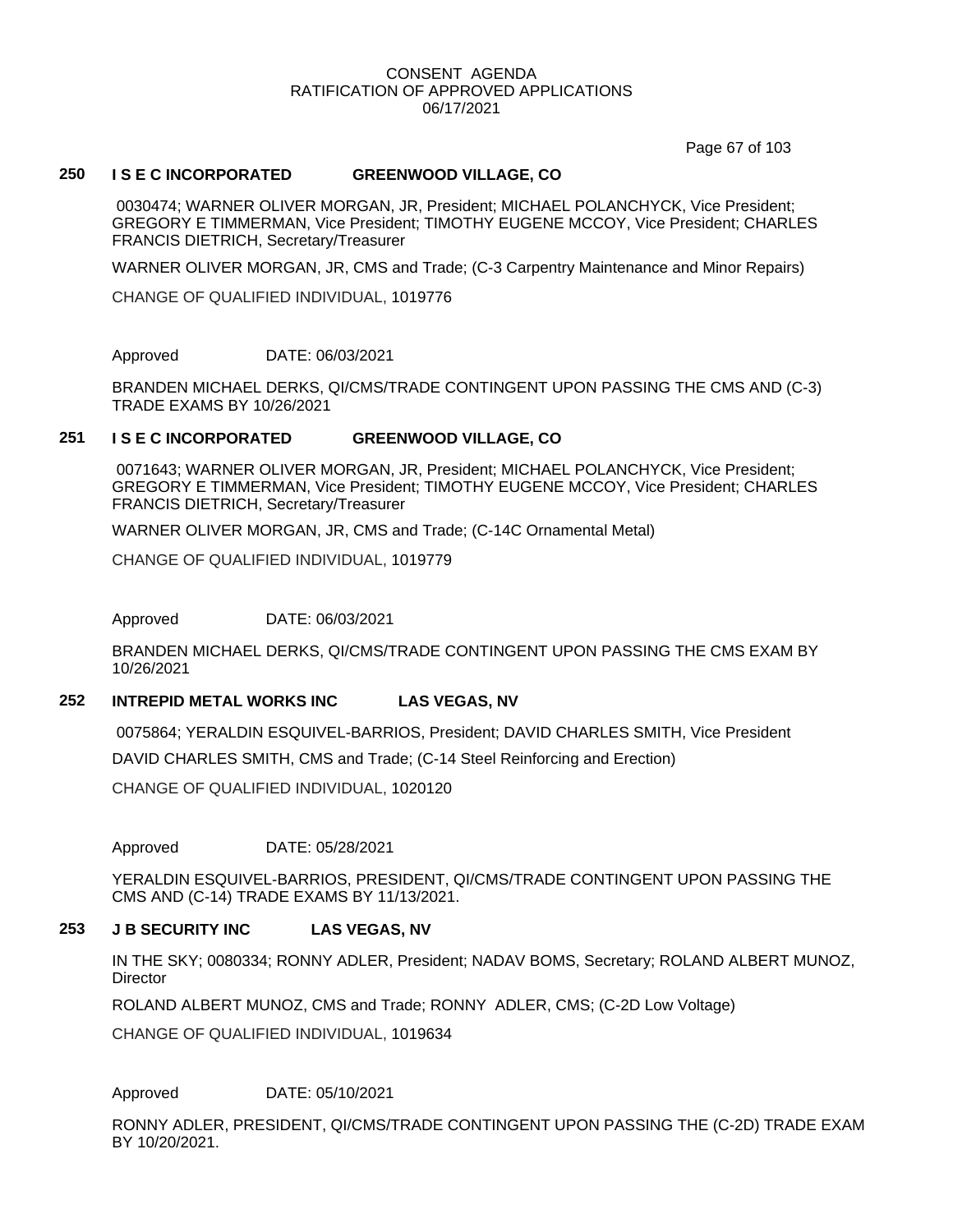Page 68 of 103

### 254 **J M B CONSTRUCTION INC N LAS VEGAS, NV**

0031805A; SUSAN MARIE BEARD, President; JOHN MARTIN BEARD, Vice President JOHN MARTIN BEARD, CMS and Trade; (B General Building) CHANGE OF QUALIFIED INDIVIDUAL, 1019328

Denied DATE: 05/25/2021

WALTER THOMAS BEARD, QI/CMS/TRADE LACK OF EXPERIENCE PURSUANT TO NRS 624.260(6)

#### **255 K B HOME NEVADA INC LAS VEGAS, NV**

0035537; ROBERT VANCE MCGIBNEY, President; WILLIAM ANTHONY RICHELIEU, Secretary; THAD JERALD JOHNSON, , Treasurer; TIMOTHY M SPRAGUE, Vice President

ROBERT VANCE MCGIBNEY, CMS and Trade; IRENE ELICERIO, , CMS; (B-2 Residential and Small Commercial)

CHANGE OF QUALIFIED INDIVIDUAL, 1019384

Approved DATE: 05/14/2021

AARON BILL HIRSCHI, QI/CMS/TRADE CONTINGENT UPON PASSING THE CMS AND (B-2) TRADE EXAMS BY 10/06/2021

#### **256 K C G DEVELOPMENT LLC NORTH LAS VEGAS, NV**

K C G ; 0086684; LUIS CARLOS LOZOYA-TARANGO, Manager LUIS CARLOS LOZOYA-TARANGO, CMS; (B-2 Residential and Small Commercial) CHANGE OF QUALIFIED INDIVIDUAL, 1019826

Approved DATE: 05/12/2021

LUIS LOZOYA TARANGO, QE/ CMS/TRADE CONTINGENT ON PASSING TRADE EXAM

## **257 KONE INC MOLINE, IL**

0006223; MICHAEL P BAUSCHKA, Treasurer; KURT E STEPANIAK, VP/Secretary MICHAEL RAYMOND SEVORES, CMS; (C-7 Elevation and Conveyance)

CHANGE OF QUALIFIED INDIVIDUAL, 1020017

Approved DATE: 05/17/2021

ANTREAS PANAGOPOULUS, QI/TRADE CONTINGENT UPON PASSING THE (C-7) TRADE EXAM BY 11/07/2021.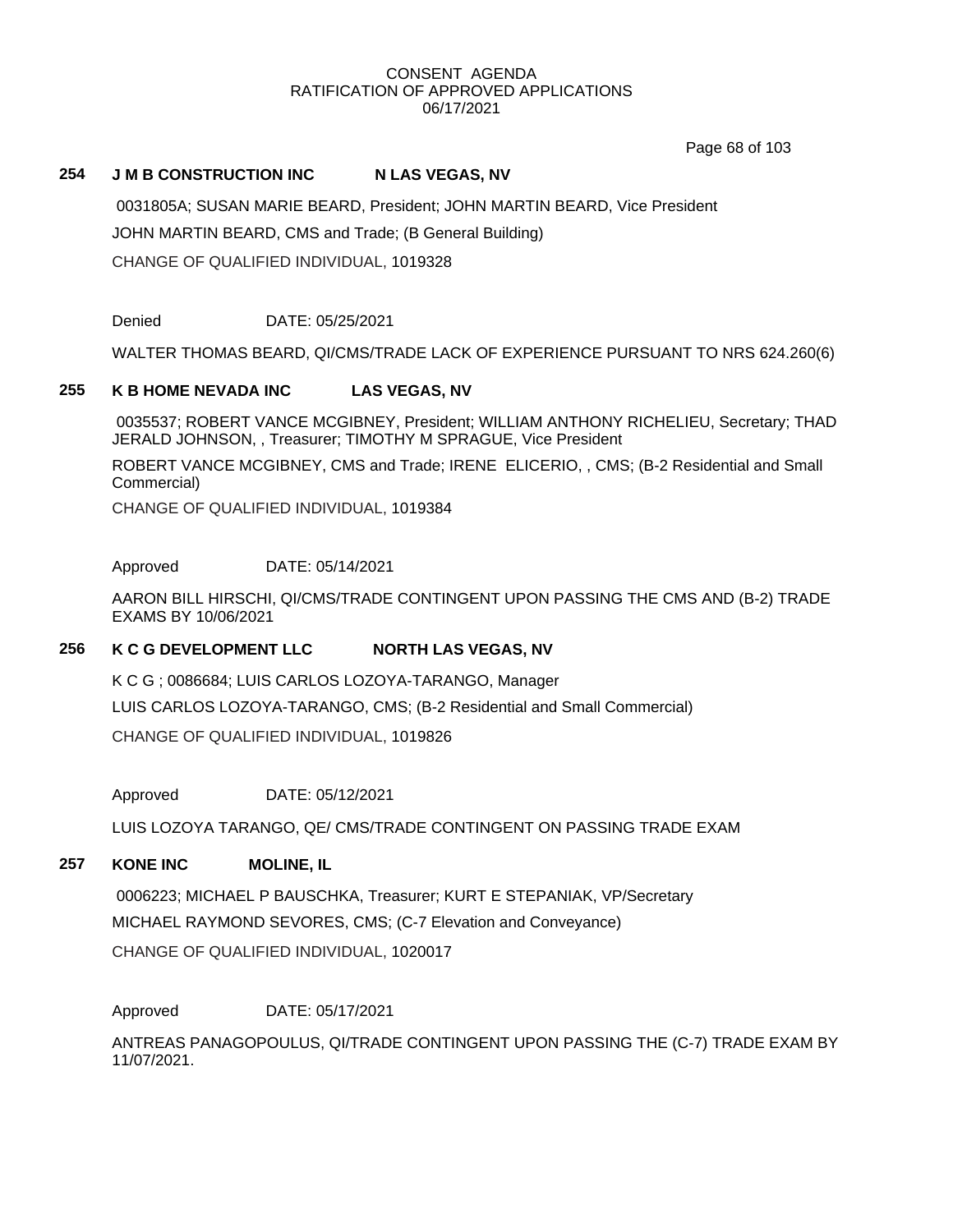Page 69 of 103

#### **258 MORTON BUILDING INC MORTON, IL**

0059011; JOHN DAVID RUSSELL, JR, President; SEAN MICHAEL CAIN, Vice President ROGER SCOTT BAUER, CMS and Trade; (B-2 Residential and Small Commercial) CHANGE OF QUALIFIED INDIVIDUAL, 1019491

#### Approved DATE: 05/24/2021

MATTHEW JOHN BARR, QI/CMS/TRADE CONTINGENT UPON PASSING THE CMS TRADE EXAMS BY 10/12/2021.

### **259 NEW RIVER ELECTRICAL CORPORATION CLOVERDALE, VA**

0044794A; CHRISTOPHER JAMES WHITELY, President; BRIAN JOEL ALLMARAS, , Vice President; JOHN R MARSHALL, , Vice President; BARRY ALVIN WILLIAMS, JR, Vice President; JACOB GREGORY GRICE, , Vice President; JOHNNY E LANNING, Vice President; ROBERT BOONE ARRITT, JR, Secretary/Treasurer; BARRY STEPHEN MURRAY, Vice President; MATTHEW IKE POE, Vice President

JOHNNY E LANNING, CMS and Trade; (A-17 Lines to Transmit Electricity)

CHANGE OF QUALIFIED INDIVIDUAL, 1019395

Approved DATE: 05/25/2021

BARRY ALVIN WILLIAMS, JR., QI/TRADE CONTINGENT UPON PASSING THE (A-17) TRADE EXAM BY 10/07/2021.

## **260 NEW RIVER ELECTRICAL CORPORATION CLOVERDALE, VA**

0044794; CHRISTOPHER JAMES WHITELY, President; BRIAN JOEL ALLMARAS, , Vice President; JOHN R MARSHALL, , Vice President; BARRY ALVIN WILLIAMS, JR, Vice President; JACOB GREGORY GRICE, , Vice President; JOHNNY E LANNING, Vice President; ROBERT BOONE ARRITT, JR, Secretary/Treasurer; BARRY STEPHEN MURRAY, Vice President; MATTHEW IKE POE, Vice President

JOHNNY E LANNING, CMS and Trade; (C-2 Electrical)

CHANGE OF QUALIFIED INDIVIDUAL, 1019398

Approved DATE: 05/25/2021

BARRY ALVIN WILLIAMS, JR., QI/TRADE CONTINGENT UPON PASSING THE (C-2) TRADE EXAM BY 10/07/2021.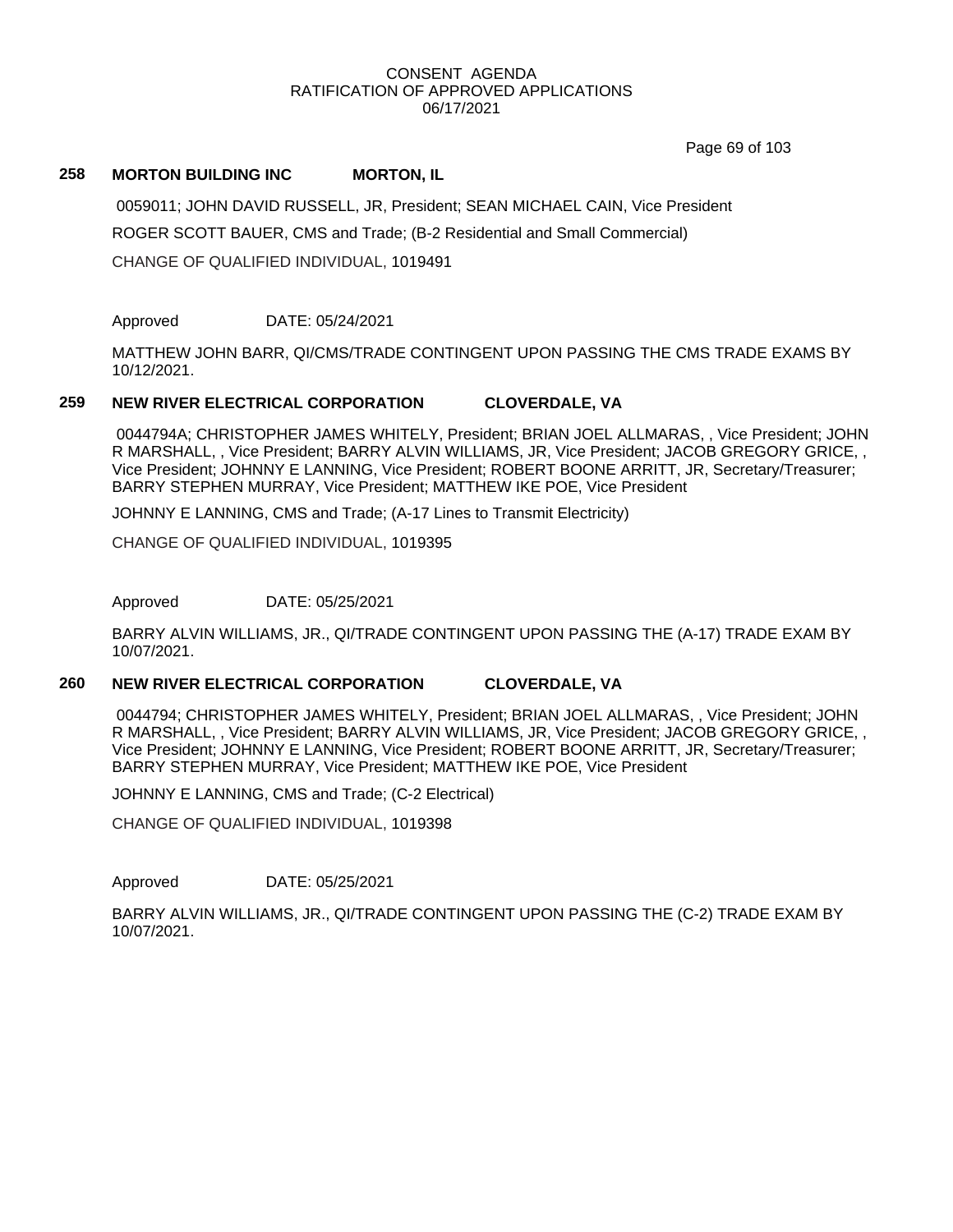Page 70 of 103

## **261 PENTA BUILDING GROUP LLC (THE) LAS VEGAS, NV**

0071941; HTW HOLDINGS LLC , Manager; JOHN BATTISTA CANNITO, Other

BLAKE MERLE ANDERSON, CMS and Trade; TREVOR JAMES DISHON, CMS and Trade; JOHN BATTISTA CANNITO, CMS; (A-13 Wrecking Buildings)

CHANGE OF QUALIFIED INDIVIDUAL, 1019874

Approved DATE: 05/14/2021

TREVOR JAMES DISHON, QI/CMS/TRADE

## **262 PVI CM INC WEST CHESTER, PA**

0087048; BERNARD MICHAEL GALLAGHER, , President

; (C-2 Electrical)

CHANGE OF QUALIFIED INDIVIDUAL, 1018779

#### Approved DATE: 05/27/2021

KARL LEON BECKETT, QI/CMS KEVIN R. CASEY, QI/TRADE CONTINGENT UPON PASSING THE CMS AND (C-2) TRADE EXAMS BY 09/08/2021.

#### **263 PVI CM INC WEST CHESTER, PA**

0087164; BERNARD MICHAEL GALLAGHER, , President

JAMES EDWARD LARSON, , Trade; KARL LEON BECKETT, , CMS; (B-2 Residential and Small Commercial)

CHANGE OF QUALIFIED INDIVIDUAL, 1018982

Approved DATE: 05/27/2021

KARL LEON BECKETT, QI/CMS CONTINGENT UPON PASSING THE CMS EXAM BY 09/16/2021.

#### **264 QUALITY IRON LAS VEGAS, NV**

0044810; ALAN JAMES SPRINGMAN, President ALAN JAMES SPRINGMAN, CMS and Trade; (C-14B Structural Steel; C-14C Ornamental Metal)

CHANGE OF QUALIFIED INDIVIDUAL, 1019533

#### Approved DATE: 05/14/2021

PHILIP JAMES SPRINGMAN, QI/CMS/TRADE CONTINGENT UPON PASSING THE CMS EXAM BY 10/14/2021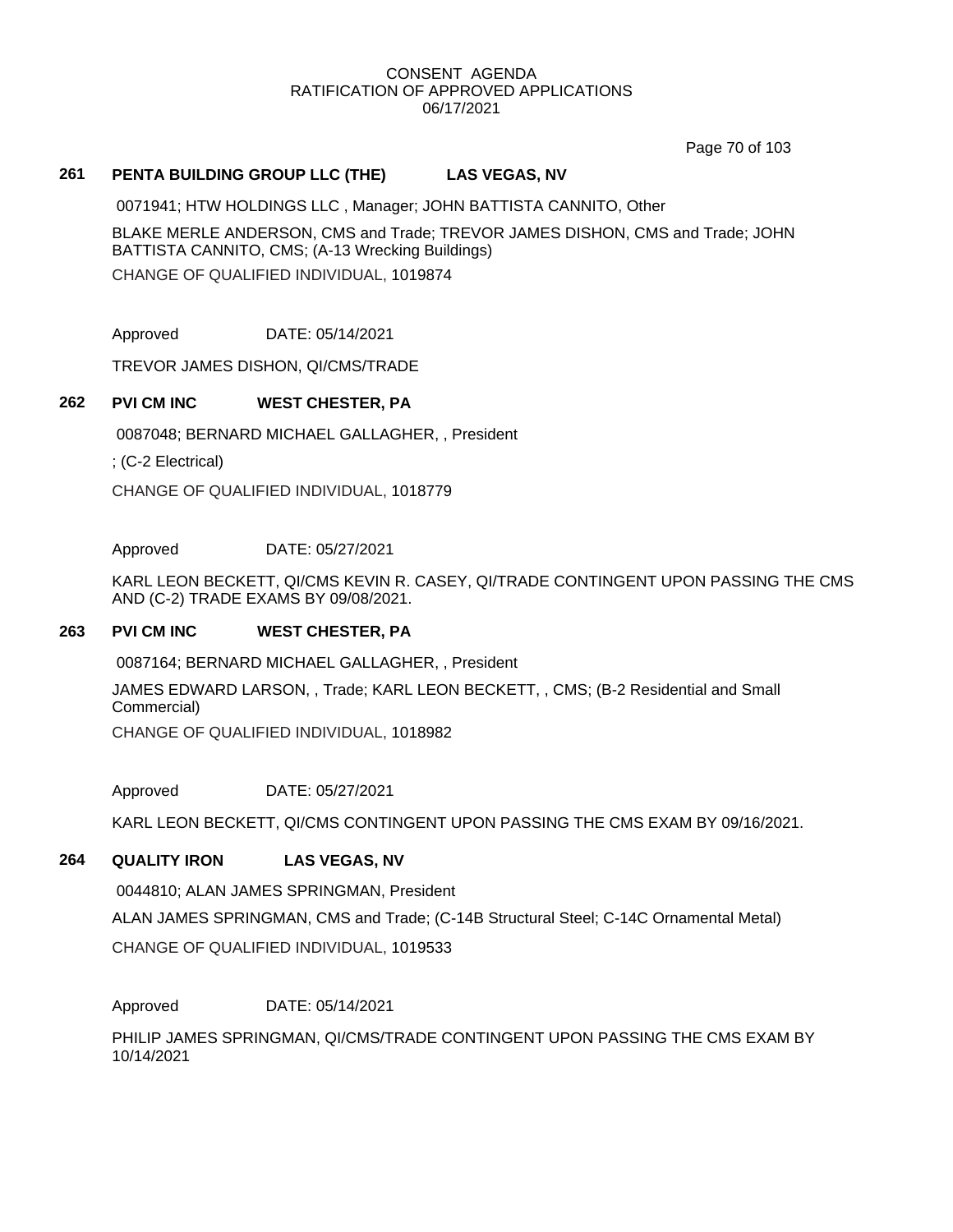Page 71 of 103

### 265 R & K CONCRETE CUTTING INC N LAS VEGAS, NV

R & K DEVELOPMENT; 0063976; DONALD LEE PIKE, II, President

MARK ANTHONY BARAGA, Trade; JAMES WILLIAM GODOWN, Trade; DONALD LEE PIKE, II, CMS; (B-2 Residential and Small Commercial)

CHANGE OF QUALIFIED INDIVIDUAL, 1019474

Approved DATE: 05/14/2021

MARK A BARAGA, QI/TRADE

## **266 RALPH L WADSWORTH CONSTRUCTION COMPANY LLC DRAPER, UT**

0075593; BRANDON SCOTT SQUIRE, President; TOD L WADSWORTH, , Vice President KIP L WADSWORTH, CMS; BRANDON SCOTT SQUIRE, Trade; (A General Engineering) CHANGE OF QUALIFIED INDIVIDUAL, 1019923

Approved DATE: 05/17/2021

BRANDON SCOTT SQUIRE, PRESIDENT/MANAGING MEMBER, QI/TRADE/CMS CONTINGENT UPON PASSING THE CMS EXAM BY 11/03/2021.

#### **267 SIEMENS ENERGY INC ORLANDO, FL**

0057562; STEVEN CHARLES CONNER, CEO; MARTIN HUBERT WELTER, , Chief Financial Officer; DENISE ACEBO HANSEN, , Vice President

NATHANAEL OCCENAD, , CMS and Trade; (A General Engineering)

CHANGE OF QUALIFIED INDIVIDUAL, 1019433

Approved DATE: 05/10/2021

WILLILAM JOSEPH HARDT, QI/CMS/TRADE CONTINGENT UPON PASSING THE CMS AND (A) TRADE EXAMS BY 10/08/2021.

#### **268 STACY AND WITBECK INC ALAMEDA, CA**

0087155; GEORGE JOSEPH FURNANZ, , President; JANET SUSAN ROGERS, , Secretary; MARK JOSEPH SCHOENDIENST, , Treasurer; ERIK JASON YINGLING, , Vice President

JANET SUSAN ROGERS, , CMS and Trade; (A General Engineering)

CHANGE OF QUALIFIED INDIVIDUAL, 1019695

Approved DATE: 05/24/2021

KEITH AARON TARKLASON, QI/CMS/TRADE CONTINGENT UPON PASSING THE CMS AND (A) TRADE EXAMS BY 10/22/2021.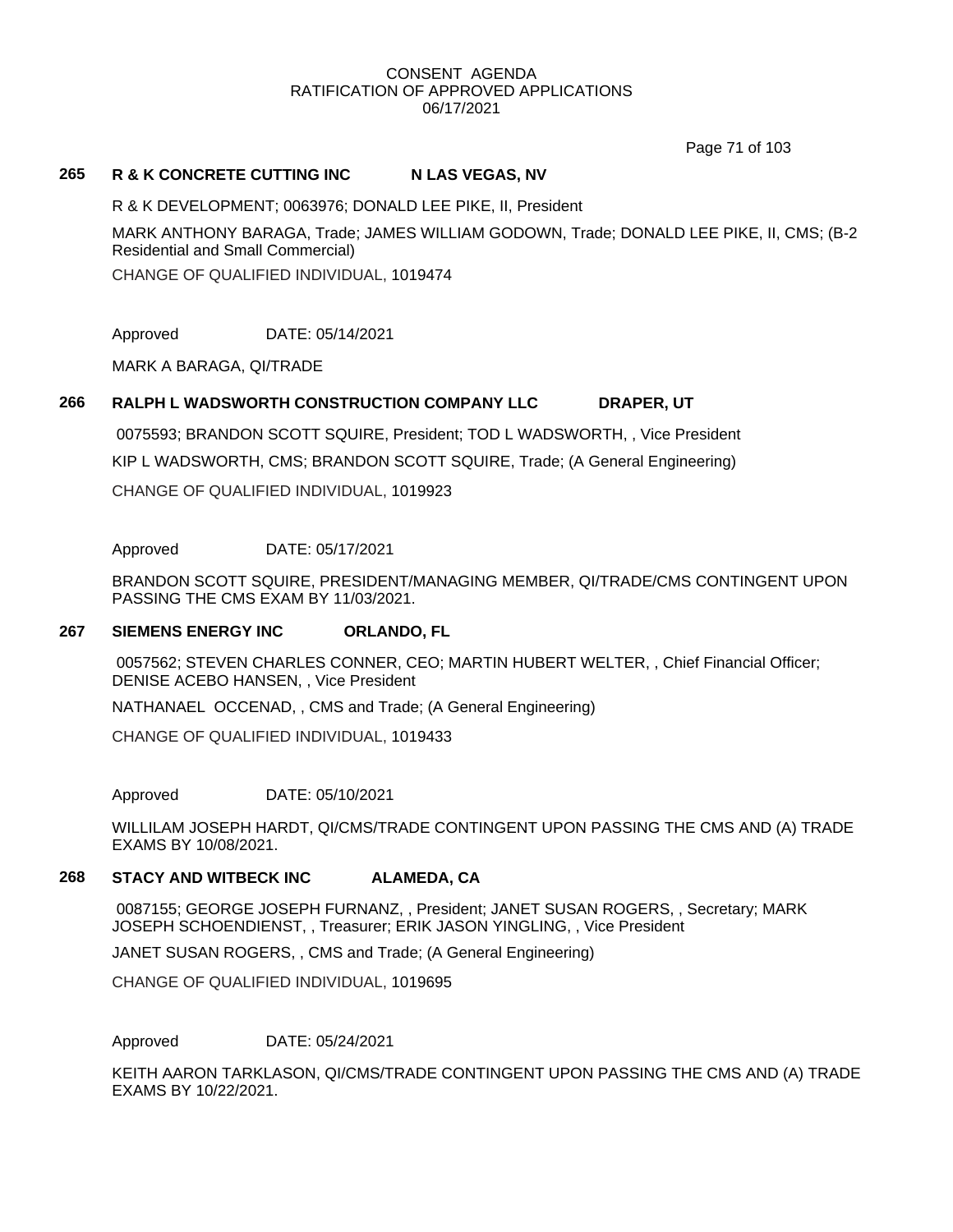Page 72 of 103

## **269 THE STATE GROUP INDUSTRIAL USA LIMITED EVANSVILLE, IN**

0078079; MARC PHILLIP DUMONT, President; STEPHEN THEODORU, Vice President; DOUGLAS TODD BROWN, Secretary/Treasurer

RODNEY ALLEN SHELDON, CMS and Trade; (C-2 Electrical)

CHANGE OF QUALIFIED INDIVIDUAL, 1020067

Approved DATE: 05/18/2021

RODNEY ALLEN SHELDON, QI/TRADE/CMS CONTINGENT UPON PASSING THE CMS EXAM BY 11/11/2021.

## **270 TRANSFORM STARWEST LLC LAS VEGAS, NV**

MONARK PREMIUM APPLIANCE; 0086148; TRANSFORM FBA HOLDINGS LLC , Manager; CAROL MAXINE ANDERSON MILFORT, , Manager; NARENDRA NATH SINHA, , Chief Financial Officer

DAVID JOSEPH BUMP, CMS and Trade; (C-38 Installing Equipment Used With Liquefied Petroleum and Natural Gas)

CHANGE OF QUALIFIED INDIVIDUAL, 1020036

Approved DATE: 05/19/2021

CAROL MAXINE ANDERSON MILFORT, MANAGER, QI/CMS CONTINGENT UPON PASSING THE CMS EXAM BY 11/10/2021.

#### **271 TRANSFORM STARWEST LLC LAS VEGAS, NV**

MONARK PREMIUM APPLIANCE; 0086148; TRANSFORM FBA HOLDINGS LLC , Manager; CAROL MAXINE ANDERSON MILFORT, , Manager; NARENDRA NATH SINHA, , Chief Financial Officer

DAVID JOSEPH BUMP, CMS and Trade; (C-38 Installing Equipment Used With Liquefied Petroleum and Natural Gas)

CHANGE OF QUALIFIED INDIVIDUAL, 1020044

Approved DATE: 06/03/2021

DAVID JOSEPH BUMP, QI/CMS/TRADE

# **272 TRIMARK S S KEMP LLC CLEVELAND, OH**

0079520; JOHN MICHAEL PAWLOWSKI, , President; CARLEY ELIZABETH SADD, , Vice President

; (C-26A Kitchen and Laboratory Equipment)

CHANGE OF QUALIFIED INDIVIDUAL, 1019638

Approved DATE: 05/18/2021

JOHN MICHAEL PAWLOWSKI, PRESIDENT, QI/TRADE CARLEY ELIZABETH MICHAEL, VICE PRESIDENT, QI/CMS CONTINGENT UPON PASSING THE CMS EXAM BY 10/20/2021.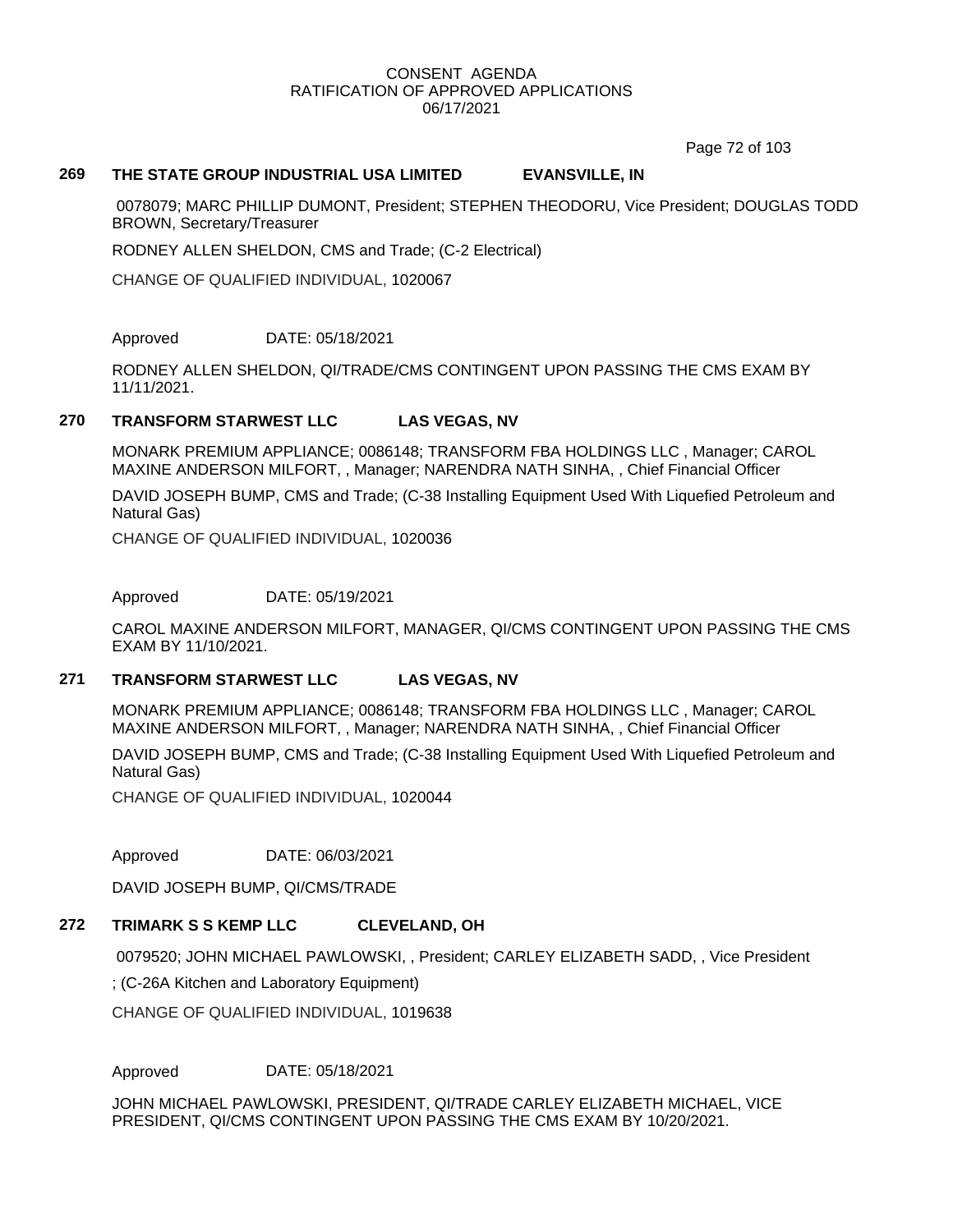Page 73 of 103

## **273 W L INC LAS VEGAS, NV**

JAYS PLUMBING & SERVICE; 0032248A; JERROL CRISTIAN LEBARON, , President JERROL CRISTIAN LEBARON, , CMS; JERRY DONALD SHOATE, , Trade; (C-1 Plumbing and Heating) CHANGE OF QUALIFIED INDIVIDUAL, 1019980

Approved DATE: 05/25/2021

LAINE ACEVEZ, QE/TRADE CONTINGENT ON PASSING TRADE EXAM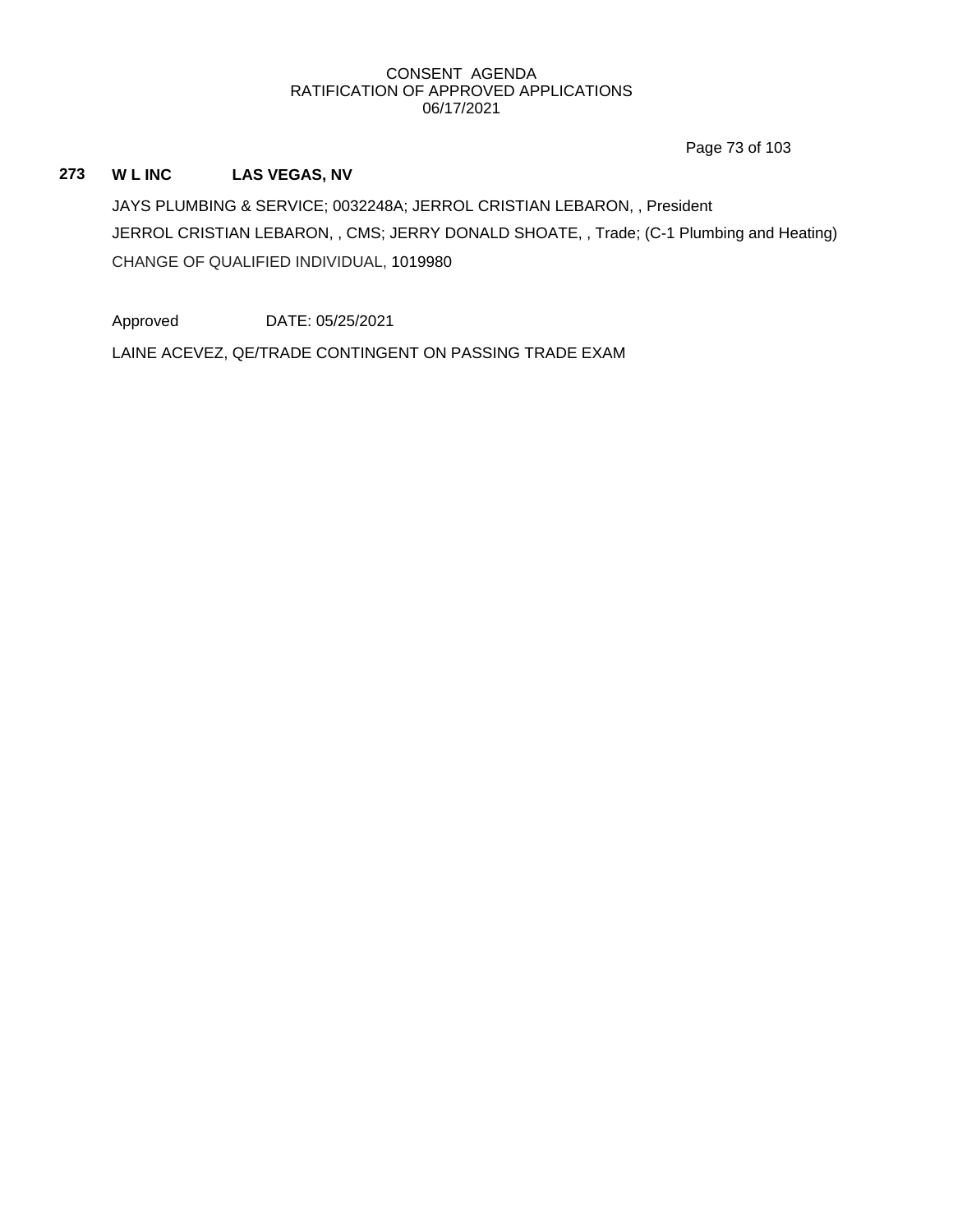Page 74 of 103

## **CONVERSION OF ENTITY**

## **274 ARCO NATIONAL CONSTRUCTION LLC ST LOUIS, MO**

0084701, ARCO NATIONAL HOLDINGS INC , Member; JAMES PAUL KEEVEN, President; JEFFREY LAURENCE COOK, Secretary; STEPHEN FREDERICK HOLSTE, Treasurer; CAMERON B PINZKE, , Director; CRAIG A BRIDELL, Chairman of the Board

KURT WILLIAM STEINMANN, CMS and Trade

CONVERSION OF ENTITY, 1015505

Approved DATE: 05/25/2021

CONVERSION OF ARCO NATIONAL CONSTRUCTION COMPANY INC TO ARCO NATIONAL CONSTRUCTION LLC, CONTINGENT UPON CERTIFICATE OF GOOD STANDING FOR MANAGING MEMBER

#### **275 GILLIAM CONSTRUCTION INC RENO, NV**

0084027, 0086593, 0086594, JEREMIAH GARRY GILLIAM, , President; LUKE FRANCIS GILLIAM, , Vice President

JEREMIAH GARRY GILLIAM, , CMS; JEREMIAH GARRY GILLIAM, , CMS; JEREMIAH GARRY GILLIAM, , CMS; LUKE FRANCIS GILLIAM, , Trade; LUKE FRANCIS GILLIAM, , Trade; LUKE FRANCIS GILLIAM, , **Trade** 

CONVERSION OF ENTITY, 1020006

Approved DATE: 05/27/2021

CONVERSION OF ENTITY FROM CONCEPT DESIGNS LTD TO GILLIAM CONSTRUCTION INC, CONTINGENT UPON BOND RIDERS AMENDING COMPANY NAME

#### **276 SAFE HAVEN SECURITY SERVICES LLC NORTH KANSAS CITY, MO**

0079533, SAFE HAVEN HOLDINGS INC , Managing Member; MARK WAYNE KLEEMAN, Managing Member

JAMES ROBERT CROSBY, CMS and Trade

CONVERSION OF ENTITY, 1019166

Approved DATE: 05/14/2021

CONVERSION OF SAFE HAVEN SECURITY SERVICES INC TO SAFE HAVEN SECURITY SERVICES LLC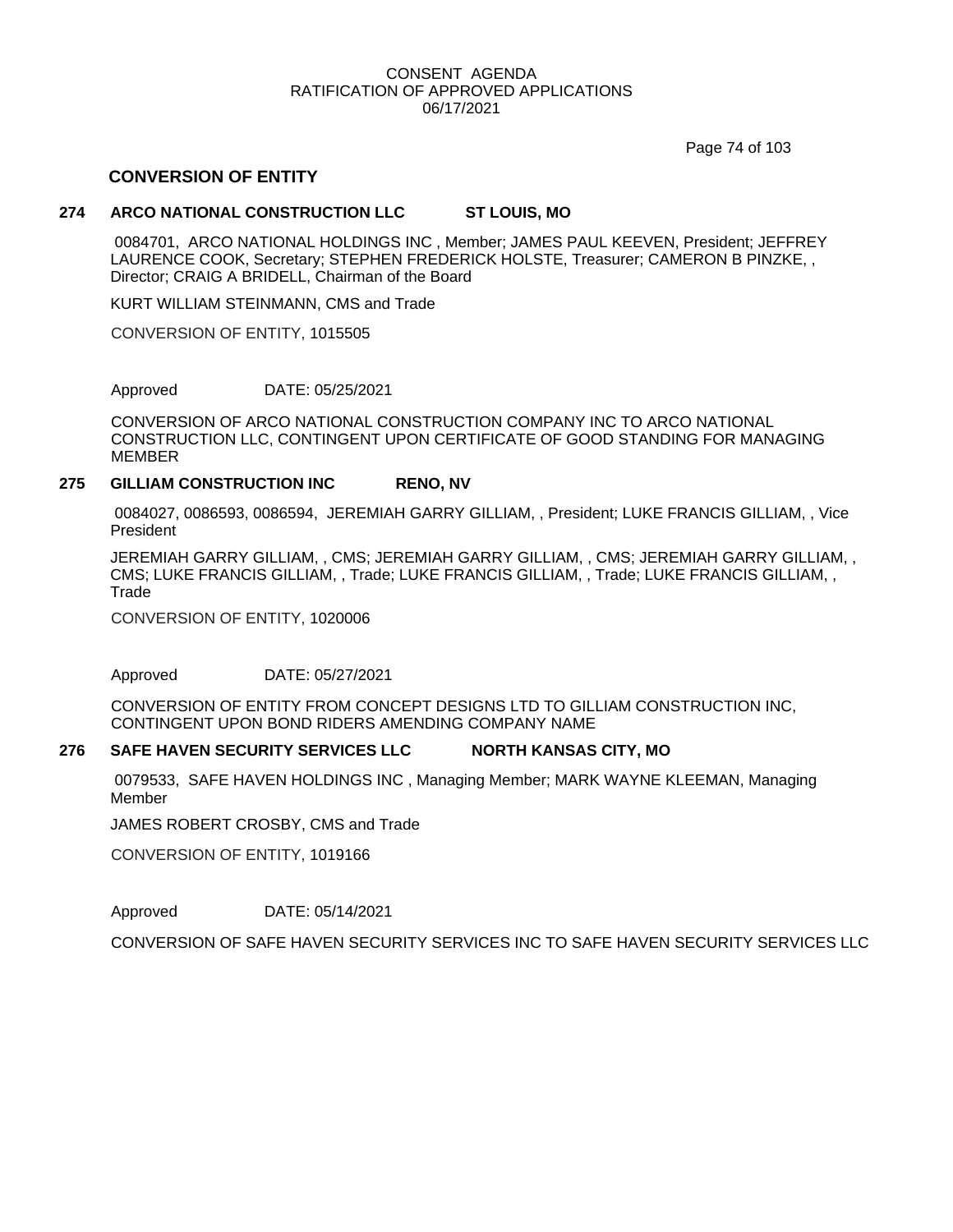Page 75 of 103

## **EXTENSION OF TIME TO REPLACE QUALIFIED INDIVIDUAL**

### **277 AJNC INDUSTRIES LLC LAS VEGAS, NV**

CLARK WELDING AND FABRICATING; 0083749; AUSTIN THOMAS CLARK, Managing Member; COLTIN JAY CLARK, Managing Member

COLTIN JAY CLARK, CMS(C-21 Refrigeration and Air Conditioning)

EXTENSION OF TIME TO REPLACE QUALIFIED INDIVIDUAL, 1020064

Denied DATE: 05/11/2021

DENY SECOND EXTENSION REQUEST

## **278 GEORGE T HALL CO INC ANAHEIM, CA**

0068362; DINA SALLY JOHNSON, Treasurer; JAMES JOHN MARTIN, Vice President MICHAEL ROBERT HOWARD, Trade(C-2D Low Voltage) EXTENSION OF TIME TO REPLACE QUALIFIED INDIVIDUAL, 1019940

Approved DATE: 05/10/2021

EXTENSION TO REPLACE QUALIFIER UNTIL 06/16/2021.

## **279 JARAMILLO LANDSCAPE & MAINTENANCE LLC LAS VEGAS, NV**

0043875A; CHARLES EDWARD JARAMILLO, Member; JEANE MARIE JARAMILLO, Member SCOTT EDWIN CLUCK, , CMS and Trade(C-10 Landscape Contracting) EXTENSION OF TIME TO REPLACE QUALIFIED INDIVIDUAL, 1020042

Approved 30 DAY EXTENSION TO REPLACE QUALIFIER UNTIL JUNE 7, 2021 DATE: 05/12/2021

## **280 MASON BUILDING COMPANY INC LAS VEGAS, NV**

M B C I CONSTRUCTION MANAGEMENT; 0069289; TANYA DANIELLE BEHM, President TANYA DANIELLE BEHM, CMS(B General Building) EXTENSION OF TIME TO REPLACE QUALIFIED INDIVIDUAL, 1020198

Approved DATE: 05/19/2021

30 DAY EXTENSION TO REPLACE QUALIFIER UNTIL JUNE 29, 2021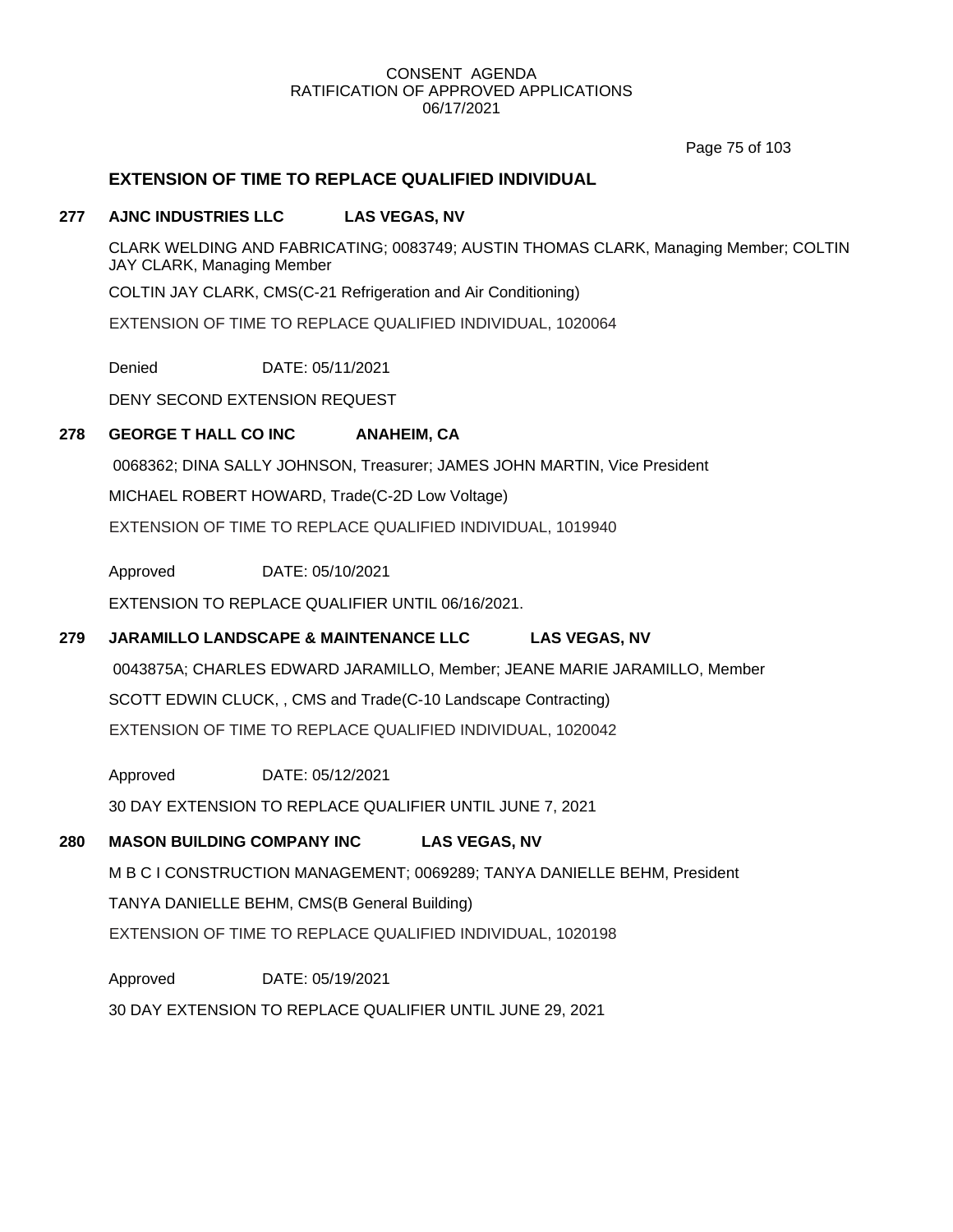Page 76 of 103

## **FINANCIAL STATEMENT REVIEW**

## **281 CIRCLE TECHNOLOGIES INC CARSON CITY, NV**

0069079; RIKKI CASTRO CASTELLANO, President RIKKI CASTRO CASTELLANO, CMS and Trade; (C-21 Refrigeration and Air Conditioning) FINANCIAL REVIEW, 1019701

Tabled DATE: 05/27/2021

FINANCIAL RESPONSIBILITY HEARING

## **282 E M T ELECTRIC LLC LAS VEGAS, NV**

0086578; CESAR ANTONIO CANIZALES, Managing Member CESAR ANTONIO CANIZALES, CMS and Trade; (C-2 Electrical) FINANCIAL REVIEW, 1013667

Approved DATE: 05/12/2021

## **283 H & M UNLIMITED INC LAS VEGAS, NV**

0071467; HECTOR ENRIQUE MANRIQUE, President; GARY LEE BICKFORD, Vice President HECTOR ENRIQUE MANRIQUE, CMS and Trade FINANCIAL REVIEW, 1017734

Tabled DATE: 06/02/2021 FINANCIAL RESPONSIBILITY HEARING

## **284 H & M UNLIMITED INC LAS VEGAS, NV**

0072218; HECTOR ENRIQUE MANRIQUE, President; GARY LEE BICKFORD, Vice President GARY LEE BICKFORD, CMS and Trade; HECTOR ENRIQUE MANRIQUE, CMS FINANCIAL REVIEW, 1017735

Tabled DATE: 06/02/2021 FINANCIAL RESPONSIBILITY HEARING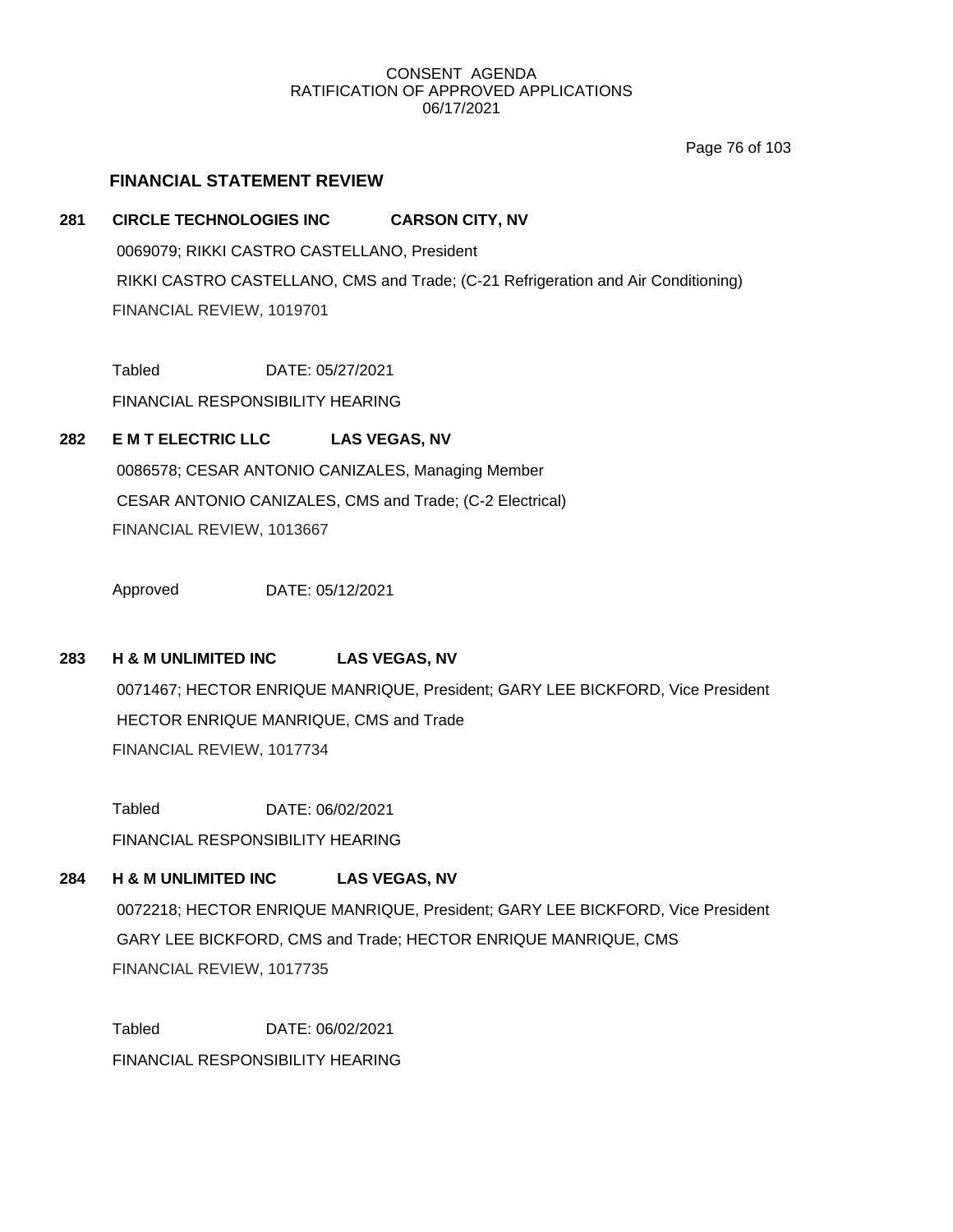Page 77 of 103

## **285 H & M UNLIMITED INC LAS VEGAS, NV**

0086432; HECTOR ENRIQUE MANRIQUE, President; GARY LEE BICKFORD, Vice President HECTOR ENRIQUE MANRIQUE, CMS and Trade; (C-3 Carpentry Maintenance and Minor Repairs) FINANCIAL REVIEW, 1017736

Tabled DATE: 06/02/2021

FINANCIAL RESPONSIBILITY HEARING

## **286 SAFEGUARD US INC LAS VEGAS, NV**

0084804; AUSTIN MATTHEW TOWNSEND, , President; AHSAN HANIFF MESIA, Secretary KEVIN LE ROY SAMFORD, , CMS and Trade FINANCIAL REVIEW, 1010401

Approved DATE: 05/25/2021

WITH LOWER LIMIT OF \$570,000.00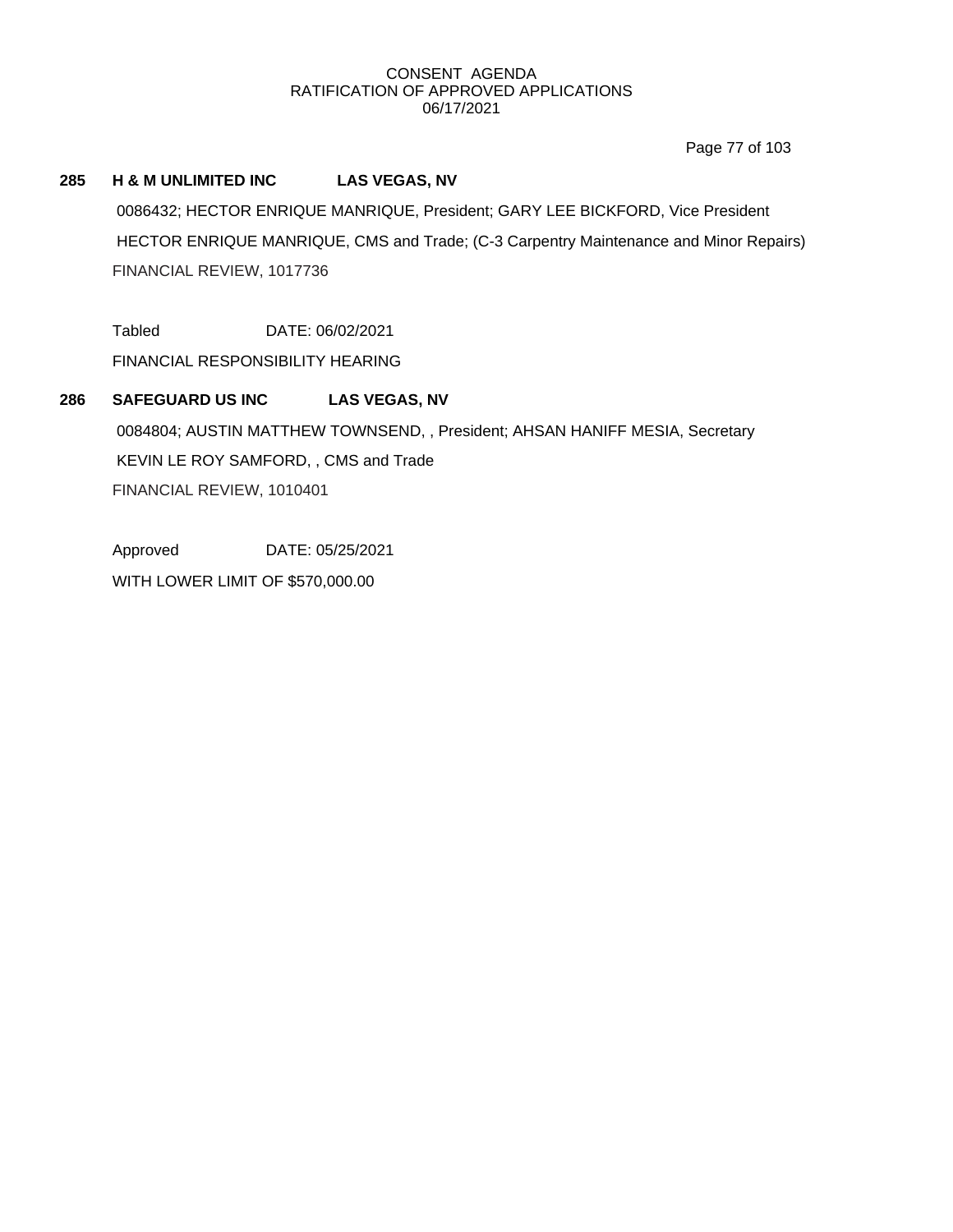Page 78 of 103

### **NAME CHANGE**

#### **287 AMIGO CONSTRUCTION LLC LAS VEGAS, NV**

0082806; 0087755; AZTECA ASPHALT 0086262; CIPRIANO ROSALES-BUGARIN, Manager; MARIA MAYELA CELIS, Manager; CARLOS ALBERTO CASTILLO-CASTRO, Manager

CIPRIANO ROSALES-BUGARIN, Trade; CIPRIANO ROSALES-BUGARIN, Trade; CIPRIANO ROSALES-BUGARIN, Trade; MARIA MAYELA CELIS, CMS; MARIA MAYELA CELIS, CMS; MARIA MAYELA CELIS, CMS

NAME CHANGE, 1020190

Approved DATE: 05/27/2021

APPROVED ON LICENSE # 0086262 ONLY FROM: AMIGO CONSTRUCTION LLC DBA VEGAS VALLEY CONSTRUCTION TO: AMIGO CONSTRUCTION LLC DBA AZTECA ASPHALT

#### **288 BRAEMAR CONSTRUCTION LLC ELKO, NV**

HUMBOLDT HOMES 0026853A; HUMBOLDT HOMES 0028698A; HUMBOLDT HOMES 0079241; HUMBOLDT HOMES 0085439; HUMBOLDT HOMES 0085967; HUMBOLDT HOMES 0085968; HUMBOLDT HOMES 0085969; DUSTY DREW SHIPP, Manager

DUSTY DREW SHIPP, CMS; DUSTY DREW SHIPP, CMS and Trade; DUSTY DREW SHIPP, CMS and Trade; DUSTY DREW SHIPP, CMS and Trade; DUSTY DREW SHIPP, CMS and Trade; DUSTY DREW SHIPP, CMS and Trade; DUSTY DREW SHIPP, CMS and Trade; ROBERT MERRILL HENNING, , Trade

NAME CHANGE, 1019767

Approved DATE: 05/14/2021

FROM: BRAEMAR CONSTRUCTION LLC TO: BRAEMAR CONSTRUCTION LLC DBA HUMBOLDT HOMES APPROVED ON LICENSE NUMBERS 26853A, 28698A, 79241, 85967, 85968, 85969

#### **289 ECO AIR LLC NORTH LAS VEGAS, NV**

0088038; FERNANDO SILVEYRA, , Managing Member

FERNANDO SILVEYRA, , CMS and Trade

NAME CHANGE, 1019858

Approved DATE: 05/10/2021

FROM: ECO GREEN AIR LLC TO: ECO AIR LLC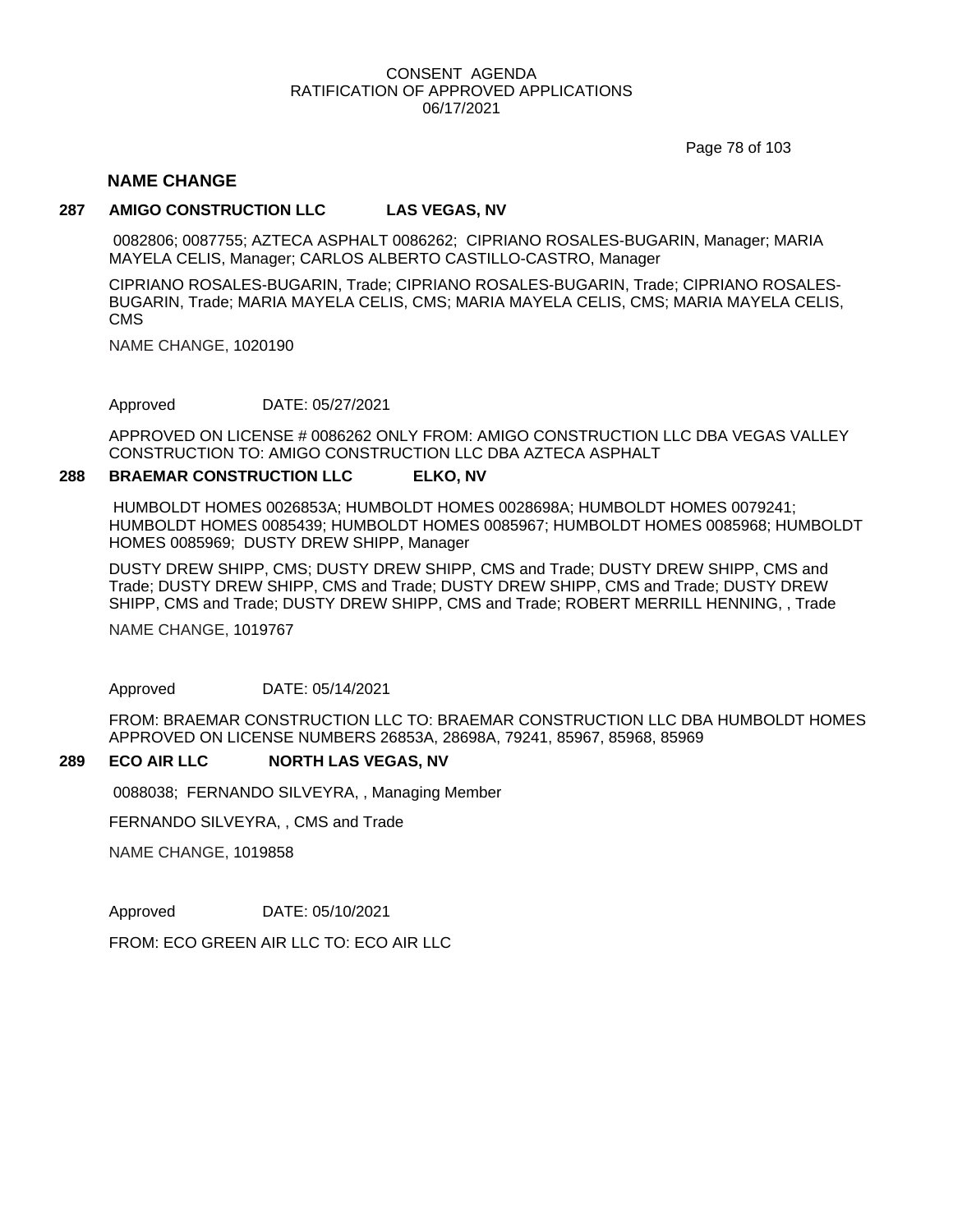Page 79 of 103

#### **290 KEVIN CHARLES TIERNEY GARDNERVILLE, NV**

0051726; KEVIN CHARLES TIERNEY, Owner

KEVIN CHARLES TIERNEY, CMS and Trade

NAME CHANGE, 1020199

Approved DATE: 05/27/2021

FROM: KEVIN CHARLES TIERNEY DBA EAGLE VALLEY CONSTRUCTION TO: KEVIN CHARLES **TIERNEY** 

#### **291 TK ELEVATOR CORPORATION LAS VEGAS, NV**

0005184A; KEVIN ALLAN LAVALLEE, , President; SCOTT JASON SILITSKY, , Secretary; DAVID W TURNAGE, Vice President; STEVEN PATRICK WEDGE, CFO

GREGORY ALAN NYGREN, , CMS and Trade

NAME CHANGE, 1019936

Approved DATE: 05/14/2021

FROM: THYSSENKRUPP ELEVATOR CORPORATION TO: TK ELEVATOR CORPORATION

#### **292 VEGAS STRONG HEATING & COOLING LLC LAS VEGAS, NV**

BUMBLE BREEZE 0083411; BROOKS JAMES CARSON, , Managing Member

BROOKS JAMES CARSON, , CMS and Trade

NAME CHANGE, 1020024

Approved DATE: 05/24/2021

FROM: VEGAS STRONG HEATING & COOLING LLC TO: VEGAS STRONG HEATING & COOLING LLC DBA BUMBLE BREEZE

#### **293 VEGAS STRONG PLUMBING LLC LAS VEGAS, NV**

BUMBLE BREEZE 0086508; BROOKS JAMES CARSON, , Managing Member; ANTE STJEPAN SODA, Managing Member

BROOKS JAMES CARSON, , CMS; ANTE STJEPAN SODA, Trade

NAME CHANGE, 1020023

Approved DATE: 05/24/2021

FROM: VEGAS STRONG PLUMBING LLC TO: VEGAS STRONG PLUMBING LLC DBA BUMBLE BREEZE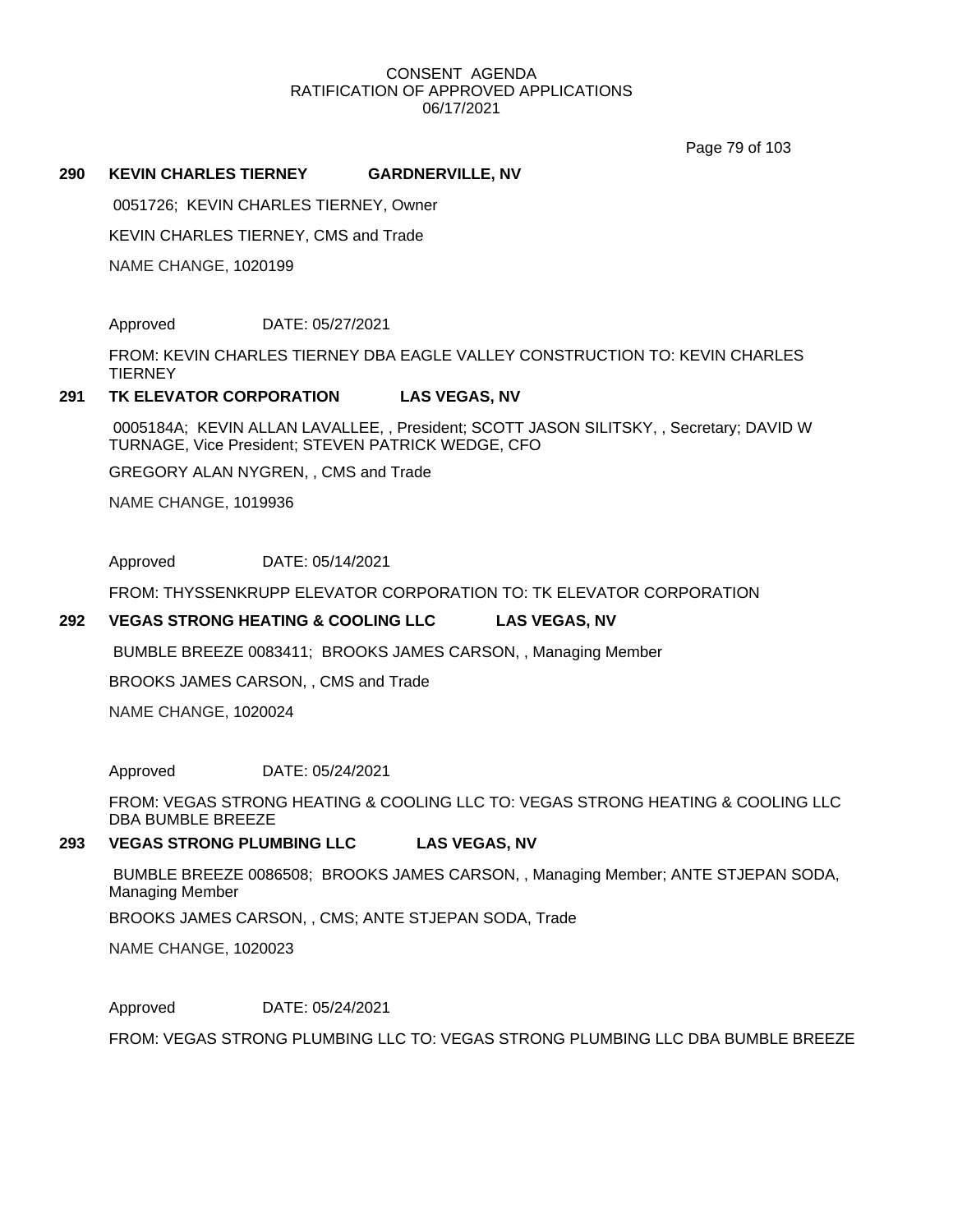Page 80 of 103

## **PERMANENT RAISE IN LIMIT**

#### **294 AMERICAN PAVEMENT SYSTEMS INC MODESTO, CA**

0082548; GREGORY BRIEN REED, President; PAMELA DENEEN CALL, Secretary/Treasurer; MARC AARON BERTSCH, Vice President

GREGORY BRIEN REED, CMS and Trade; (A-8 Sealing and Striping of Impermeable Paving Surfaces; A-12 Excavating, Grading, Trenching and Surfacing; A-16 Paving of Streets, Driveways and Parking Lots) PERMANENT RAISE IN LIMIT, 1019924

LIMIT: Unlimited BOND: \$50,000.00

Approved DATE: 05/14/2021

CONTINGENT UPON \$50,000 BOND

## **295 B H CONSTRUCTION LLC LAS VEGAS, NV**

0087899; OSNAT BINYAMIN, , Member; HAGAR HARAZ, , Member

BENJAMIN SCOTT WILCOX, CMS and Trade; (B-2 Residential and Small Commercial)

PERMANENT RAISE IN LIMIT, 1020018

LIMIT: \$550,000.00 BOND: \$20,000.00

Approved DATE: 05/17/2021

CONTINGENT UPON \$20,000 BOND

#### **296 BEAR COMMUNICATIONS INC LAS VEGAS, NV**

BEARCOM; 0055819; MARK KROH, , President; GERALD FRANCIS NOONAN, , Vice President

JOHN EDWARD WALLACE, CMS and Trade; (C-2D Low Voltage)

PERMANENT RAISE IN LIMIT, 1019697

LIMIT: \$4,000,000.00 BOND: \$30,000.00

Approved DATE: 05/12/2021

CONTINGENT UPON \$30,000 BOND

### **297 BEST CHOICE TILE & MARBLE LLC SUN VALLEY, NV**

JAIME MARTINEZ MELENDEZ, Managing Member

JAIME MARTINEZ MELENDEZ, CMS and Trade; (C-20 Tiling)

PERMANENT RAISE IN LIMIT, 1019797

LIMIT: \$245,000.00 BOND: \$15,000.00

Approved DATE: 05/12/2021

CONTINGENT UPON \$15,000 BOND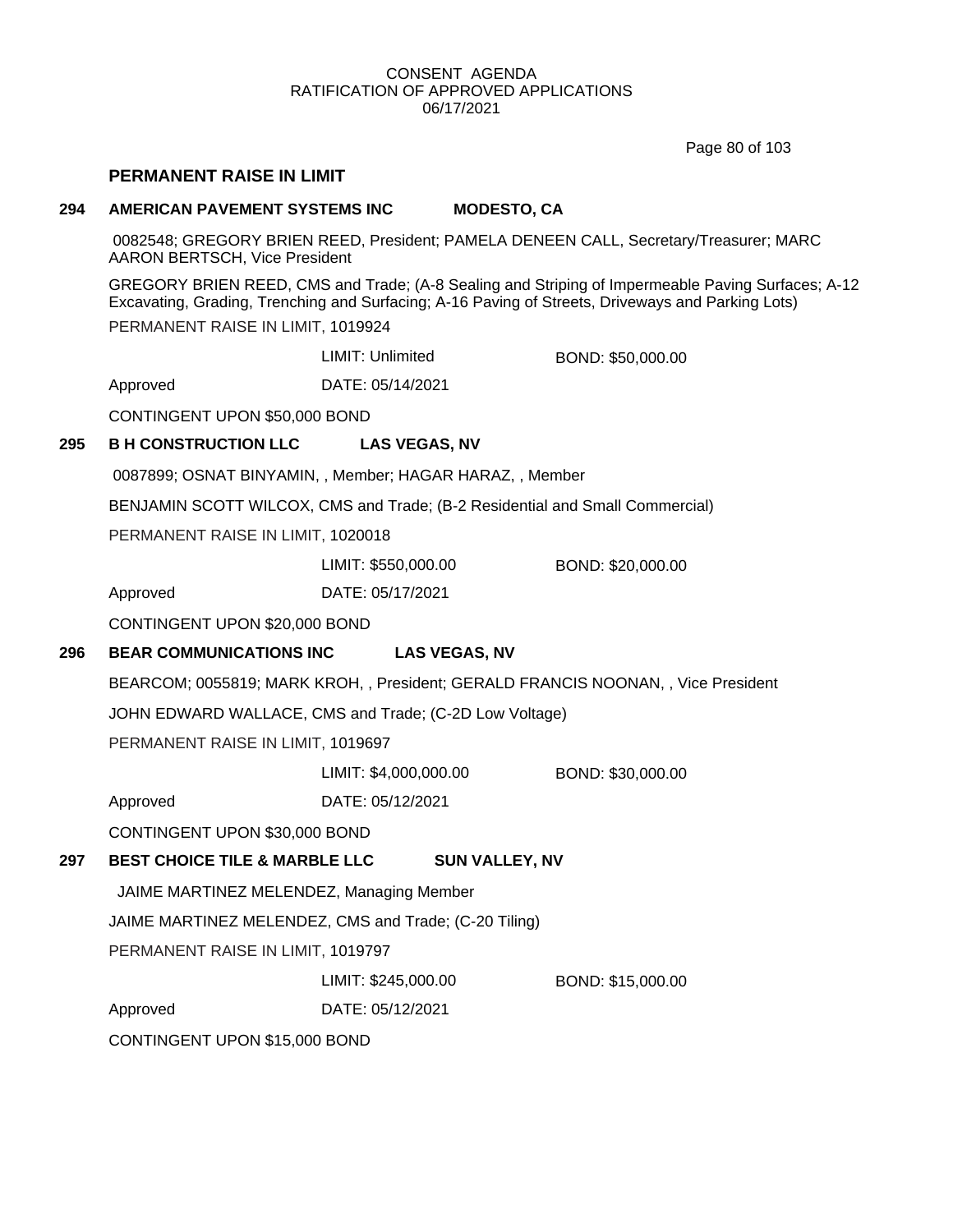Page 81 of 103

| 298                                                                                                                                                                            | <b>BRYLOR CONSTRUCTION LLC</b>                                                                       |                    | <b>HENDERSON, NV</b>   |                   |  |
|--------------------------------------------------------------------------------------------------------------------------------------------------------------------------------|------------------------------------------------------------------------------------------------------|--------------------|------------------------|-------------------|--|
|                                                                                                                                                                                | 0075706; BRYAN DOUGLAS SHARP, Managing Member; LORI SHARP, Manager; STACI LYN WRIGHT,<br>Manager     |                    |                        |                   |  |
|                                                                                                                                                                                | BRYAN DOUGLAS SHARP, CMS and Trade; (B General Building)                                             |                    |                        |                   |  |
| PERMANENT RAISE IN LIMIT, 1020235                                                                                                                                              |                                                                                                      |                    |                        |                   |  |
|                                                                                                                                                                                |                                                                                                      |                    | LIMIT: \$3,700,000.00  | BOND: \$30,000.00 |  |
|                                                                                                                                                                                | Approved                                                                                             | DATE: 05/26/2021   |                        |                   |  |
| 299                                                                                                                                                                            | <b>C C R ROOFING LLC</b>                                                                             |                    | <b>CARSON CITY, NV</b> |                   |  |
|                                                                                                                                                                                | 0085219; CESAR JENARO CID-RODRIGUEZ, , Managing Member                                               |                    |                        |                   |  |
| CESAR JENARO CID-RODRIGUEZ, , CMS and Trade; (C-15A Roofing)                                                                                                                   |                                                                                                      |                    |                        |                   |  |
| PERMANENT RAISE IN LIMIT, 1019490                                                                                                                                              |                                                                                                      |                    |                        |                   |  |
|                                                                                                                                                                                |                                                                                                      | LIMIT: \$50,000.00 |                        | BOND: \$5,000.00  |  |
|                                                                                                                                                                                | Approved                                                                                             | DATE: 05/11/2021   |                        |                   |  |
|                                                                                                                                                                                | CONTINGENT UPON \$5,000 BOND                                                                         |                    |                        |                   |  |
| 300                                                                                                                                                                            | <b>CARDIEL FLOOR COATINGS INC</b>                                                                    |                    | LODI, CA               |                   |  |
|                                                                                                                                                                                | 0087603; ESTEBAN CORDERO CARDIEL, President                                                          |                    |                        |                   |  |
|                                                                                                                                                                                | ESTEBAN CORDERO CARDIEL, CMS and Trade; (C-16 Finishing Floors)<br>PERMANENT RAISE IN LIMIT, 1019615 |                    |                        |                   |  |
|                                                                                                                                                                                |                                                                                                      |                    |                        |                   |  |
|                                                                                                                                                                                |                                                                                                      |                    | LIMIT: \$1,000,000.00  | BOND: \$30,000.00 |  |
|                                                                                                                                                                                | Approved                                                                                             | DATE: 05/27/2021   |                        |                   |  |
|                                                                                                                                                                                | CONTINGENT UPON \$30,000 BOND                                                                        |                    |                        |                   |  |
| 301                                                                                                                                                                            | <b>CONSTRUCTION BROKERS INC</b>                                                                      |                    | <b>LAS VEGAS, NV</b>   |                   |  |
| 0083079; JOSEPH MARION MICELI, President; YVETTE ALEXANDER MICELI, Secretary<br>JOSEPH MARION MICELI, CMS and Trade; (B General Building)<br>PERMANENT RAISE IN LIMIT, 1020038 |                                                                                                      |                    |                        |                   |  |
|                                                                                                                                                                                |                                                                                                      |                    |                        |                   |  |
|                                                                                                                                                                                |                                                                                                      |                    |                        |                   |  |
|                                                                                                                                                                                |                                                                                                      |                    | LIMIT: \$2,000,000.00  | BOND: \$30,000.00 |  |
|                                                                                                                                                                                | Approved                                                                                             | DATE: 05/26/2021   |                        |                   |  |
|                                                                                                                                                                                | CONTINGENT UPON RECEIPT OF A \$30,000.00 BOND                                                        |                    |                        |                   |  |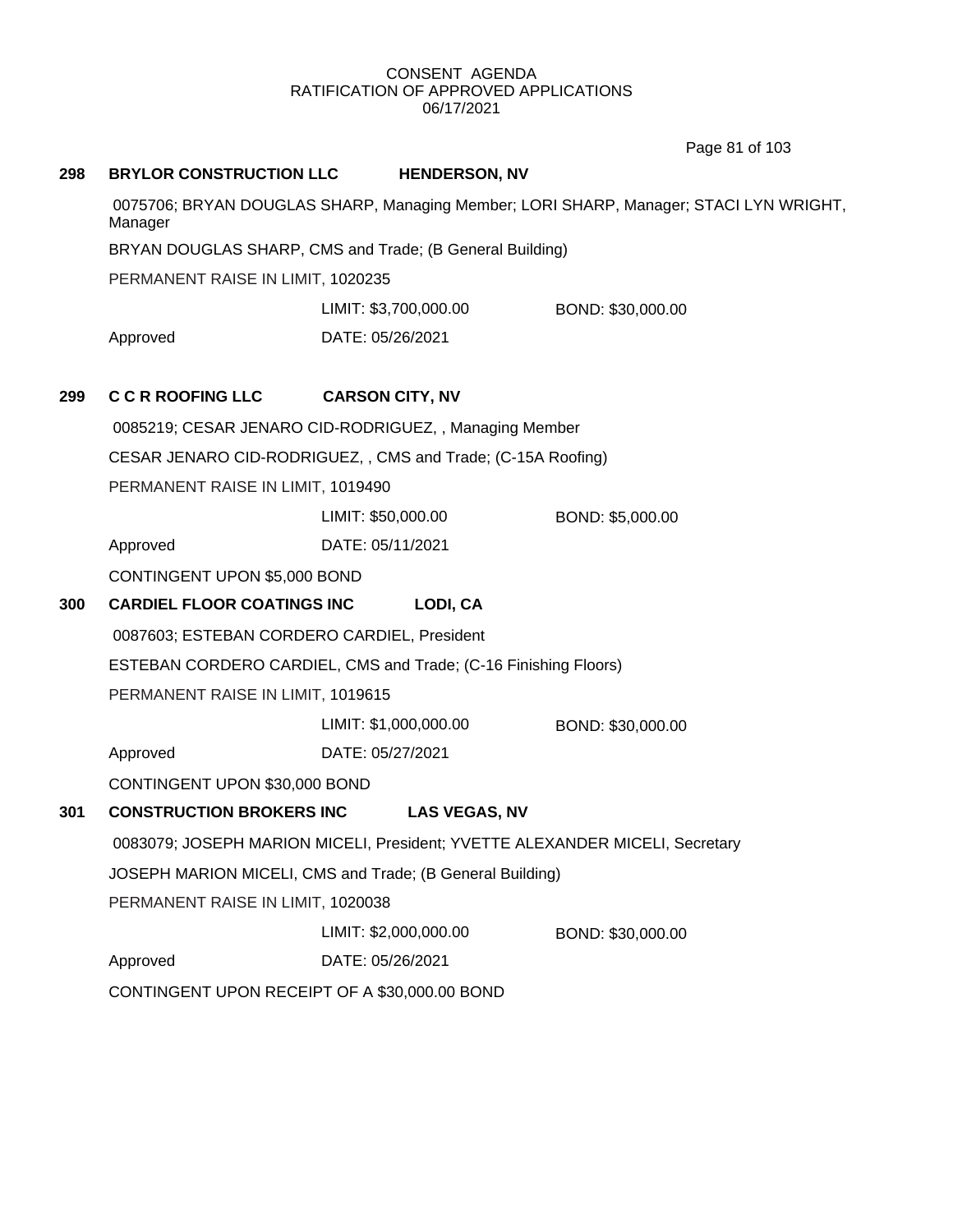Page 82 of 103

|     |                                                                                                                 |                                                                                       | Page 82 or 103                                                                        |  |  |  |
|-----|-----------------------------------------------------------------------------------------------------------------|---------------------------------------------------------------------------------------|---------------------------------------------------------------------------------------|--|--|--|
| 302 | <b>COOL CAMEL LLC</b>                                                                                           | Henderson, NV                                                                         |                                                                                       |  |  |  |
|     |                                                                                                                 | 0086842; JADEN SCOTT MCLEOD, , Managing Member; CASSIDY RIO MCLEOD, , Managing Member |                                                                                       |  |  |  |
|     | Conditioning)                                                                                                   | JADEN SCOTT MCLEOD, , Trade; CASSIDY RIO MCLEOD, , CMS; (C-21 Refrigeration and Air   |                                                                                       |  |  |  |
|     | PERMANENT RAISE IN LIMIT, 1019931                                                                               |                                                                                       |                                                                                       |  |  |  |
|     |                                                                                                                 | LIMIT: \$45,000.00                                                                    | BOND: \$5,000.00                                                                      |  |  |  |
|     | Approved                                                                                                        | DATE: 05/26/2021                                                                      |                                                                                       |  |  |  |
|     | CONTINGENT UPON RECEIPT OF \$5,000.00 BOND                                                                      |                                                                                       |                                                                                       |  |  |  |
| 303 | <b>D &amp; L ROOFING LLC</b>                                                                                    | <b>LAS VEGAS, NV</b>                                                                  |                                                                                       |  |  |  |
|     |                                                                                                                 |                                                                                       | 0074687; DAVID GLEN SCHWEIGART, Managing Member; LISA ANN SCHWEIGART, Managing Member |  |  |  |
|     |                                                                                                                 |                                                                                       | DAVID GLEN SCHWEIGART, Trade; LISA ANN SCHWEIGART, CMS; (C-15 Roofing and Siding)     |  |  |  |
|     | PERMANENT RAISE IN LIMIT, 1020197                                                                               |                                                                                       |                                                                                       |  |  |  |
|     |                                                                                                                 | LIMIT: \$7,000,000.00                                                                 | BOND: \$50,000.00                                                                     |  |  |  |
|     | Approved                                                                                                        | DATE: 05/26/2021                                                                      |                                                                                       |  |  |  |
|     | CONTINGENT UPON RECEIPT OF \$50,000.00 BOND                                                                     |                                                                                       |                                                                                       |  |  |  |
| 304 | <b>D &amp; S PLUMBING LLC</b>                                                                                   | <b>LAS VEGAS, NV</b>                                                                  |                                                                                       |  |  |  |
|     | HERIBERTO RAFAEL DURAN, , Manager                                                                               |                                                                                       | 0086653; MYLES CLIFTON BENTON, Manager; JACINTO LUCIANO SANCHEZ-RIVERA, , Manager;    |  |  |  |
|     |                                                                                                                 | MYLES CLIFTON BENTON, CMS and Trade; (C-1 Plumbing and Heating)                       |                                                                                       |  |  |  |
|     | PERMANENT RAISE IN LIMIT, 1019853                                                                               |                                                                                       |                                                                                       |  |  |  |
|     |                                                                                                                 | LIMIT: \$700,000.00                                                                   | BOND: \$20,000.00                                                                     |  |  |  |
|     | Approved                                                                                                        | DATE: 05/26/2021                                                                      |                                                                                       |  |  |  |
|     | CONTINGENT UPON RECEIPT OF \$20,000.00 BOND                                                                     |                                                                                       |                                                                                       |  |  |  |
| 305 | <b>D H PACE COMPANY INC</b>                                                                                     | TEMPE, AZ                                                                             |                                                                                       |  |  |  |
|     | 0087898; REX EDWARD NEWCOMER, President; BRIAN CLAYTON GILLESPIE, Secretary; SHAWN<br>DAVID MERIDETH, Treasurer |                                                                                       |                                                                                       |  |  |  |
|     | RAY EDWARD HOWEL, II, CMS; JASON ADAM FLANDERS, , Trade; (C-8 Glass and Glazing)                                |                                                                                       |                                                                                       |  |  |  |
|     | PERMANENT RAISE IN LIMIT, 1020166                                                                               |                                                                                       |                                                                                       |  |  |  |
|     |                                                                                                                 | LIMIT: \$1,500,000.00                                                                 | BOND: \$30,000.00                                                                     |  |  |  |
|     | Approved                                                                                                        | DATE: 05/26/2021                                                                      |                                                                                       |  |  |  |
|     | CONTINGENT UPON RECEIPT OF \$30,000.00 BOND                                                                     |                                                                                       |                                                                                       |  |  |  |
|     |                                                                                                                 |                                                                                       |                                                                                       |  |  |  |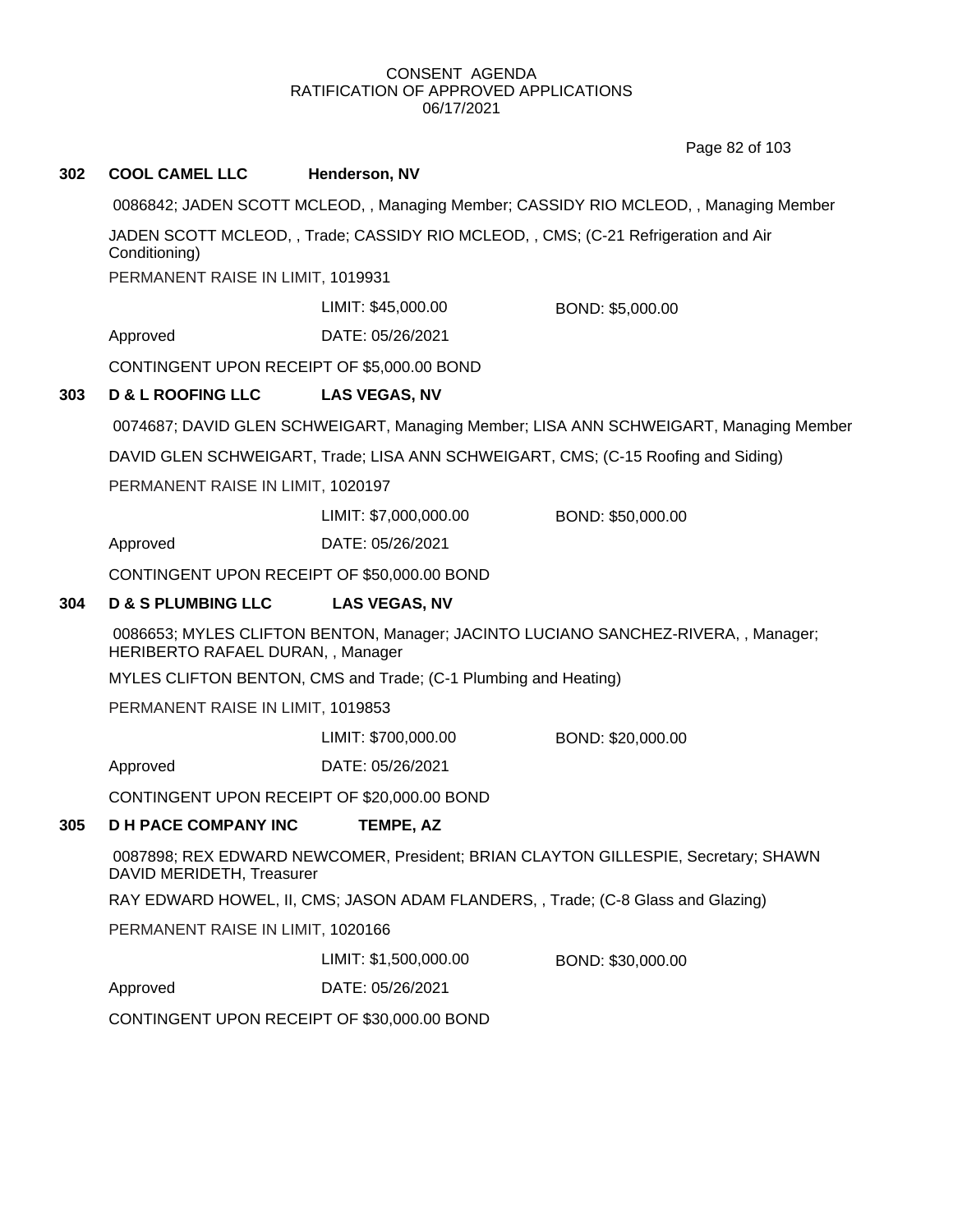Page 83 of 103

| 306                                                                       | <b>DK&amp;RCORP</b>                                                                                                           | <b>HENDERSON, NV</b>                           |                        |  |  |
|---------------------------------------------------------------------------|-------------------------------------------------------------------------------------------------------------------------------|------------------------------------------------|------------------------|--|--|
|                                                                           | JAMES EDWARD SIDENSTRICKER,, President; PAMELA CANDARI SALVADOR,, Secretary                                                   |                                                |                        |  |  |
|                                                                           | JAMES EDWARD SIDENSTRICKER,, CMS; JASON LAMOINE DOETCH,, Trade; (B-2 Residential and<br>Small Commercial)                     |                                                |                        |  |  |
|                                                                           | PERMANENT RAISE IN LIMIT, 1020138                                                                                             |                                                |                        |  |  |
|                                                                           |                                                                                                                               | LIMIT: \$1,000,000.00                          | BOND: \$30,000.00      |  |  |
|                                                                           | Approved                                                                                                                      | DATE: 05/26/2021                               |                        |  |  |
|                                                                           |                                                                                                                               | CONTINGENT UPON RECEIPT OF \$30,000.00 BOND    |                        |  |  |
| 307                                                                       | <b>D T L BUILDERS INC</b>                                                                                                     | <b>RIVERTON, UT</b>                            |                        |  |  |
|                                                                           |                                                                                                                               | 0080614; DOLORES ANN BERGDORF, President       |                        |  |  |
|                                                                           | JEFFREY SCOTT BERGDORF, CMS and Trade; (B-2 Residential and Small Commercial)                                                 |                                                |                        |  |  |
|                                                                           | PERMANENT RAISE IN LIMIT, 1020150                                                                                             |                                                |                        |  |  |
|                                                                           |                                                                                                                               | LIMIT: Unlimited                               | BOND: \$50,000.00      |  |  |
|                                                                           | Approved                                                                                                                      | DATE: 05/28/2021                               |                        |  |  |
|                                                                           | CONTINGENT UPON \$50,000 BOND                                                                                                 |                                                |                        |  |  |
| 308                                                                       | <b>DYNAMIC TRADES INC</b>                                                                                                     | <b>AUBURN, CA</b>                              |                        |  |  |
|                                                                           | 0087167; TYSON HEATH STEWARD, , President; TIMOTHY JOHN UHLER, Secretary; EDWIN ANDREW<br><b>BELL KLEIN, , Vice President</b> |                                                |                        |  |  |
| TIMOTHY JOHN UHLER, CMS and Trade; (B-2 Residential and Small Commercial) |                                                                                                                               |                                                |                        |  |  |
| PERMANENT RAISE IN LIMIT, 1019350                                         |                                                                                                                               |                                                |                        |  |  |
|                                                                           |                                                                                                                               | LIMIT: \$2,000,000.00                          | BOND: \$30,000.00      |  |  |
|                                                                           | Approved                                                                                                                      | DATE: 05/10/2021                               |                        |  |  |
|                                                                           | CONTINGENT UPON \$30,000 BOND                                                                                                 |                                                |                        |  |  |
| 309                                                                       |                                                                                                                               | <b>FRONTIER BUILDING PRODUCTS PACIFIC INC.</b> | <b>SAN LEANDRO, CA</b> |  |  |
|                                                                           | 0087492; BRENTON ARTHELLO CHENEY, , President; SPENCER PAUL CHENEY, , Secretary                                               |                                                |                        |  |  |
|                                                                           | SPENCER PAUL CHENEY, , CMS and Trade; (C-3D Overhead Doors)                                                                   |                                                |                        |  |  |
|                                                                           | PERMANENT RAISE IN LIMIT, 1019840                                                                                             |                                                |                        |  |  |
|                                                                           |                                                                                                                               | LIMIT: \$245,000.00                            | BOND: \$15,000.00      |  |  |
|                                                                           | Approved                                                                                                                      | DATE: 05/14/2021                               |                        |  |  |
|                                                                           | CONTINGENT UPON \$15,000 BOND.                                                                                                |                                                |                        |  |  |
|                                                                           |                                                                                                                               |                                                |                        |  |  |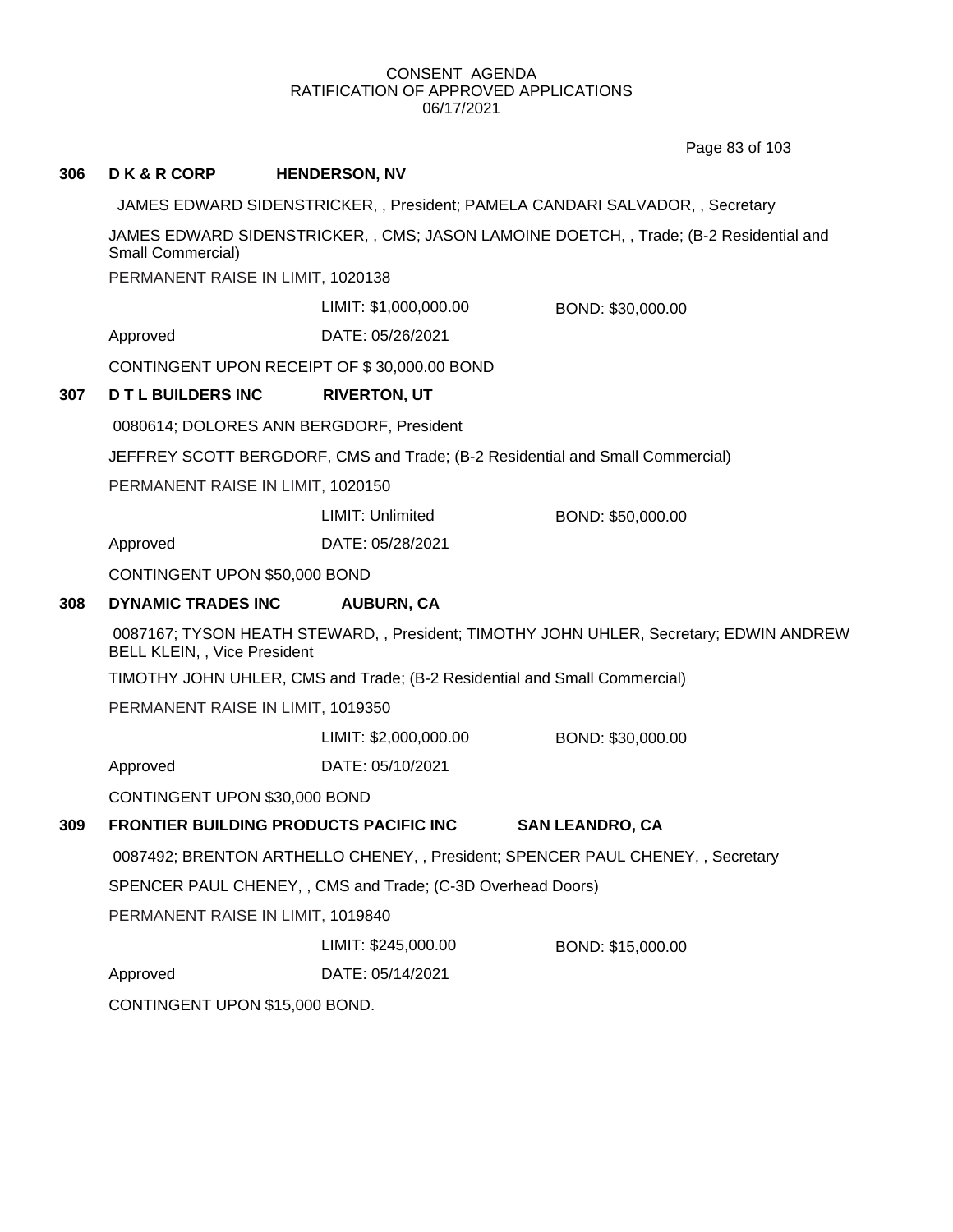Page 84 of 103

| 310                                                                        |                                                                                                                                                                    | FRONTIER TOWN CONSTRUCTION LLC                         | <b>LAS VEGAS, NV</b>       |                   |  |  |
|----------------------------------------------------------------------------|--------------------------------------------------------------------------------------------------------------------------------------------------------------------|--------------------------------------------------------|----------------------------|-------------------|--|--|
|                                                                            |                                                                                                                                                                    | 0073580; PEDRAM KAVEH, Manager                         |                            |                   |  |  |
|                                                                            | PEDRAM KAVEH, CMS and Trade; (B-2 Residential and Small Commercial)                                                                                                |                                                        |                            |                   |  |  |
|                                                                            | PERMANENT RAISE IN LIMIT, 1019641                                                                                                                                  |                                                        |                            |                   |  |  |
|                                                                            |                                                                                                                                                                    |                                                        | LIMIT: \$2,700,000.00      | BOND: \$30,000.00 |  |  |
|                                                                            | Approved                                                                                                                                                           | DATE: 05/10/2021                                       |                            |                   |  |  |
|                                                                            |                                                                                                                                                                    | CONTINGENT UPON RECEIPT OF \$30,000.00 BOND            |                            |                   |  |  |
| 311                                                                        | <b>FUGGIT INC</b>                                                                                                                                                  | <b>KINGS BEACH, CA</b>                                 |                            |                   |  |  |
|                                                                            | SCOTT MEYER CONSTRUCTION; 0082917; SCOTT WHITNEY MEYER, President                                                                                                  |                                                        |                            |                   |  |  |
| SCOTT WHITNEY MEYER, CMS and Trade; (B-2 Residential and Small Commercial) |                                                                                                                                                                    |                                                        |                            |                   |  |  |
|                                                                            |                                                                                                                                                                    | PERMANENT RAISE IN LIMIT, 1020270                      |                            |                   |  |  |
|                                                                            |                                                                                                                                                                    | LIMIT: \$1,700,000.00                                  |                            | BOND: \$30,000.00 |  |  |
|                                                                            | Approved                                                                                                                                                           | DATE: 05/28/2021                                       |                            |                   |  |  |
|                                                                            | CONTINGENT UPON \$30,000 BOND                                                                                                                                      |                                                        |                            |                   |  |  |
| 312                                                                        | <b>FUSION ELECTRIC LLC</b>                                                                                                                                         |                                                        | <b>NORTH LAS VEGAS, NV</b> |                   |  |  |
|                                                                            | DEAD ON ELECTRICAL SERVICES; 0083660; MICHAEL ALLEN PEARCE, , Managing Member                                                                                      |                                                        |                            |                   |  |  |
|                                                                            |                                                                                                                                                                    | MICHAEL ALLEN PEARCE,, CMS and Trade; (C-2 Electrical) |                            |                   |  |  |
| PERMANENT RAISE IN LIMIT, 1020091                                          |                                                                                                                                                                    |                                                        |                            |                   |  |  |
|                                                                            |                                                                                                                                                                    | LIMIT: \$100,000.00                                    |                            | BOND: \$10,000.00 |  |  |
|                                                                            | Approved                                                                                                                                                           | DATE: 05/26/2021                                       |                            |                   |  |  |
| CONTINGENT UPON RECEIPT OF \$10,000.00 BOND                                |                                                                                                                                                                    |                                                        |                            |                   |  |  |
| 313                                                                        |                                                                                                                                                                    | <b>GEO SYNTHETICS SYSTEMS LLC</b>                      | <b>WAUKESHA, WI</b>        |                   |  |  |
|                                                                            | 0088157; FRANK ANTHONY STRNAD, SR, Managing Member; EARL B MASON, , Managing Member;<br>JAMES ROBERT KEEFOVER, , Managing Member                                   |                                                        |                            |                   |  |  |
|                                                                            | FRANK ANTHONY STRNAD, SR, CMS and Trade; (A-22 Unclassified DESIGNATED FOR THE<br>INSTALLATION OF GEOSYNTHETIC LINERS USED TO PROTECT THE GROUND FROM CONTAMINTES) |                                                        |                            |                   |  |  |
|                                                                            | PERMANENT RAISE IN LIMIT, 1020144                                                                                                                                  |                                                        |                            |                   |  |  |
|                                                                            |                                                                                                                                                                    | LIMIT: \$5,000,000.00                                  |                            | BOND: \$50,000.00 |  |  |
|                                                                            | Approved                                                                                                                                                           | DATE: 06/01/2021                                       |                            |                   |  |  |
|                                                                            | CONTINGENT UPON RECEIPT OF \$50,000.00 BOND                                                                                                                        |                                                        |                            |                   |  |  |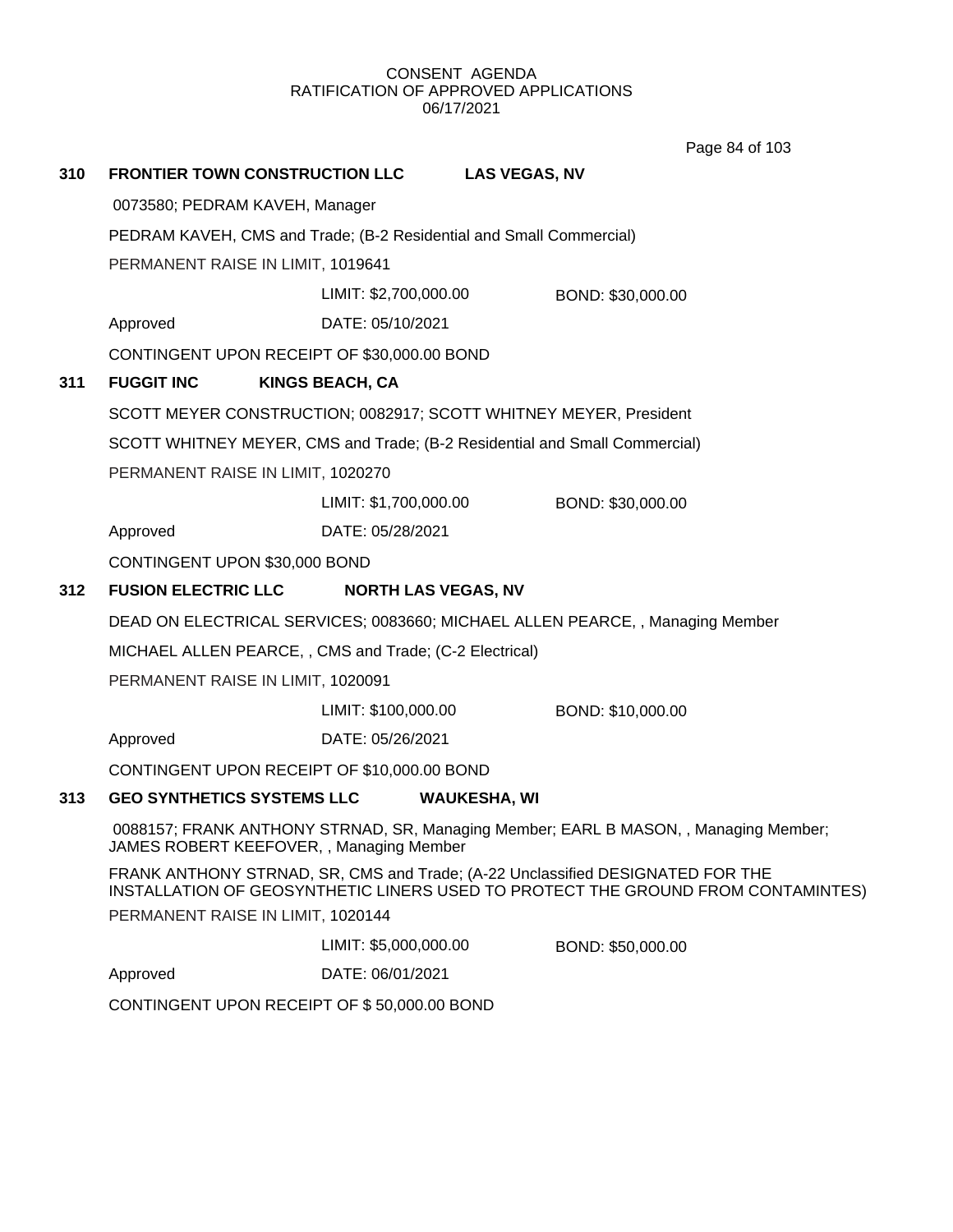Page 85 of 103

## **314 GRANDSTAFF ELECTRIC INC TOOELE, UT**

0085487; AARON LEE PETERSON, President; MAUREEN PETERSON, Director; SCOTT HARLEN GRANDSTAFF, Director; ROGER LEE PETERSON, Vice President

SCOTT HARLEN GRANDSTAFF, CMS and Trade; (C-2 Electrical)

PERMANENT RAISE IN LIMIT, 1019726

LIMIT: \$2,000,000.00 BOND: \$30,000.00

Approved DATE: 05/13/2021

## **315 GREEN DIAMOND LANDSCAPING LLC RENO, NV**

0083963; JOSE MANUEL MALDONADO, Managing Member; SERGIO MALDONADO, , Managing Member

SERGIO MALDONADO, , CMS and Trade; (C-10 Landscape Contracting)

PERMANENT RAISE IN LIMIT, 1019818

LIMIT: \$200,000.00 BOND: \$10,000.00

Approved DATE: 05/12/2021

CONTINGENT UPON \$10,000 BOND

#### **316 H K RESTORATION & CONSTRUCTION LLC LAS VEGAS, NV**

H K CONSTRUCTION; 0086346; XUEWEN ZHU, Manager; HON CHEUNG KUM, Manager; WEI QING CHEN, Manager

FRANK SUN KON HO, Trade; XUEWEN ZHU, CMS; (B-2 Residential and Small Commercial)

PERMANENT RAISE IN LIMIT, 1020195

LIMIT: \$600,000.00 BOND: \$20,000.00

Approved DATE: 05/26/2021

CONTINGENT UPON RECEIPT OF \$20,000.00 BOND

#### **317 HENDERSON MASONRY LLC HENDERSON, NV**

0052532A; MICHAEL JAMES MCCOMB, Manager

MATTHEW DEAN HANSEN, Trade; KRISTEN MARY MCCOMB, , CMS; (C-18 Masonry)

PERMANENT RAISE IN LIMIT, 1020246

LIMIT: \$6,200,000.00 BOND: \$50,000.00

Approved DATE: 05/27/2021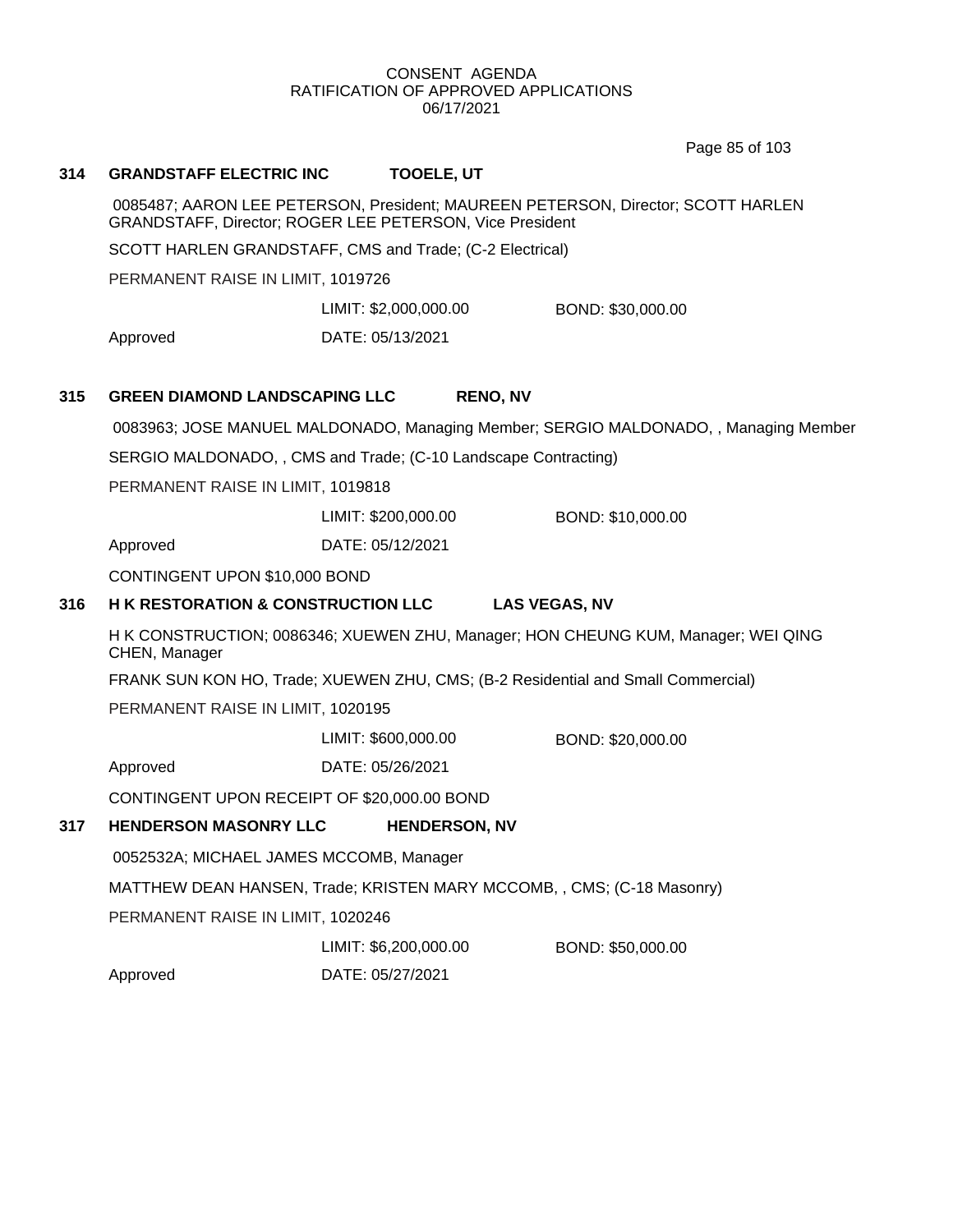Page 86 of 103

### **318 HOMECRAFTERS LTD RENO, NV**

0043535; TRAVIS WILLIAM MEANS, Manager; TROY ALAN MEANS, Manager

TRAVIS WILLIAM MEANS, CMS and Trade; (B-2 Residential and Small Commercial)

PERMANENT RAISE IN LIMIT, 1019790

LIMIT: \$7,800,000.00 BOND: \$50,000.00

Approved DATE: 05/14/2021

CONTINGENT UPON \$50,000 BOND

## **319 JACKSON ELECTRIC INC LAS VEGAS, NV**

R L JACKSON ELECTRIC; 0051259; CHRISTOPHER CHAD JACKSON, President; LORI S JACKSON, Secretary; RICK L JACKSON, Treasurer; ROY L JACKSON, Vice President

ROY L JACKSON, CMS and Trade; CHRISTOPHER CHAD JACKSON, CMS and Trade; (C-2 Electrical)

PERMANENT RAISE IN LIMIT, 1020043

LIMIT: \$5,200,000.00 BOND: \$50,000.00

Approved DATE: 05/26/2021

CONTINGENT UPON RECEIPT OF \$50,000.00 BOND

## **320 JEREZEE CONSTRUCTION INC LAS VEGAS, NV**

0087377; ILAN SANDLER, , President; ROYE MOSHE ERGAS, Secretary; LERON ABRAHAM ERGAS, , **Treasurer** 

ROYE MOSHE ERGAS, CMS and Trade; (C-1D Plumbing)

PERMANENT RAISE IN LIMIT, 1019989

LIMIT: \$600,000.00 BOND: \$20,000.00

Approved DATE: 05/26/2021

CONTINGENT UPON RECEIPT OF \$20,000.00 BOND

#### **321 JEREZEE CONSTRUCTION INC LAS VEGAS, NV**

0085876; ILAN SANDLER, , President; ROYE MOSHE ERGAS, Secretary; LERON ABRAHAM ERGAS, , **Treasurer** 

ROYE MOSHE ERGAS, CMS and Trade; (B-2 Residential and Small Commercial)

PERMANENT RAISE IN LIMIT, 1019993

LIMIT: \$600,000.00 BOND: \$20,000.00

Approved DATE: 05/26/2021

CONTINGENT UPON RECEIPT OF \$20,000.00 BOND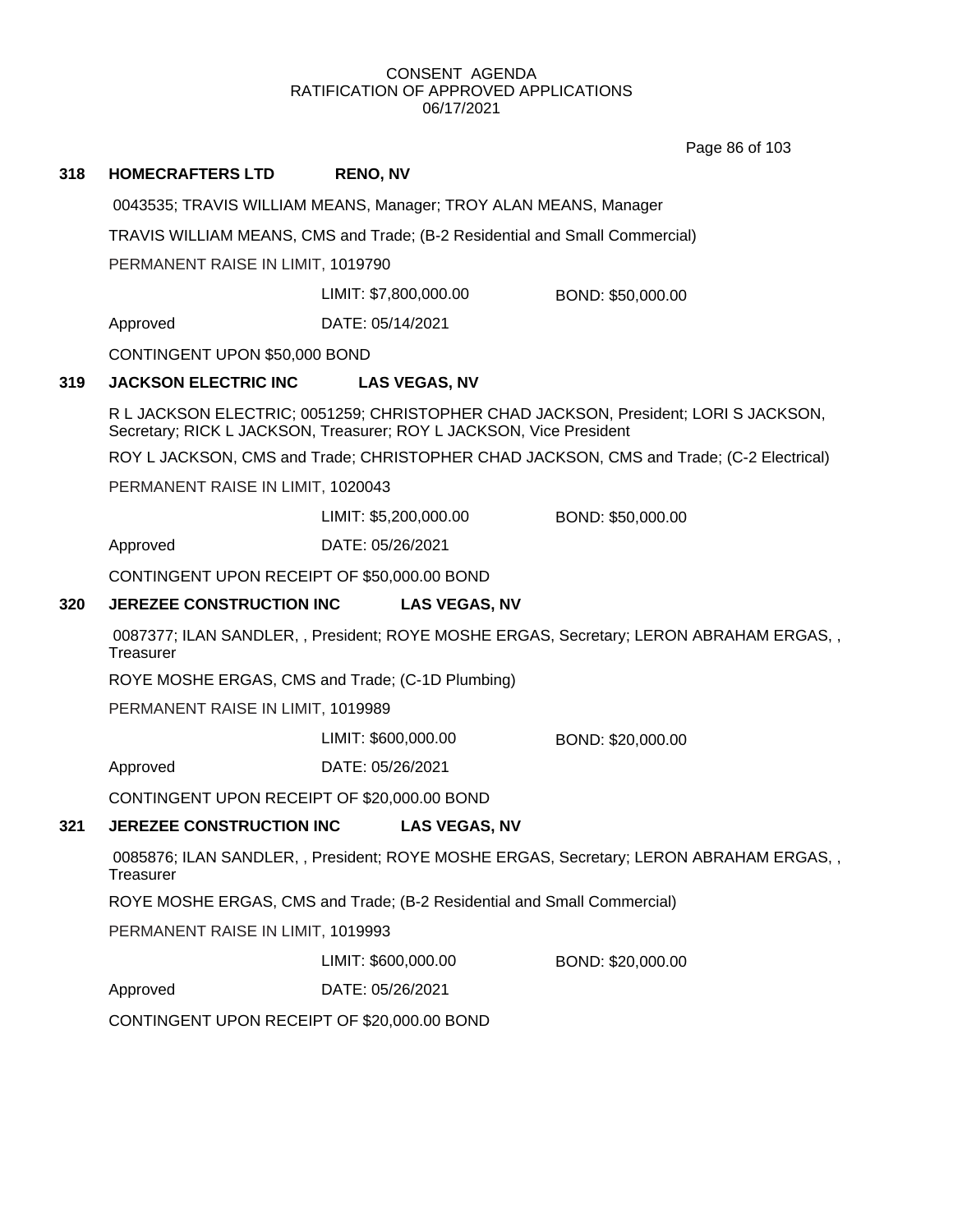Page 87 of 103

## **322 K C S HOMES LLC RENO, NV**

BUILT; 0082029; KURT CONRAD STITSER, Manager; CLINT ROBERT STITSER, Manager

KURT CONRAD STITSER, CMS and Trade; (B-2 Residential and Small Commercial)

PERMANENT RAISE IN LIMIT, 1019891

LIMIT: Unlimited BOND: \$50,000.00

Approved DATE: 05/14/2021

CONTINGENT UPON \$50,000 BOND

## **323 L C PROPERTY LLC RENO, NV**

L C PAINT DRYWALL AND CARPENTRY; 0075946; DAWN DALENE THORSON, Member; DIANE CAROLE THORSON, Member; DALEN DADE THORSON, Member

DALEN DADE THORSON, CMS and Trade; (C-4 Painting and Decorating)

PERMANENT RAISE IN LIMIT, 1019838

LIMIT: \$8,000,000.00 BOND: \$50,000.00

Approved DATE: 05/14/2021

CONTINGENT UPON \$50,000 BOND

## **324 L D I MECHANICAL INC CORONA, CA**

0051319; LLOYD CLINTON SMITH, President; REYNALDO LEGASPI ALMAZAR, Secretary; JEFFREY LEWIS MINARIK, Vice President; ROBERT C SMITH, CFO

LLOYD CLINTON SMITH, CMS and Trade; (C-21 Refrigeration and Air Conditioning)

PERMANENT RAISE IN LIMIT, 1020153

LIMIT: \$6,000,000.00 BOND: \$50,000.00

Approved DATE: 05/28/2021

CONTINGENT UPON \$50,000 BOND

# **325 LAKELAND ELECTRIC INC HENDERSON, NV**

0085479; LEE A VITTARDI, , President

DUSTIN JAMES IENTILE, , CMS and Trade; (C-2 Electrical)

PERMANENT RAISE IN LIMIT, 1020015

LIMIT: Unlimited BOND: \$50,000.00

Approved DATE: 05/17/2021

CONTINGENT UPON \$50,000 BOND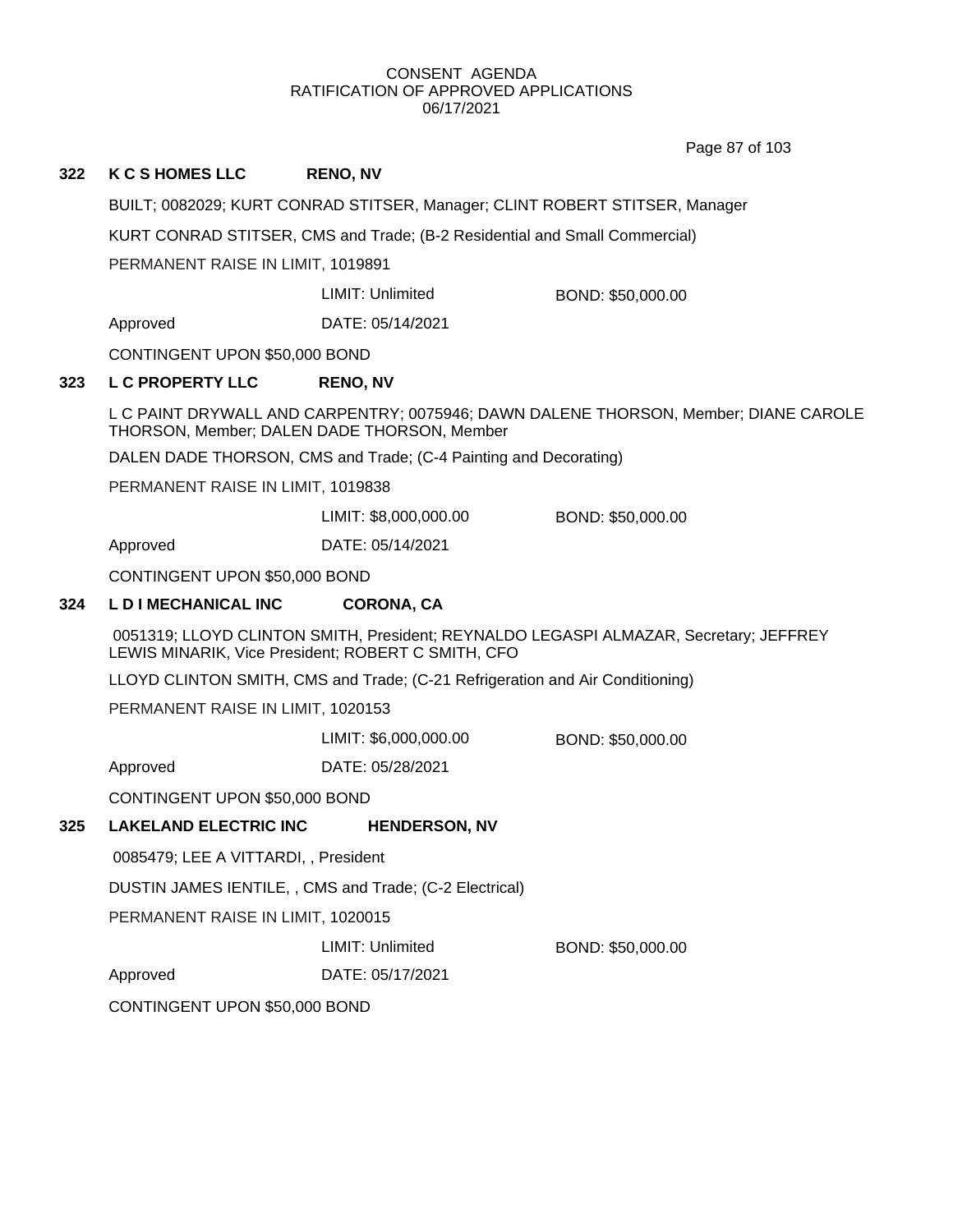**326 LANZ CABINET SHOP INC EUGENE, OR** 0054607; BRENT STEWART LANZ, President; LORI ROSKO LANZ, Vice President BRENT STEWART LANZ, CMS and Trade; (C-3B Finish Carpentry) PERMANENT RAISE IN LIMIT, 1020107 Approved DATE: 06/03/2021 LIMIT: Unlimited BOND: \$50,000.00 CONTINGENT UPON \$50,000 BOND **327 LUXURY ELECTRONICS INC LAS VEGAS, NV** 0068986; ZION SAMUEL BARKLEY, President; MELISSA DIGREGORIO MOORE, Secretary/Treasurer ZION SAMUEL BARKLEY, CMS and Trade; (C-2 Electrical) PERMANENT RAISE IN LIMIT, 1020191 Approved DATE: 05/26/2021 LIMIT: \$425,000.00 BOND: \$15,000.00 CONTINGENT UPON RECEIPT OF \$15,000.00 BOND **328 M R E D LLC LAS VEGAS, NV** 0078837; LYNN MCDOWELL ROBLES, Manager LYNN MCDOWELL ROBLES, CMS and Trade; (B-2 Residential and Small Commercial) PERMANENT RAISE IN LIMIT, 1019661 Approved DATE: 05/10/2021 LIMIT: \$1,000,000.00 BOND: \$30,000.00 CONTINGENT UPON RECEIPT OF \$30,000.00 BOND **329 M T Z PAVERS LLC GARDNERVILLE, NV** 0086673; ARTURO MARTINEZ DIAZ, , Managing Member; MARIA DEL ROCIO MARTINEZ, , Managing Member ARTURO MARTINEZ DIAZ, , CMS and Trade; (C-18 Masonry LIMITED TO NON-VERTICAL INTERLOCKING PAVERS ONLY) PERMANENT RAISE IN LIMIT, 1019920 Approved DATE: 06/03/2021 LIMIT: \$200,000.00 BOND: \$10,000.00 CONTINGENT UPON \$10,000 BOND Page 88 of 103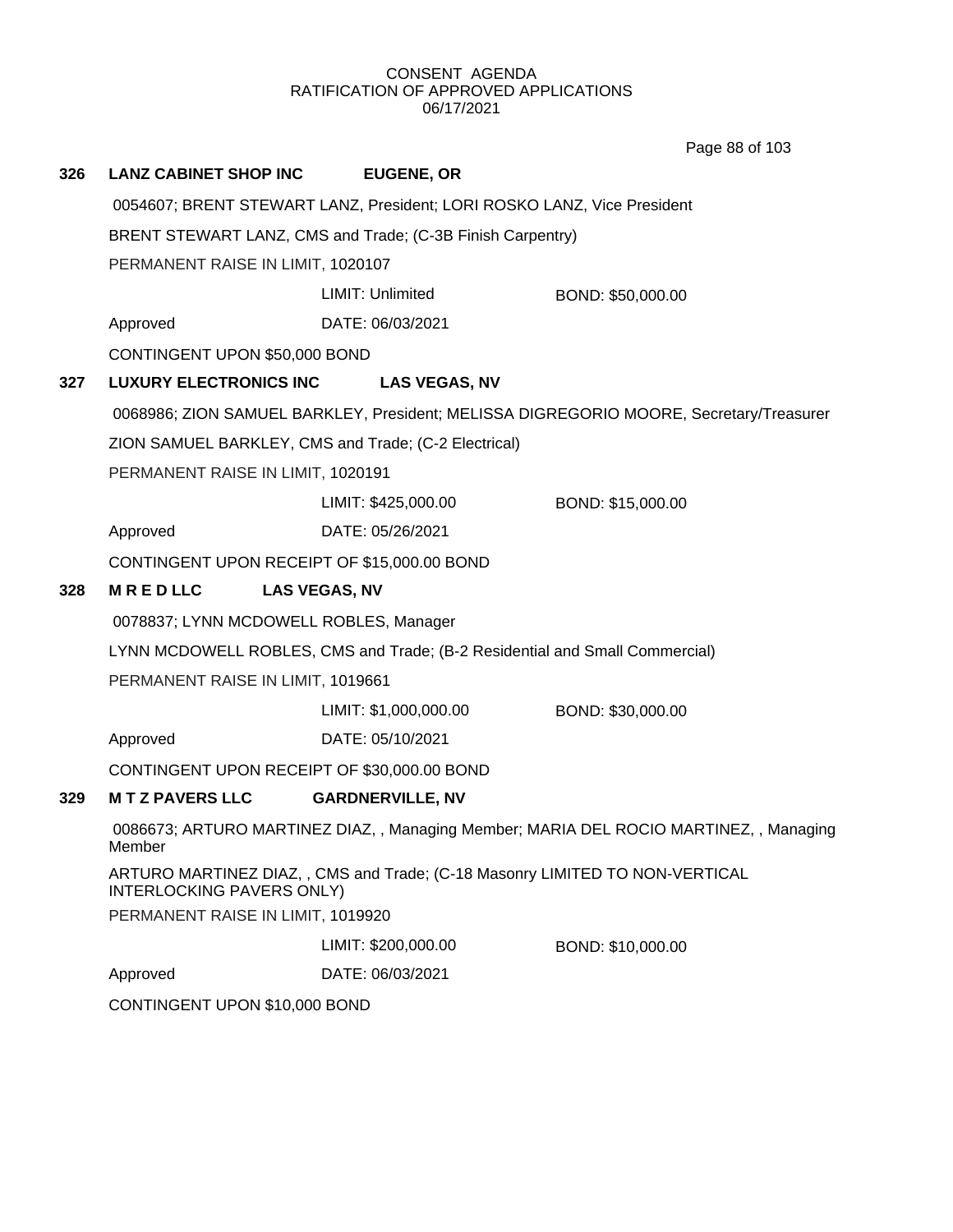Page 89 of 103

### **330 N X LEVEL LANDSCAPING LLC HENDERSON, NV**

0077586; CRAIG LEE FULLER, Manager

CRAIG LEE FULLER, CMS and Trade; (C-10 Landscape Contracting)

PERMANENT RAISE IN LIMIT, 1020177

LIMIT: \$200,000.00 BOND: \$10,000.00

Approved DATE: 05/26/2021

CONTINGENT UPON RECEIPT OF \$10,000.00 BOND

## **331 NEVADA CONTRACT CARPET INC LAS VEGAS, NV**

0087887; JAMES ROBERT BUCHER, President; STEPHEN CHRISTOPHER BUCHER, Vice President; PHYLLIS KAY BUCHER, Secretary/Treasurer

JAMES ROBERT BUCHER, CMS; STEPHEN CHRISTOPHER BUCHER, Trade; (C-3B Finish Carpentry LIMITED TO WOOD FLOORS ONLY)

PERMANENT RAISE IN LIMIT, 1019699

LIMIT: \$200,000.00 BOND: \$10,000.00

Approved DATE: 05/10/2021

CONTINGENT UPON RECEIPT OF \$10,000.00 BOND

## **332 NEVADA CONTRACT CARPET INC LAS VEGAS, NV**

0027777; JAMES ROBERT BUCHER, President; STEPHEN CHRISTOPHER BUCHER, Vice President; PHYLLIS KAY BUCHER, Secretary/Treasurer

JAMES ROBERT BUCHER, CMS and Trade; STEPHEN CHRISTOPHER BUCHER, CMS and Trade; (C-16 Finishing Floors)

PERMANENT RAISE IN LIMIT, 1019702

LIMIT: \$1,500,000.00 BOND: \$30,000.00

Approved DATE: 05/10/2021

CONTINGENT UPON RECEIPT OF \$30,000.00 BOND

## **333 NEVADA CONTRACT CARPET INC LAS VEGAS, NV**

0040905; JAMES ROBERT BUCHER, President; STEPHEN CHRISTOPHER BUCHER, Vice President; PHYLLIS KAY BUCHER, Secretary/Treasurer

JAMES ROBERT BUCHER, CMS and Trade; STEPHEN CHRISTOPHER BUCHER, CMS and Trade; (C-20 Tiling)

PERMANENT RAISE IN LIMIT, 1019703

LIMIT: \$1,500,000.00 BOND: \$30,000.00

Approved DATE: 05/10/2021

CONTINGENT UPON RECEIPT OF \$30,000.00 BOND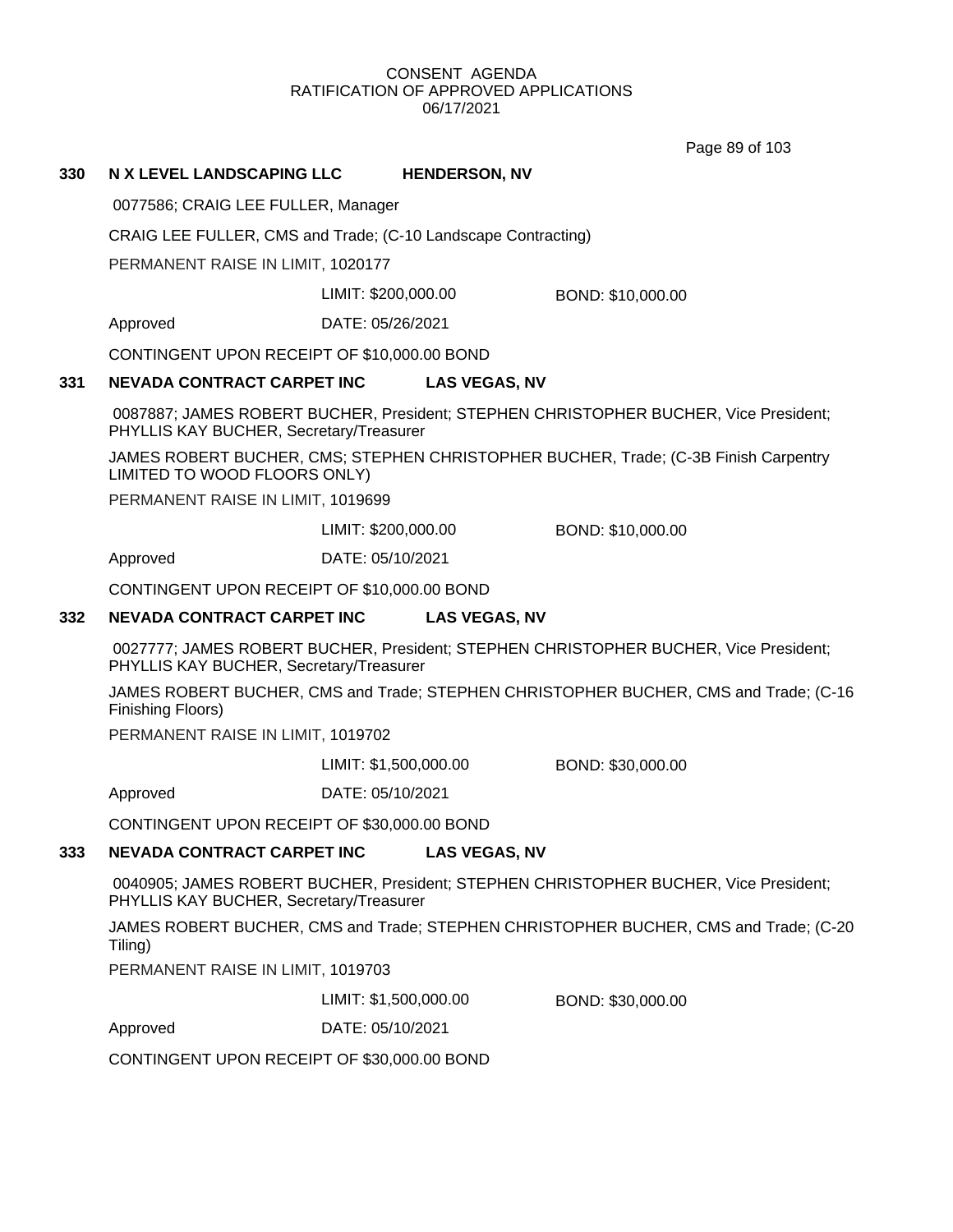Page 90 of 103

| 334                                                                                                                                                                                                | <b>NINTH ISLAND CONSTRUCTION LLC</b>                                                                                           |                         | <b>LAS VEGAS, NV</b> |                      |
|----------------------------------------------------------------------------------------------------------------------------------------------------------------------------------------------------|--------------------------------------------------------------------------------------------------------------------------------|-------------------------|----------------------|----------------------|
|                                                                                                                                                                                                    | 0087434; PAITAKA COLE MIYAHIRA, Managing Member                                                                                |                         |                      |                      |
| PAITAKA COLE MIYAHIRA, CMS and Trade; (A-12 Excavating, Grading, Trenching and Surfacing; A-15<br>Sewers, Drains and Pipes; A-19 Pipeline and Conduits)                                            |                                                                                                                                |                         |                      |                      |
|                                                                                                                                                                                                    | PERMANENT RAISE IN LIMIT, 1020158                                                                                              |                         |                      |                      |
|                                                                                                                                                                                                    |                                                                                                                                | LIMIT: \$1,000,000.00   |                      | BOND: \$30,000.00    |
|                                                                                                                                                                                                    | Approved                                                                                                                       | DATE: 05/26/2021        |                      |                      |
|                                                                                                                                                                                                    | CONTINGENT UPON RECEIPT OF \$30,000.00 BOND                                                                                    |                         |                      |                      |
| 335                                                                                                                                                                                                | <b>NORTHERN NEVADA REBAR</b>                                                                                                   | <b>RENO, NV</b>         |                      |                      |
|                                                                                                                                                                                                    | 0049425; EDWARD D DOYLE, President; BILLIE H DOYLE, Vice President<br>EDWARD D DOYLE, CMS and Trade; (C-14A Reinforcing Steel) |                         |                      |                      |
|                                                                                                                                                                                                    |                                                                                                                                |                         |                      |                      |
|                                                                                                                                                                                                    | PERMANENT RAISE IN LIMIT, 1020073                                                                                              |                         |                      |                      |
|                                                                                                                                                                                                    |                                                                                                                                | LIMIT: \$4,500,000.00   |                      | BOND: \$30,000.00    |
|                                                                                                                                                                                                    | Approved                                                                                                                       | DATE: 05/27/2021        |                      |                      |
|                                                                                                                                                                                                    | CONTINGENT UPON \$30,000 BOND                                                                                                  |                         |                      |                      |
| 336                                                                                                                                                                                                | PLATINUM CONTRACTING OF NEVADA LLC                                                                                             |                         |                      | <b>HENDERSON, NV</b> |
|                                                                                                                                                                                                    | 0083167; DEAN GETTMAN, , Manager<br>ROBERT JOHN STEPHEN JAY, CMS and Trade; (A General Engineering)                            |                         |                      |                      |
|                                                                                                                                                                                                    |                                                                                                                                |                         |                      |                      |
|                                                                                                                                                                                                    | PERMANENT RAISE IN LIMIT, 1019645                                                                                              |                         |                      |                      |
|                                                                                                                                                                                                    |                                                                                                                                | LIMIT: \$8,100,000.00   |                      | BOND: \$50,000.00    |
|                                                                                                                                                                                                    | Approved                                                                                                                       | DATE: 05/10/2021        |                      |                      |
|                                                                                                                                                                                                    | CONTINGENT UPON RECEIPT OF \$50,000.00 BOND                                                                                    |                         |                      |                      |
| 337                                                                                                                                                                                                | <b>SOCAL PACIFIC CONSTRUCTION CORP</b>                                                                                         |                         | <b>MURRIETA, CA</b>  |                      |
| NATIONAL COATING & LINING COMPANY; 0073374; ROALD ALEXIS RICHARDS, Secretary; WILLIAM<br>DEAN RYAN, Treasurer; JAMES WARREN PLEASANTS, II, Vice President; TOMMY VAN UNSELL, JR, Vice<br>President |                                                                                                                                |                         |                      |                      |
|                                                                                                                                                                                                    | TOMMY VAN UNSELL, JR, CMS and Trade; (C-4 Painting and Decorating)                                                             |                         |                      |                      |
| PERMANENT RAISE IN LIMIT, 1019862                                                                                                                                                                  |                                                                                                                                |                         |                      |                      |
|                                                                                                                                                                                                    |                                                                                                                                | <b>LIMIT: Unlimited</b> |                      | BOND: \$50,000.00    |
|                                                                                                                                                                                                    | Approved                                                                                                                       | DATE: 05/14/2021        |                      |                      |
|                                                                                                                                                                                                    | CONTINGENT UPON \$50,000 BOND                                                                                                  |                         |                      |                      |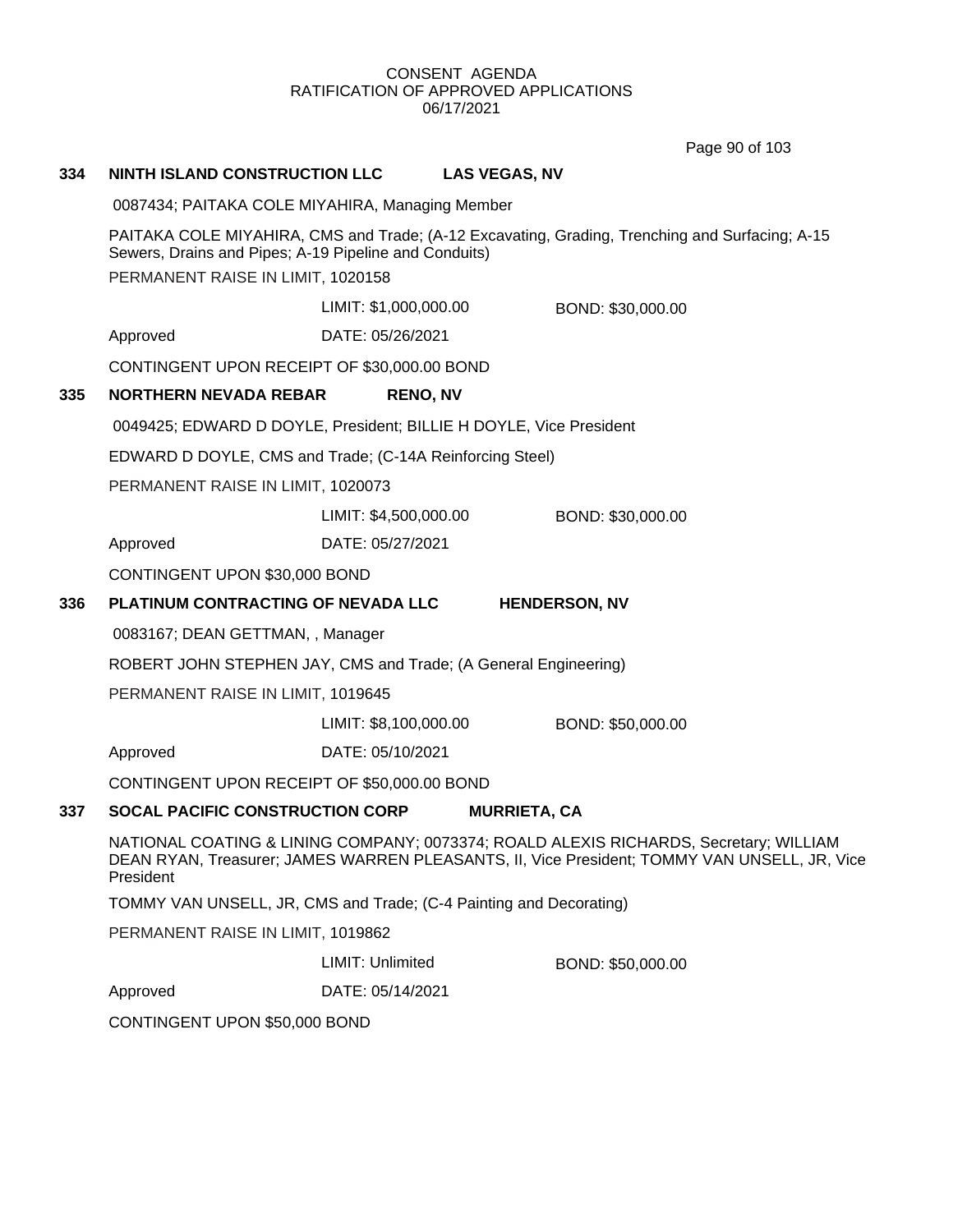Page 91 of 103

# **338 WESTDECK CONCRETE COATING LLC NORTH LAS VEGAS, NV** WESTDECK; 0068828; KENNETH DAVID SORENSEN, Manager; CRAIG GRIFFITH DAVIS, Manager ASHTON BENTLEY CAVE, CMS and Trade; KENNETH DAVID SORENSEN, CMS and Trade; (C-5 Concrete Contracting) PERMANENT RAISE IN LIMIT, 1020074 Approved DATE: 05/27/2021 LIMIT: \$8,000,000.00 BOND: \$50,000.00 CONTINGENT UPON \$50,000 BOND **339 WESTDECK CONCRETE COATING LLC NORTH LAS VEGAS, NV** WESTDECK; 0083195; KENNETH DAVID SORENSEN, Manager; CRAIG GRIFFITH DAVIS, Manager ASHTON BENTLEY CAVE, CMS; ARNOLD LEE COMPTON, Trade; (C-10 Landscape Contracting) PERMANENT RAISE IN LIMIT, 1020075 Approved DATE: 05/27/2021 LIMIT: \$8,000,000.00 BOND: \$50,000.00 CONTINGENT UPON \$50,000 BOND **340 WESTERN STATES PLUMBING INC HENDERSON, NV** 0055169; JOHN SCOTT MARSDEN, President; BRENT JOHN VINCENT, Secretary/Treasurer JOHN SCOTT MARSDEN, CMS and Trade; (C-1 Plumbing and Heating) PERMANENT RAISE IN LIMIT, 1019794 LIMIT: \$4,200,000.00 BOND: \$30,000.00

Approved DATE: 05/10/2021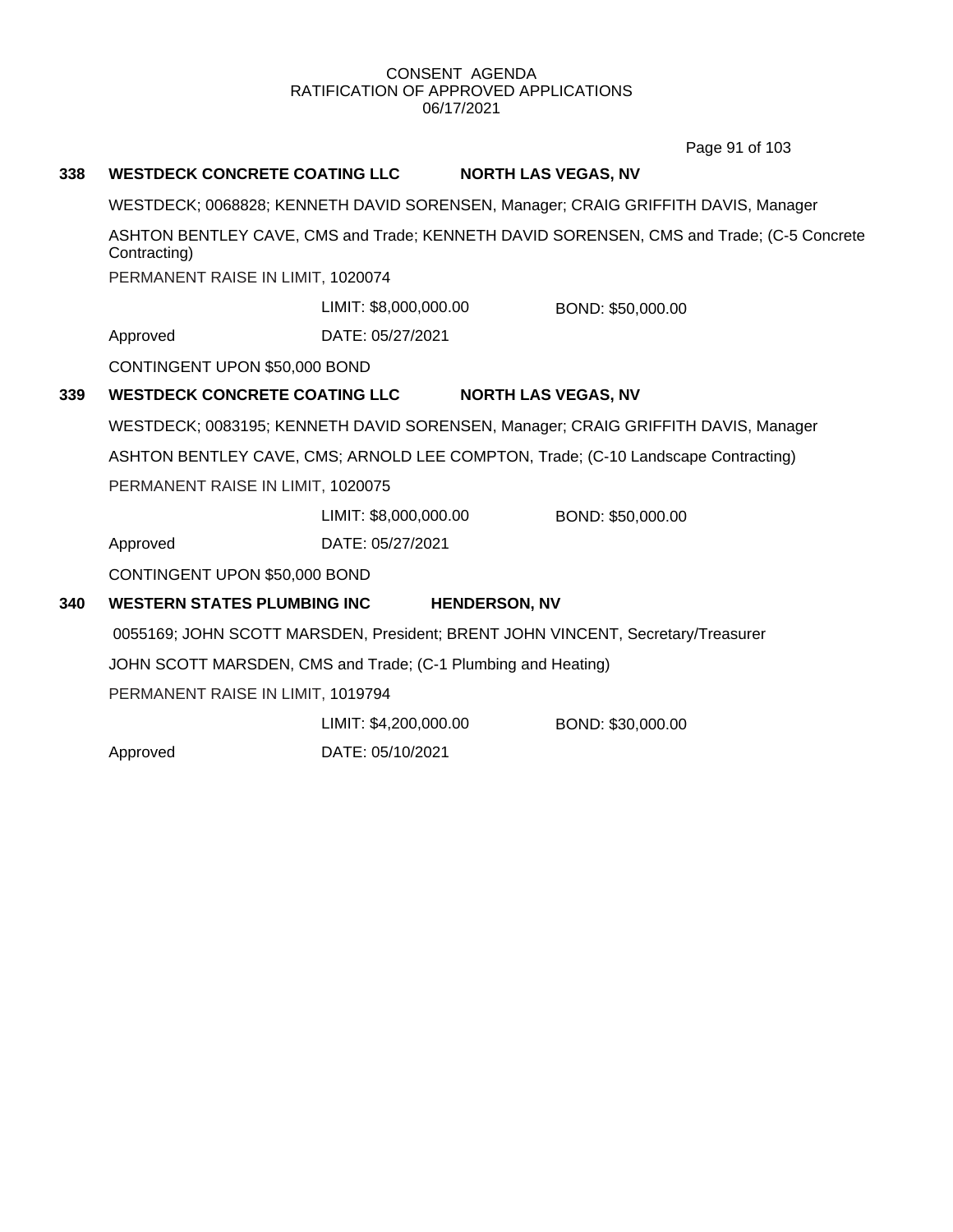Page 92 of 103

## **REQUEST TO INACTIVATE**

### **341 B S M CONSTRUCTION LAS VEGAS, NV**

0082423; BRYAN SCOTT MILANO, President; BETH MACKINTOSH MILANO, Secretary BRYAN SCOTT MILANO, CMS and Trade; (A General Engineering) REQUEST TO INACTIVATE, 1019943

Approved DATE: 05/19/2021

## **342 BRIAN JOHN MACDONALD LAS VEGAS, NV**

POOL SPECIALTIES; 0074857; BRIAN JOHN MACDONALD, Owner BRIAN JOHN MACDONALD, CMS and Trade; (A-10 Commercial and Residential Pools) REQUEST TO INACTIVATE, 1020034

Approved DATE: 05/19/2021

### **343 GOLDEN EDGE CONSTRUCTION LLC LAS VEGAS, NV**

0087051; JOSE ANGEL RODRIGUEZ-DEHARO, Manager; RYAN LEE SIMMONS, , Manager JOSE ANGEL RODRIGUEZ-DEHARO, CMS; RYAN LEE SIMMONS, , Trade; (B-2 Residential and Small Commercial) REQUEST TO INACTIVATE, 1020176

Approved DATE: 05/27/2021

## **344 M J FIRE AND LIFE SAFETY LOGANDALE, NV**

0081441; MELANIE RENEE CHANG, President JONAS DEAN CHANG, CMS and Trade; (C-41 Fire Protection) REQUEST TO INACTIVATE, 1020160

Approved DATE: 05/24/2021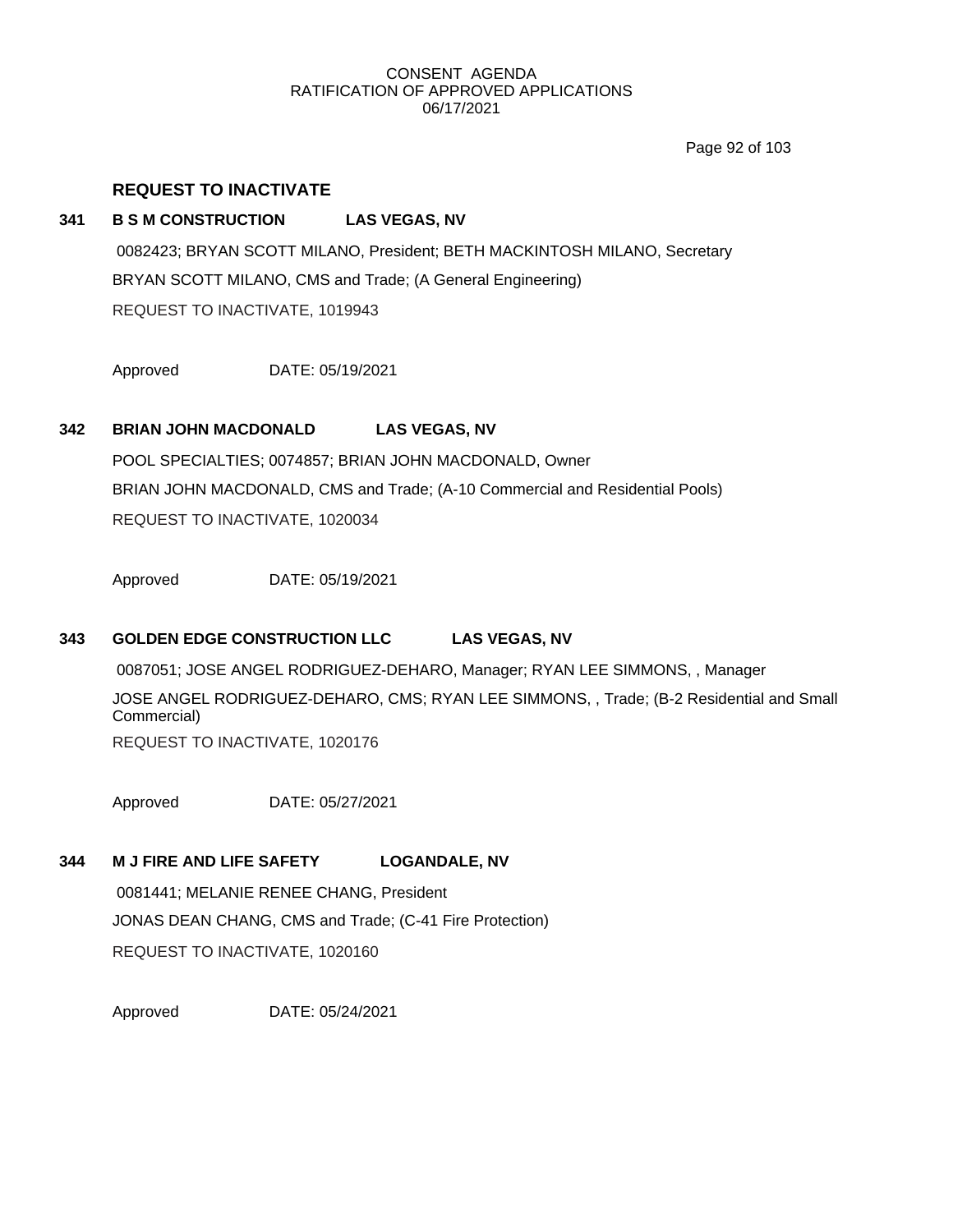Page 93 of 103

**345 PACIFIC CONSTRUCTION INC LAS VEGAS, NV**

0086723; DAVID JIMENEZ, , President DAVID JIMENEZ, , CMS and Trade; (C-5 Concrete Contracting) REQUEST TO INACTIVATE, 1019998

Approved DATE: 05/19/2021

**346 R J DAUM CONST CO GARDEN GROVE, CA**

0003029; NANCY JOY PERONG, President ; (AB General Engineering and General Building) REQUEST TO INACTIVATE, 1019614

Approved DATE: 05/14/2021

## **347 VINTAGE INC LAS VEGAS, NV**

ADVANTAGE SOLAR; 0082315; GARY LOUIS VERBANO, President GARY LOUIS VERBANO, CMS and Trade; (C-37 Solar Contracting) REQUEST TO INACTIVATE, 1019974

Tabled DATE: 05/19/2021 RESOLUTION OF OPEN COMPLAINT ON LICENSE 0082315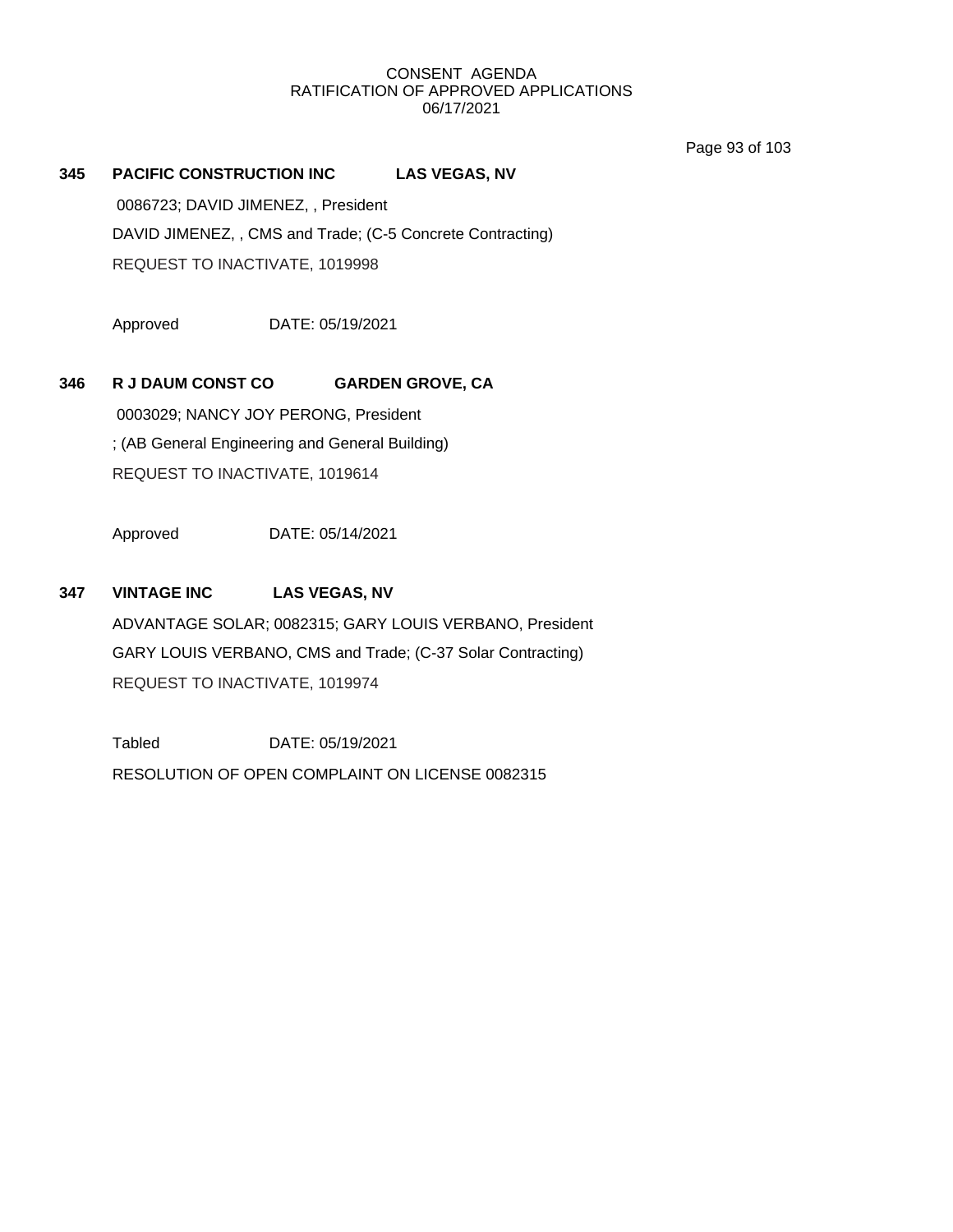Page 94 of 103

## **REQUEST TO REACTIVATE**

## **348 PETTUS PLUMBING & PIPING INC ROGERSVILLE, AL**

0067000; TONY MICHAEL ROBERTSON President; GROVER POAG JOHNSON Secretary TONY MICHAEL ROBERTSON CMS and Trade; (C-21 Refrigeration and Air Conditioning) REQUEST TO REACTIVATE, 1019932

Approved DATE: 05/12/2021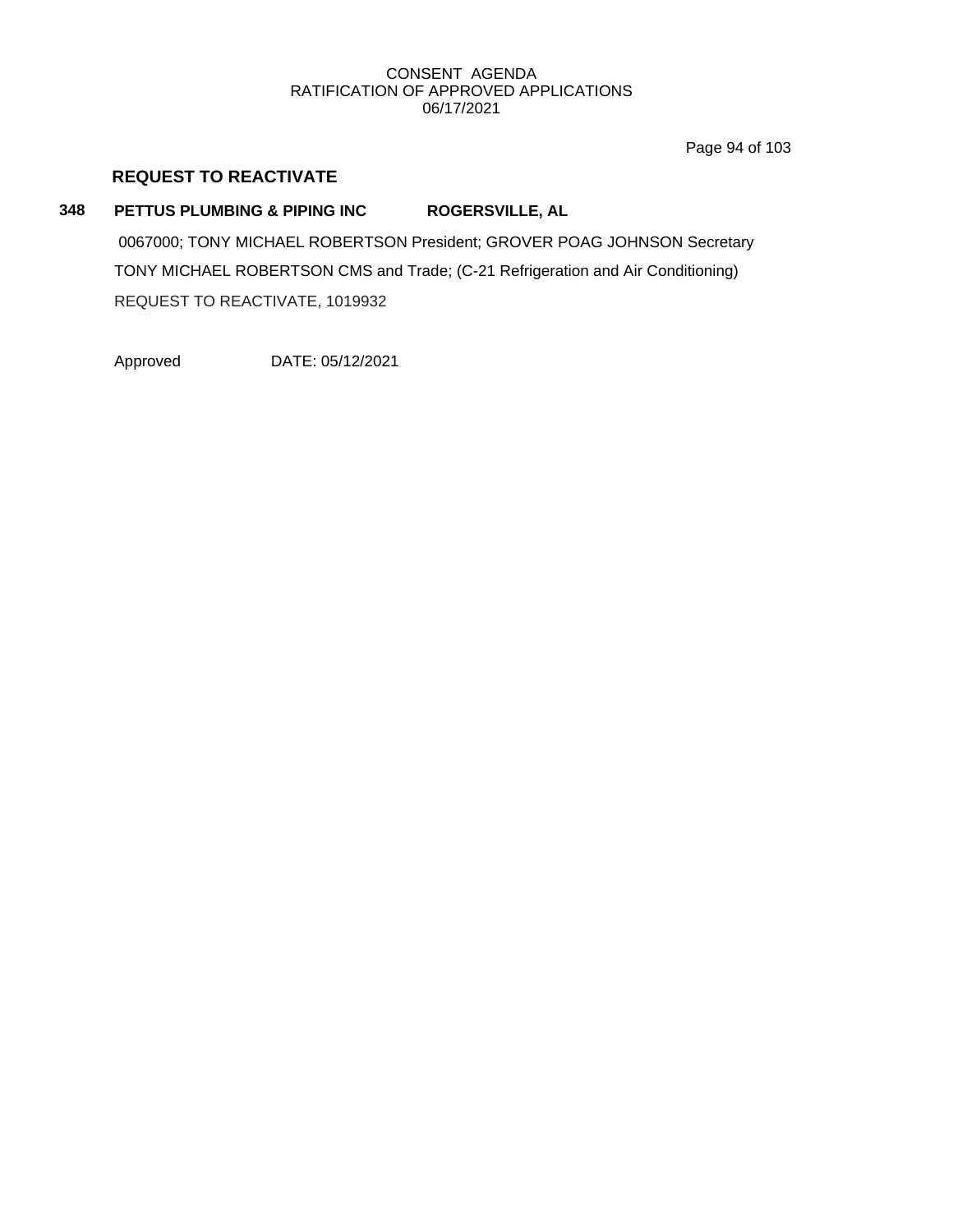Page 95 of 103

## **SINGLE PROJECT LIMIT INCREASE**

## **349 ANTHONY LAMAR EWING ALTURAS, CA**

TONY EWING; 0079115; ANTHONY LAMAR EWING, Owner ANTHONY LAMAR EWING, CMS and Trade; (A General Engineering) SINGLE RAISE IN LIMIT, 1020242

Denied DATE: 05/27/2021

PROJECT LIMIT:

PROJECT NAME: MASON VALLEY WMA SCAUP & GOLDENEYE PONDS ENHANCEMENT

PURSUANT TO NAC 624.593, COMPILED FS DATED 7/31/2020 IS NO LONGER CURRENT WITHIN 6 MONTHS

## **350 ANTHONY LAMAR EWING ALTURAS, CA**

TONY EWING; 0079115; ANTHONY LAMAR EWING, Owner

ANTHONY LAMAR EWING, CMS and Trade; (A General Engineering)

SINGLE RAISE IN LIMIT, 1020243

Denied DATE: 05/27/2021

PROJECT NAME: STILLWATER NWR NAVY CABIN DRAIN REHABILITATION PROJECT LIMIT: \$0.00

PURSUANT TO NAC 624.593, COMPILED FS DATED 7/31/2020 IS NO LONGER CURRENT WITHIN 6 MONTHS

## **351 BRANDON IRON INC LAS VEGAS, NV**

0021413A; RONALD R TOZIER, President

RONALD R TOZIER, CMS and Trade; (C-14C Ornamental Metal)

SINGLE RAISE IN LIMIT, 1020279

Approved DATE: 06/02/2021 PROJECT LIMIT: \$1,600,000.00 PROJECT NAME: THE ARCH ARRIVE CONTINGENT UPON PROOF OF PAYMENT AND PERFORMANCE BOND UNLESS WAIVED BY OWNER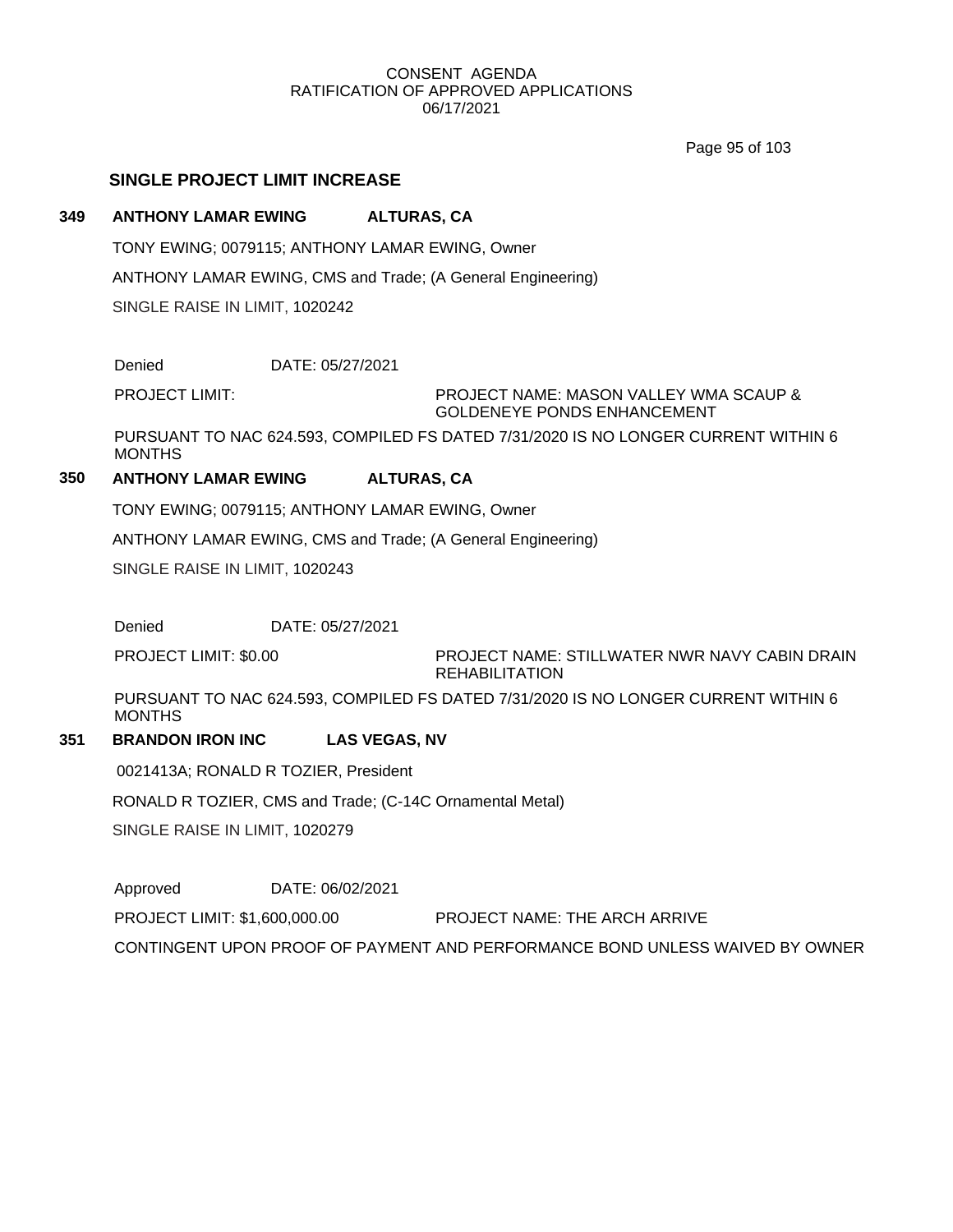Page 96 of 103

## **352 DRI TECH CORPORATION LAS VEGAS, NV**

0040211; BLAINE CHRISTOPHER DEBROUWER, President BLAINE CHRISTOPHER DEBROUWER, CMS and Trade; (C-15 Roofing and Siding) SINGLE RAISE IN LIMIT, 1020315

Approved DATE: 05/28/2021 PROJECT LIMIT: \$14,000,000.00 PROJECT NAME: HAAS AUTOMATION CONTINGENT UPON PROOF OF PAYMENT AND PERFORMANCE BOND UNLESS WAIVED BY OWNER

## **353 H K RESTORATION & CONSTRUCTION LLC LAS VEGAS, NV**

H K CONSTRUCTION; 0086346; XUEWEN ZHU, Manager; HON CHEUNG KUM, Manager; WEI QING CHEN, Manager FRANK SUN KON HO, Trade; XUEWEN ZHU, CMS; (B-2 Residential and Small Commercial) SINGLE RAISE IN LIMIT, 1020062

Approved DATE: 05/13/2021

PROJECT LIMIT: \$1,200,000.00 PROJECT NAME: NEVADA BUDDHIST ASSOCIATION CONTINGENT UPON PROOF OF PAYMENT AND PERFORMANCE BOND UNLESS WAIVED BY OWNER

# **354 HENDERSON MASONRY LLC HENDERSON, NV**

0052532A; MICHAEL JAMES MCCOMB, Manager

MATTHEW DEAN HANSEN, Trade; KRISTEN MARY MCCOMB, , CMS; (C-18 Masonry) SINGLE RAISE IN LIMIT, 1019961

Approved DATE: 05/12/2021

PROJECT NAME: SHOSHAN PARK OFFICE / WAREHOUSE DEVELOPMENT PROJECT LIMIT: \$5,700,000.00

CONTINGENT UPON PROOF OF PAYMENT AND PERFORMANCE BOND UNLESS WAIVED BY OWNER

## **355 S H F INTERNATIONAL LLC Las Vegas, NV**

0079387; RONALD ASA FINKLER, Manager RONALD ASA FINKLER, CMS and Trade; (B-2 Residential and Small Commercial) SINGLE RAISE IN LIMIT, 1020005

Approved DATE: 05/12/2021 PROJECT LIMIT: \$9,350,000.00 PROJECT NAME: COH - NEW CRIME LAB CONSTRUCTION CONTINGENT UPON PROOF OF PAYMENT AND PERFORMANCE BOND UNLESS WAIVED BY OWNER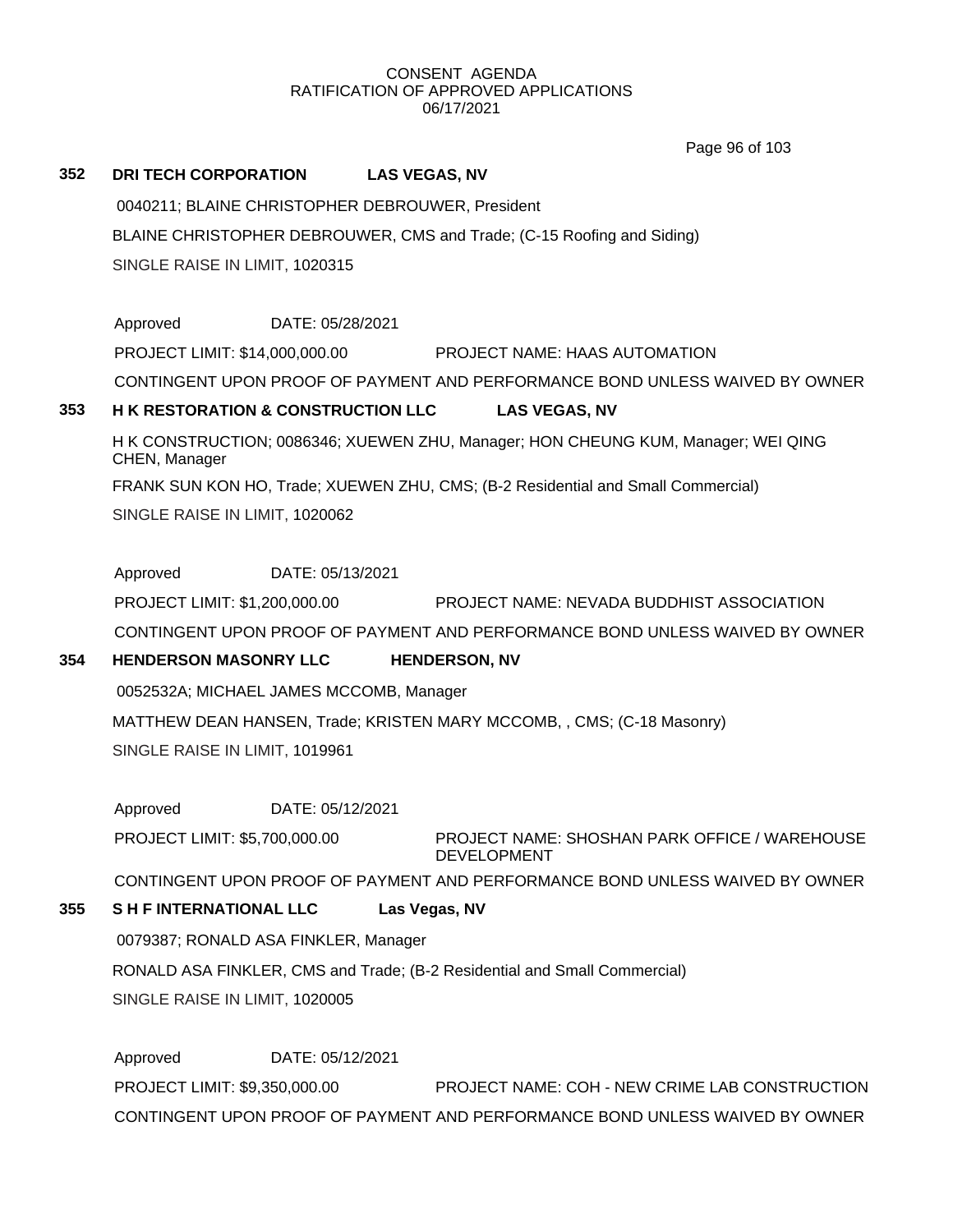Page 97 of 103

### **356 SCHUHMACHER & SCHUHMACHER INC SPARKS, NV**

LEGENDS LANDSCAPING; 0034452; MICHAEL JOSEPH SCHUHMACHER, President

MICHAEL JOSEPH SCHUHMACHER, CMS and Trade; CARRIE LEA COWAN, , CMS and Trade; (C-10 Landscape Contracting)

SINGLE RAISE IN LIMIT, 1020244

Denied DATE: 05/26/2021

PROJECT LIMIT: \$0.00

#### PROJECT NAME: ODDIE BLVD AND WELLS AVE CORRIDOR PROJECT

PURSUANT TO NRS 624.220(3) FAILING TO SUBMIT THE APPLICATION AT LEAST (5) WORKING DAYS PRIOR TO THE 5/26/2021 BID DATE.

## **357 SNOWLINE BUILDERS LLC SPARKS, NV**

0087680; CORBETT EVAN LAMBDIN, Manager

CORBETT EVAN LAMBDIN, CMS and Trade; (B-2 Residential and Small Commercial)

SINGLE RAISE IN LIMIT, 1020090

Approved DATE: 05/14/2021

PROJECT LIMIT: \$4,000,000.00 PROJECT NAME: RENO TAHOE STEEL SHOP AND OFFICE

CONTINGENT UPON PROOF OF PAYMENT AND PERFORMANCE BONDS UNLESS WAIVED BY THE OWNER

#### **358 TRIEX DEVELOPMENT LLC RENO, NV**

TRIEX DEVELOPMENT; 0083144; DANIEL ARTHUR LORENZ, Managing Member

CRAIG STEVEN SHEPHERD, Trade; DANIEL ARTHUR LORENZ, CMS; (B-2 Residential and Small Commercial)

SINGLE RAISE IN LIMIT, 1020310

Approved DATE: 06/03/2021

PROJECT LIMIT: \$5,500,000.00

PROJECT NAME: GREENTREE APARTMENTS DEVELOPMENT

CONTINGENT UPON PROOF OF PAYMENT AND PERFORMANCE BONDS UNLESS WAIVED BY THE **OWNER**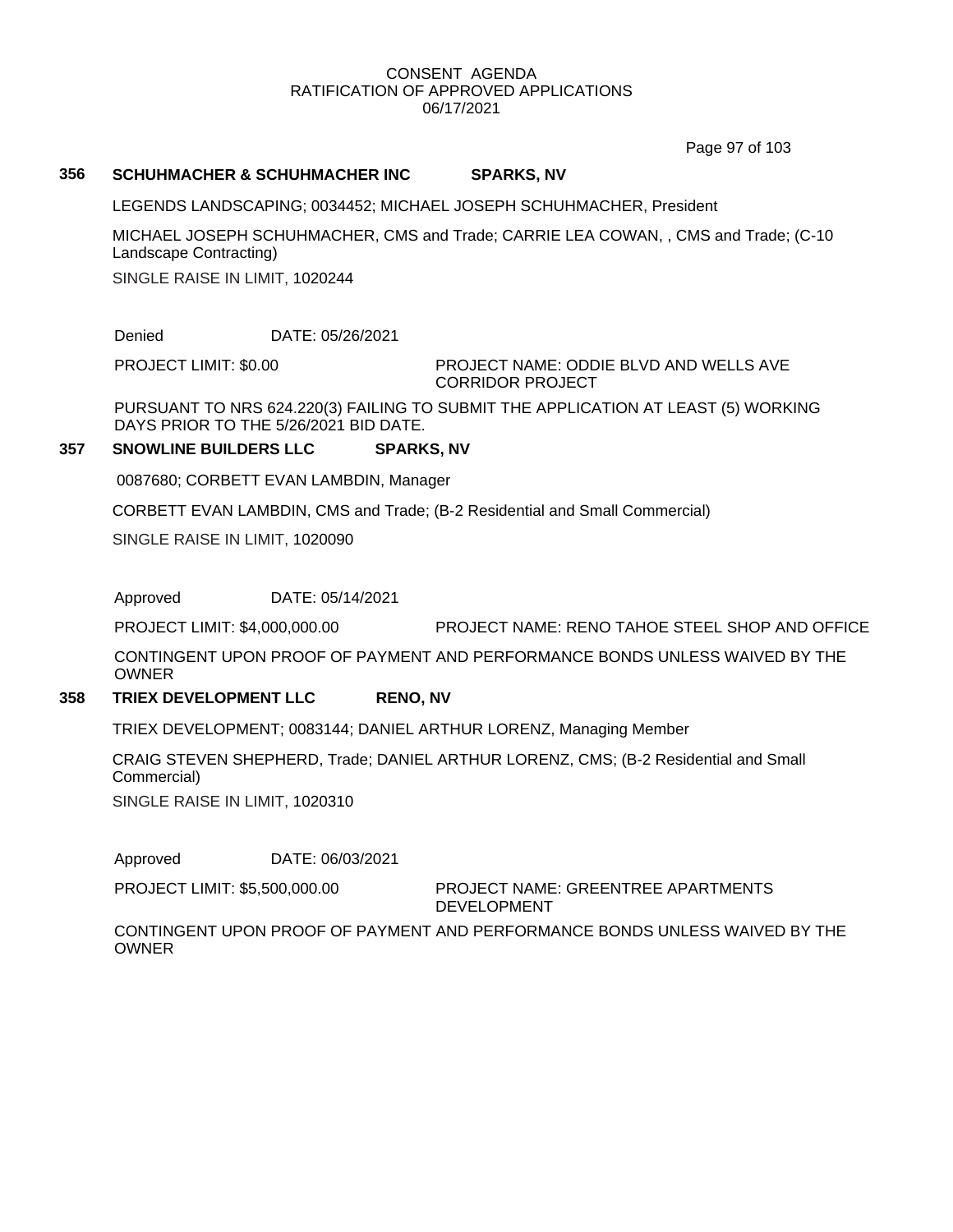Page 98 of 103

### **359 WESTERN STATES FRAMING INC LAS VEGAS, NV**

WESTERN STATES FRAMING INC; 0027136; GREGORY THOMAS LAYTON, President; ALAN MONTGOMERY LAYTON, , Secretary; BRENT CURTIS LAYTON, Vice President

GREGORY THOMAS LAYTON, CMS and Trade; (C-3 Carpentry Maintenance and Minor Repairs)

SINGLE RAISE IN LIMIT, 1020313

Approved DATE: 05/28/2021

PROJECT LIMIT: \$4,400,000.00 PROJECT NAME: LINDELL SENIOR LIVING

CONTINGENT UPON PROOF OF PAYMENT AND PERFORMANCE BONDS UNLESS WAIVED BY OWNER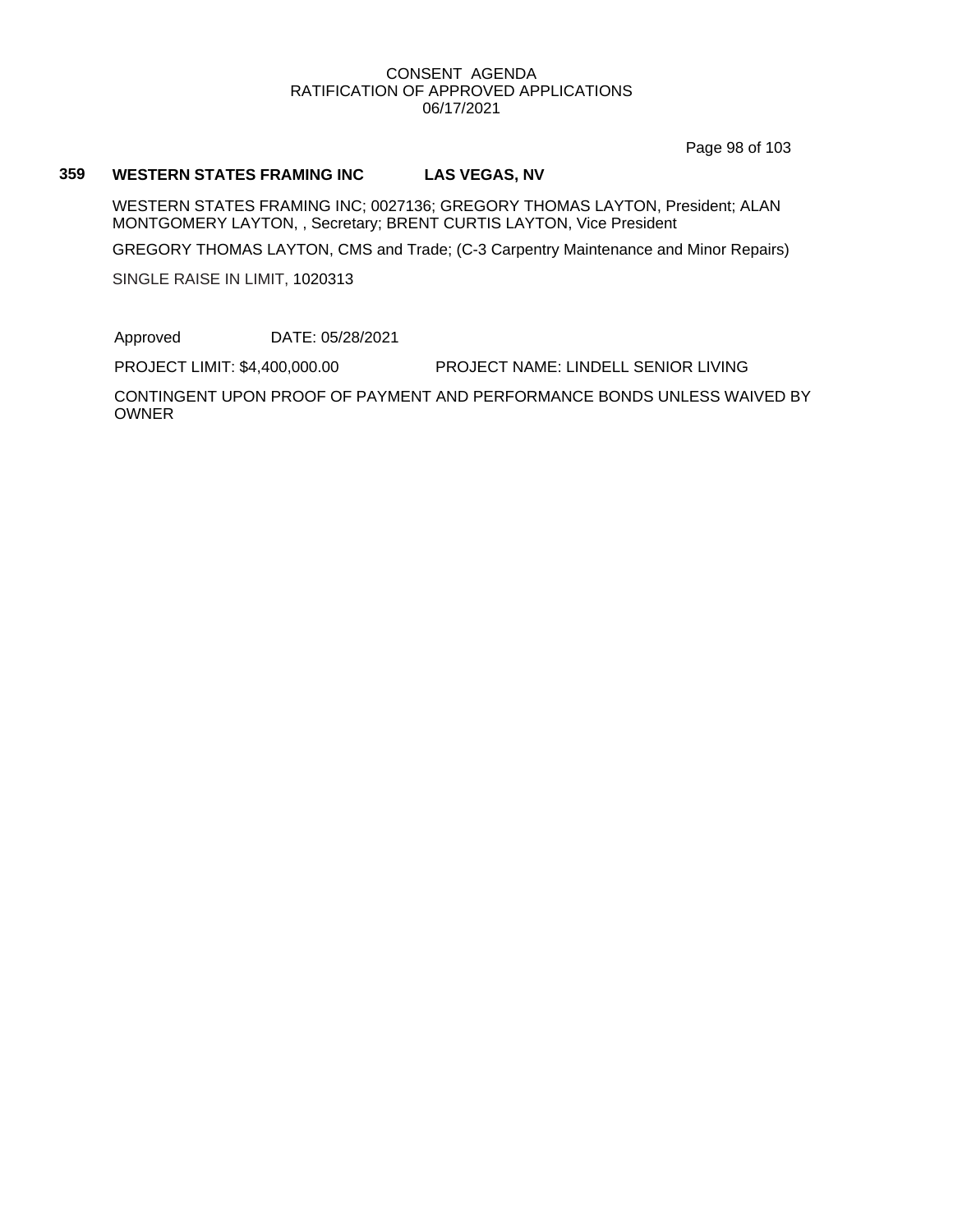Page 99 of 103

## **VOLUNTARY SURRENDER**

## **360 ALL ANGLES CONSTRUCTION LLC RENO, NV**

0085645; HEATHER RENE GUARINO, Managing Member HEATHER RENE GUARINO, CMS; JAMES ALBERT MUNOZ, Trade ; (C-5 Concrete Contracting) VOLUNTARY SURRENDER, 1020386

Approved DATE: 06/03/2021

## **361 ALL ANGLES CONSTRUCTION LLC RENO, NV**

0085644; HEATHER RENE GUARINO, Managing Member

HEATHER RENE GUARINO, CMS; JAMES ALBERT MUNOZ, Trade ; (B-2 Residential and Small Commercial)

VOLUNTARY SURRENDER, 1020387

Approved DATE: 06/03/2021

## **362 ALL ANGLES CONSTRUCTION LLC RENO, NV**

0084669; HEATHER RENE GUARINO, Managing Member HEATHER RENE GUARINO, CMS; JAMES ALBERT MUNOZ, Trade ; (C-3 Carpentry Maintenance and Minor Repairs) VOLUNTARY SURRENDER, 1020388

Approved DATE: 06/03/2021

## **363 FIX A GATE NV LLC LAS VEGAS, NV**

MR GARAGE DOOR; 0082465; DANIEL WAYNE DYESS, Managing Member DANIEL WAYNE DYESS, CMS and Trade ; (C-3D Overhead Doors) VOLUNTARY SURRENDER, 1019873

Approved DATE: 05/14/2021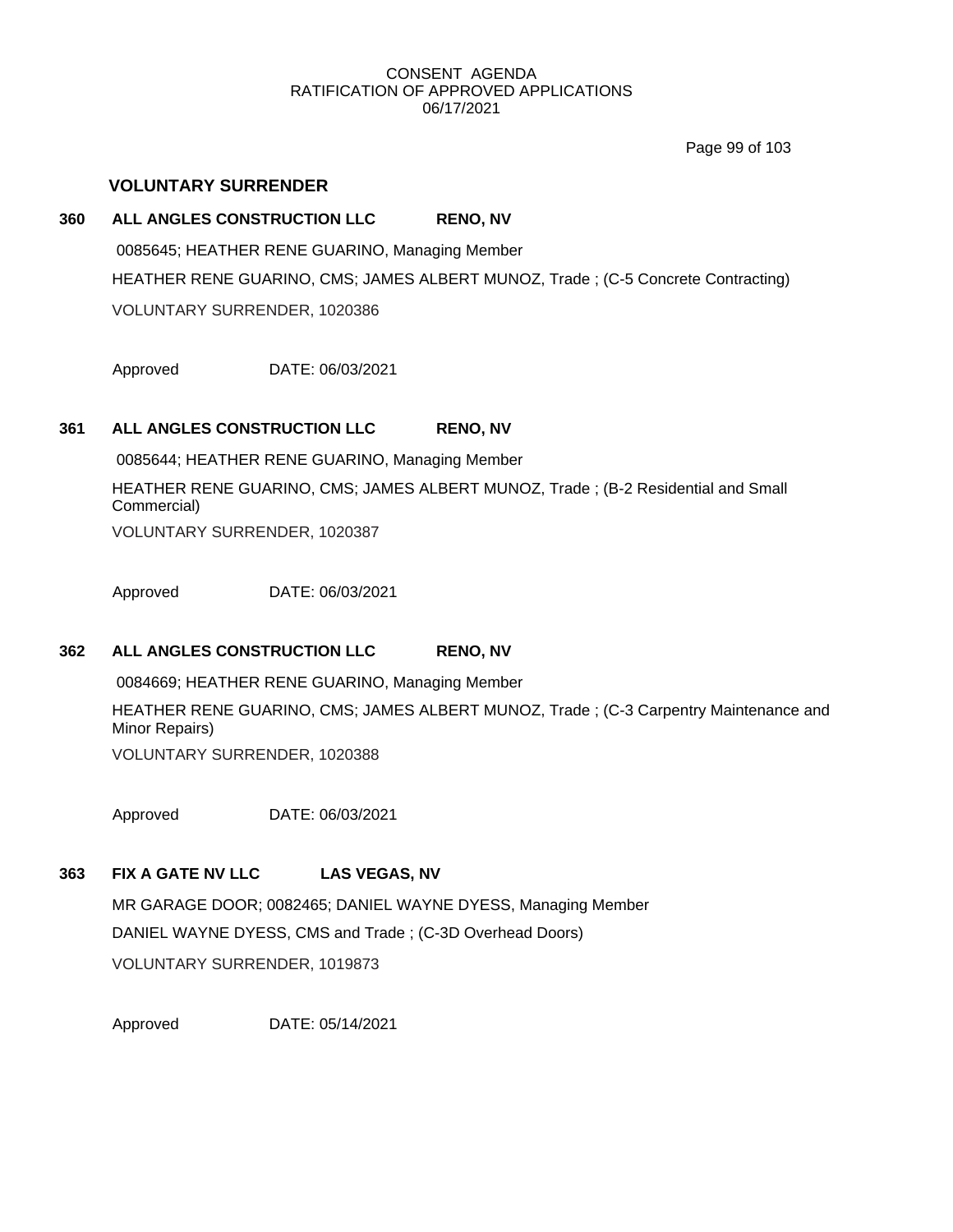Page 100 of 103

### **364 FULCRUM CONSTRUCTION SERVICES DAPHNE, AL**

0083817; RONALD JAMES YAEGER, , Managing Member; HAYMES SANDERS SNEDEKER, , Managing Member; HOWARD RAY HIX, JR, Managing Member

RONALD JAMES YAEGER, , CMS and Trade ; (B-2 Residential and Small Commercial)

VOLUNTARY SURRENDER, 1019966

Approved DATE: 05/14/2021

## **365 JET COMMERCIAL CONSTRUCTION LLC NORMAN, OK**

0084912; STEVEN BLAKE RICH, , Manager; JAKE ALAN SHARP, , Manager JAKE ALAN SHARP, , CMS and Trade ; (B General Building) VOLUNTARY SURRENDER, 1020111

Tabled DATE: 05/19/2021

RESOLUTION OF OPEN COMPLAINT ON LICENSE #0084912

## **366 KUUBIX ENERGY INC LAS VEGAS, NV**

0086930; JOSHUA JAMES BUTT, , President RICHARD ALLEN FRY, , CMS and Trade ; (C-2 Electrical) VOLUNTARY SURRENDER, 1020079

Approved DATE: 05/20/2021

CONTINGENT UPON ISSUANCE OF PENDING LICENSE APPLICATION

# **367 LARRY MCDANIEL CONSTRUCTION INC RENO, NV**

0022191A; LARRY DUANE MCDANIEL, President; JEANETTE ELAINE MCDANIEL, Vice President

JEANETTE ELAINE MCDANIEL, CMS and Trade; LARRY DUANE MCDANIEL, CMS and Trade ; (B-2 Residential and Small Commercial)

VOLUNTARY SURRENDER, 1020100

Approved DATE: 05/19/2021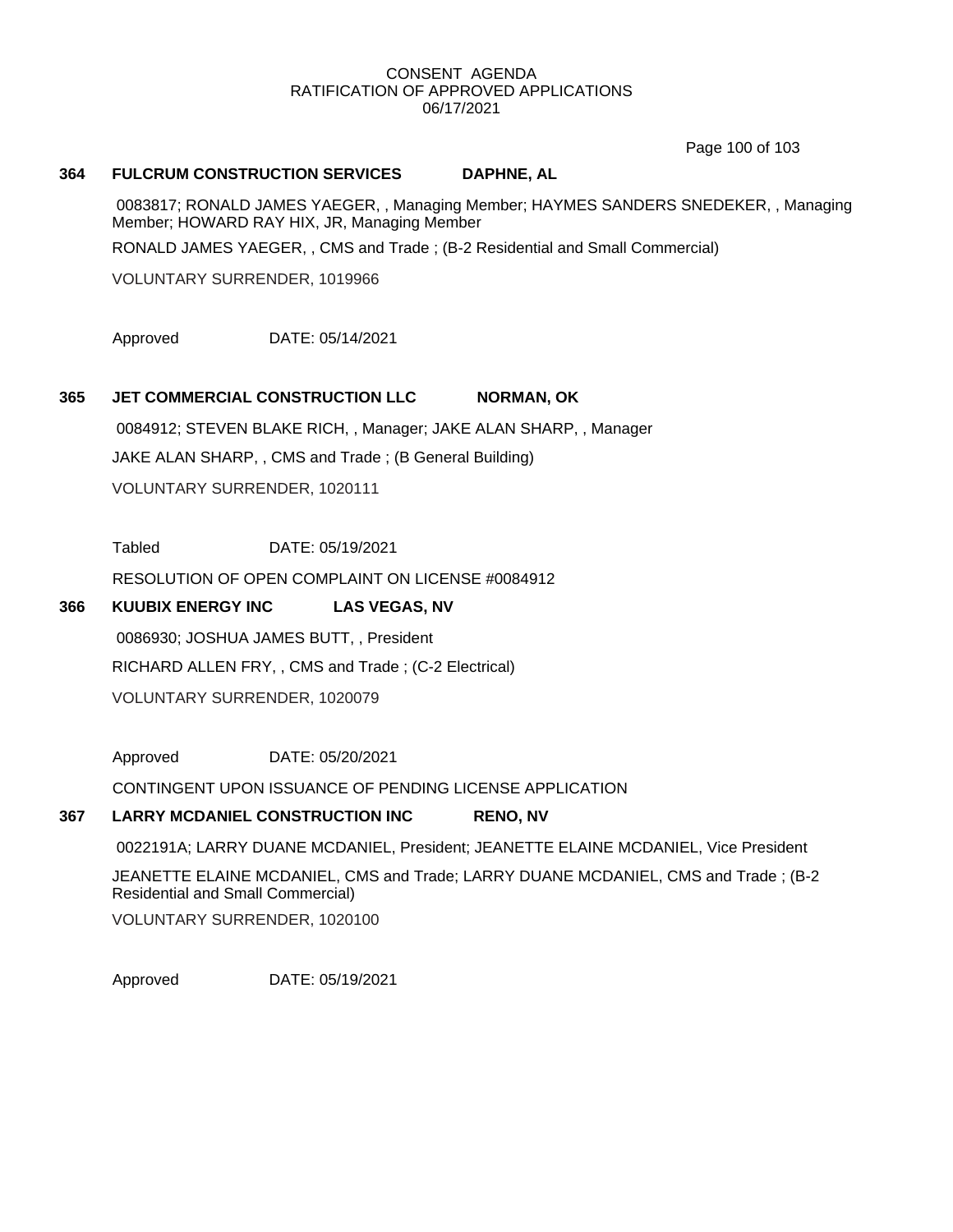Page 101 of 103

## **368 LINDSAY CONSTRUCTION COMPANY INC LAS VEGAS, NV**

0033296; JAMES JEFFREY LINDSAY, President

JAMES JEFFREY LINDSAY, CMS and Trade ; (B-2 Residential and Small Commercial; B-3 Speculative Building)

VOLUNTARY SURRENDER, 1020065

Approved DATE: 06/03/2021

## **369 N P L CONSTRUCTION CO PHOENIX, AZ**

N P L CONSTRUCTION CO; 0074767; RICHARD JOSEPH DELANEY, , President; JASON SCOTT WILCOCK, , Secretary; PAUL MYRON DAILY, CEO; KEVIN LEROY NEILL, CFO DWIGHT ALAN BEHRENS, , CMS and Trade; DUANE THOMAS STOTT, , CMS ; (C-1D Plumbing) VOLUNTARY SURRENDER, 1019935

Approved DATE: 05/14/2021

## **370 PETER A PONCE DE LEON LAS VEGAS, NV**

0087112; PETER ANTHONY PONCE DE LEON, , Owner PETER ANTHONY PONCE DE LEON, , CMS and Trade ; (C-2 Electrical) VOLUNTARY SURRENDER, 1020151

Approved DATE: 05/24/2021

## **371 REFRIGERATION SERVICE COMPANY LAS VEGAS, NV**

0002669C; CHUCK CARLOS DAVISON, President; COURTNEY MICHELLE WILLIAMS, Treasurer; JOSEPH SCOTT WILLIAMS, Director COURTNEY MICHELLE WILLIAMS, CMS; KENNETH RICHARD BLALOCK, Trade ; (C-21 Refrigeration and Air Conditioning) VOLUNTARY SURRENDER, 1019965

Approved DATE: 05/19/2021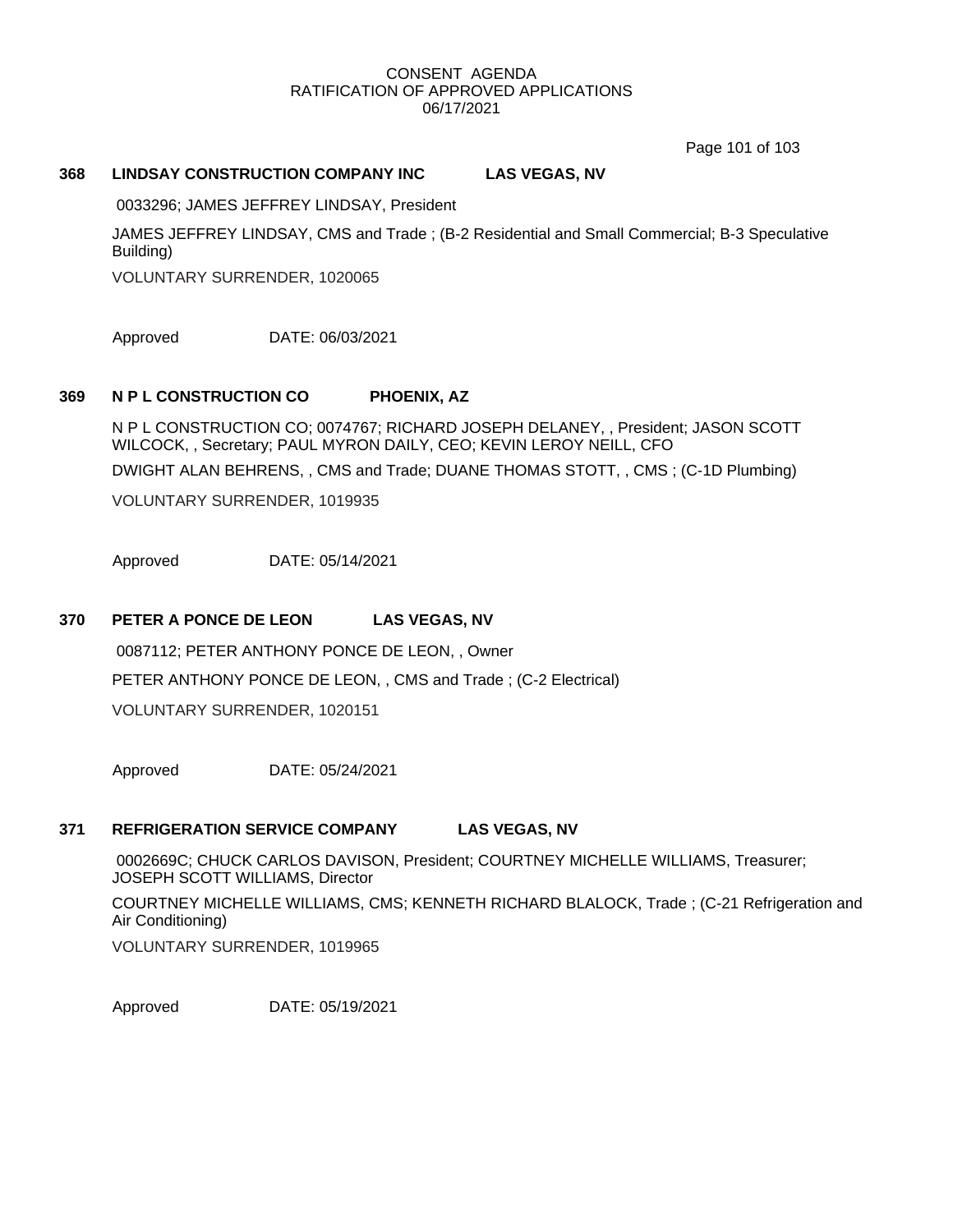Page 102 of 103

## **372 STEVE BRECK POOLS LLC LAS VEGAS, NV**

0052908A; STEVEN PORTER BRECK, Manager

STEVEN PORTER BRECK, CMS and Trade ; (A-10 Commercial and Residential Pools)

VOLUNTARY SURRENDER, 1020001

Tabled DATE: 05/19/2021

RESOLUTION OF OPEN COMPLAINT ON LICENSE #0052908A

## **373 SUPERIOR HEATING & AIR LLC HENDERSON, NV**

0081503; JAMES LOW, Manager ; (C-21B Air Conditioning)

VOLUNTARY SURRENDER, 1020172

Approved DATE: 05/24/2021

## **374 VINNIE ELECTRIC FERNLEY, NV**

0057337; VINCENT CRAIG KELLISON, Owner VINCENT CRAIG KELLISON, CMS and Trade ; (C-2 Electrical) VOLUNTARY SURRENDER, 1020250

Approved DATE: 06/03/2021

CONTINGENT UPON ISSUANCE OF PENDING LICENSE APPLICATION

#### **375 VOLKERT GLOBAL INC MOBILE, AL**

0082456; GERALD STUMP, President; ROGER CRANE GUILIAN, Secretary; MICHAEL IRL SAMPSON, Treasurer; THOMAS ALBERT HAND, Vice President; MICHAEL BRADFORD HARPER, Vice President; LEON MARK BARKAN, Vice President; DAVID MICHAEL WEBBER, Vice President

LEON MARK BARKAN, CMS and Trade ; (B General Building)

VOLUNTARY SURRENDER, 1020031

Approved DATE: 05/19/2021